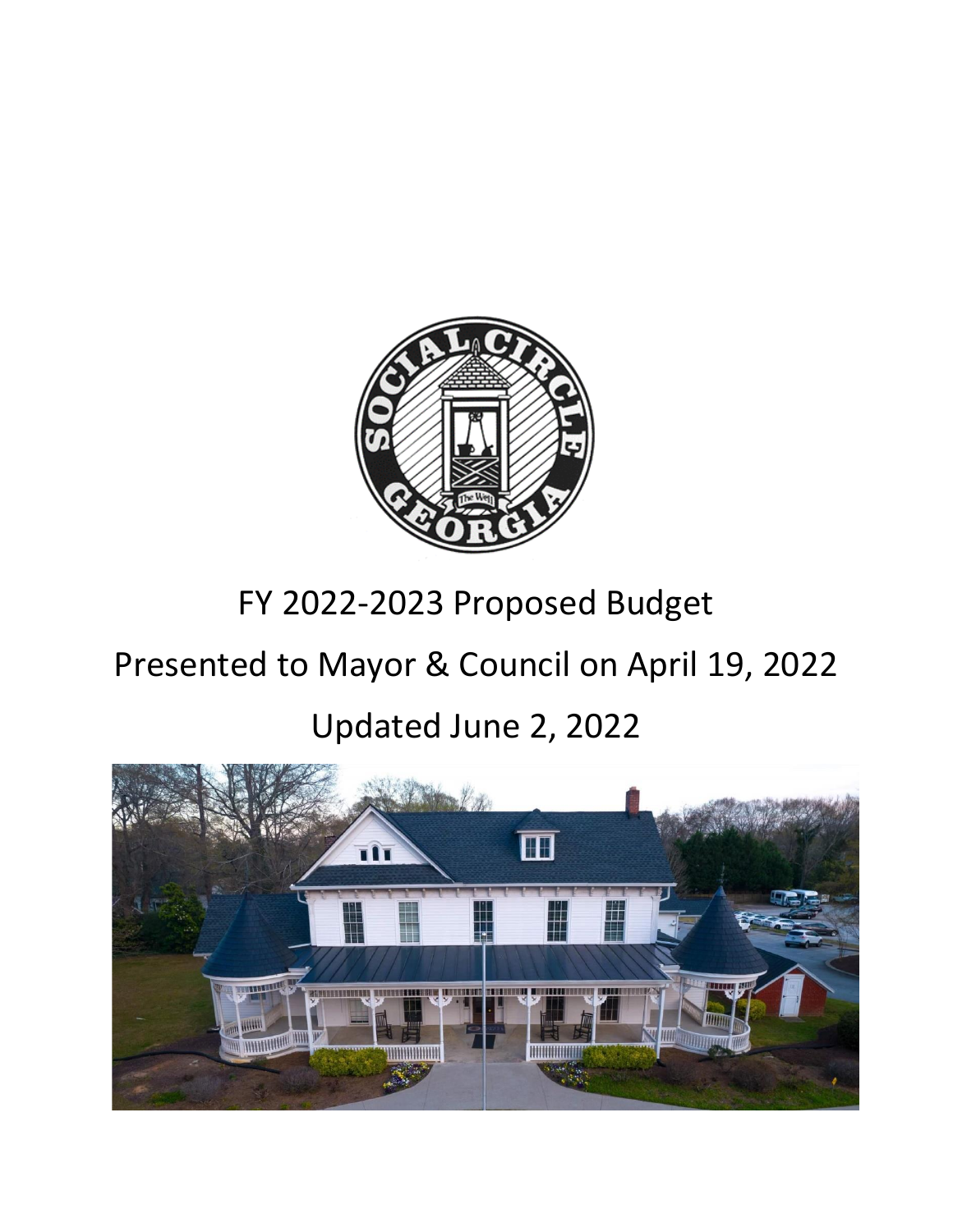

City of Social Circle, GA Account Summary City of Social Circle, GA Account Summary

|                          |                                          |                     |                     |                     | <b>Parent Budget</b> | <b>Comparison 1</b><br><b>Budget</b> | <b>Comparison 1</b><br>to Parent Budget | %         | <b>Comparison 2</b><br><b>Budget</b> | <b>Comparison 2</b><br>to Comparison 1<br><b>Budget</b> | %         |
|--------------------------|------------------------------------------|---------------------|---------------------|---------------------|----------------------|--------------------------------------|-----------------------------------------|-----------|--------------------------------------|---------------------------------------------------------|-----------|
|                          |                                          | 2019-2020           | 2020-2021           | 2021-2022           | 2021-2022            | 2022-2023                            | Increase /                              |           | 2021-2022                            | Increase /                                              |           |
|                          |                                          | <b>Total Budget</b> | <b>Total Budget</b> | <b>Total Budget</b> | 2021-2022 Appr       | 2022-2023 DH                         | (Decrease)                              |           | 2021-2022                            | (Decrease)                                              |           |
| <b>Account Number</b>    |                                          |                     |                     |                     |                      |                                      |                                         |           | Approved                             |                                                         |           |
| Fund: 100 - General Fund |                                          |                     |                     |                     |                      |                                      |                                         |           |                                      |                                                         |           |
| <b>Expense</b>           |                                          |                     |                     |                     |                      |                                      |                                         |           |                                      |                                                         |           |
|                          | Department: 1110 - GOVERNING BODY        |                     |                     |                     |                      |                                      |                                         |           |                                      |                                                         |           |
| 100-1110.511100          | Salaries Regular                         | 26,400.00           | 25,200.00           | 33,000.00           | 33,000.00            | 39,600.00                            | 6,600.00                                | 20.00%    | 33,000.00                            | $-6,600.00$                                             | $-16.67%$ |
| 100-1110.512200          | Social Security - FICA                   | 1,637.00            | 1,562.40            | 2,046.00            | 2,046.00             | 2,456.00                             | 410.00                                  | 20.04%    | 2,046.00                             | $-410.00$                                               | $-16.69%$ |
| 100-1110.512300          | Medicare                                 | 383.00              | 365.40              | 479.00              | 479.00               | 575.00                               | 96.00                                   | 20.04%    | 479.00                               | $-96.00$                                                | $-16.70%$ |
| 100-1110.512400          | <b>Retirement Contributions</b>          | 9,750.00            | 12,675.00           | 9,750.00            | 9,750.00             | 21,100.00                            | 11,350.00                               | 116.41%   | 9,750.00                             | $-11,350.00$                                            | $-53.79%$ |
| 100-1110.521302          | Software/Hardware Support                | 3,322.43            | 5,530.58            | 5,400.00            | 5,400.00             | 6,480.00                             | 1,080.00                                | 20.00%    | 5,400.00                             | $-1,080.00$                                             | $-16.67%$ |
| 100-1110.522307          | <b>Corona Related Services</b>           | 0.00                | 1,000.00            | 0.00                | 0.00                 | 0.00                                 | 0.00                                    | 0.00%     | 0.00                                 | 0.00                                                    | 0.00%     |
| 100-1110.523100          | Property & Liability Insurance           | 63,060.00           | 64,347.10           | 65,586.00           | 65,586.00            | 59,000.00                            | $-6,586.00$                             | $-10.04%$ | 65,586.00                            | 6,586.00                                                | 11.16%    |
| 100-1110.523600          | Dues & Fees                              | 7,154.00            | 7,321.97            | 8,975.00            | 8,975.00             | 9,100.00                             | 125.00                                  | 1.39%     | 8,975.00                             | $-125.00$                                               | $-1.37%$  |
| 100-1110.523700          | Travel & Training                        | 5,470.07            | 2,985.00            | 15,000.00           | 15,000.00            | 15,000.00                            | 0.00                                    | 0.00%     | 15,000.00                            | 0.00                                                    | 0.00%     |
| 100-1110.523850          | <b>Contractual Services</b>              | 2.740.00            | 20,885.55           | 600.00              | 600.00               | 4,200.00                             | 3,600.00                                | 600.00%   | 600.00                               | $-3,600.00$                                             | $-85.71%$ |
| 100-1110.531100          | <b>General Supplies &amp; Materials</b>  | 5,640.44            | 1,431.35            | 1,000.00            | 1,000.00             | 725.00                               | $-275.00$                               | $-27.50%$ | 1,000.00                             | 275.00                                                  | 37.93%    |
| 100-1110.531300          | <b>Food Purchases</b>                    | 2,813.06            | 971.58              | 750.00              | 750.00               | 4,000.00                             | 3,250.00                                | 433.33%   | 750.00                               | $-3,250.00$                                             | $-81.25%$ |
|                          | Total Department: 1110 - GOVERNING BODY: | 128,370.00          | 144,275.93          | 142,586.00          | 142,586.00           | 162,236.00                           | 19,650.00                               | 13.78%    | 142,586.00                           | $-19,650.00$                                            | $-12.11%$ |

τ.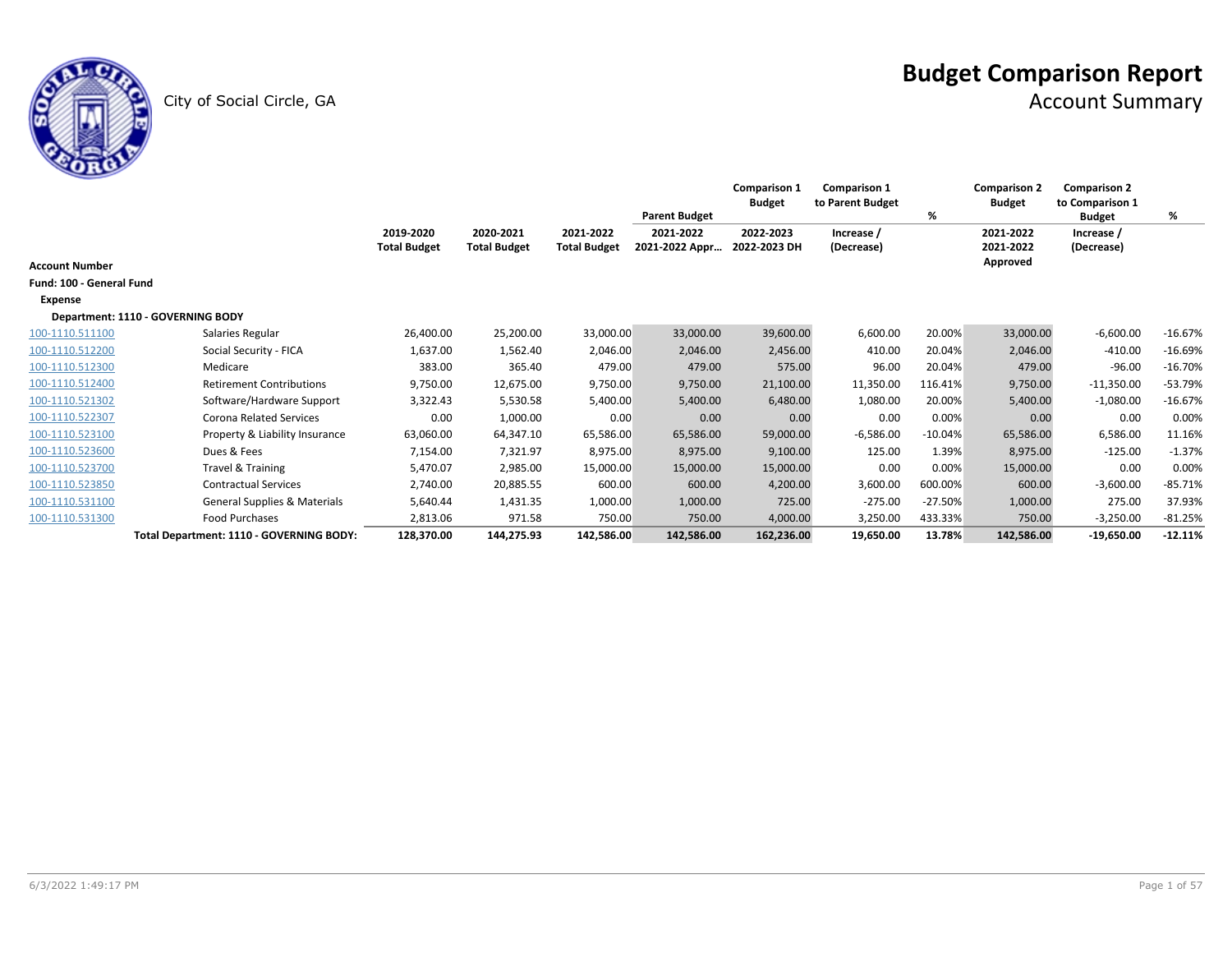|                       |                                                               |                                  |                                  |                                  |                                                     | <b>Comparison 1</b><br><b>Budget</b> | <b>Comparison 1</b><br>to Parent Budget |           | <b>Comparison 2</b><br><b>Budget</b> | <b>Comparison 2</b><br>to Comparison 1    |            |
|-----------------------|---------------------------------------------------------------|----------------------------------|----------------------------------|----------------------------------|-----------------------------------------------------|--------------------------------------|-----------------------------------------|-----------|--------------------------------------|-------------------------------------------|------------|
|                       |                                                               | 2019-2020<br><b>Total Budget</b> | 2020-2021<br><b>Total Budget</b> | 2021-2022<br><b>Total Budget</b> | <b>Parent Budget</b><br>2021-2022<br>2021-2022 Appr | 2022-2023<br>2022-2023 DH            | Increase /<br>(Decrease)                | %         | 2021-2022<br>2021-2022               | <b>Budget</b><br>Increase /<br>(Decrease) | %          |
| <b>Account Number</b> |                                                               |                                  |                                  |                                  |                                                     |                                      |                                         |           | Approved                             |                                           |            |
|                       | Department: 1320 - CHIEF EXECUTIVE (MANAGER OR ADMINISTRATOR) |                                  |                                  |                                  |                                                     |                                      |                                         |           |                                      |                                           |            |
| 100-1320.511100       | Salaries Regular                                              | 131,683.81                       | 154,050.63                       | 192,157.70                       | 192,157.70                                          | 132,250.00                           | $-59,907.70$                            | $-31.18%$ | 192,157.70                           | 59,907.70                                 | 45.30%     |
| 100-1320.512100       | Group Insurance                                               | 57.60                            | 70.50                            | 14,400.00                        | 14,400.00                                           | 18,455.00                            | 4,055.00                                | 28.16%    | 14,400.00                            | $-4,055.00$                               | $-21.97%$  |
| 100-1320.512190       | <b>Benefit Dollars</b>                                        | 2,400.06                         | 1,303.76                         | 4,800.00                         | 4,800.00                                            | 3,000.00                             | $-1,800.00$                             | $-37.50%$ | 4,800.00                             | 1,800.00                                  | 60.00%     |
| 100-1320.512200       | Social Security - FICA                                        | 8,233.14                         | 9,310.84                         | 11,913.78                        | 11,913.78                                           | 8,170.00                             | $-3,743.78$                             | $-31.42%$ | 11,913.78                            | 3,743.78                                  | 45.82%     |
| 100-1320.512300       | Medicare                                                      | 1,925.49                         | 2,246.75                         | 2,786.29                         | 2,786.29                                            | 2,090.00                             | $-696.29$                               | $-24.99%$ | 2,786.29                             | 696.29                                    | 33.32%     |
| 100-1320.512400       | <b>Retirement Contributions</b>                               | 6,835.92                         | 5,885.76                         | 6,681.00                         | 6,681.00                                            | 6,506.00                             | $-175.00$                               | $-2.62%$  | 6,681.00                             | 175.00                                    | 2.69%      |
| 100-1320.512700       | Workers' Compensation                                         | 565.37                           | 20,606.41                        | 667.00                           | 667.00                                              | 667.00                               | 0.00                                    | 0.00%     | 667.00                               | 0.00                                      | 0.00%      |
| 100-1320.521302       | Software/Hardware Support                                     | 2,719.46                         | 2,900.85                         | 3,000.00                         | 3,000.00                                            | 3,420.00                             | 420.00                                  | 14.00%    | 3,000.00                             | $-420.00$                                 | $-12.28%$  |
| 100-1320.523100       | Property & Liability Insurance                                | 664.72                           | 726.85                           | 845.00                           | 845.00                                              | 800.00                               | $-45.00$                                | $-5.33%$  | 845.00                               | 45.00                                     | 5.63%      |
| 100-1320.523201       | Telephone                                                     | 1,003.44                         | 999.33                           | 1,000.00                         | 1,000.00                                            | 996.00                               | $-4.00$                                 | $-0.40%$  | 1,000.00                             | 4.00                                      | 0.40%      |
| 100-1320.523204       | <b>Cell Phones</b>                                            | 524.73                           | 574.95                           | 600.00                           | 600.00                                              | 576.00                               | $-24.00$                                | $-4.00%$  | 600.00                               | 24.00                                     | 4.17%      |
| 100-1320.523500       | Travel                                                        | 1,625.23                         | 0.00                             | 1,000.00                         | 1,000.00                                            | 2,500.00                             | 1,500.00                                | 150.00%   | 1,000.00                             | $-1,500.00$                               | $-60.00\%$ |
| 100-1320.523600       | Dues & Fees                                                   | 464.14                           | 1,094.14                         | 1,000.00                         | 1,000.00                                            | 1,441.00                             | 441.00                                  | 44.10%    | 1,000.00                             | $-441.00$                                 | $-30.60%$  |
| 100-1320.523700       | <b>Education &amp; Training</b>                               | 2,574.00                         | 350.00                           | 1,000.00                         | 1,000.00                                            | 1,250.00                             | 250.00                                  | 25.00%    | 1,000.00                             | $-250.00$                                 | $-20.00%$  |
| 100-1320.523850       | <b>Contractual Services</b>                                   | 4,301.34                         | 1,100.00                         | 0.00                             | 0.00                                                | 25,150.00                            | 25,150.00                               | 0.00%     | 0.00                                 | $-25,150.00$                              | $-100.00%$ |
| 100-1320.531100       | <b>General Supplies &amp; Materials</b>                       | 229.38                           | 54.70                            | 200.00                           | 200.00                                              | 500.00                               | 300.00                                  | 150.00%   | 200.00                               | $-300.00$                                 | $-60.00%$  |
| 100-1320.531270       | Gas & Diesel                                                  | 868.10                           | 522.89                           | 800.00                           | 800.00                                              | 600.00                               | $-200.00$                               | $-25.00%$ | 800.00                               | 200.00                                    | 33.33%     |
|                       | Total Department: 1320 - CHIEF EXECUTIVE (MANAGER OR ADMI     | 166,675.93                       | 201,798.36                       | 242.850.77                       | 242.850.77                                          | 208,371.00                           | $-34,479.77$                            | $-14.20%$ | 242,850.77                           | 34,479.77                                 | 16.55%     |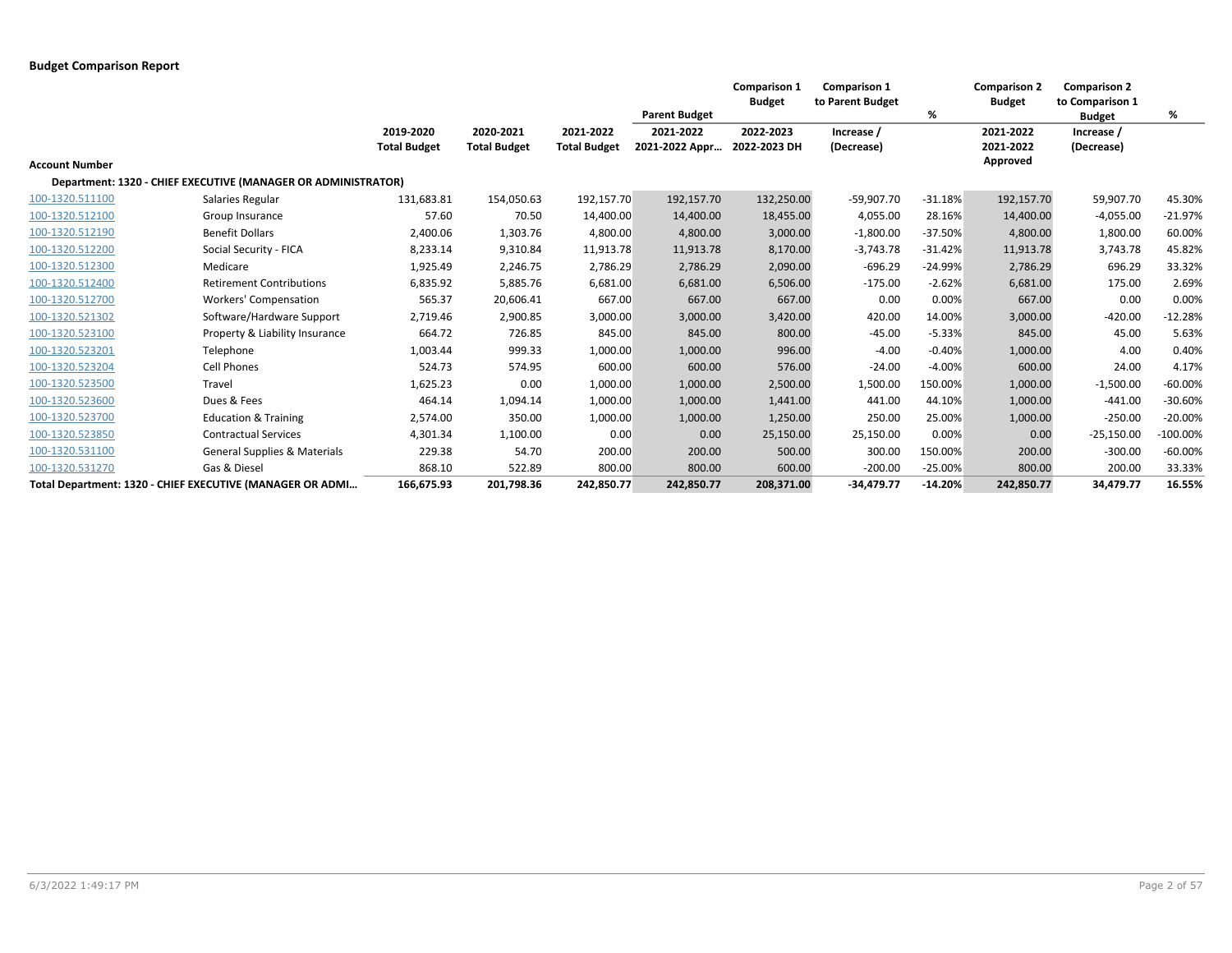|                       |                                                |                     |                     |                     |                      | <b>Comparison 1</b><br><b>Budget</b> | <b>Comparison 1</b><br>to Parent Budget |            | <b>Comparison 2</b><br><b>Budget</b> | <b>Comparison 2</b><br>to Comparison 1 |             |
|-----------------------|------------------------------------------------|---------------------|---------------------|---------------------|----------------------|--------------------------------------|-----------------------------------------|------------|--------------------------------------|----------------------------------------|-------------|
|                       |                                                |                     |                     |                     | <b>Parent Budget</b> |                                      |                                         | %          |                                      | <b>Budget</b>                          | %           |
|                       |                                                | 2019-2020           | 2020-2021           | 2021-2022           | 2021-2022            | 2022-2023                            | Increase /                              |            | 2021-2022                            | Increase /                             |             |
|                       |                                                | <b>Total Budget</b> | <b>Total Budget</b> | <b>Total Budget</b> | 2021-2022 Appr       | 2022-2023 DH                         | (Decrease)                              |            | 2021-2022                            | (Decrease)                             |             |
| <b>Account Number</b> |                                                |                     |                     |                     |                      |                                      |                                         |            | Approved                             |                                        |             |
|                       | Department: 1330 - CLERK-ADMINISTRATION        |                     |                     |                     |                      |                                      |                                         |            |                                      |                                        |             |
| 100-1330.511100       | Salaries Regular                               | 86,894.00           | 125,238.91          | 132,481.03          | 132,481.03           | 99,655.00                            | $-32,826.03$                            | $-24.78%$  | 132,481.03                           | 32,826.03                              | 32.94%      |
| 100-1330.511300       | Salaries Overtime                              | 0.00                | 700.00              | 1,000.00            | 1,000.00             | 0.00                                 | $-1,000.00$                             | $-100.00%$ | 1,000.00                             | 1,000.00                               | 0.00%       |
| 100-1330.512100       | Group Insurance                                | 6,341.00            | 8,555.99            | 14,400.00           | 14,400.00            | 6,705.00                             | $-7,695.00$                             | $-53.44%$  | 14,400.00                            | 7,695.00                               | 114.77%     |
| 100-1330.512190       | <b>Benefit Dollars</b>                         | 2,692.56            | 4,800.00            | 4,800.00            | 4,800.00             | 2,400.00                             | $-2,400.00$                             | $-50.00%$  | 4,800.00                             | 2,400.00                               | 100.00%     |
| 100-1330.512200       | Social Security - FICA                         | 5,357.00            | 7,686.00            | 8,275.82            | 8,275.82             | 6,150.00                             | $-2,125.82$                             | $-25.69%$  | 8,275.82                             | 2,125.82                               | 34.57%      |
| 100-1330.512300       | Medicare                                       | 1,253.00            | 1,798.00            | 1,935.47            | 1,935.47             | 1,575.00                             | $-360.47$                               | $-18.62%$  | 1,935.47                             | 360.47                                 | 22.89%      |
| 100-1330.512400       | <b>Retirement Contributions</b>                | 5,547.00            | 5,468.16            | 4,458.00            | 4,458.00             | 4,794.00                             | 336.00                                  | 7.54%      | 4,458.00                             | $-336.00$                              | $-7.01%$    |
| 100-1330.512700       | <b>Workers' Compensation</b>                   | 565.37              | 634.86              | 884.00              | 884.00               | 678.00                               | $-206.00$                               | $-23.30%$  | 884.00                               | 206.00                                 | 30.38%      |
| 100-1330.521302       | Software/Hardware Support                      | 2,400.00            | 2,490.73            | 3,650.00            | 3,650.00             | 13,350.00                            | 9,700.00                                | 265.75%    | 3,650.00                             | $-9,700.00$                            | $-72.66%$   |
| 100-1330.522130       | Custodial                                      | 0.00                | 0.00                | 0.00                | 0.00                 | 6,240.00                             | 6,240.00                                | 0.00%      | 0.00                                 | $-6,240.00$                            | $-100.00%$  |
| 100-1330.522201       | Repairs & Maintenance Building                 | 4,775.11            | 6,172.33            | 6,000.00            | 6,000.00             | 8,450.00                             | 2,450.00                                | 40.83%     | 6,000.00                             | $-2,450.00$                            | -28.99%     |
| 100-1330.522307       | Corona Pandemic Response Serv                  | 0.00                | 26,850.00           | 0.00                | 0.00                 | 0.00                                 | 0.00                                    | 0.00%      | 0.00                                 | 0.00                                   | 0.00%       |
| 100-1330.523201       | Telephone                                      | 1,003.44            | 999.33              | 984.00              | 984.00               | 1,020.00                             | 36.00                                   | 3.66%      | 984.00                               | $-36.00$                               | $-3.53%$    |
| 100-1330.523204       | <b>Cell Phones</b>                             | 698.47              | 668.36              | 920.00              | 920.00               | 636.00                               | $-284.00$                               | $-30.87%$  | 920.00                               | 284.00                                 | 44.65%      |
| 100-1330.523300       | Advertising                                    | 0.00                | 0.00                | 0.00                | 0.00                 | 600.00                               | 600.00                                  | 0.00%      | 0.00                                 | $-600.00$                              | $-100.00%$  |
| 100-1330.523500       | Travel                                         | 1,000.00            | 0.00                | 1,500.00            | 1,500.00             | 1,075.00                             | $-425.00$                               | $-28.33%$  | 1,500.00                             | 425.00                                 | 39.53%      |
| 100-1330.523600       | Dues & Fees                                    | 3,743.05            | 4,230.33            | 9,000.00            | 9,000.00             | 335.00                               | $-8,665.00$                             | $-96.28%$  | 9,000.00                             | 8,665.00                               | 2,586.57%   |
| 100-1330.523700       | <b>Education &amp; Training</b>                | 1,000.00            | 765.00              | 1,500.00            | 1,500.00             | 925.00                               | $-575.00$                               | $-38.33%$  | 1,500.00                             | 575.00                                 | 62.16%      |
| 100-1330.523850       | <b>Contractual Services</b>                    | 0.00                | 435.00              | 500.00              | 500.00               | 12,697.00                            | 12,197.00                               | 2,439.40%  | 500.00                               | $-12,197.00$                           | -96.06%     |
| 100-1330.531100       | <b>General Supplies &amp; Materials</b>        | 1,320.00            | 1,170.00            | 1,500.00            | 1,500.00             | 4,400.00                             | 2,900.00                                | 193.33%    | 1,500.00                             | $-2,900.00$                            | $-65.91%$   |
| 100-1330.542200       | Capital Outlay                                 | 0.00                | 0.00                | 0.00                | 0.00                 | 46,625.00                            | 46,625.00                               | 0.00%      | 0.00                                 | $-46,625.00$                           | $-100.00\%$ |
|                       | Total Department: 1330 - CLERK-ADMINISTRATION: | 124,590.00          | 198,663.00          | 193,788.32          | 193,788.32           | 218,310.00                           | 24,521.68                               | 12.65%     | 193,788.32                           | $-24,521.68$                           | $-11.23%$   |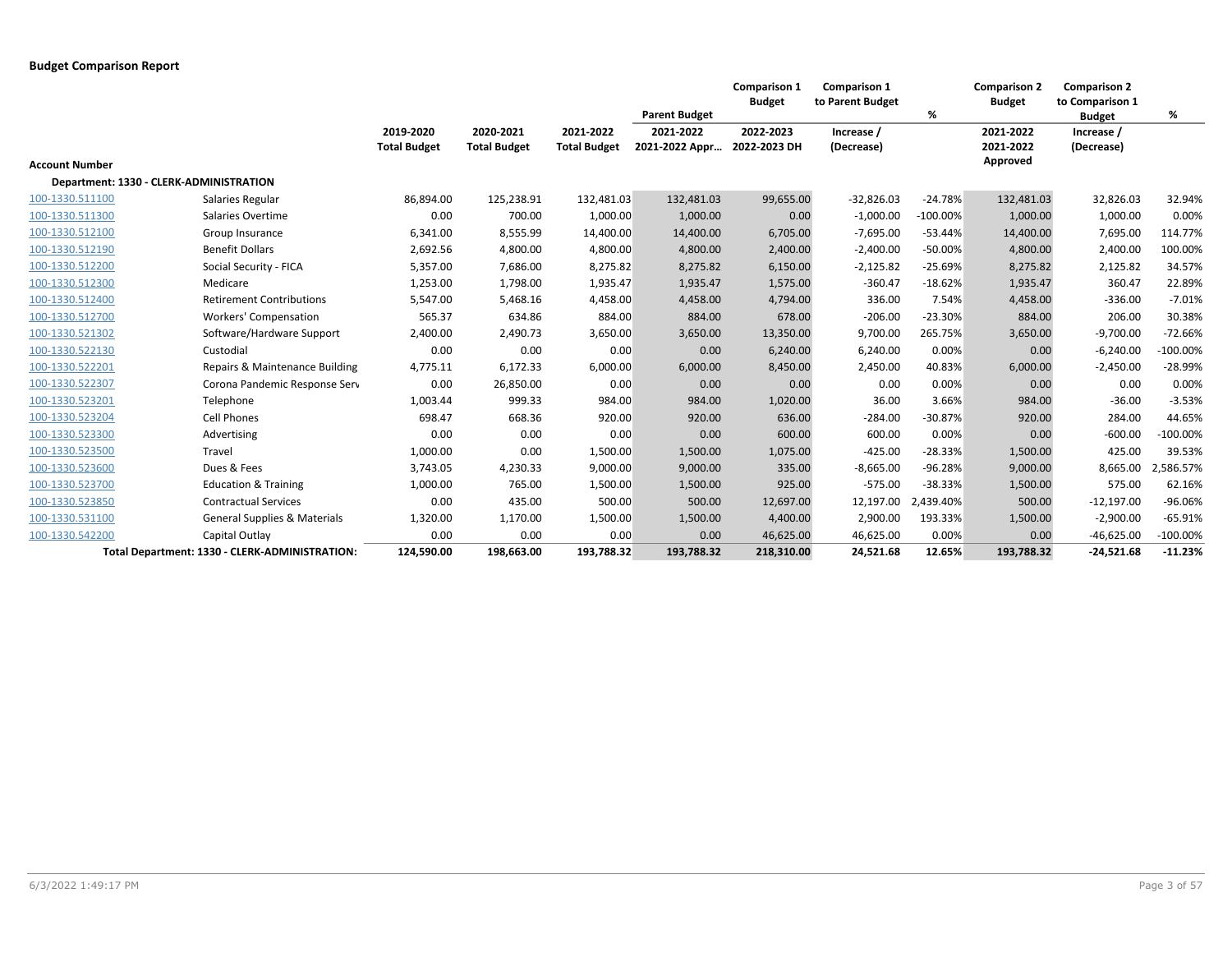|                              |                                            |                     |                     |                     |                      | <b>Comparison 1</b> | <b>Comparison 1</b> |             | <b>Comparison 2</b> | <b>Comparison 2</b> |                    |
|------------------------------|--------------------------------------------|---------------------|---------------------|---------------------|----------------------|---------------------|---------------------|-------------|---------------------|---------------------|--------------------|
|                              |                                            |                     |                     |                     |                      | <b>Budget</b>       | to Parent Budget    |             | <b>Budget</b>       | to Comparison 1     |                    |
|                              |                                            |                     |                     |                     | <b>Parent Budget</b> |                     |                     | %           |                     | <b>Budget</b>       | %                  |
|                              |                                            | 2019-2020           | 2020-2021           | 2021-2022           | 2021-2022            | 2022-2023           | Increase /          |             | 2021-2022           | Increase /          |                    |
|                              |                                            | <b>Total Budget</b> | <b>Total Budget</b> | <b>Total Budget</b> | 2021-2022 Appr       | 2022-2023 DH        | (Decrease)          |             | 2021-2022           | (Decrease)          |                    |
| <b>Account Number</b>        |                                            |                     |                     |                     |                      |                     |                     |             | Approved            |                     |                    |
| Department: 1400 - ELECTIONS |                                            |                     |                     |                     |                      |                     |                     |             |                     |                     |                    |
| 100-1400.523300              | Advertising                                | 1,390.92            | 200.00              | 1,000.00            | 1,000.00             | 150.00              | $-850.00$           | $-85.00%$   | 1,000.00            | 850.00              | 566.67%            |
| 100-1400.523850              | <b>Contractual Services</b>                | 6,450.00            | 0.00                | 4,500.00            | 4,500.00             | 0.00                | $-4,500.00$         | $-100.00\%$ | 4,500.00            | 4,500.00            | 0.00%              |
| 100-1400.531100              | <b>General Supplies &amp; Materials</b>    | 428.71              | 0.00                | 500.00              | 500.00               | 100.00              | $-400.00$           | $-80.00%$   | 500.00              | 400.00              | 400.00%            |
|                              | <b>Total Department: 1400 - ELECTIONS:</b> | 8,269.63            | 200.00              | 6,000.00            | 6,000.00             | 250.00              | $-5,750.00$         | $-95.83%$   | 6,000.00            |                     | 5,750.00 2,300.00% |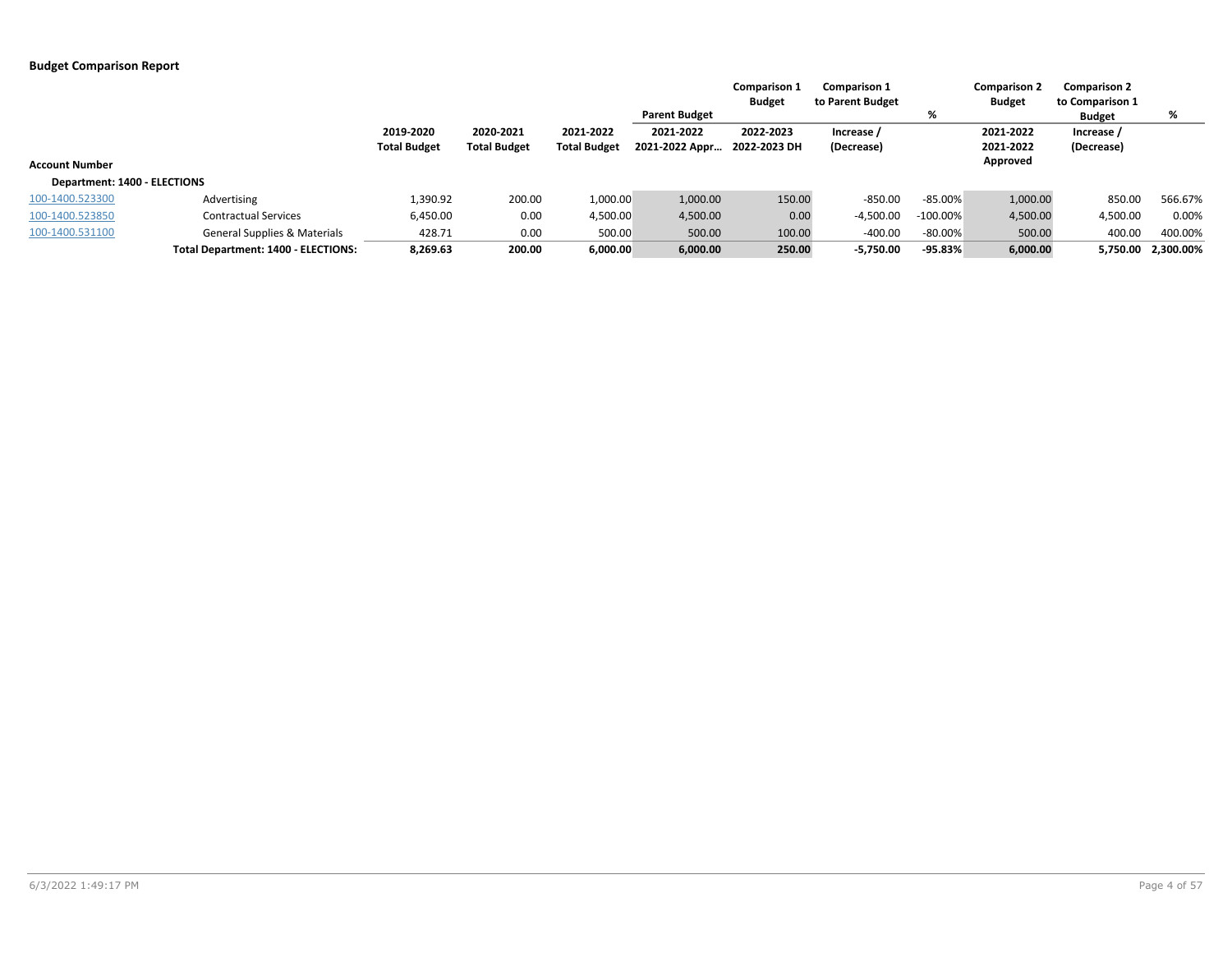| 2019-2020<br>2020-2021<br>2021-2022<br>2021-2022<br>2022-2023<br>2021-2022<br>Increase /<br>Increase /<br>2021-2022 Appr<br>2022-2023 DH<br>2021-2022<br><b>Total Budget</b><br><b>Total Budget</b><br><b>Total Budget</b><br>(Decrease)<br>(Decrease)<br>Approved<br><b>Account Number</b><br>Department: 1510 - FINANCIAL ADMINISTRATION<br>17.32%<br>100-1510.511100<br>264,397.54<br>227,534.34<br>189,316.80<br>189,316.80<br>222,115.00<br>32,798.20<br>189,316.80<br>$-32,798.20$<br>$-14.77%$<br>Salaries Regular<br>4,959.19<br>3,203.16<br>4,000.00<br>4,000.00<br>6,000.00<br>2,000.00<br>50.00%<br>4,000.00<br>$-2,000.00$<br>$-33.33%$<br>100-1510.511300<br>Salary Overtime<br>$-45.17%$<br>Group Insurance<br>29,692.32<br>26,828.05<br>21,600.00<br>21,600.00<br>39,395.00<br>17,795.00<br>82.38%<br>21,600.00<br>$-17,795.00$<br>100-1510.512190<br><b>Benefit Dollars</b><br>16,677.59<br>12,042.36<br>7,200.00<br>7,200.00<br>12,500.00<br>5,300.00<br>73.61%<br>7,200.00<br>$-5,300.00$<br>$-42.40%$<br>24.36%<br>11,985.27<br>$-19.59%$<br>100-1510.512200<br>Social Security - FICA<br>15,290.64<br>13,627.41<br>11,985.27<br>11,985.27<br>14,905.00<br>2,919.73<br>$-2,919.73$<br>Medicare<br>3,575.90<br>3,187.12<br>2,803.09<br>2,803.09<br>3,785.00<br>981.91<br>35.03%<br>2,803.09<br>$-981.91$<br>$-25.94%$<br>12,678.72<br>7,999.20<br>12,481.00<br>12,481.00<br>10,556.00<br>$-1,925.00$<br>12,481.00<br>1,925.00<br>18.24%<br>100-1510.512400<br><b>Retirement Contributions</b><br>$-15.42%$<br>0.00%<br>0.00<br>0.00%<br>100-1510.512700<br>Workers' Compensation<br>1,409.44<br>12,494.74<br>1,081.00<br>1,081.00<br>1,081.00<br>0.00<br>1,081.00<br>7,333.33<br>9,901.00<br>14,000.00<br>$-2,000.00$<br>$-12.50%$<br>100-1510.521202<br>Audit/Accounting<br>14,000.00<br>14,000.00<br>16,000.00<br>2,000.00<br>14.29%<br><b>Walton County Clerk</b><br>791.00<br>1,349.47<br>1,200.00<br>1,200.00<br>0.00<br>0.00%<br>1,200.00<br>0.00<br>0.00%<br>1,200.00<br>-50.56%<br>100-1510.521302<br>Software/Hardware Support<br>19,341.78<br>28,519.12<br>20,000.00<br>20,000.00<br>40,450.00<br>20,450.00<br>102.25%<br>20,000.00<br>$-20,450.00$<br>Custodial<br>6,335.00<br>6,240.00<br>4,200.00<br>4,200.00<br>0.00<br>$-4,200.00$<br>$-100.00%$<br>4,200.00<br>4,200.00<br>0.00%<br>100-1510.522130<br>Repairs & Maintenance Building<br>125.00<br>0.00<br>0.00<br>0.00<br>0.00<br>0.00<br>0.00%<br>0.00<br>0.00<br>0.00%<br>2,559.24<br>2,466.34<br>2,200.00<br>2,200.00<br>1,800.00<br>81.82%<br>2,200.00<br>$-1,800.00$<br>-45.00%<br>100-1510.522202<br>Repairs & Maintenance Equipme<br>4,000.00<br>489.99<br>0.00<br>0.00%<br>0.00<br>0.00<br>0.00%<br>100-1510.522307<br>Corona Pandemic Response Serv<br>0.00<br>0.00<br>0.00<br>0.00<br>10,000.00<br>$-800.00$<br>$-8.00%$<br>10,000.00<br>800.00<br>8.70%<br>100-1510.522320<br>Rental of Equipment or Vehicles<br>11,619.46<br>10,113.18<br>10,000.00<br>9,200.00<br>Property & Liability Insurance<br>34,988.70<br>40,576.51<br>39,105.00<br>39,105.00<br>2,895.00<br>7.40%<br>39,105.00<br>$-2,895.00$<br>$-6.89%$<br>42,000.00<br>100-1510.523201<br>Telephone<br>4,319.53<br>4,515.55<br>4,200.00<br>4,200.00<br>3,600.00<br>$-600.00$<br>$-14.29%$<br>4,200.00<br>600.00<br>16.67%<br>69.50<br>791.19<br>500.00<br>500.00<br>500.00<br>0.00<br>0.00%<br>500.00<br>0.00<br>0.00%<br>100-1510.523202<br>Postage<br>3,693.46<br>500.00<br>12.50%<br><b>Cell Phones</b><br>4,360.90<br>4,500.00<br>4,500.00<br>4,000.00<br>$-500.00$<br>$-11.11%$<br>4,500.00<br>4,416.71<br>4,500.00<br>$-700.00$<br>4,500.00<br>700.00<br>18.42%<br>100-1510.523300<br>Advertising<br>4,015.80<br>4,500.00<br>3,800.00<br>$-15.56%$<br>Travel<br>2,908.20<br>414.31<br>2,000.00<br>2,000.00<br>2,100.00<br>100.00<br>5.00%<br>2,000.00<br>$-100.00$<br>$-4.76%$<br>100-1510.523500<br>100-1510.523510<br>0.00<br>0.00<br>0.00%<br>Travel - GICH<br>4,144.07<br>2,000.00<br>2,000.00<br>$-2,000.00$<br>$-100.00%$<br>2,000.00<br>2,000.00<br>Dues & Fees<br>26,686.02<br>30,120.52<br>14,000.00<br>1,260.00<br>14,000.00<br>$-1,260.00$<br>$-8.26%$<br>14,000.00<br>15,260.00<br>9.00%<br>$-105,000.00$<br>82,592.64<br>137,842.15<br>105,000.00<br>0.00<br>$-100.00%$<br>105,000.00<br>105,000.00<br>0.00%<br>100-1510.523610<br><b>Building Permit Fees</b><br>105,000.00<br>444.24<br>0.00<br>500.00<br>500.00<br>5,500.00 1,100.00%<br>500.00<br>$-5,500.00$<br>$-91.67%$<br>100-1510.523650<br><b>Credit Card Fees</b><br>6,000.00<br>1,898.00<br>$-500.00$<br>500.00<br><b>Education &amp; Training</b><br>2,991.71<br>3,000.00<br>3,000.00<br>$-16.67%$<br>3,000.00<br>20.00%<br>2,500.00<br>100-1510.523800<br>0.00<br>300.00<br>300.00<br>$-300.00$<br>$-100.00%$<br>300.00<br>0.00%<br>Contract Labor<br>0.00<br>0.00<br>300.00<br>5,132.20<br>9,000.00<br>9,000.00<br>$-7,350.00$<br>$-81.67%$<br>9,000.00<br>7,350.00<br>445.45%<br>100-1510.523850<br><b>Contractual Services</b><br>13,976.61<br>1,650.00<br>100-1510.523851<br>Contractual Services - GICH<br>2,000.00<br>0.00<br>2,000.00<br>2,000.00<br>0.00<br>$-2,000.00$<br>$-100.00%$<br>2,000.00<br>2,000.00<br>0.00%<br>20,279.82<br>20,161.66<br>18,000.00<br>18,000.00<br>21,000.00<br>3,000.00<br>18,000.00<br>$-3,000.00$<br>$-14.29%$<br>General Supplies & Materials<br>16.67%<br>5,104.12<br>27,545.36<br>0.00<br>0.00<br>0.00<br>0.00<br>0.00%<br>0.00<br>0.00<br>0.00%<br>100-1510.531107<br>Corona Prevention Supplies<br>100-1510.531230<br>8,293.44<br>7,931.16<br>8,000.00<br>8,000.00<br>500.00<br>6.25%<br>8,000.00<br>$-500.00$<br>$-5.88%$<br>Electricity<br>8,500.00<br>0.00<br>Gas & Diesel<br>54.51<br>152.84<br>0.00<br>0.00<br>0.00<br>0.00<br>0.00%<br>0.00<br>0.00%<br>289.58<br>0.00<br>0.00<br>0.00%<br>$-2,700.00$<br>$-100.00%$<br>100-1510.531300<br>Food Purchases<br>0.00<br>2,700.00<br>2,700.00<br>0.00<br>121.03<br>0.00<br>500.00<br>500.00<br>5,500.00 1,100.00%<br>500.00<br>$-5,500.00$<br>$-91.67%$<br>100-1510.531600<br>Small Equipment<br>6,000.00<br>0.00<br>100-1510.531700<br>0.00<br>0.00<br>0.00<br>1,280.00<br>1,280.00<br>0.00%<br>0.00<br>$-1,280.00$<br>$-100.00%$<br><b>Other Supplies</b> |                 |  |  | <b>Parent Budget</b> | <b>Comparison 1</b><br><b>Budget</b> | Comparison 1<br>to Parent Budget | % | <b>Comparison 2</b><br><b>Budget</b> | <b>Comparison 2</b><br>to Comparison 1<br><b>Budget</b> | % |
|------------------------------------------------------------------------------------------------------------------------------------------------------------------------------------------------------------------------------------------------------------------------------------------------------------------------------------------------------------------------------------------------------------------------------------------------------------------------------------------------------------------------------------------------------------------------------------------------------------------------------------------------------------------------------------------------------------------------------------------------------------------------------------------------------------------------------------------------------------------------------------------------------------------------------------------------------------------------------------------------------------------------------------------------------------------------------------------------------------------------------------------------------------------------------------------------------------------------------------------------------------------------------------------------------------------------------------------------------------------------------------------------------------------------------------------------------------------------------------------------------------------------------------------------------------------------------------------------------------------------------------------------------------------------------------------------------------------------------------------------------------------------------------------------------------------------------------------------------------------------------------------------------------------------------------------------------------------------------------------------------------------------------------------------------------------------------------------------------------------------------------------------------------------------------------------------------------------------------------------------------------------------------------------------------------------------------------------------------------------------------------------------------------------------------------------------------------------------------------------------------------------------------------------------------------------------------------------------------------------------------------------------------------------------------------------------------------------------------------------------------------------------------------------------------------------------------------------------------------------------------------------------------------------------------------------------------------------------------------------------------------------------------------------------------------------------------------------------------------------------------------------------------------------------------------------------------------------------------------------------------------------------------------------------------------------------------------------------------------------------------------------------------------------------------------------------------------------------------------------------------------------------------------------------------------------------------------------------------------------------------------------------------------------------------------------------------------------------------------------------------------------------------------------------------------------------------------------------------------------------------------------------------------------------------------------------------------------------------------------------------------------------------------------------------------------------------------------------------------------------------------------------------------------------------------------------------------------------------------------------------------------------------------------------------------------------------------------------------------------------------------------------------------------------------------------------------------------------------------------------------------------------------------------------------------------------------------------------------------------------------------------------------------------------------------------------------------------------------------------------------------------------------------------------------------------------------------------------------------------------------------------------------------------------------------------------------------------------------------------------------------------------------------------------------------------------------------------------------------------------------------------------------------------------------------------------------------------------------------------------------------------------------------------------------------------------------------------------------------------------------------------------------------------------------------------------------------------------------------------------------------------------------------------------------------------------------------------------------------------------------------------------------------------------------------------------------------------------------------------------------------------------------------------------------------------------------------------------------------------------------------------------------------------------------------------------------------------------------------------------------------------------------------------------------------------------------------------------------------------------------------------------------------------------------------------------------|-----------------|--|--|----------------------|--------------------------------------|----------------------------------|---|--------------------------------------|---------------------------------------------------------|---|
|                                                                                                                                                                                                                                                                                                                                                                                                                                                                                                                                                                                                                                                                                                                                                                                                                                                                                                                                                                                                                                                                                                                                                                                                                                                                                                                                                                                                                                                                                                                                                                                                                                                                                                                                                                                                                                                                                                                                                                                                                                                                                                                                                                                                                                                                                                                                                                                                                                                                                                                                                                                                                                                                                                                                                                                                                                                                                                                                                                                                                                                                                                                                                                                                                                                                                                                                                                                                                                                                                                                                                                                                                                                                                                                                                                                                                                                                                                                                                                                                                                                                                                                                                                                                                                                                                                                                                                                                                                                                                                                                                                                                                                                                                                                                                                                                                                                                                                                                                                                                                                                                                                                                                                                                                                                                                                                                                                                                                                                                                                                                                                                                                                                                                                                                                                                                                                                                                                                                                                                                                                                                                                                                                                                                      |                 |  |  |                      |                                      |                                  |   |                                      |                                                         |   |
|                                                                                                                                                                                                                                                                                                                                                                                                                                                                                                                                                                                                                                                                                                                                                                                                                                                                                                                                                                                                                                                                                                                                                                                                                                                                                                                                                                                                                                                                                                                                                                                                                                                                                                                                                                                                                                                                                                                                                                                                                                                                                                                                                                                                                                                                                                                                                                                                                                                                                                                                                                                                                                                                                                                                                                                                                                                                                                                                                                                                                                                                                                                                                                                                                                                                                                                                                                                                                                                                                                                                                                                                                                                                                                                                                                                                                                                                                                                                                                                                                                                                                                                                                                                                                                                                                                                                                                                                                                                                                                                                                                                                                                                                                                                                                                                                                                                                                                                                                                                                                                                                                                                                                                                                                                                                                                                                                                                                                                                                                                                                                                                                                                                                                                                                                                                                                                                                                                                                                                                                                                                                                                                                                                                                      |                 |  |  |                      |                                      |                                  |   |                                      |                                                         |   |
|                                                                                                                                                                                                                                                                                                                                                                                                                                                                                                                                                                                                                                                                                                                                                                                                                                                                                                                                                                                                                                                                                                                                                                                                                                                                                                                                                                                                                                                                                                                                                                                                                                                                                                                                                                                                                                                                                                                                                                                                                                                                                                                                                                                                                                                                                                                                                                                                                                                                                                                                                                                                                                                                                                                                                                                                                                                                                                                                                                                                                                                                                                                                                                                                                                                                                                                                                                                                                                                                                                                                                                                                                                                                                                                                                                                                                                                                                                                                                                                                                                                                                                                                                                                                                                                                                                                                                                                                                                                                                                                                                                                                                                                                                                                                                                                                                                                                                                                                                                                                                                                                                                                                                                                                                                                                                                                                                                                                                                                                                                                                                                                                                                                                                                                                                                                                                                                                                                                                                                                                                                                                                                                                                                                                      |                 |  |  |                      |                                      |                                  |   |                                      |                                                         |   |
|                                                                                                                                                                                                                                                                                                                                                                                                                                                                                                                                                                                                                                                                                                                                                                                                                                                                                                                                                                                                                                                                                                                                                                                                                                                                                                                                                                                                                                                                                                                                                                                                                                                                                                                                                                                                                                                                                                                                                                                                                                                                                                                                                                                                                                                                                                                                                                                                                                                                                                                                                                                                                                                                                                                                                                                                                                                                                                                                                                                                                                                                                                                                                                                                                                                                                                                                                                                                                                                                                                                                                                                                                                                                                                                                                                                                                                                                                                                                                                                                                                                                                                                                                                                                                                                                                                                                                                                                                                                                                                                                                                                                                                                                                                                                                                                                                                                                                                                                                                                                                                                                                                                                                                                                                                                                                                                                                                                                                                                                                                                                                                                                                                                                                                                                                                                                                                                                                                                                                                                                                                                                                                                                                                                                      |                 |  |  |                      |                                      |                                  |   |                                      |                                                         |   |
|                                                                                                                                                                                                                                                                                                                                                                                                                                                                                                                                                                                                                                                                                                                                                                                                                                                                                                                                                                                                                                                                                                                                                                                                                                                                                                                                                                                                                                                                                                                                                                                                                                                                                                                                                                                                                                                                                                                                                                                                                                                                                                                                                                                                                                                                                                                                                                                                                                                                                                                                                                                                                                                                                                                                                                                                                                                                                                                                                                                                                                                                                                                                                                                                                                                                                                                                                                                                                                                                                                                                                                                                                                                                                                                                                                                                                                                                                                                                                                                                                                                                                                                                                                                                                                                                                                                                                                                                                                                                                                                                                                                                                                                                                                                                                                                                                                                                                                                                                                                                                                                                                                                                                                                                                                                                                                                                                                                                                                                                                                                                                                                                                                                                                                                                                                                                                                                                                                                                                                                                                                                                                                                                                                                                      |                 |  |  |                      |                                      |                                  |   |                                      |                                                         |   |
|                                                                                                                                                                                                                                                                                                                                                                                                                                                                                                                                                                                                                                                                                                                                                                                                                                                                                                                                                                                                                                                                                                                                                                                                                                                                                                                                                                                                                                                                                                                                                                                                                                                                                                                                                                                                                                                                                                                                                                                                                                                                                                                                                                                                                                                                                                                                                                                                                                                                                                                                                                                                                                                                                                                                                                                                                                                                                                                                                                                                                                                                                                                                                                                                                                                                                                                                                                                                                                                                                                                                                                                                                                                                                                                                                                                                                                                                                                                                                                                                                                                                                                                                                                                                                                                                                                                                                                                                                                                                                                                                                                                                                                                                                                                                                                                                                                                                                                                                                                                                                                                                                                                                                                                                                                                                                                                                                                                                                                                                                                                                                                                                                                                                                                                                                                                                                                                                                                                                                                                                                                                                                                                                                                                                      | 100-1510.512100 |  |  |                      |                                      |                                  |   |                                      |                                                         |   |
|                                                                                                                                                                                                                                                                                                                                                                                                                                                                                                                                                                                                                                                                                                                                                                                                                                                                                                                                                                                                                                                                                                                                                                                                                                                                                                                                                                                                                                                                                                                                                                                                                                                                                                                                                                                                                                                                                                                                                                                                                                                                                                                                                                                                                                                                                                                                                                                                                                                                                                                                                                                                                                                                                                                                                                                                                                                                                                                                                                                                                                                                                                                                                                                                                                                                                                                                                                                                                                                                                                                                                                                                                                                                                                                                                                                                                                                                                                                                                                                                                                                                                                                                                                                                                                                                                                                                                                                                                                                                                                                                                                                                                                                                                                                                                                                                                                                                                                                                                                                                                                                                                                                                                                                                                                                                                                                                                                                                                                                                                                                                                                                                                                                                                                                                                                                                                                                                                                                                                                                                                                                                                                                                                                                                      |                 |  |  |                      |                                      |                                  |   |                                      |                                                         |   |
|                                                                                                                                                                                                                                                                                                                                                                                                                                                                                                                                                                                                                                                                                                                                                                                                                                                                                                                                                                                                                                                                                                                                                                                                                                                                                                                                                                                                                                                                                                                                                                                                                                                                                                                                                                                                                                                                                                                                                                                                                                                                                                                                                                                                                                                                                                                                                                                                                                                                                                                                                                                                                                                                                                                                                                                                                                                                                                                                                                                                                                                                                                                                                                                                                                                                                                                                                                                                                                                                                                                                                                                                                                                                                                                                                                                                                                                                                                                                                                                                                                                                                                                                                                                                                                                                                                                                                                                                                                                                                                                                                                                                                                                                                                                                                                                                                                                                                                                                                                                                                                                                                                                                                                                                                                                                                                                                                                                                                                                                                                                                                                                                                                                                                                                                                                                                                                                                                                                                                                                                                                                                                                                                                                                                      |                 |  |  |                      |                                      |                                  |   |                                      |                                                         |   |
|                                                                                                                                                                                                                                                                                                                                                                                                                                                                                                                                                                                                                                                                                                                                                                                                                                                                                                                                                                                                                                                                                                                                                                                                                                                                                                                                                                                                                                                                                                                                                                                                                                                                                                                                                                                                                                                                                                                                                                                                                                                                                                                                                                                                                                                                                                                                                                                                                                                                                                                                                                                                                                                                                                                                                                                                                                                                                                                                                                                                                                                                                                                                                                                                                                                                                                                                                                                                                                                                                                                                                                                                                                                                                                                                                                                                                                                                                                                                                                                                                                                                                                                                                                                                                                                                                                                                                                                                                                                                                                                                                                                                                                                                                                                                                                                                                                                                                                                                                                                                                                                                                                                                                                                                                                                                                                                                                                                                                                                                                                                                                                                                                                                                                                                                                                                                                                                                                                                                                                                                                                                                                                                                                                                                      | 100-1510.512300 |  |  |                      |                                      |                                  |   |                                      |                                                         |   |
|                                                                                                                                                                                                                                                                                                                                                                                                                                                                                                                                                                                                                                                                                                                                                                                                                                                                                                                                                                                                                                                                                                                                                                                                                                                                                                                                                                                                                                                                                                                                                                                                                                                                                                                                                                                                                                                                                                                                                                                                                                                                                                                                                                                                                                                                                                                                                                                                                                                                                                                                                                                                                                                                                                                                                                                                                                                                                                                                                                                                                                                                                                                                                                                                                                                                                                                                                                                                                                                                                                                                                                                                                                                                                                                                                                                                                                                                                                                                                                                                                                                                                                                                                                                                                                                                                                                                                                                                                                                                                                                                                                                                                                                                                                                                                                                                                                                                                                                                                                                                                                                                                                                                                                                                                                                                                                                                                                                                                                                                                                                                                                                                                                                                                                                                                                                                                                                                                                                                                                                                                                                                                                                                                                                                      |                 |  |  |                      |                                      |                                  |   |                                      |                                                         |   |
|                                                                                                                                                                                                                                                                                                                                                                                                                                                                                                                                                                                                                                                                                                                                                                                                                                                                                                                                                                                                                                                                                                                                                                                                                                                                                                                                                                                                                                                                                                                                                                                                                                                                                                                                                                                                                                                                                                                                                                                                                                                                                                                                                                                                                                                                                                                                                                                                                                                                                                                                                                                                                                                                                                                                                                                                                                                                                                                                                                                                                                                                                                                                                                                                                                                                                                                                                                                                                                                                                                                                                                                                                                                                                                                                                                                                                                                                                                                                                                                                                                                                                                                                                                                                                                                                                                                                                                                                                                                                                                                                                                                                                                                                                                                                                                                                                                                                                                                                                                                                                                                                                                                                                                                                                                                                                                                                                                                                                                                                                                                                                                                                                                                                                                                                                                                                                                                                                                                                                                                                                                                                                                                                                                                                      |                 |  |  |                      |                                      |                                  |   |                                      |                                                         |   |
|                                                                                                                                                                                                                                                                                                                                                                                                                                                                                                                                                                                                                                                                                                                                                                                                                                                                                                                                                                                                                                                                                                                                                                                                                                                                                                                                                                                                                                                                                                                                                                                                                                                                                                                                                                                                                                                                                                                                                                                                                                                                                                                                                                                                                                                                                                                                                                                                                                                                                                                                                                                                                                                                                                                                                                                                                                                                                                                                                                                                                                                                                                                                                                                                                                                                                                                                                                                                                                                                                                                                                                                                                                                                                                                                                                                                                                                                                                                                                                                                                                                                                                                                                                                                                                                                                                                                                                                                                                                                                                                                                                                                                                                                                                                                                                                                                                                                                                                                                                                                                                                                                                                                                                                                                                                                                                                                                                                                                                                                                                                                                                                                                                                                                                                                                                                                                                                                                                                                                                                                                                                                                                                                                                                                      |                 |  |  |                      |                                      |                                  |   |                                      |                                                         |   |
|                                                                                                                                                                                                                                                                                                                                                                                                                                                                                                                                                                                                                                                                                                                                                                                                                                                                                                                                                                                                                                                                                                                                                                                                                                                                                                                                                                                                                                                                                                                                                                                                                                                                                                                                                                                                                                                                                                                                                                                                                                                                                                                                                                                                                                                                                                                                                                                                                                                                                                                                                                                                                                                                                                                                                                                                                                                                                                                                                                                                                                                                                                                                                                                                                                                                                                                                                                                                                                                                                                                                                                                                                                                                                                                                                                                                                                                                                                                                                                                                                                                                                                                                                                                                                                                                                                                                                                                                                                                                                                                                                                                                                                                                                                                                                                                                                                                                                                                                                                                                                                                                                                                                                                                                                                                                                                                                                                                                                                                                                                                                                                                                                                                                                                                                                                                                                                                                                                                                                                                                                                                                                                                                                                                                      | 100-1510.521301 |  |  |                      |                                      |                                  |   |                                      |                                                         |   |
|                                                                                                                                                                                                                                                                                                                                                                                                                                                                                                                                                                                                                                                                                                                                                                                                                                                                                                                                                                                                                                                                                                                                                                                                                                                                                                                                                                                                                                                                                                                                                                                                                                                                                                                                                                                                                                                                                                                                                                                                                                                                                                                                                                                                                                                                                                                                                                                                                                                                                                                                                                                                                                                                                                                                                                                                                                                                                                                                                                                                                                                                                                                                                                                                                                                                                                                                                                                                                                                                                                                                                                                                                                                                                                                                                                                                                                                                                                                                                                                                                                                                                                                                                                                                                                                                                                                                                                                                                                                                                                                                                                                                                                                                                                                                                                                                                                                                                                                                                                                                                                                                                                                                                                                                                                                                                                                                                                                                                                                                                                                                                                                                                                                                                                                                                                                                                                                                                                                                                                                                                                                                                                                                                                                                      |                 |  |  |                      |                                      |                                  |   |                                      |                                                         |   |
|                                                                                                                                                                                                                                                                                                                                                                                                                                                                                                                                                                                                                                                                                                                                                                                                                                                                                                                                                                                                                                                                                                                                                                                                                                                                                                                                                                                                                                                                                                                                                                                                                                                                                                                                                                                                                                                                                                                                                                                                                                                                                                                                                                                                                                                                                                                                                                                                                                                                                                                                                                                                                                                                                                                                                                                                                                                                                                                                                                                                                                                                                                                                                                                                                                                                                                                                                                                                                                                                                                                                                                                                                                                                                                                                                                                                                                                                                                                                                                                                                                                                                                                                                                                                                                                                                                                                                                                                                                                                                                                                                                                                                                                                                                                                                                                                                                                                                                                                                                                                                                                                                                                                                                                                                                                                                                                                                                                                                                                                                                                                                                                                                                                                                                                                                                                                                                                                                                                                                                                                                                                                                                                                                                                                      |                 |  |  |                      |                                      |                                  |   |                                      |                                                         |   |
|                                                                                                                                                                                                                                                                                                                                                                                                                                                                                                                                                                                                                                                                                                                                                                                                                                                                                                                                                                                                                                                                                                                                                                                                                                                                                                                                                                                                                                                                                                                                                                                                                                                                                                                                                                                                                                                                                                                                                                                                                                                                                                                                                                                                                                                                                                                                                                                                                                                                                                                                                                                                                                                                                                                                                                                                                                                                                                                                                                                                                                                                                                                                                                                                                                                                                                                                                                                                                                                                                                                                                                                                                                                                                                                                                                                                                                                                                                                                                                                                                                                                                                                                                                                                                                                                                                                                                                                                                                                                                                                                                                                                                                                                                                                                                                                                                                                                                                                                                                                                                                                                                                                                                                                                                                                                                                                                                                                                                                                                                                                                                                                                                                                                                                                                                                                                                                                                                                                                                                                                                                                                                                                                                                                                      | 100-1510.522201 |  |  |                      |                                      |                                  |   |                                      |                                                         |   |
|                                                                                                                                                                                                                                                                                                                                                                                                                                                                                                                                                                                                                                                                                                                                                                                                                                                                                                                                                                                                                                                                                                                                                                                                                                                                                                                                                                                                                                                                                                                                                                                                                                                                                                                                                                                                                                                                                                                                                                                                                                                                                                                                                                                                                                                                                                                                                                                                                                                                                                                                                                                                                                                                                                                                                                                                                                                                                                                                                                                                                                                                                                                                                                                                                                                                                                                                                                                                                                                                                                                                                                                                                                                                                                                                                                                                                                                                                                                                                                                                                                                                                                                                                                                                                                                                                                                                                                                                                                                                                                                                                                                                                                                                                                                                                                                                                                                                                                                                                                                                                                                                                                                                                                                                                                                                                                                                                                                                                                                                                                                                                                                                                                                                                                                                                                                                                                                                                                                                                                                                                                                                                                                                                                                                      |                 |  |  |                      |                                      |                                  |   |                                      |                                                         |   |
|                                                                                                                                                                                                                                                                                                                                                                                                                                                                                                                                                                                                                                                                                                                                                                                                                                                                                                                                                                                                                                                                                                                                                                                                                                                                                                                                                                                                                                                                                                                                                                                                                                                                                                                                                                                                                                                                                                                                                                                                                                                                                                                                                                                                                                                                                                                                                                                                                                                                                                                                                                                                                                                                                                                                                                                                                                                                                                                                                                                                                                                                                                                                                                                                                                                                                                                                                                                                                                                                                                                                                                                                                                                                                                                                                                                                                                                                                                                                                                                                                                                                                                                                                                                                                                                                                                                                                                                                                                                                                                                                                                                                                                                                                                                                                                                                                                                                                                                                                                                                                                                                                                                                                                                                                                                                                                                                                                                                                                                                                                                                                                                                                                                                                                                                                                                                                                                                                                                                                                                                                                                                                                                                                                                                      |                 |  |  |                      |                                      |                                  |   |                                      |                                                         |   |
|                                                                                                                                                                                                                                                                                                                                                                                                                                                                                                                                                                                                                                                                                                                                                                                                                                                                                                                                                                                                                                                                                                                                                                                                                                                                                                                                                                                                                                                                                                                                                                                                                                                                                                                                                                                                                                                                                                                                                                                                                                                                                                                                                                                                                                                                                                                                                                                                                                                                                                                                                                                                                                                                                                                                                                                                                                                                                                                                                                                                                                                                                                                                                                                                                                                                                                                                                                                                                                                                                                                                                                                                                                                                                                                                                                                                                                                                                                                                                                                                                                                                                                                                                                                                                                                                                                                                                                                                                                                                                                                                                                                                                                                                                                                                                                                                                                                                                                                                                                                                                                                                                                                                                                                                                                                                                                                                                                                                                                                                                                                                                                                                                                                                                                                                                                                                                                                                                                                                                                                                                                                                                                                                                                                                      |                 |  |  |                      |                                      |                                  |   |                                      |                                                         |   |
|                                                                                                                                                                                                                                                                                                                                                                                                                                                                                                                                                                                                                                                                                                                                                                                                                                                                                                                                                                                                                                                                                                                                                                                                                                                                                                                                                                                                                                                                                                                                                                                                                                                                                                                                                                                                                                                                                                                                                                                                                                                                                                                                                                                                                                                                                                                                                                                                                                                                                                                                                                                                                                                                                                                                                                                                                                                                                                                                                                                                                                                                                                                                                                                                                                                                                                                                                                                                                                                                                                                                                                                                                                                                                                                                                                                                                                                                                                                                                                                                                                                                                                                                                                                                                                                                                                                                                                                                                                                                                                                                                                                                                                                                                                                                                                                                                                                                                                                                                                                                                                                                                                                                                                                                                                                                                                                                                                                                                                                                                                                                                                                                                                                                                                                                                                                                                                                                                                                                                                                                                                                                                                                                                                                                      | 100-1510.523100 |  |  |                      |                                      |                                  |   |                                      |                                                         |   |
|                                                                                                                                                                                                                                                                                                                                                                                                                                                                                                                                                                                                                                                                                                                                                                                                                                                                                                                                                                                                                                                                                                                                                                                                                                                                                                                                                                                                                                                                                                                                                                                                                                                                                                                                                                                                                                                                                                                                                                                                                                                                                                                                                                                                                                                                                                                                                                                                                                                                                                                                                                                                                                                                                                                                                                                                                                                                                                                                                                                                                                                                                                                                                                                                                                                                                                                                                                                                                                                                                                                                                                                                                                                                                                                                                                                                                                                                                                                                                                                                                                                                                                                                                                                                                                                                                                                                                                                                                                                                                                                                                                                                                                                                                                                                                                                                                                                                                                                                                                                                                                                                                                                                                                                                                                                                                                                                                                                                                                                                                                                                                                                                                                                                                                                                                                                                                                                                                                                                                                                                                                                                                                                                                                                                      |                 |  |  |                      |                                      |                                  |   |                                      |                                                         |   |
|                                                                                                                                                                                                                                                                                                                                                                                                                                                                                                                                                                                                                                                                                                                                                                                                                                                                                                                                                                                                                                                                                                                                                                                                                                                                                                                                                                                                                                                                                                                                                                                                                                                                                                                                                                                                                                                                                                                                                                                                                                                                                                                                                                                                                                                                                                                                                                                                                                                                                                                                                                                                                                                                                                                                                                                                                                                                                                                                                                                                                                                                                                                                                                                                                                                                                                                                                                                                                                                                                                                                                                                                                                                                                                                                                                                                                                                                                                                                                                                                                                                                                                                                                                                                                                                                                                                                                                                                                                                                                                                                                                                                                                                                                                                                                                                                                                                                                                                                                                                                                                                                                                                                                                                                                                                                                                                                                                                                                                                                                                                                                                                                                                                                                                                                                                                                                                                                                                                                                                                                                                                                                                                                                                                                      |                 |  |  |                      |                                      |                                  |   |                                      |                                                         |   |
|                                                                                                                                                                                                                                                                                                                                                                                                                                                                                                                                                                                                                                                                                                                                                                                                                                                                                                                                                                                                                                                                                                                                                                                                                                                                                                                                                                                                                                                                                                                                                                                                                                                                                                                                                                                                                                                                                                                                                                                                                                                                                                                                                                                                                                                                                                                                                                                                                                                                                                                                                                                                                                                                                                                                                                                                                                                                                                                                                                                                                                                                                                                                                                                                                                                                                                                                                                                                                                                                                                                                                                                                                                                                                                                                                                                                                                                                                                                                                                                                                                                                                                                                                                                                                                                                                                                                                                                                                                                                                                                                                                                                                                                                                                                                                                                                                                                                                                                                                                                                                                                                                                                                                                                                                                                                                                                                                                                                                                                                                                                                                                                                                                                                                                                                                                                                                                                                                                                                                                                                                                                                                                                                                                                                      | 100-1510.523204 |  |  |                      |                                      |                                  |   |                                      |                                                         |   |
|                                                                                                                                                                                                                                                                                                                                                                                                                                                                                                                                                                                                                                                                                                                                                                                                                                                                                                                                                                                                                                                                                                                                                                                                                                                                                                                                                                                                                                                                                                                                                                                                                                                                                                                                                                                                                                                                                                                                                                                                                                                                                                                                                                                                                                                                                                                                                                                                                                                                                                                                                                                                                                                                                                                                                                                                                                                                                                                                                                                                                                                                                                                                                                                                                                                                                                                                                                                                                                                                                                                                                                                                                                                                                                                                                                                                                                                                                                                                                                                                                                                                                                                                                                                                                                                                                                                                                                                                                                                                                                                                                                                                                                                                                                                                                                                                                                                                                                                                                                                                                                                                                                                                                                                                                                                                                                                                                                                                                                                                                                                                                                                                                                                                                                                                                                                                                                                                                                                                                                                                                                                                                                                                                                                                      |                 |  |  |                      |                                      |                                  |   |                                      |                                                         |   |
|                                                                                                                                                                                                                                                                                                                                                                                                                                                                                                                                                                                                                                                                                                                                                                                                                                                                                                                                                                                                                                                                                                                                                                                                                                                                                                                                                                                                                                                                                                                                                                                                                                                                                                                                                                                                                                                                                                                                                                                                                                                                                                                                                                                                                                                                                                                                                                                                                                                                                                                                                                                                                                                                                                                                                                                                                                                                                                                                                                                                                                                                                                                                                                                                                                                                                                                                                                                                                                                                                                                                                                                                                                                                                                                                                                                                                                                                                                                                                                                                                                                                                                                                                                                                                                                                                                                                                                                                                                                                                                                                                                                                                                                                                                                                                                                                                                                                                                                                                                                                                                                                                                                                                                                                                                                                                                                                                                                                                                                                                                                                                                                                                                                                                                                                                                                                                                                                                                                                                                                                                                                                                                                                                                                                      |                 |  |  |                      |                                      |                                  |   |                                      |                                                         |   |
|                                                                                                                                                                                                                                                                                                                                                                                                                                                                                                                                                                                                                                                                                                                                                                                                                                                                                                                                                                                                                                                                                                                                                                                                                                                                                                                                                                                                                                                                                                                                                                                                                                                                                                                                                                                                                                                                                                                                                                                                                                                                                                                                                                                                                                                                                                                                                                                                                                                                                                                                                                                                                                                                                                                                                                                                                                                                                                                                                                                                                                                                                                                                                                                                                                                                                                                                                                                                                                                                                                                                                                                                                                                                                                                                                                                                                                                                                                                                                                                                                                                                                                                                                                                                                                                                                                                                                                                                                                                                                                                                                                                                                                                                                                                                                                                                                                                                                                                                                                                                                                                                                                                                                                                                                                                                                                                                                                                                                                                                                                                                                                                                                                                                                                                                                                                                                                                                                                                                                                                                                                                                                                                                                                                                      |                 |  |  |                      |                                      |                                  |   |                                      |                                                         |   |
|                                                                                                                                                                                                                                                                                                                                                                                                                                                                                                                                                                                                                                                                                                                                                                                                                                                                                                                                                                                                                                                                                                                                                                                                                                                                                                                                                                                                                                                                                                                                                                                                                                                                                                                                                                                                                                                                                                                                                                                                                                                                                                                                                                                                                                                                                                                                                                                                                                                                                                                                                                                                                                                                                                                                                                                                                                                                                                                                                                                                                                                                                                                                                                                                                                                                                                                                                                                                                                                                                                                                                                                                                                                                                                                                                                                                                                                                                                                                                                                                                                                                                                                                                                                                                                                                                                                                                                                                                                                                                                                                                                                                                                                                                                                                                                                                                                                                                                                                                                                                                                                                                                                                                                                                                                                                                                                                                                                                                                                                                                                                                                                                                                                                                                                                                                                                                                                                                                                                                                                                                                                                                                                                                                                                      | 100-1510.523600 |  |  |                      |                                      |                                  |   |                                      |                                                         |   |
|                                                                                                                                                                                                                                                                                                                                                                                                                                                                                                                                                                                                                                                                                                                                                                                                                                                                                                                                                                                                                                                                                                                                                                                                                                                                                                                                                                                                                                                                                                                                                                                                                                                                                                                                                                                                                                                                                                                                                                                                                                                                                                                                                                                                                                                                                                                                                                                                                                                                                                                                                                                                                                                                                                                                                                                                                                                                                                                                                                                                                                                                                                                                                                                                                                                                                                                                                                                                                                                                                                                                                                                                                                                                                                                                                                                                                                                                                                                                                                                                                                                                                                                                                                                                                                                                                                                                                                                                                                                                                                                                                                                                                                                                                                                                                                                                                                                                                                                                                                                                                                                                                                                                                                                                                                                                                                                                                                                                                                                                                                                                                                                                                                                                                                                                                                                                                                                                                                                                                                                                                                                                                                                                                                                                      |                 |  |  |                      |                                      |                                  |   |                                      |                                                         |   |
|                                                                                                                                                                                                                                                                                                                                                                                                                                                                                                                                                                                                                                                                                                                                                                                                                                                                                                                                                                                                                                                                                                                                                                                                                                                                                                                                                                                                                                                                                                                                                                                                                                                                                                                                                                                                                                                                                                                                                                                                                                                                                                                                                                                                                                                                                                                                                                                                                                                                                                                                                                                                                                                                                                                                                                                                                                                                                                                                                                                                                                                                                                                                                                                                                                                                                                                                                                                                                                                                                                                                                                                                                                                                                                                                                                                                                                                                                                                                                                                                                                                                                                                                                                                                                                                                                                                                                                                                                                                                                                                                                                                                                                                                                                                                                                                                                                                                                                                                                                                                                                                                                                                                                                                                                                                                                                                                                                                                                                                                                                                                                                                                                                                                                                                                                                                                                                                                                                                                                                                                                                                                                                                                                                                                      |                 |  |  |                      |                                      |                                  |   |                                      |                                                         |   |
|                                                                                                                                                                                                                                                                                                                                                                                                                                                                                                                                                                                                                                                                                                                                                                                                                                                                                                                                                                                                                                                                                                                                                                                                                                                                                                                                                                                                                                                                                                                                                                                                                                                                                                                                                                                                                                                                                                                                                                                                                                                                                                                                                                                                                                                                                                                                                                                                                                                                                                                                                                                                                                                                                                                                                                                                                                                                                                                                                                                                                                                                                                                                                                                                                                                                                                                                                                                                                                                                                                                                                                                                                                                                                                                                                                                                                                                                                                                                                                                                                                                                                                                                                                                                                                                                                                                                                                                                                                                                                                                                                                                                                                                                                                                                                                                                                                                                                                                                                                                                                                                                                                                                                                                                                                                                                                                                                                                                                                                                                                                                                                                                                                                                                                                                                                                                                                                                                                                                                                                                                                                                                                                                                                                                      | 100-1510.523700 |  |  |                      |                                      |                                  |   |                                      |                                                         |   |
|                                                                                                                                                                                                                                                                                                                                                                                                                                                                                                                                                                                                                                                                                                                                                                                                                                                                                                                                                                                                                                                                                                                                                                                                                                                                                                                                                                                                                                                                                                                                                                                                                                                                                                                                                                                                                                                                                                                                                                                                                                                                                                                                                                                                                                                                                                                                                                                                                                                                                                                                                                                                                                                                                                                                                                                                                                                                                                                                                                                                                                                                                                                                                                                                                                                                                                                                                                                                                                                                                                                                                                                                                                                                                                                                                                                                                                                                                                                                                                                                                                                                                                                                                                                                                                                                                                                                                                                                                                                                                                                                                                                                                                                                                                                                                                                                                                                                                                                                                                                                                                                                                                                                                                                                                                                                                                                                                                                                                                                                                                                                                                                                                                                                                                                                                                                                                                                                                                                                                                                                                                                                                                                                                                                                      |                 |  |  |                      |                                      |                                  |   |                                      |                                                         |   |
|                                                                                                                                                                                                                                                                                                                                                                                                                                                                                                                                                                                                                                                                                                                                                                                                                                                                                                                                                                                                                                                                                                                                                                                                                                                                                                                                                                                                                                                                                                                                                                                                                                                                                                                                                                                                                                                                                                                                                                                                                                                                                                                                                                                                                                                                                                                                                                                                                                                                                                                                                                                                                                                                                                                                                                                                                                                                                                                                                                                                                                                                                                                                                                                                                                                                                                                                                                                                                                                                                                                                                                                                                                                                                                                                                                                                                                                                                                                                                                                                                                                                                                                                                                                                                                                                                                                                                                                                                                                                                                                                                                                                                                                                                                                                                                                                                                                                                                                                                                                                                                                                                                                                                                                                                                                                                                                                                                                                                                                                                                                                                                                                                                                                                                                                                                                                                                                                                                                                                                                                                                                                                                                                                                                                      |                 |  |  |                      |                                      |                                  |   |                                      |                                                         |   |
|                                                                                                                                                                                                                                                                                                                                                                                                                                                                                                                                                                                                                                                                                                                                                                                                                                                                                                                                                                                                                                                                                                                                                                                                                                                                                                                                                                                                                                                                                                                                                                                                                                                                                                                                                                                                                                                                                                                                                                                                                                                                                                                                                                                                                                                                                                                                                                                                                                                                                                                                                                                                                                                                                                                                                                                                                                                                                                                                                                                                                                                                                                                                                                                                                                                                                                                                                                                                                                                                                                                                                                                                                                                                                                                                                                                                                                                                                                                                                                                                                                                                                                                                                                                                                                                                                                                                                                                                                                                                                                                                                                                                                                                                                                                                                                                                                                                                                                                                                                                                                                                                                                                                                                                                                                                                                                                                                                                                                                                                                                                                                                                                                                                                                                                                                                                                                                                                                                                                                                                                                                                                                                                                                                                                      |                 |  |  |                      |                                      |                                  |   |                                      |                                                         |   |
|                                                                                                                                                                                                                                                                                                                                                                                                                                                                                                                                                                                                                                                                                                                                                                                                                                                                                                                                                                                                                                                                                                                                                                                                                                                                                                                                                                                                                                                                                                                                                                                                                                                                                                                                                                                                                                                                                                                                                                                                                                                                                                                                                                                                                                                                                                                                                                                                                                                                                                                                                                                                                                                                                                                                                                                                                                                                                                                                                                                                                                                                                                                                                                                                                                                                                                                                                                                                                                                                                                                                                                                                                                                                                                                                                                                                                                                                                                                                                                                                                                                                                                                                                                                                                                                                                                                                                                                                                                                                                                                                                                                                                                                                                                                                                                                                                                                                                                                                                                                                                                                                                                                                                                                                                                                                                                                                                                                                                                                                                                                                                                                                                                                                                                                                                                                                                                                                                                                                                                                                                                                                                                                                                                                                      | 100-1510.531100 |  |  |                      |                                      |                                  |   |                                      |                                                         |   |
|                                                                                                                                                                                                                                                                                                                                                                                                                                                                                                                                                                                                                                                                                                                                                                                                                                                                                                                                                                                                                                                                                                                                                                                                                                                                                                                                                                                                                                                                                                                                                                                                                                                                                                                                                                                                                                                                                                                                                                                                                                                                                                                                                                                                                                                                                                                                                                                                                                                                                                                                                                                                                                                                                                                                                                                                                                                                                                                                                                                                                                                                                                                                                                                                                                                                                                                                                                                                                                                                                                                                                                                                                                                                                                                                                                                                                                                                                                                                                                                                                                                                                                                                                                                                                                                                                                                                                                                                                                                                                                                                                                                                                                                                                                                                                                                                                                                                                                                                                                                                                                                                                                                                                                                                                                                                                                                                                                                                                                                                                                                                                                                                                                                                                                                                                                                                                                                                                                                                                                                                                                                                                                                                                                                                      |                 |  |  |                      |                                      |                                  |   |                                      |                                                         |   |
|                                                                                                                                                                                                                                                                                                                                                                                                                                                                                                                                                                                                                                                                                                                                                                                                                                                                                                                                                                                                                                                                                                                                                                                                                                                                                                                                                                                                                                                                                                                                                                                                                                                                                                                                                                                                                                                                                                                                                                                                                                                                                                                                                                                                                                                                                                                                                                                                                                                                                                                                                                                                                                                                                                                                                                                                                                                                                                                                                                                                                                                                                                                                                                                                                                                                                                                                                                                                                                                                                                                                                                                                                                                                                                                                                                                                                                                                                                                                                                                                                                                                                                                                                                                                                                                                                                                                                                                                                                                                                                                                                                                                                                                                                                                                                                                                                                                                                                                                                                                                                                                                                                                                                                                                                                                                                                                                                                                                                                                                                                                                                                                                                                                                                                                                                                                                                                                                                                                                                                                                                                                                                                                                                                                                      |                 |  |  |                      |                                      |                                  |   |                                      |                                                         |   |
|                                                                                                                                                                                                                                                                                                                                                                                                                                                                                                                                                                                                                                                                                                                                                                                                                                                                                                                                                                                                                                                                                                                                                                                                                                                                                                                                                                                                                                                                                                                                                                                                                                                                                                                                                                                                                                                                                                                                                                                                                                                                                                                                                                                                                                                                                                                                                                                                                                                                                                                                                                                                                                                                                                                                                                                                                                                                                                                                                                                                                                                                                                                                                                                                                                                                                                                                                                                                                                                                                                                                                                                                                                                                                                                                                                                                                                                                                                                                                                                                                                                                                                                                                                                                                                                                                                                                                                                                                                                                                                                                                                                                                                                                                                                                                                                                                                                                                                                                                                                                                                                                                                                                                                                                                                                                                                                                                                                                                                                                                                                                                                                                                                                                                                                                                                                                                                                                                                                                                                                                                                                                                                                                                                                                      | 100-1510.531270 |  |  |                      |                                      |                                  |   |                                      |                                                         |   |
|                                                                                                                                                                                                                                                                                                                                                                                                                                                                                                                                                                                                                                                                                                                                                                                                                                                                                                                                                                                                                                                                                                                                                                                                                                                                                                                                                                                                                                                                                                                                                                                                                                                                                                                                                                                                                                                                                                                                                                                                                                                                                                                                                                                                                                                                                                                                                                                                                                                                                                                                                                                                                                                                                                                                                                                                                                                                                                                                                                                                                                                                                                                                                                                                                                                                                                                                                                                                                                                                                                                                                                                                                                                                                                                                                                                                                                                                                                                                                                                                                                                                                                                                                                                                                                                                                                                                                                                                                                                                                                                                                                                                                                                                                                                                                                                                                                                                                                                                                                                                                                                                                                                                                                                                                                                                                                                                                                                                                                                                                                                                                                                                                                                                                                                                                                                                                                                                                                                                                                                                                                                                                                                                                                                                      |                 |  |  |                      |                                      |                                  |   |                                      |                                                         |   |
|                                                                                                                                                                                                                                                                                                                                                                                                                                                                                                                                                                                                                                                                                                                                                                                                                                                                                                                                                                                                                                                                                                                                                                                                                                                                                                                                                                                                                                                                                                                                                                                                                                                                                                                                                                                                                                                                                                                                                                                                                                                                                                                                                                                                                                                                                                                                                                                                                                                                                                                                                                                                                                                                                                                                                                                                                                                                                                                                                                                                                                                                                                                                                                                                                                                                                                                                                                                                                                                                                                                                                                                                                                                                                                                                                                                                                                                                                                                                                                                                                                                                                                                                                                                                                                                                                                                                                                                                                                                                                                                                                                                                                                                                                                                                                                                                                                                                                                                                                                                                                                                                                                                                                                                                                                                                                                                                                                                                                                                                                                                                                                                                                                                                                                                                                                                                                                                                                                                                                                                                                                                                                                                                                                                                      |                 |  |  |                      |                                      |                                  |   |                                      |                                                         |   |
|                                                                                                                                                                                                                                                                                                                                                                                                                                                                                                                                                                                                                                                                                                                                                                                                                                                                                                                                                                                                                                                                                                                                                                                                                                                                                                                                                                                                                                                                                                                                                                                                                                                                                                                                                                                                                                                                                                                                                                                                                                                                                                                                                                                                                                                                                                                                                                                                                                                                                                                                                                                                                                                                                                                                                                                                                                                                                                                                                                                                                                                                                                                                                                                                                                                                                                                                                                                                                                                                                                                                                                                                                                                                                                                                                                                                                                                                                                                                                                                                                                                                                                                                                                                                                                                                                                                                                                                                                                                                                                                                                                                                                                                                                                                                                                                                                                                                                                                                                                                                                                                                                                                                                                                                                                                                                                                                                                                                                                                                                                                                                                                                                                                                                                                                                                                                                                                                                                                                                                                                                                                                                                                                                                                                      |                 |  |  |                      |                                      |                                  |   |                                      |                                                         |   |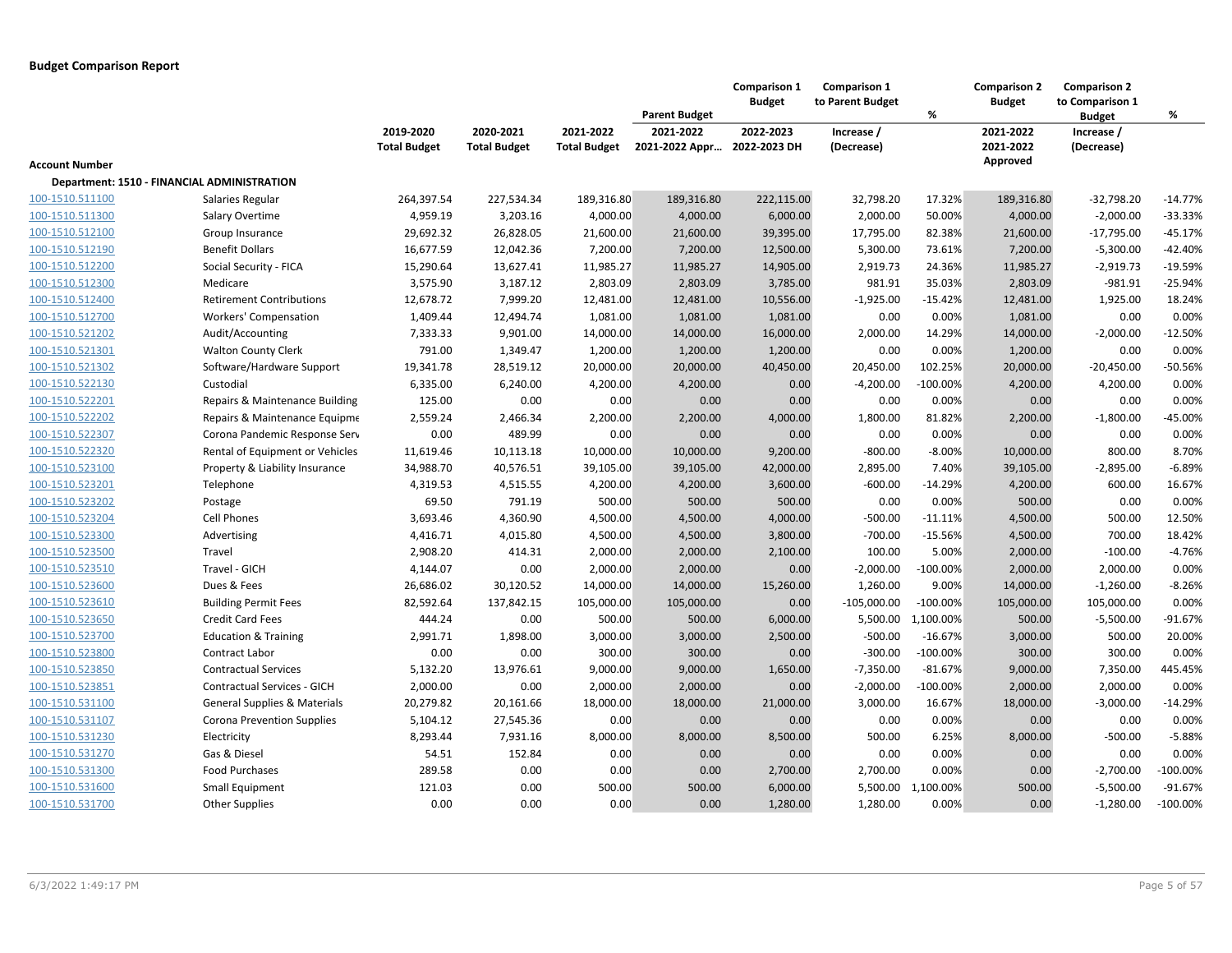|                       |                                                    |                     |                     |                     |                      | <b>Comparison 1</b><br><b>Budget</b> | <b>Comparison 1</b><br>to Parent Budget |             | <b>Comparison 2</b><br><b>Budget</b> | <b>Comparison 2</b><br>to Comparison 1 |       |
|-----------------------|----------------------------------------------------|---------------------|---------------------|---------------------|----------------------|--------------------------------------|-----------------------------------------|-------------|--------------------------------------|----------------------------------------|-------|
|                       |                                                    |                     |                     |                     | <b>Parent Budget</b> |                                      |                                         | %           |                                      | <b>Budget</b>                          |       |
|                       |                                                    | 2019-2020           | 2020-2021           | 2021-2022           | 2021-2022            | 2022-2023                            | Increase /                              |             | 2021-2022                            | Increase /                             |       |
|                       |                                                    | <b>Total Budget</b> | <b>Total Budget</b> | <b>Total Budget</b> | 2021-2022 Appr       | 2022-2023 DH                         | (Decrease)                              |             | 2021-2022                            | (Decrease)                             |       |
| <b>Account Number</b> |                                                    |                     |                     |                     |                      |                                      |                                         |             | Approved                             |                                        |       |
| 100-1510.549007       | Corona Pandemic Response                           | 0.00                | 65.441.84           | 23,150.00           | 23,150.00            | 0.00                                 | $-23.150.00$                            | $-100.00\%$ | 23,150.00                            | 23,150.00                              | 0.00% |
|                       | Total Department: 1510 - FINANCIAL ADMINISTRATION: | 605,315.63          | 725,739.88          | 542,322.16          | 542,322.16           | 502,077.00                           | $-40,245.16$                            | $-7.42%$    | 542,322.16                           | 40,245.16                              | 8.02% |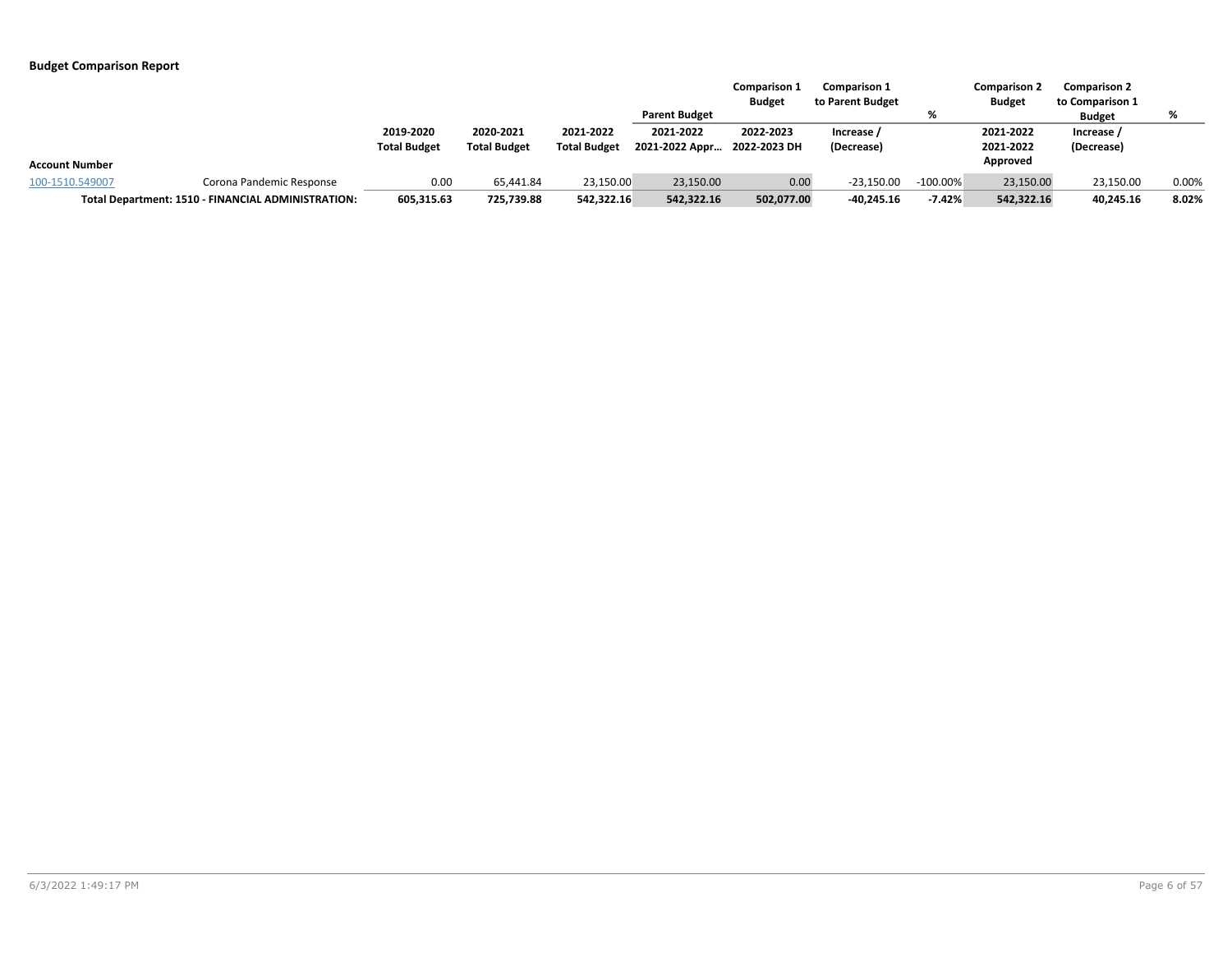|                       |                                          |                     |                     |                     |                      | <b>Comparison 1</b><br><b>Budget</b> | <b>Comparison 1</b><br>to Parent Budget |        | <b>Comparison 2</b><br><b>Budget</b> | <b>Comparison 2</b><br>to Comparison 1 |           |
|-----------------------|------------------------------------------|---------------------|---------------------|---------------------|----------------------|--------------------------------------|-----------------------------------------|--------|--------------------------------------|----------------------------------------|-----------|
|                       |                                          |                     |                     |                     | <b>Parent Budget</b> |                                      |                                         | %      |                                      | <b>Budget</b>                          | %         |
|                       |                                          | 2019-2020           | 2020-2021           | 2021-2022           | 2021-2022            | 2022-2023                            | Increase /                              |        | 2021-2022                            | Increase /                             |           |
|                       |                                          | <b>Total Budget</b> | <b>Total Budget</b> | <b>Total Budget</b> | 2021-2022 Appr       | 2022-2023 DH                         | (Decrease)                              |        | 2021-2022                            | (Decrease)                             |           |
| <b>Account Number</b> |                                          |                     |                     |                     |                      |                                      |                                         |        | Approved                             |                                        |           |
|                       | Department: 1530 - LEGAL SERVICES        |                     |                     |                     |                      |                                      |                                         |        |                                      |                                        |           |
| 100-1530.521201       | <b>Legal Services</b>                    | 50,000.00           | 49,922.97           | 45,000.00           | 45,000.00            | 53,000.00                            | 8,000.00                                | 17.78% | 45,000.00                            | $-8,000.00$                            | $-15.09%$ |
|                       | Total Department: 1530 - LEGAL SERVICES: | 50,000.00           | 49,922.97           | 45,000.00           | 45,000.00            | 53,000.00                            | 8,000.00                                | 17.78% | 45,000.00                            | $-8,000.00$                            | $-15.09%$ |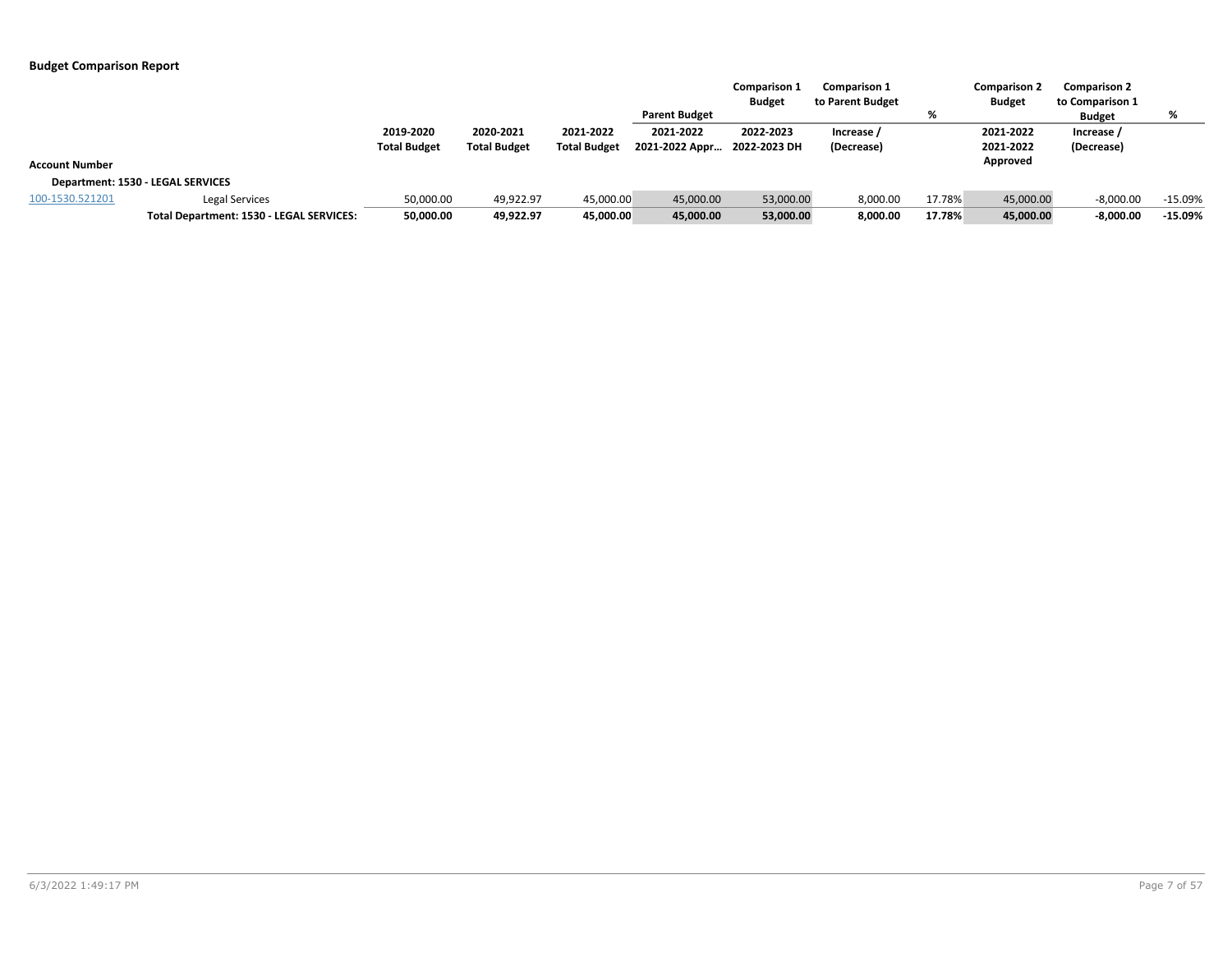|                       |                                           |                                  |                                  |                                  |                             | <b>Comparison 1</b><br><b>Budget</b> | <b>Comparison 1</b><br>to Parent Budget |           | <b>Comparison 2</b><br><b>Budget</b> | <b>Comparison 2</b><br>to Comparison 1 |             |
|-----------------------|-------------------------------------------|----------------------------------|----------------------------------|----------------------------------|-----------------------------|--------------------------------------|-----------------------------------------|-----------|--------------------------------------|----------------------------------------|-------------|
|                       |                                           |                                  |                                  |                                  | <b>Parent Budget</b>        |                                      |                                         | %         |                                      | <b>Budget</b>                          | %           |
|                       |                                           | 2019-2020<br><b>Total Budget</b> | 2020-2021<br><b>Total Budget</b> | 2021-2022<br><b>Total Budget</b> | 2021-2022<br>2021-2022 Appr | 2022-2023<br>2022-2023 DH            | Increase /<br>(Decrease)                |           | 2021-2022<br>2021-2022               | Increase /<br>(Decrease)               |             |
| <b>Account Number</b> |                                           |                                  |                                  |                                  |                             |                                      |                                         |           | Approved                             |                                        |             |
|                       | Department: 2650 - MUNICIPAL COURT        |                                  |                                  |                                  |                             |                                      |                                         |           |                                      |                                        |             |
| 100-2650.511100       | Salaries Regular                          | 0.00                             | 0.00                             | 0.00                             | 0.00                        | 44,030.00                            | 44,030.00                               | 0.00%     | 0.00                                 | $-44,030.00$                           | $-100.00\%$ |
| 100-2650.511300       | Salaries - Overtime                       | 0.00                             | 0.00                             | 0.00                             | 0.00                        | 1,500.00                             | 1,500.00                                | 0.00%     | 0.00                                 | $-1,500.00$                            | $-100.00\%$ |
| 100-2650.512100       | Group Insurance                           | 0.00                             | 0.00                             | 0.00                             | 0.00                        | 6,705.00                             | 6,705.00                                | 0.00%     | 0.00                                 | $-6,705.00$                            | $-100.00\%$ |
| 100-2650.512190       | <b>Benefit Dollars</b>                    | 0.00                             | 0.00                             | 0.00                             | 0.00                        | 2,400.00                             | 2,400.00                                | 0.00%     | 0.00                                 | $-2,400.00$                            | $-100.00\%$ |
| 100-2650.512200       | Social Security - FICA                    | 0.00                             | 0.00                             | 0.00                             | 0.00                        | 2,955.00                             | 2,955.00                                | 0.00%     | 0.00                                 | $-2,955.00$                            | $-100.00\%$ |
| 100-2650.512300       | Medicare                                  | 0.00                             | 0.00                             | 0.00                             | 0.00                        | 750.00                               | 750.00                                  | 0.00%     | 0.00                                 | $-750.00$                              | $-100.00\%$ |
| 100-2650.512400       | <b>Retirement Contributions</b>           | 0.00                             | 0.00                             | 0.00                             | 0.00                        | 2,091.00                             | 2,091.00                                | 0.00%     | 0.00                                 | $-2,091.00$                            | $-100.00\%$ |
| 100-2650.512700       | <b>Workers' Compensation</b>              | 0.00                             | 0.00                             | 0.00                             | 0.00                        | 206.00                               | 206.00                                  | 0.00%     | 0.00                                 | $-206.00$                              | $-100.00\%$ |
| 100-2650.521302       | Software/Hardware Support                 | 0.00                             | 0.00                             | 0.00                             | 0.00                        | 3,000.00                             | 3,000.00                                | 0.00%     | 0.00                                 | $-3,000.00$                            | $-100.00\%$ |
| 100-2650.523201       | Telephone                                 | 0.00                             | 0.00                             | 0.00                             | 0.00                        | 1,020.00                             | 1,020.00                                | 0.00%     | 0.00                                 | $-1,020.00$                            | $-100.00\%$ |
| 100-2650.523300       | Advertising                               | 0.00                             | 0.00                             | 0.00                             | 0.00                        | 100.00                               | 100.00                                  | 0.00%     | 0.00                                 | $-100.00$                              | $-100.00\%$ |
| 100-2650.523500       | Travel                                    | 0.00                             | 0.00                             | 0.00                             | 0.00                        | 1,625.00                             | 1,625.00                                | 0.00%     | 0.00                                 | $-1,625.00$                            | $-100.00\%$ |
| 100-2650.523600       | Dues & Fees                               | 860.00                           | 720.00                           | 640.00                           | 640.00                      | 1,175.00                             | 535.00                                  | 83.59%    | 640.00                               | $-535.00$                              | $-45.53%$   |
| 100-2650.523700       | <b>Education &amp; Training</b>           | 0.00                             | 0.00                             | 0.00                             | 0.00                        | 1,000.00                             | 1,000.00                                | 0.00%     | 0.00                                 | $-1,000.00$                            | $-100.00\%$ |
| 100-2650.523853       | Municipal Judge                           | 15,343.75                        | 15,100.00                        | 15,000.00                        | 15,000.00                   | 15,000.00                            | 0.00                                    | 0.00%     | 15,000.00                            | 0.00                                   | 0.00%       |
| 100-2650.523854       | Solicitor                                 | 11,895.96                        | 16,633.36                        | 16,500.00                        | 16,500.00                   | 11,700.00                            | $-4,800.00$                             | $-29.09%$ | 16,500.00                            | 4,800.00                               | 41.03%      |
| 100-2650.523855       | <b>Court Appointed Attorney</b>           | 0.00                             | 500.00                           | 500.00                           | 500.00                      | 500.00                               | 0.00                                    | 0.00%     | 500.00                               | 0.00                                   | 0.00%       |
| 100-2650.531100       | <b>General Supplies &amp; Materials</b>   | 0.00                             | 0.00                             | 0.00                             | 0.00                        | 1,000.00                             | 1,000.00                                | 0.00%     | 0.00                                 | $-1,000.00$                            | $-100.00\%$ |
| 100-2650.573001       | Peace Officers                            | 3,920.18                         | 4,738.50                         | 4,842.00                         | 4,842.00                    | 4,842.00                             | 0.00                                    | 0.00%     | 4,842.00                             | 0.00                                   | 0.00%       |
| 100-2650.573002       | <b>GSCCCA Fees</b>                        | 11,832.95                        | 13,515.00                        | 9,429.00                         | 9,429.00                    | 9,429.00                             | 0.00                                    | 0.00%     | 9,429.00                             | 0.00                                   | 0.00%       |
| 100-2650.573003       | Local Victim Assistance                   | 2,426.62                         | 2,500.00                         | 1,713.00                         | 1,713.00                    | 1,800.00                             | 87.00                                   | 5.08%     | 1,713.00                             | $-87.00$                               | $-4.83%$    |
| 100-2650.573004       | County Jail Fund                          | 5,041.28                         | 5,300.00                         | 4,700.00                         | 4,700.00                    | 4,700.00                             | 0.00                                    | 0.00%     | 4,700.00                             | 0.00                                   | 0.00%       |
| 100-2650.573005       | Walton County Drug Abuse & Tro            | 540.55                           | 893.08                           | 500.00                           | 500.00                      | 500.00                               | 0.00                                    | 0.00%     | 500.00                               | 0.00                                   | 0.00%       |
| 100-2650.573006       | <b>Courtware Fees</b>                     | 15,517.52                        | 17,955.06                        | 12,000.00                        | 12,000.00                   | 11,000.00                            | $-1,000.00$                             | $-8.33%$  | 12,000.00                            | 1,000.00                               | 9.09%       |
| 100-2650.573007       | <b>Pre Trial Diversion</b>                | 15.00                            | 50.00                            | 50.00                            | 50.00                       | 50.00                                | 0.00                                    | 0.00%     | 50.00                                | 0.00                                   | 0.00%       |
|                       | Total Department: 2650 - MUNICIPAL COURT: | 67,393.81                        | 77.905.00                        | 65.874.00                        | 65.874.00                   | 129.078.00                           | 63,204.00                               | 95.95%    | 65,874.00                            | $-63,204.00$                           | -48.97%     |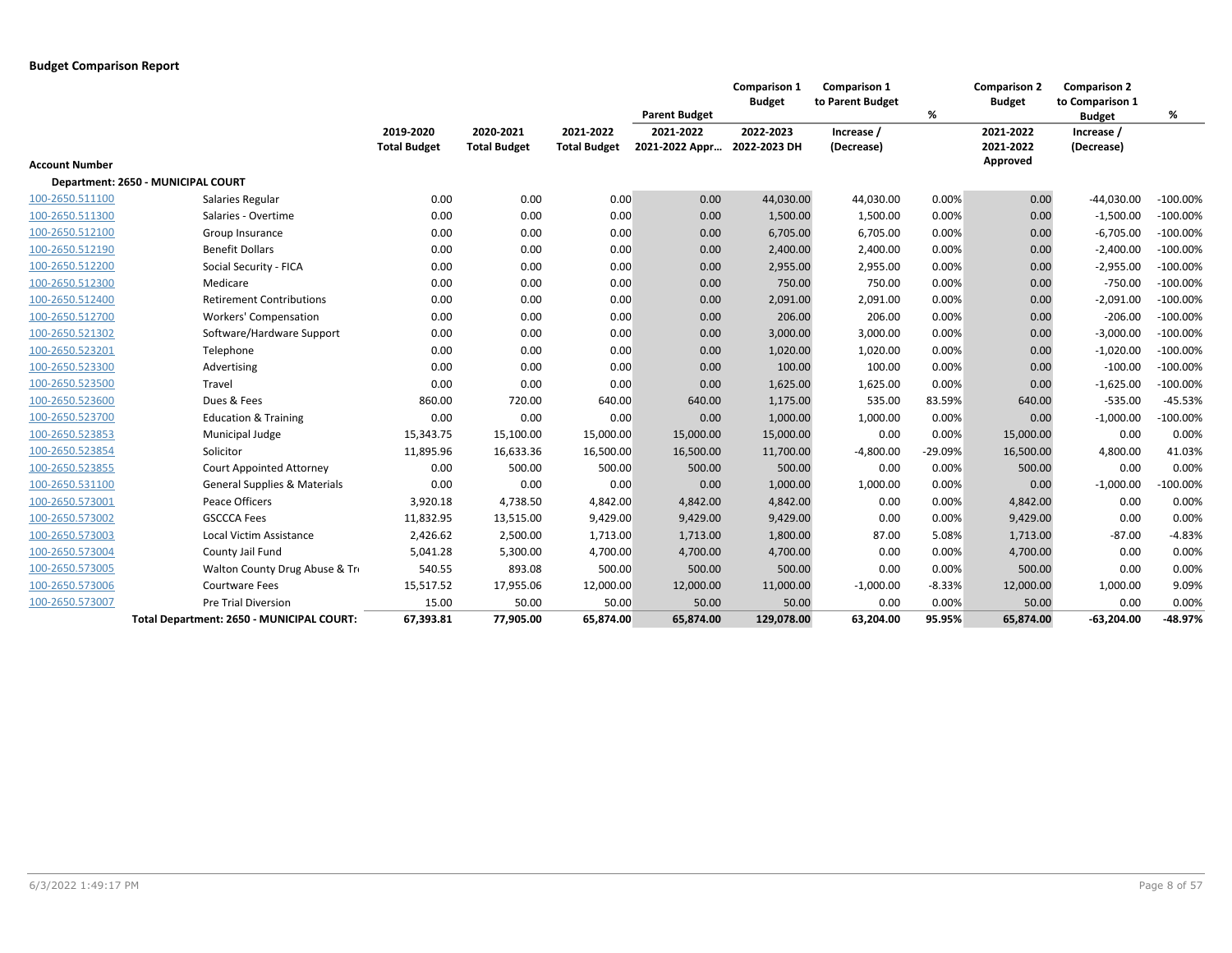|                       |                                                 |                                  |                                  |                                  | <b>Parent Budget</b>        | Comparison 1<br><b>Budget</b> | Comparison 1<br>to Parent Budget | %         | <b>Comparison 2</b><br><b>Budget</b> | <b>Comparison 2</b><br>to Comparison 1<br><b>Budget</b> | %           |
|-----------------------|-------------------------------------------------|----------------------------------|----------------------------------|----------------------------------|-----------------------------|-------------------------------|----------------------------------|-----------|--------------------------------------|---------------------------------------------------------|-------------|
|                       |                                                 | 2019-2020<br><b>Total Budget</b> | 2020-2021<br><b>Total Budget</b> | 2021-2022<br><b>Total Budget</b> | 2021-2022<br>2021-2022 Appr | 2022-2023<br>2022-2023 DH     | Increase /<br>(Decrease)         |           | 2021-2022<br>2021-2022               | Increase /<br>(Decrease)                                |             |
| <b>Account Number</b> |                                                 |                                  |                                  |                                  |                             |                               |                                  |           | Approved                             |                                                         |             |
|                       | Department: 3210 - POLICE ADMINISTRATION        |                                  |                                  |                                  |                             |                               |                                  |           |                                      |                                                         |             |
| 100-3210.511100       | Salaries Regular                                | 886,210.22                       | 891,939.76                       | 989,105.20                       | 989,105.20                  | 1,068,280.00                  | 79,174.80                        | 8.00%     | 989,105.20                           | $-79,174.80$                                            | $-7.41%$    |
| 100-3210.511300       | Salary Overtime                                 | 58,315.31                        | 56,750.93                        | 60,000.00                        | 60,000.00                   | 60,000.00                     | 0.00                             | 0.00%     | 60,000.00                            | 0.00                                                    | 0.00%       |
| 100-3210.512100       | Group Insurance                                 | 91,304.57                        | 106,502.35                       | 136,800.00                       | 136,800.00                  | 131,960.00                    | $-4,840.00$                      | $-3.54%$  | 136,800.00                           | 4,840.00                                                | 3.67%       |
| 100-3210.512190       | <b>Benefit Dollars</b>                          | 39,690.09                        | 45,600.00                        | 45,600.00                        | 45,600.00                   | 35,000.00                     | $-10,600.00$                     | $-23.25%$ | 45,600.00                            | 10,600.00                                               | 30.29%      |
| 100-3210.512200       | Social Security - FICA                          | 58,393.52                        | 64,862.00                        | 65,044.52                        | 65,044.52                   | 71,845.00                     | 6,800.48                         | 10.46%    | 65,044.52                            | $-6,800.48$                                             | $-9.47%$    |
| 100-3210.512300       | Medicare                                        | 13,656.62                        | 15,169.00                        | 15,212.03                        | 15,212.03                   | 18,230.00                     | 3,017.97                         | 19.84%    | 15,212.03                            | $-3,017.97$                                             | $-16.55%$   |
| 100-3210.512400       | <b>Retirement Contributions</b>                 | 44,121.96                        | 41,606.16                        | 48,483.00                        | 48,483.00                   | 56,236.00                     | 7,753.00                         | 15.99%    | 48,483.00                            | $-7,753.00$                                             | $-13.79%$   |
| 100-3210.512600       | Unemployment                                    | 0.00                             | 0.00                             | 0.00                             | 0.00                        | 0.00                          | 0.00                             | 0.00%     | 0.00                                 | 0.00                                                    | 0.00%       |
| 100-3210.512700       | <b>Workers' Compensation</b>                    | 56,938.12                        | 53,689.14                        | 60,105.00                        | 60,105.00                   | 60,105.00                     | 0.00                             | 0.00%     | 60,105.00                            | 0.00                                                    | 0.00%       |
| 100-3210.521302       | Software/Hardware Support                       | 15,569.96                        | 21,481.18                        | 21,000.00                        | 21,000.00                   | 21,000.00                     | 0.00                             | 0.00%     | 21,000.00                            | 0.00                                                    | 0.00%       |
| 100-3210.522130       | Custodial                                       | 6,826.85                         | 6,580.05                         | 7,500.00                         | 7,500.00                    | 5,220.00                      | $-2,280.00$                      | $-30.40%$ | 7,500.00                             | 2,280.00                                                | 43.68%      |
| 100-3210.522201       | Repairs & Maintenance Building                  | 314.70                           | 2,660.08                         | 6,000.00                         | 6,000.00                    | 3,550.00                      | $-2,450.00$                      | $-40.83%$ | 6,000.00                             | 2,450.00                                                | 69.01%      |
| 100-3210.522202       | Repairs & Maintenance Equipme                   | 31,085.23                        | 25,411.43                        | 23,000.00                        | 23,000.00                   | 25,000.00                     | 2,000.00                         | 8.70%     | 23,000.00                            | $-2,000.00$                                             | $-8.00%$    |
| 100-3210.522320       | Rental of Equipment or Vehicles                 | 0.00                             | 500.00                           | 500.00                           | 500.00                      | 500.00                        | 0.00                             | 0.00%     | 500.00                               | 0.00                                                    | 0.00%       |
| 100-3210.523100       | Property & Liability Insurance                  | 78,207.16                        | 80,060.69                        | 91,324.00                        | 91,324.00                   | 88,000.00                     | $-3,324.00$                      | $-3.64%$  | 91,324.00                            | 3,324.00                                                | 3.78%       |
| 100-3210.523201       | Telephone                                       | 4,607.96                         | 4,500.00                         | 4,500.00                         | 4,500.00                    | 4,500.00                      | 0.00                             | 0.00%     | 4,500.00                             | 0.00                                                    | 0.00%       |
| 100-3210.523204       | Cell Phones                                     | 15,829.49                        | 15,000.00                        | 14,500.00                        | 14,500.00                   | 15,000.00                     | 500.00                           | 3.45%     | 14,500.00                            | $-500.00$                                               | $-3.33%$    |
| 100-3210.523300       | Advertising                                     | 500.00                           | 500.00                           | 500.00                           | 500.00                      | 1,000.00                      | 500.00                           | 100.00%   | 500.00                               | $-500.00$                                               | $-50.00%$   |
| 100-3210.523500       | Travel                                          | 0.00                             | 0.00                             | 0.00                             | 0.00                        | 2,100.00                      | 2,100.00                         | 0.00%     | 0.00                                 | $-2,100.00$                                             | $-100.00\%$ |
| 100-3210.523600       | Dues & Fees                                     | 5,993.49                         | 4,579.83                         | 4,500.00                         | 4,500.00                    | 4,500.00                      | 0.00                             | 0.00%     | 4,500.00                             | 0.00                                                    | 0.00%       |
| 100-3210.523700       | <b>Education &amp; Training</b>                 | 4,161.36                         | 6,000.00                         | 6,000.00                         | 6,000.00                    | 7,500.00                      | 1,500.00                         | 25.00%    | 6,000.00                             | $-1,500.00$                                             | $-20.00%$   |
| 100-3210.523850       | <b>Contractual Services</b>                     | 23,886.79                        | 23,000.00                        | 23,000.00                        | 23,000.00                   | 25,000.00                     | 2,000.00                         | 8.70%     | 23,000.00                            | $-2,000.00$                                             | $-8.00%$    |
| 100-3210.531100       | <b>General Supplies &amp; Materials</b>         | 9,500.00                         | 11,500.00                        | 11,500.00                        | 11,500.00                   | 13,500.00                     | 2,000.00                         | 17.39%    | 11,500.00                            | $-2,000.00$                                             | $-14.81%$   |
| 100-3210.531107       | Corona Prevention Supplies                      | 197.40                           | 1,219.70                         | 0.00                             | 0.00                        | 0.00                          | 0.00                             | 0.00%     | 0.00                                 | 0.00                                                    | 0.00%       |
| 100-3210.531109       | <b>GOHS Grant - Supplies</b>                    | 0.00                             | 3,411.70                         | 0.00                             | 0.00                        | 0.00                          | 0.00                             | 0.00%     | 0.00                                 | 0.00                                                    | 0.00%       |
| 100-3210.531230       | Electricity                                     | 10,365.36                        | 13,500.00                        | 13,500.00                        | 13,500.00                   | 12,500.00                     | $-1,000.00$                      | $-7.41%$  | 13,500.00                            | 1,000.00                                                | 8.00%       |
| 100-3210.531270       | Gas & Diesel                                    | 40,605.24                        | 40,381.69                        | 42,000.00                        | 42,000.00                   | 50,000.00                     | 8,000.00                         | 19.05%    | 42,000.00                            | $-8,000.00$                                             | $-16.00%$   |
| 100-3210.531600       | <b>Small Equipment</b>                          | 7,907.44                         | 2,980.00                         | 7,500.00                         | 7,500.00                    | 25,500.00                     | 18,000.00                        | 240.00%   | 7,500.00                             | $-18,000.00$                                            | -70.59%     |
| 100-3210.531700       | <b>Other Supplies</b>                           | 3,001.39                         | 4,500.00                         | 6,000.00                         | 6,000.00                    | 6,000.00                      | 0.00                             | 0.00%     | 6,000.00                             | 0.00                                                    | 0.00%       |
| 100-3210.531701       | Uniforms                                        | 29,792.42                        | 18,000.00                        | 20,000.00                        | 20,000.00                   | 23,000.00                     | 3,000.00                         | 15.00%    | 20,000.00                            | $-3,000.00$                                             | $-13.04%$   |
| 100-3210.542100       | Capital Outlay                                  | 62,000.50                        | 10,000.00                        | 0.00                             | 0.00                        | 25,000.00                     | 25,000.00                        | 0.00%     | 0.00                                 | $-25,000.00$                                            | -100.00%    |
| 100-3210.542200       | Capital Outlay 6 Police Vehicles                | 0.00                             | 0.00                             | 0.00                             | 0.00                        | 0.00                          | 0.00                             | 0.00%     | 0.00                                 | 0.00                                                    | 0.00%       |
|                       | Total Department: 3210 - POLICE ADMINISTRATION: | 1,598,983.15                     | 1,571,885.69                     | 1,723,173.75                     | 1,723,173.75                | 1,860,026.00                  | 136,852.25                       | 7.94%     | 1,723,173.75                         | $-136,852.25$                                           | $-7.36%$    |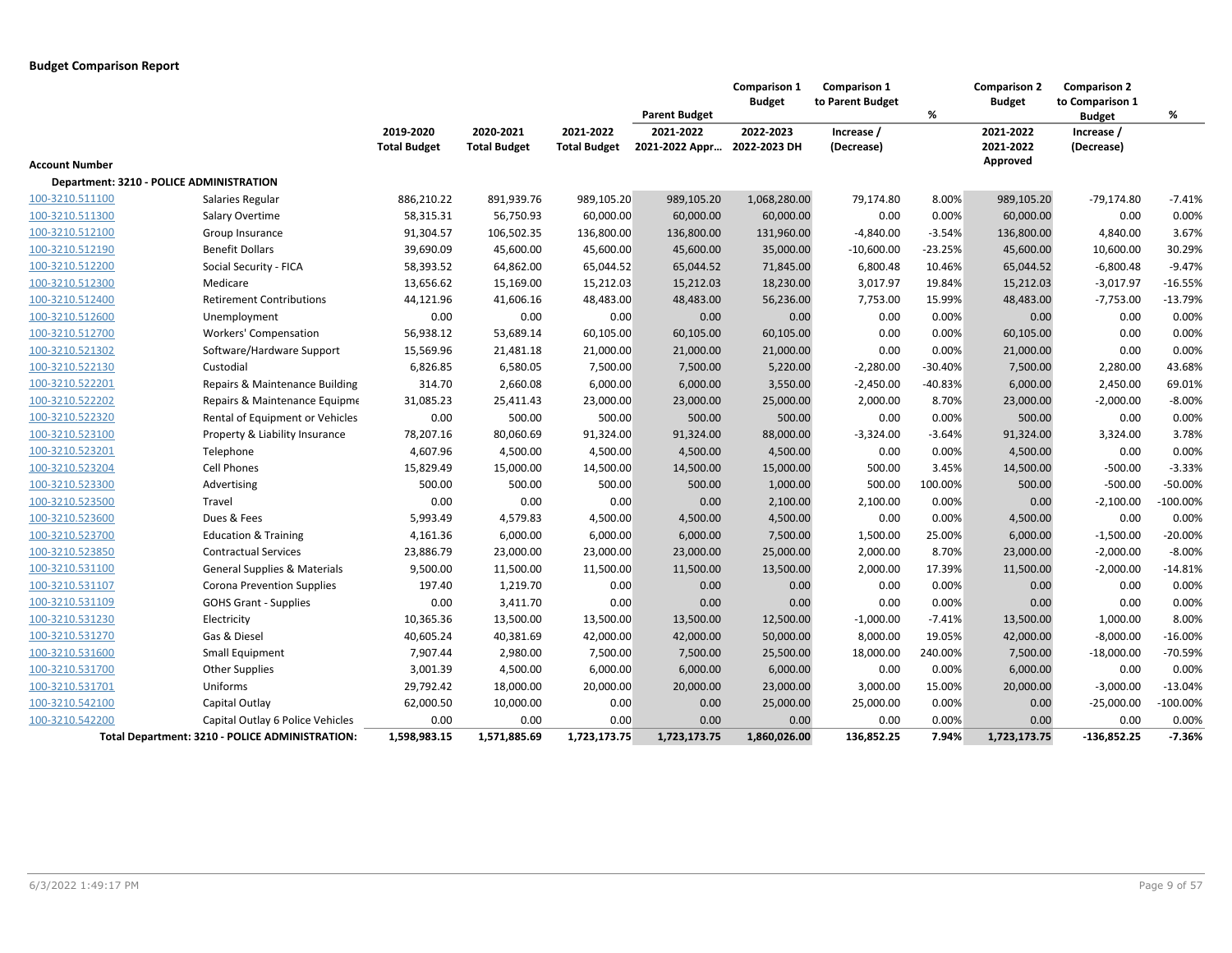|                         |                                         |                                  |                                  |                                  | <b>Parent Budget</b>        | Comparison 1<br><b>Budget</b> | Comparison 1<br>to Parent Budget | $\%$        | <b>Comparison 2</b><br><b>Budget</b> | <b>Comparison 2</b><br>to Comparison 1<br><b>Budget</b> | %         |
|-------------------------|-----------------------------------------|----------------------------------|----------------------------------|----------------------------------|-----------------------------|-------------------------------|----------------------------------|-------------|--------------------------------------|---------------------------------------------------------|-----------|
|                         |                                         | 2019-2020<br><b>Total Budget</b> | 2020-2021<br><b>Total Budget</b> | 2021-2022<br><b>Total Budget</b> | 2021-2022<br>2021-2022 Appr | 2022-2023<br>2022-2023 DH     | Increase /<br>(Decrease)         |             | 2021-2022<br>2021-2022               | Increase /<br>(Decrease)                                |           |
| <b>Account Number</b>   |                                         |                                  |                                  |                                  |                             |                               |                                  |             | Approved                             |                                                         |           |
| Department: 3500 - FIRE |                                         |                                  |                                  |                                  |                             |                               |                                  |             |                                      |                                                         |           |
| 100-3500.511100         | Salaries Regular                        | 759,780.19                       | 787,818.60                       | 848,039.99                       | 848,039.99                  | 951,605.00                    | 103,565.01                       | 12.21%      | 848,039.99                           | $-103,565.01$                                           | $-10.88%$ |
| 100-3500.511300         | Salary Overtime                         | 43,766.76                        | 30,802.00                        | 30,000.00                        | 30,000.00                   | 30,000.00                     | 0.00                             | 0.00%       | 30,000.00                            | 0.00                                                    | 0.00%     |
| 100-3500.512100         | Group Insurance                         | 63,326.25                        | 82,697.28                        | 108,000.00                       | 108,000.00                  | 145,010.00                    | 37,010.00                        | 34.27%      | 108,000.00                           | $-37,010.00$                                            | $-25.52%$ |
| 100-3500.512101         | Firefighter Insurance                   | 3,000.00                         | 3,000.00                         | 2,000.00                         | 2,000.00                    | 2,000.00                      | 0.00                             | 0.00%       | 2,000.00                             | 0.00                                                    | 0.00%     |
| 100-3500.512190         | <b>Benefit Dollars</b>                  | 36,000.00                        | 33,600.00                        | 36,000.00                        | 36,000.00                   | 32,000.00                     | $-4,000.00$                      | $-11.11%$   | 36,000.00                            | 4,000.00                                                | 12.50%    |
| 100-3500.512200         | Social Security - FICA                  | 50,159.35                        | 51,524.00                        | 53,657.28                        | 53,657.28                   | 63,955.00                     | 10,297.72                        | 19.19%      | 53,657.28                            | $-10,297.72$                                            | $-16.10%$ |
| 100-3500.512300         | Medicare                                | 11,730.88                        | 12,050.00                        | 12,548.88                        | 12,548.88                   | 16,225.00                     | 3,676.12                         | 29.29%      | 12,548.88                            | $-3,676.12$                                             | $-22.66%$ |
| 100-3500.512350         | Unemployment                            | 0.00                             | 0.00                             | 7,300.00                         | 7,300.00                    | 7,300.00                      | 0.00                             | 0.00%       | 7,300.00                             | 0.00                                                    | 0.00%     |
| 100-3500.512400         | <b>Retirement Contributions</b>         | 38,257.83                        | 34,534.00                        | 38,412.00                        | 38,412.00                   | 46,124.00                     | 7,712.00                         | 20.08%      | 38,412.00                            | $-7,712.00$                                             | $-16.72%$ |
| 100-3500.512600         | Unemployment                            | 0.00                             | 0.00                             | 0.00                             | 0.00                        | 0.00                          | 0.00                             | 0.00%       | 0.00                                 | 0.00                                                    | 0.00%     |
| 100-3500.512700         | <b>Workers' Compensation</b>            | 29,915.05                        | 23,590.00                        | 28,826.00                        | 28,826.00                   | 28,826.00                     | 0.00                             | 0.00%       | 28,826.00                            | 0.00                                                    | 0.00%     |
| 100-3500.521302         | Software/Hardware Support               | 9,671.55                         | 9,121.94                         | 10,365.00                        | 10,365.00                   | 11,575.00                     | 1,210.00                         | 11.67%      | 10,365.00                            | $-1,210.00$                                             | $-10.45%$ |
| 100-3500.522130         | Custodial                               | 3,000.00                         | 3,100.00                         | 3,000.00                         | 3,000.00                    | 0.00                          | $-3,000.00$                      | $-100.00%$  | 3,000.00                             | 3,000.00                                                | 0.00%     |
| 100-3500.522201         | Repairs & Maintenance Building          | 9,000.00                         | 8,500.00                         | 14,000.00                        | 14,000.00                   | 14,000.00                     | 0.00                             | 0.00%       | 14,000.00                            | 0.00                                                    | 0.00%     |
| 100-3500.522202         | Repairs & Maintenance Equipme           | 28,951.70                        | 32,500.00                        | 26,500.00                        | 26,500.00                   | 26,700.00                     | 200.00                           | 0.75%       | 26,500.00                            | $-200.00$                                               | $-0.75%$  |
| 100-3500.523100         | Property & Liability Insurance          | 19,300.00                        | 19,927.42                        | 22,212.00                        | 22,212.00                   | 25,000.00                     | 2,788.00                         | 12.55%      | 22,212.00                            | $-2,788.00$                                             | $-11.15%$ |
| 100-3500.523201         | Telephone                               | 3,277.80                         | 3,254.52                         | 2,500.00                         | 2,500.00                    | 2,700.00                      | 200.00                           | 8.00%       | 2,500.00                             | $-200.00$                                               | $-7.41%$  |
| 100-3500.523204         | <b>Cell Phones</b>                      | 4,600.00                         | 4,829.90                         | 6,100.00                         | 6,100.00                    | 8,040.00                      | 1,940.00                         | 31.80%      | 6,100.00                             | $-1,940.00$                                             | $-24.13%$ |
| 100-3500.523300         | Advertising                             | 1,000.00                         | 0.00                             | 0.00                             | 0.00                        | 0.00                          | 0.00                             | 0.00%       | 0.00                                 | 0.00                                                    | 0.00%     |
| 100-3500.523600         | Dues & Fees                             | 7,500.00                         | 13,371.00                        | 13,906.00                        | 13,906.00                   | 16,010.00                     | 2,104.00                         | 15.13%      | 13,906.00                            | $-2,104.00$                                             | $-13.14%$ |
| 100-3500.523700         | <b>Education &amp; Training</b>         | 20,750.00                        | 8,250.00                         | 11,850.00                        | 11,850.00                   | 13,575.00                     | 1,725.00                         | 14.56%      | 11,850.00                            | $-1,725.00$                                             | $-12.71%$ |
| 100-3500.523850         | <b>Contractual Services</b>             | 16,560.61                        | 15,260.77                        | 16,430.00                        | 16,430.00                   | 18,900.00                     | 2,470.00                         | 15.03%      | 16,430.00                            | $-2,470.00$                                             | $-13.07%$ |
| 100-3500.531100         | <b>General Supplies &amp; Materials</b> | 70,663.96                        | 14,900.00                        | 25,400.00                        | 25,400.00                   | 29,900.00                     | 4,500.00                         | 17.72%      | 25,400.00                            | $-4,500.00$                                             | $-15.05%$ |
| 100-3500.531107         | Corona Prevention Supplies              | 1,466.98                         | 1,338.59                         | 0.00                             | 0.00                        | 0.00                          | 0.00                             | 0.00%       | 0.00                                 | 0.00                                                    | 0.00%     |
| 100-3500.531199         | Secret Santa Purchases                  | 500.00                           | 0.00                             | 0.00                             | 0.00                        | 0.00                          | 0.00                             | 0.00%       | 0.00                                 | 0.00                                                    | 0.00%     |
| 100-3500.531230         | Electricity                             | 13,000.00                        | 13,000.00                        | 13,000.00                        | 13,000.00                   | 14,500.00                     | 1,500.00                         | 11.54%      | 13,000.00                            | $-1,500.00$                                             | $-10.34%$ |
| 100-3500.531270         | Gas & Diesel                            | 11,500.00                        | 12,000.00                        | 12,000.00                        | 12,000.00                   | 13,000.00                     | 1,000.00                         | 8.33%       | 12,000.00                            | $-1,000.00$                                             | $-7.69%$  |
| 100-3500.531600         | Small Equipment                         | 6,000.00                         | 6,544.38                         | 6,000.00                         | 6,000.00                    | 6,000.00                      | 0.00                             | 0.00%       | 6,000.00                             | 0.00                                                    | 0.00%     |
| 100-3500.531700         | Other Supplies                          | 6,000.00                         | 4,664.12                         | 6,000.00                         | 6,000.00                    | 6,000.00                      | 0.00                             | 0.00%       | 6,000.00                             | 0.00                                                    | 0.00%     |
| 100-3500.531701         | Uniforms                                | 8,006.05                         | 6,857.07                         | 10,000.00                        | 10,000.00                   | 10,000.00                     | 0.00                             | 0.00%       | 10,000.00                            | 0.00                                                    | 0.00%     |
| 100-3500.542100         | Capital Outlay - Machinery & Equ        | 7,704.85                         | 24,734.00                        | 0.00                             | 0.00                        | 0.00                          | 0.00                             | 0.00%       | 0.00                                 | 0.00                                                    | 0.00%     |
| 100-3500.542101         | <b>WCHCF Grant Expenses</b>             | 0.00                             | 0.00                             | 60,121.58                        | 60,121.58                   | 0.00                          | -60,121.58                       | $-100.00\%$ | 60,121.58                            | 60,121.58                                               | 0.00%     |
| 100-3500.542200         | Capital Outlay - Vehicles               | 477,854.00                       | 0.00                             | 40,000.00                        | 40,000.00                   | 0.00                          | $-40,000.00$                     | $-100.00%$  | 40,000.00                            | 40,000.00                                               | 0.00%     |
|                         | Total Department: 3500 - FIRE:          | 1,762,243.81                     | 1,261,769.59                     | 1,464,168.73                     | 1,464,168.73                | 1,538,945.00                  | 74,776.27                        | 5.11%       | 1,464,168.73                         | -74,776.27                                              | $-4.86%$  |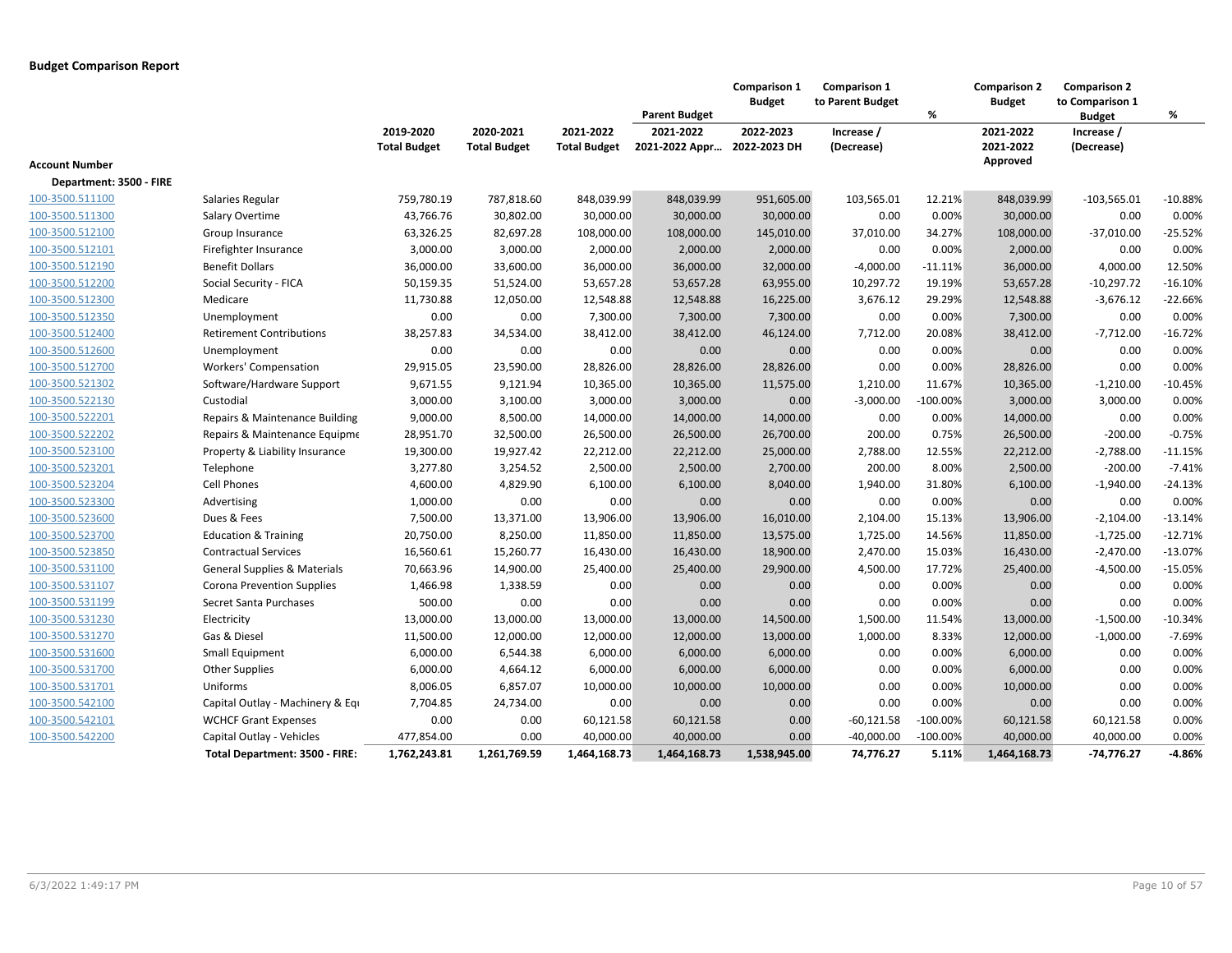|                 |                                                          |                                  |                                  |                                  | <b>Parent Budget</b>        | Comparison 1<br><b>Budget</b> | <b>Comparison 1</b><br>to Parent Budget | %           | <b>Comparison 2</b><br><b>Budget</b> | <b>Comparison 2</b><br>to Comparison 1<br><b>Budget</b> | %          |
|-----------------|----------------------------------------------------------|----------------------------------|----------------------------------|----------------------------------|-----------------------------|-------------------------------|-----------------------------------------|-------------|--------------------------------------|---------------------------------------------------------|------------|
|                 |                                                          | 2019-2020<br><b>Total Budget</b> | 2020-2021<br><b>Total Budget</b> | 2021-2022<br><b>Total Budget</b> | 2021-2022<br>2021-2022 Appr | 2022-2023<br>2022-2023 DH     | Increase /<br>(Decrease)                |             | 2021-2022<br>2021-2022               | Increase /<br>(Decrease)                                |            |
| Account Number  |                                                          |                                  |                                  |                                  |                             |                               |                                         |             | Approved                             |                                                         |            |
|                 | Department: 4210 - HIGHWAYS AND STREETS ADMINISTRATION   |                                  |                                  |                                  |                             |                               |                                         |             |                                      |                                                         |            |
| 100-4210.511100 | Salaries Regular                                         | 186,408.88                       | 209,066.04                       | 184,240.11                       | 184,240.11                  | 211,235.00                    | 26,994.89                               | 14.65%      | 184,240.11                           | $-26,994.89$                                            | $-12.78%$  |
| 100-4210.511300 | Salary Overtime                                          | 10,000.00                        | 7,400.00                         | 5,000.00                         | 5,000.00                    | 10,000.00                     | 5,000.00                                | 100.00%     | 5,000.00                             | $-5,000.00$                                             | $-50.00%$  |
| 100-4210.512100 | Group Insurance                                          | 32,869.86                        | 27,148.19                        | 36,000.00                        | 36,000.00                   | 46,935.00                     | 10,935.00                               | 30.38%      | 36,000.00                            | $-10,935.00$                                            | $-23.30%$  |
| 100-4210.512190 | <b>Benefit Dollars</b>                                   | 11,000.00                        | 12,000.00                        | 12,000.00                        | 12,000.00                   | 13,000.00                     | 1,000.00                                | 8.33%       | 12,000.00                            | $-1,000.00$                                             | $-7.69%$   |
| 100-4210.512200 | Social Security - FICA                                   | 11,923.81                        | 13,616.00                        | 11,732.89                        | 11,732.89                   | 14,090.00                     | 2,357.11                                | 20.09%      | 11,732.89                            | $-2,357.11$                                             | $-16.73%$  |
| 100-4210.512300 | Medicare                                                 | 2,788.61                         | 3,184.00                         | 2,743.98                         | 2,743.98                    | 3,575.00                      | 831.02                                  | 30.29%      | 2,743.98                             | $-831.02$                                               | $-23.25%$  |
| 100-4210.512400 | <b>Retirement Contributions</b>                          | 7,628.40                         | 8,774.00                         | 9,432.00                         | 9,432.00                    | 11,721.00                     | 2,289.00                                | 24.27%      | 9,432.00                             | $-2,289.00$                                             | $-19.53%$  |
| 100-4210.512700 | Workers' Compensation                                    | 10,504.85                        | 10,037.02                        | 12,284.00                        | 12,284.00                   | 12,284.00                     | 0.00                                    | 0.00%       | 12,284.00                            | 0.00                                                    | 0.00%      |
| 100-4210.521203 | Engineering - Street                                     | 38,318.75                        | 14,427.78                        | 6,000.00                         | 6,000.00                    | 15,000.00                     | 9,000.00                                | 150.00%     | 6,000.00                             | $-9,000.00$                                             | $-60.00%$  |
| 100-4210.521302 | Software/Hardware Support                                | 2,593.00                         | 2,483.30                         | 2,000.00                         | 2,000.00                    | 2,400.00                      | 400.00                                  | 20.00%      | 2,000.00                             | $-400.00$                                               | $-16.67%$  |
| 100-4210.522141 | <b>Tree Trimming</b>                                     | 15,920.00                        | 15,400.00                        | 15,400.00                        | 15,400.00                   | 15,400.00                     | 0.00                                    | 0.00%       | 15,400.00                            | 0.00                                                    | 0.00%      |
| 100-4210.522202 | Repairs & Maintenance Equipme                            | 32,092.73                        | 16,519.92                        | 26,000.00                        | 26,000.00                   | 30,000.00                     | 4,000.00                                | 15.38%      | 26,000.00                            | $-4,000.00$                                             | $-13.33%$  |
| 100-4210.522203 | Road Maintenance Contract                                | 16,030.00                        | 15,000.00                        | 15,000.00                        | 15,000.00                   | 10,000.00                     | $-5,000.00$                             | $-33.33%$   | 15,000.00                            | 5,000.00                                                | 50.00%     |
| 100-4210.523100 | Property & Liability Insurance                           | 8,419.52                         | 8,400.00                         | 13,540.00                        | 13,540.00                   | 10,000.00                     | $-3,540.00$                             | $-26.14%$   | 13,540.00                            | 3,540.00                                                | 35.40%     |
| 100-4210.523201 | Telephone                                                | 919.57                           | 809.74                           | 800.00                           | 800.00                      | 800.00                        | 0.00                                    | 0.00%       | 800.00                               | 0.00                                                    | 0.00%      |
| 100-4210.523204 | <b>Cell Phones</b>                                       | 4,000.00                         | 4,000.00                         | 4,000.00                         | 4,000.00                    | 4,000.00                      | 0.00                                    | 0.00%       | 4,000.00                             | 0.00                                                    | 0.00%      |
| 100-4210.523300 | Advertising                                              | 279.00                           | 23.50                            | 0.00                             | 0.00                        | 0.00                          | 0.00                                    | 0.00%       | 0.00                                 | 0.00                                                    | 0.00%      |
| 100-4210.523600 | Dues & Fees                                              | 622.50                           | 1,319.80                         | 0.00                             | 0.00                        | 200.00                        | 200.00                                  | 0.00%       | 0.00                                 | $-200.00$                                               | $-100.00%$ |
| 100-4210.523700 | <b>Education &amp; Training</b>                          | 0.00                             | 0.00                             | 0.00                             | 0.00                        | 23,100.00                     | 23,100.00                               | 0.00%       | 0.00                                 | $-23,100.00$                                            | $-100.00%$ |
| 100-4210.523850 | <b>Contractual Services</b>                              | 16,531.50                        | 19,528.21                        | 20,850.00                        | 20,850.00                   | 92,640.00                     | 71,790.00                               | 344.32%     | 20,850.00                            | $-71,790.00$                                            | -77.49%    |
| 100-4210.531100 | <b>General Supplies &amp; Materials</b>                  | 48,783.00                        | 60,779.52                        | 60,000.00                        | 60,000.00                   | 61,000.00                     | 1,000.00                                | 1.67%       | 60,000.00                            | $-1,000.00$                                             | $-1.64%$   |
| 100-4210.531230 | Electricity                                              | 80,032.11                        | 88,823.89                        | 78,000.00                        | 78,000.00                   | 78,000.00                     | 0.00                                    | 0.00%       | 78,000.00                            | 0.00                                                    | 0.00%      |
| 100-4210.531270 | Gas & Diesel                                             | 22,680.79                        | 21,693.09                        | 15,500.00                        | 15,500.00                   | 24,000.00                     | 8,500.00                                | 54.84%      | 15,500.00                            | $-8,500.00$                                             | $-35.42%$  |
| 100-4210.531600 | Small Equipment                                          | 1,000.00                         | 1,000.00                         | 1,000.00                         | 1,000.00                    | 8,200.00                      | 7,200.00                                | 720.00%     | 1,000.00                             | $-7,200.00$                                             | -87.80%    |
| 100-4210.531700 | Other Supplies                                           | 405.20                           | 0.00                             | 0.00                             | 0.00                        | 0.00                          | 0.00                                    | 0.00%       | 0.00                                 | 0.00                                                    | 0.00%      |
| 100-4210.531701 | Uniforms                                                 | 2,470.00                         | 2,500.00                         | 2,500.00                         | 2,500.00                    | 5,600.00                      | 3,100.00                                | 124.00%     | 2,500.00                             | $-3,100.00$                                             | -55.36%    |
| 100-4210.541401 | Infrastructure - Paving                                  | 129,698.77                       | 87,000.00                        | 10,000.00                        | 10,000.00                   | 10,000.00                     | 0.00                                    | 0.00%       | 10,000.00                            | 0.00                                                    | 0.00%      |
| 100-4210.542100 | Capital Outlay                                           | 0.00                             | 0.00                             | 15,475.00                        | 15,475.00                   | 100,000.00                    | 84,525.00                               | 546.20%     | 15,475.00                            | $-84,525.00$                                            | $-84.53%$  |
| 100-4210.542102 | Capital Outlay - Storm Drainage                          | 0.00                             | 0.00                             | 0.00                             | 0.00                        | 250,000.00                    | 250,000.00                              | 0.00%       | 0.00                                 | $-250,000.00$                                           | $-100.00%$ |
| 100-4210.542200 | Capital Outlay - Vehicles                                | 20,350.00                        | 22,179.00                        | 80,500.00                        | 80,500.00                   | 0.00                          | $-80,500.00$                            | $-100.00\%$ | 80,500.00                            | 80,500.00                                               | 0.00%      |
|                 | Total Department: 4210 - HIGHWAYS AND STREETS ADMINISTRA | 714,270.85                       | 673,113.00                       | 639,997.98                       | 639,997.98                  | 1,063,180.00                  | 423,182.02                              | 66.12%      | 639,997.98                           | -423,182.02                                             | $-39.80%$  |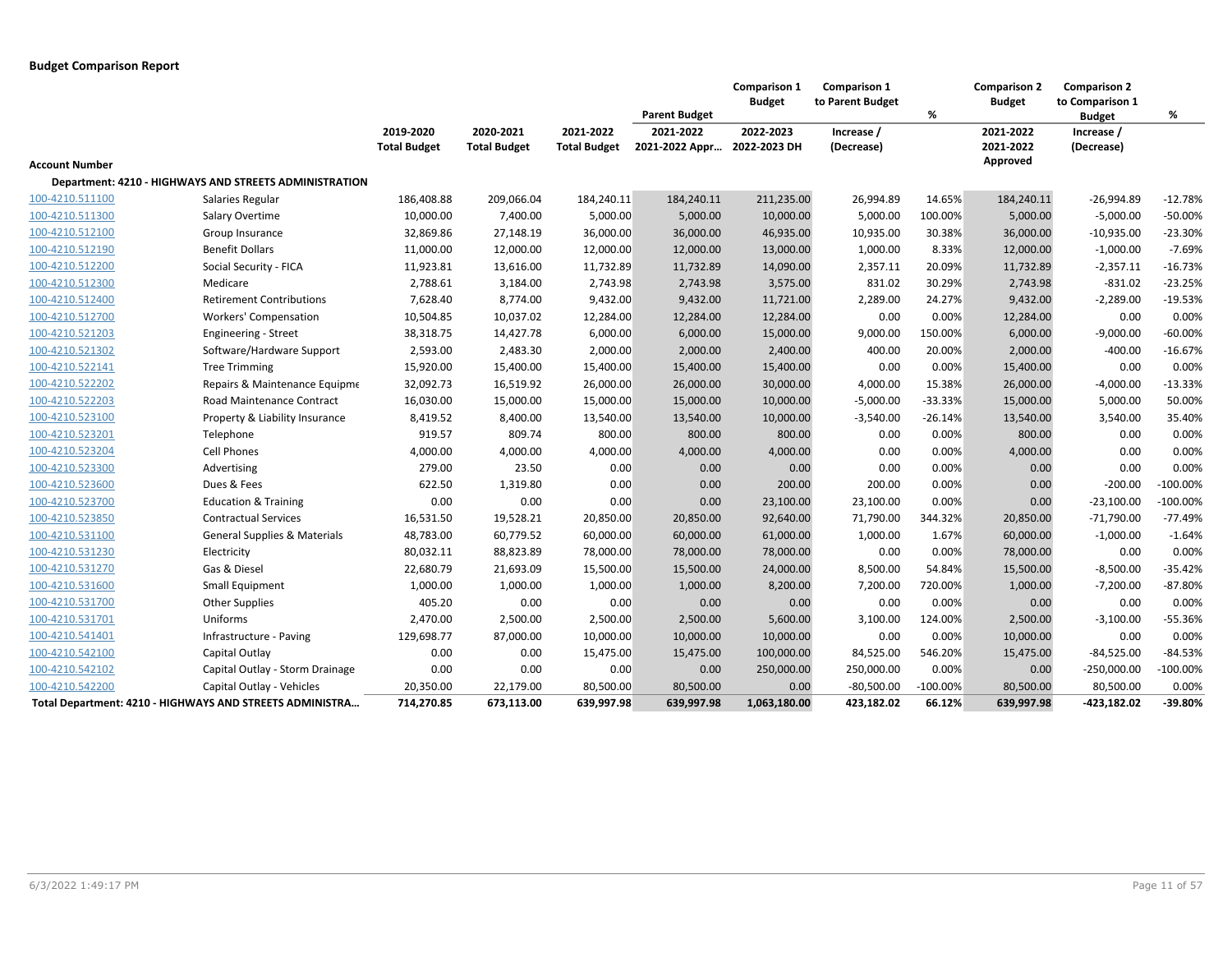|                             |                                         |                                  |                                  |                                  |                             | <b>Comparison 1</b><br><b>Budget</b> | <b>Comparison 1</b><br>to Parent Budget |             | <b>Comparison 2</b><br><b>Budget</b> | <b>Comparison 2</b><br>to Comparison 1 |             |
|-----------------------------|-----------------------------------------|----------------------------------|----------------------------------|----------------------------------|-----------------------------|--------------------------------------|-----------------------------------------|-------------|--------------------------------------|----------------------------------------|-------------|
|                             |                                         |                                  |                                  |                                  | <b>Parent Budget</b>        |                                      |                                         | %           |                                      | <b>Budget</b>                          | %           |
|                             |                                         | 2019-2020<br><b>Total Budget</b> | 2020-2021<br><b>Total Budget</b> | 2021-2022<br><b>Total Budget</b> | 2021-2022<br>2021-2022 Appr | 2022-2023<br>2022-2023 DH            | Increase /<br>(Decrease)                |             | 2021-2022<br>2021-2022               | Increase /<br>(Decrease)               |             |
| <b>Account Number</b>       |                                         |                                  |                                  |                                  |                             |                                      |                                         |             | Approved                             |                                        |             |
| Department: 4950 - CEMETERY |                                         |                                  |                                  |                                  |                             |                                      |                                         |             |                                      |                                        |             |
| 100-4950.511100             | Salaries Regular                        | 56,088.00                        | 57,801.00                        | 53,009.37                        | 53,009.37                   | 64,120.00                            | 11,110.63                               | 20.96%      | 53,009.37                            | $-11,110.63$                           | $-17.33%$   |
| 100-4950.511300             | Salary Overtime                         | 136.08                           | 24.46                            | 0.00                             | 0.00                        | 2,000.00                             | 2,000.00                                | 0.00%       | 0.00                                 | $-2,000.00$                            | $-100.00\%$ |
| 100-4950.512100             | Group Insurance                         | 12,785.05                        | 13,981.97                        | 14,400.00                        | 14,400.00                   | 13,410.00                            | $-990.00$                               | $-6.88%$    | 14,400.00                            | 990.00                                 | 7.38%       |
| 100-4950.512190             | <b>Benefit Dollars</b>                  | 4,800.12                         | 4,800.00                         | 4,800.00                         | 4,800.00                    | 4,600.00                             | $-200.00$                               | $-4.17%$    | 4,800.00                             | 200.00                                 | 4.35%       |
| 100-4950.512200             | Social Security - FICA                  | 3,474.31                         | 3,820.00                         | 3,286.58                         | 3,286.58                    | 4,285.00                             | 998.42                                  | 30.38%      | 3,286.58                             | $-998.42$                              | $-23.30%$   |
| 100-4950.512300             | Medicare                                | 812.57                           | 893.00                           | 768.64                           | 768.64                      | 1,090.00                             | 321.36                                  | 41.81%      | 768.64                               | $-321.36$                              | $-29.48%$   |
| 100-4950.512400             | <b>Retirement Contributions</b>         | 3,537.00                         | 2,476.80                         | 2,877.00                         | 2,877.00                    | 3,019.00                             | 142.00                                  | 4.94%       | 2,877.00                             | $-142.00$                              | $-4.70%$    |
| 100-4950.512700             | Workers' Compensation                   | 5,000.00                         | 3,046.28                         | 3,727.00                         | 3,727.00                    | 3,727.00                             | 0.00                                    | 0.00%       | 3,727.00                             | 0.00                                   | 0.00%       |
| 100-4950.521203             | Engineering                             | 0.00                             | 975.00                           | 0.00                             | 0.00                        | 0.00                                 | 0.00                                    | 0.00%       | 0.00                                 | 0.00                                   | 0.00%       |
| 100-4950.521302             | Software/Hardware Support               | 2,138.25                         | 2,700.00                         | 5,000.00                         | 5,000.00                    | 2,000.00                             | $-3,000.00$                             | $-60.00%$   | 5,000.00                             | 3,000.00                               | 150.00%     |
| 100-4950.522104             | Survey - Cemetery                       | 2,000.00                         | 2,000.00                         | 2,000.00                         | 2,000.00                    | 2,000.00                             | 0.00                                    | 0.00%       | 2,000.00                             | 0.00                                   | 0.00%       |
| 100-4950.522202             | Repairs & Maintenance Equipme           | 2,200.00                         | 1,000.00                         | 500.00                           | 500.00                      | 30,000.00                            | 29,500.00                               | 5,900.00%   | 500.00                               | $-29,500.00$                           | -98.33%     |
| 100-4950.523100             | Property & Liability Insurance          | 1,227.22                         | 1,289.35                         | 1,385.00                         | 1,385.00                    | 1,000.00                             | $-385.00$                               | $-27.80%$   | 1,385.00                             | 385.00                                 | 38.50%      |
| 100-4950.523204             | <b>Cell Phones</b>                      | 1,200.00                         | 1,200.00                         | 600.00                           | 600.00                      | 600.00                               | 0.00                                    | 0.00%       | 600.00                               | 0.00                                   | 0.00%       |
| 100-4950.523600             | Dues & Fees                             | 1,000.00                         | 1,000.00                         | 1,000.00                         | 1,000.00                    | 1,000.00                             | 0.00                                    | 0.00%       | 1,000.00                             | 0.00                                   | 0.00%       |
| 100-4950.523700             | <b>Education &amp; Training</b>         | 1,260.15                         | 751.12                           | 500.00                           | 500.00                      | 500.00                               | 0.00                                    | 0.00%       | 500.00                               | 0.00                                   | 0.00%       |
| 100-4950.523850             | <b>Contractual Services</b>             | 12,370.00                        | 2,300.00                         | 2,000.00                         | 2,000.00                    | 3,000.00                             | 1,000.00                                | 50.00%      | 2,000.00                             | $-1,000.00$                            | -33.33%     |
| 100-4950.531110             | <b>General Supplies &amp; Materials</b> | 3,995.50                         | 3,530.21                         | 3,000.00                         | 3,000.00                    | 3,000.00                             | 0.00                                    | 0.00%       | 3,000.00                             | 0.00                                   | 0.00%       |
| 100-4950.531270             | Gas & Diesel                            | 2,266.75                         | 3,273.24                         | 2,000.00                         | 2,000.00                    | 2,500.00                             | 500.00                                  | 25.00%      | 2,000.00                             | $-500.00$                              | $-20.00\%$  |
| 100-4950.531701             | Uniforms                                | 800.00                           | 159.57                           | 800.00                           | 800.00                      | 1,700.00                             | 900.00                                  | 112.50%     | 800.00                               | $-900.00$                              | $-52.94%$   |
| 100-4950.542100             | Capital Outlay                          | 0.00                             | 0.00                             | 25,000.00                        | 25,000.00                   | 0.00                                 | $-25,000.00$                            | $-100.00\%$ | 25,000.00                            | 25,000.00                              | 0.00%       |
|                             | Total Department: 4950 - CEMETERY:      | 117,091.00                       | 107,022.00                       | 126,653.59                       | 126,653.59                  | 143,551.00                           | 16,897.41                               | 13.34%      | 126,653.59                           | $-16,897.41$                           | $-11.77%$   |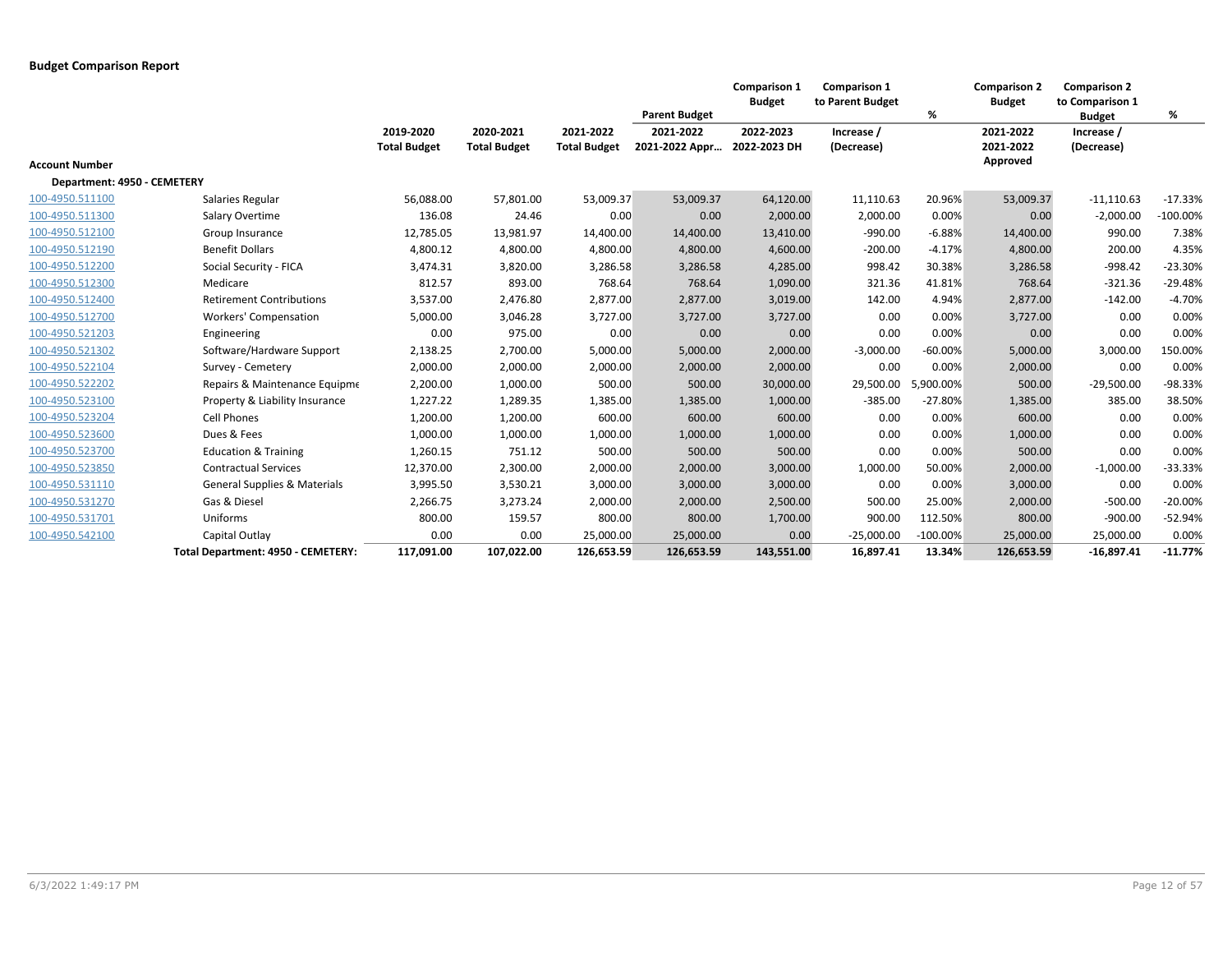|                       |                                                   |                                  |                                  |                                  | <b>Parent Budget</b>                     | <b>Comparison 1</b><br><b>Budget</b> | <b>Comparison 1</b><br>to Parent Budget | %           | <b>Comparison 2</b><br><b>Budget</b> | <b>Comparison 2</b><br>to Comparison 1<br><b>Budget</b> | %          |
|-----------------------|---------------------------------------------------|----------------------------------|----------------------------------|----------------------------------|------------------------------------------|--------------------------------------|-----------------------------------------|-------------|--------------------------------------|---------------------------------------------------------|------------|
|                       |                                                   | 2019-2020<br><b>Total Budget</b> | 2020-2021<br><b>Total Budget</b> | 2021-2022<br><b>Total Budget</b> | 2021-2022<br>2021-2022 Appr 2022-2023 DH | 2022-2023                            | Increase /<br>(Decrease)                |             | 2021-2022<br>2021-2022               | Increase /<br>(Decrease)                                |            |
| <b>Account Number</b> |                                                   |                                  |                                  |                                  |                                          |                                      |                                         |             | Approved                             |                                                         |            |
|                       | <b>Department: 5540 - TRANSPORTATION SERVICES</b> |                                  |                                  |                                  |                                          |                                      |                                         |             |                                      |                                                         |            |
| 100-5540.511100       | Salaries Regular                                  | 57,200.25                        | 84,348.00                        | 74,457.07                        | 74,457.07                                | 67,650.00                            | $-6,807.07$                             | $-9.14%$    | 74,457.07                            | 6,807.07                                                | 10.06%     |
| 100-5540.511105       | Salaries Regular - NON-5311                       | 0.00                             | 1,000.00                         | 0.00                             | 0.00                                     | 0.00                                 | 0.00                                    | 0.00%       | 0.00                                 | 0.00                                                    | 0.00%      |
| 100-5540.511300       | Salary Overtime                                   | 1,000.00                         | 3,595.00                         | 0.00                             | 0.00                                     | 2,000.00                             | 2,000.00                                | 0.00%       | 0.00                                 | $-2,000.00$                                             | $-100.00%$ |
| 100-5540.511305       | Salaries Overtime - NON-5311                      | 167.66                           | 1,000.00                         | 1,000.00                         | 1,000.00                                 | 0.00                                 | $-1,000.00$                             | $-100.00\%$ | 1,000.00                             | 1,000.00                                                | 0.00%      |
| 100-5540.512100       | Group Insurance                                   | 7,785.74                         | 6,988.39                         | 7,200.00                         | 7,200.00                                 | 13,410.00                            | 6,210.00                                | 86.25%      | 7,200.00                             | $-6,210.00$                                             | $-46.31%$  |
| 100-5540.512190       | <b>Benefit Dollars</b>                            | 2,903.96                         | 2,400.00                         | 2,400.00                         | 2,400.00                                 | 4,600.00                             | 2,200.00                                | 91.67%      | 2,400.00                             | $-2,200.00$                                             | -47.83%    |
| 100-5540.512200       | Social Security - FICA                            | 3,597.40                         | 5,341.00                         | 4,678.34                         | 4,678.34                                 | 4,525.00                             | $-153.34$                               | $-3.28%$    | 4,678.34                             | 153.34                                                  | 3.39%      |
| 100-5540.512300       | Medicare                                          | 1,049.00                         | 1,249.00                         | 1,094.13                         | 1,094.13                                 | 1,150.00                             | 55.87                                   | 5.11%       | 1,094.13                             | $-55.87$                                                | $-4.86%$   |
| 100-5540.512400       | <b>Retirement Contributions</b>                   | 2,106.84                         | 1,794.12                         | 3,848.00                         | 3,848.00                                 | 3,205.00                             | $-643.00$                               | $-16.71%$   | 3,848.00                             | 643.00                                                  | 20.06%     |
| 100-5540.512700       | Workers' Compensation                             | 1,800.00                         | 2,600.00                         | 2,976.00                         | 2,976.00                                 | 2,976.00                             | 0.00                                    | 0.00%       | 2,976.00                             | 0.00                                                    | 0.00%      |
| 100-5540.521202       | Audit/Accounting                                  | 0.00                             | 1,000.00                         | 900.00                           | 900.00                                   | 0.00                                 | $-900.00$                               | $-100.00%$  | 900.00                               | 900.00                                                  | 0.00%      |
| 100-5540.521302       | Software/Hardware Support                         | 2,602.52                         | 2,985.25                         | 3,000.00                         | 3,000.00                                 | 3,000.00                             | 0.00                                    | 0.00%       | 3,000.00                             | 0.00                                                    | 0.00%      |
| 100-5540.522202       | Repairs & Maintenance Equipme                     | 1,200.00                         | 2,211.09                         | 1,500.00                         | 1,500.00                                 | 2,000.00                             | 500.00                                  | 33.33%      | 1,500.00                             | $-500.00$                                               | $-25.00%$  |
| 100-5540.522205       | Reparis & Maint. Equip. - NON-5                   | 500.00                           | 500.00                           | 500.00                           | 500.00                                   | 1,000.00                             | 500.00                                  | 100.00%     | 500.00                               | $-500.00$                                               | $-50.00%$  |
| 100-5540.522320       | Rental of Vehicles or Equipment                   | 800.00                           | 800.00                           | 400.00                           | 400.00                                   | 0.00                                 | $-400.00$                               | $-100.00%$  | 400.00                               | 400.00                                                  | 0.00%      |
| 100-5540.523100       | Property & Liability Insurance                    | 3,510.16                         | 3,878.13                         | 3,174.00                         | 3,174.00                                 | 2,200.00                             | $-974.00$                               | $-30.69%$   | 3,174.00                             | 974.00                                                  | 44.27%     |
| 100-5540.523105       | Property & Liability Insurance - M                | 600.00                           | 600.00                           | 600.00                           | 600.00                                   | 1,000.00                             | 400.00                                  | 66.67%      | 600.00                               | $-400.00$                                               | $-40.00%$  |
| 100-5540.523201       | Telephone                                         | 1,077.51                         | 1,039.25                         | 1,000.00                         | 1,000.00                                 | 1,200.00                             | 200.00                                  | 20.00%      | 1,000.00                             | $-200.00$                                               | $-16.67%$  |
| 100-5540.523204       | Cell Phones                                       | 2,553.90                         | 2,265.24                         | 2,500.00                         | 2,500.00                                 | 3,000.00                             | 500.00                                  | 20.00%      | 2,500.00                             | $-500.00$                                               | $-16.67%$  |
| 100-5540.523300       | Advertising                                       | 500.00                           | 500.00                           | 500.00                           | 500.00                                   | 3,500.00                             | 3,000.00                                | 600.00%     | 500.00                               | $-3,000.00$                                             | $-85.71%$  |
| 100-5540.523500       | Travel                                            | 338.24                           | 200.00                           | 200.00                           | 200.00                                   | 200.00                               | 0.00                                    | 0.00%       | 200.00                               | 0.00                                                    | 0.00%      |
| 100-5540.523600       | Dues & Fees                                       | 200.00                           | 200.00                           | 300.00                           | 300.00                                   | 300.00                               | 0.00                                    | 0.00%       | 300.00                               | 0.00                                                    | 0.00%      |
| 100-5540.523700       | <b>Education &amp; Training</b>                   | 300.00                           | 1,000.00                         | 500.00                           | 500.00                                   | 500.00                               | 0.00                                    | 0.00%       | 500.00                               | 0.00                                                    | 0.00%      |
| 100-5540.523850       | <b>Contractual Services</b>                       | 1,800.00                         | 1,100.00                         | 500.00                           | 500.00                                   | 2,400.00                             | 1,900.00                                | 380.00%     | 500.00                               | $-1,900.00$                                             | $-79.17%$  |
| 100-5540.531100       | <b>General Supplies &amp; Materials</b>           | 5,370.08                         | 1,600.00                         | 1,000.00                         | 1,000.00                                 | 1,500.00                             | 500.00                                  | 50.00%      | 1,000.00                             | $-500.00$                                               | -33.33%    |
| 100-5540.531103       | Tires & Tubes                                     | 0.00                             | 1,300.00                         | 1,300.00                         | 1,300.00                                 | 1,300.00                             | 0.00                                    | 0.00%       | 1,300.00                             | 0.00                                                    | 0.00%      |
| 100-5540.531105       | General Supplies & Materials NC                   | 100.00                           | 100.00                           | 100.00                           | 100.00                                   | 0.00                                 | $-100.00$                               | $-100.00\%$ | 100.00                               | 100.00                                                  | 0.00%      |
| 100-5540.531106       | Tires & Tubes - NON-5311                          | 300.00                           | 300.00                           | 300.00                           | 300.00                                   | 0.00                                 | $-300.00$                               | $-100.00%$  | 300.00                               | 300.00                                                  | 0.00%      |
| 100-5540.531107       | <b>Corona Prevention Supplies</b>                 | 0.00                             | 2,461.11                         | 0.00                             | 0.00                                     | 0.00                                 | 0.00                                    | 0.00%       | 0.00                                 | 0.00                                                    | 0.00%      |
| 100-5540.531230       | Electricity                                       | 1,000.00                         | 1,000.00                         | 1,000.00                         | 1,000.00                                 | 750.00                               | $-250.00$                               | $-25.00%$   | 1,000.00                             | 250.00                                                  | 33.33%     |
| 100-5540.531270       | Gas & Diesel                                      | 5,000.00                         | 3,252.53                         | 10,000.00                        | 10,000.00                                | 7,500.00                             | $-2,500.00$                             | $-25.00%$   | 10,000.00                            | 2,500.00                                                | 33.33%     |
| 100-5540.531275       | Gas & Diesel - NON-5311                           | 500.00                           | 500.00                           | 500.00                           | 500.00                                   | 0.00                                 | $-500.00$                               | $-100.00%$  | 500.00                               | 500.00                                                  | 0.00%      |
| 100-5540.531600       | <b>Small Equipment</b>                            | 26.74                            | 0.00                             | 0.00                             | 0.00                                     | 3,000.00                             | 3,000.00                                | 0.00%       | 0.00                                 | $-3,000.00$                                             | $-100.00%$ |
| 100-5540.542200       | Capital Outlay - Vehicles                         | 4,000.00                         | 0.00                             | 0.00                             | 0.00                                     | 0.00                                 | 0.00                                    | 0.00%       | 0.00                                 | 0.00                                                    | 0.00%      |
|                       | Total Department: 5540 - TRANSPORTATION SERVICES: | 109,890.00                       | 139,108.11                       | 127,427.54                       | 127,427.54                               | 133,866.00                           | 6,438.46                                | 5.05%       | 127,427.54                           | $-6,438.46$                                             | -4.81%     |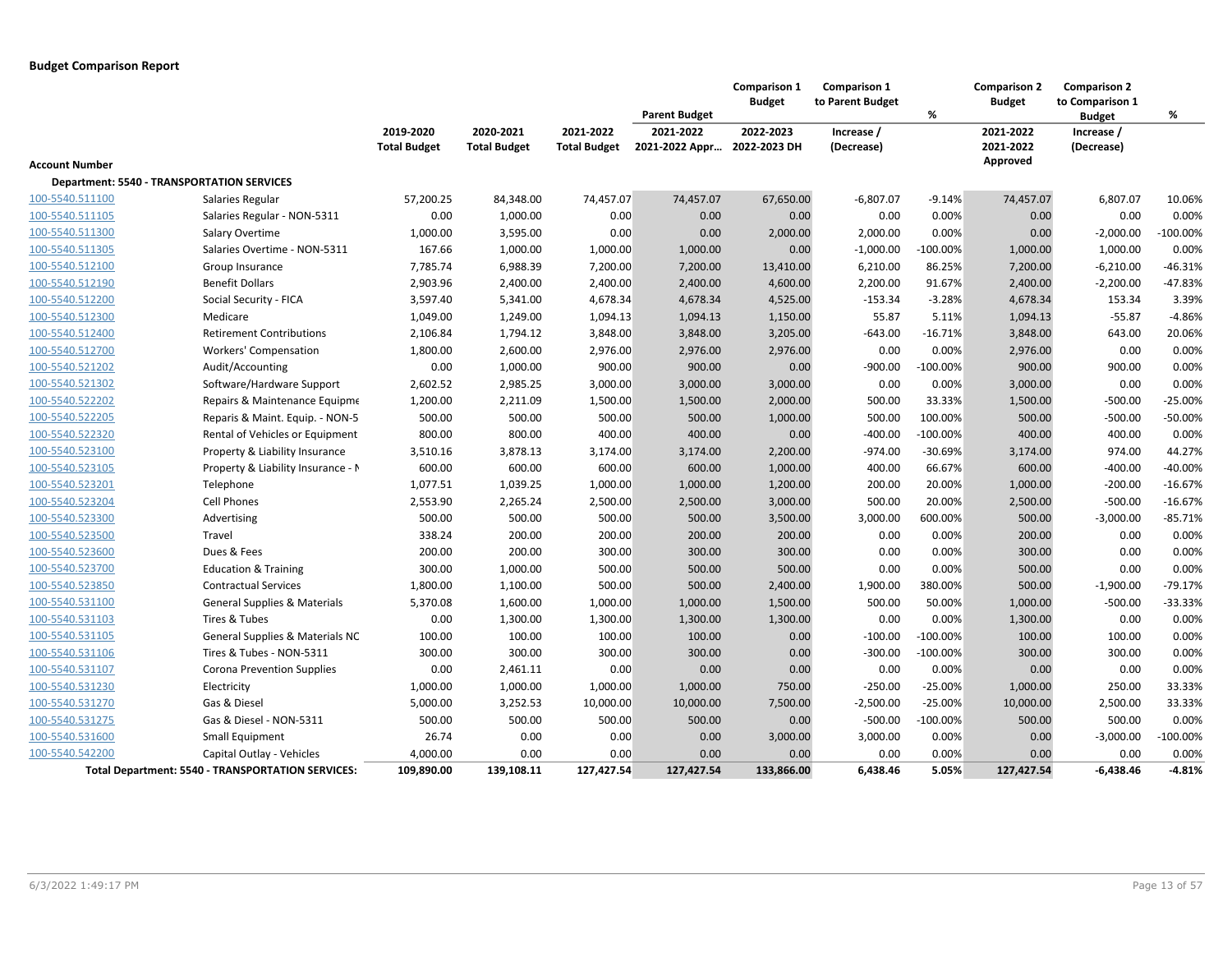|                                           |                                                  |                     |                     |                     | <b>Parent Budget</b> | <b>Comparison 1</b><br><b>Budget</b> | <b>Comparison 1</b><br>to Parent Budget | %         | <b>Comparison 2</b><br><b>Budget</b> | <b>Comparison 2</b><br>to Comparison 1<br><b>Budget</b> | %         |
|-------------------------------------------|--------------------------------------------------|---------------------|---------------------|---------------------|----------------------|--------------------------------------|-----------------------------------------|-----------|--------------------------------------|---------------------------------------------------------|-----------|
|                                           |                                                  | 2019-2020           | 2020-2021           | 2021-2022           | 2021-2022            | 2022-2023                            | Increase /                              |           | 2021-2022                            | Increase /                                              |           |
|                                           |                                                  | <b>Total Budget</b> | <b>Total Budget</b> | <b>Total Budget</b> | 2021-2022 Appr       | 2022-2023 DH                         | (Decrease)                              |           | 2021-2022                            | (Decrease)                                              |           |
| <b>Account Number</b>                     |                                                  |                     |                     |                     |                      |                                      |                                         |           | Approved                             |                                                         |           |
| Department: 6510 - LIBRARY ADMINISTRATION |                                                  |                     |                     |                     |                      |                                      |                                         |           |                                      |                                                         |           |
| 100-6510.522201                           | Repairs & Maintenance Building                   | 1,121.81            | 932.00              | 800.00              | 800.00               | 1,809.00                             | 1,009.00                                | 126.13%   | 800.00                               | $-1,009.00$                                             | $-55.78%$ |
| 100-6510.522202                           | Repairs & Maintenance Equipme                    | 800.00              | 63.00               | 100.00              | 100.00               | 500.00                               | 400.00                                  | 400.00%   | 100.00                               | $-400.00$                                               | $-80.00%$ |
| 100-6510.523100                           | Property & Liability Insurance                   | 562.50              | 6,869.35            | 5,329.00            | 5,329.00             | 5,000.00                             | $-329.00$                               | $-6.17%$  | 5,329.00                             | 329.00                                                  | 6.58%     |
| 100-6510.523201                           | Telephone                                        | 1,670.72            | 1,103.19            | 1,500.00            | 1,500.00             | 1,200.00                             | $-300.00$                               | $-20.00%$ | 1,500.00                             | 300.00                                                  | 25.00%    |
| 100-6510.523850                           | <b>Contractual Services</b>                      | 334.00              | 0.00                | 0.00                | 0.00                 | 0.00                                 | 0.00                                    | 0.00%     | 0.00                                 | 0.00                                                    | 0.00%     |
| 100-6510.531100                           | <b>General Supplies &amp; Materials</b>          | 627.71              | 30.00               | 0.00                | 0.00                 | 0.00                                 | 0.00                                    | 0.00%     | 0.00                                 | 0.00                                                    | 0.00%     |
| 100-6510.531210                           | Water & Sewer                                    | 752.54              | 118.75              | 750.00              | 750.00               | 150.00                               | $-600.00$                               | $-80.00%$ | 750.00                               | 600.00                                                  | 400.00%   |
| 100-6510.531220                           | <b>Natural Gas</b>                               | 1,039.15            | 918.40              | 1,000.00            | 1,000.00             | 1,000.00                             | 0.00                                    | 0.00%     | 1,000.00                             | 0.00                                                    | 0.00%     |
| 100-6510.531230                           | Electricity                                      | 7,930.57            | 11,554.49           | 8,000.00            | 8,000.00             | 13,800.00                            | 5,800.00                                | 72.50%    | 8,000.00                             | $-5,800.00$                                             | $-42.03%$ |
| 100-6510.531280                           | Garbage                                          | 400.00              | 383.56              | 420.00              | 420.00               | 420.00                               | 0.00                                    | 0.00%     | 420.00                               | 0.00                                                    | 0.00%     |
| 100-6510.531400                           | Books & Periodicals                              | 6,000.00            | 2,000.00            | 3,000.00            | 3,000.00             | 3,000.00                             | 0.00                                    | 0.00%     | 3,000.00                             | 0.00                                                    | 0.00%     |
| 100-6510.572002                           | Azalea Regional Library                          | 121,860.00          | 124,297.00          | 124,297.00          | 124,297.00           | 125,000.00                           | 703.00                                  | 0.57%     | 124,297.00                           | $-703.00$                                               | $-0.56%$  |
|                                           | Total Department: 6510 - LIBRARY ADMINISTRATION: | 143,099.00          | 148,269.74          | 145,196.00          | 145,196.00           | 151,879.00                           | 6,683.00                                | 4.60%     | 145,196.00                           | $-6,683.00$                                             | $-4.40%$  |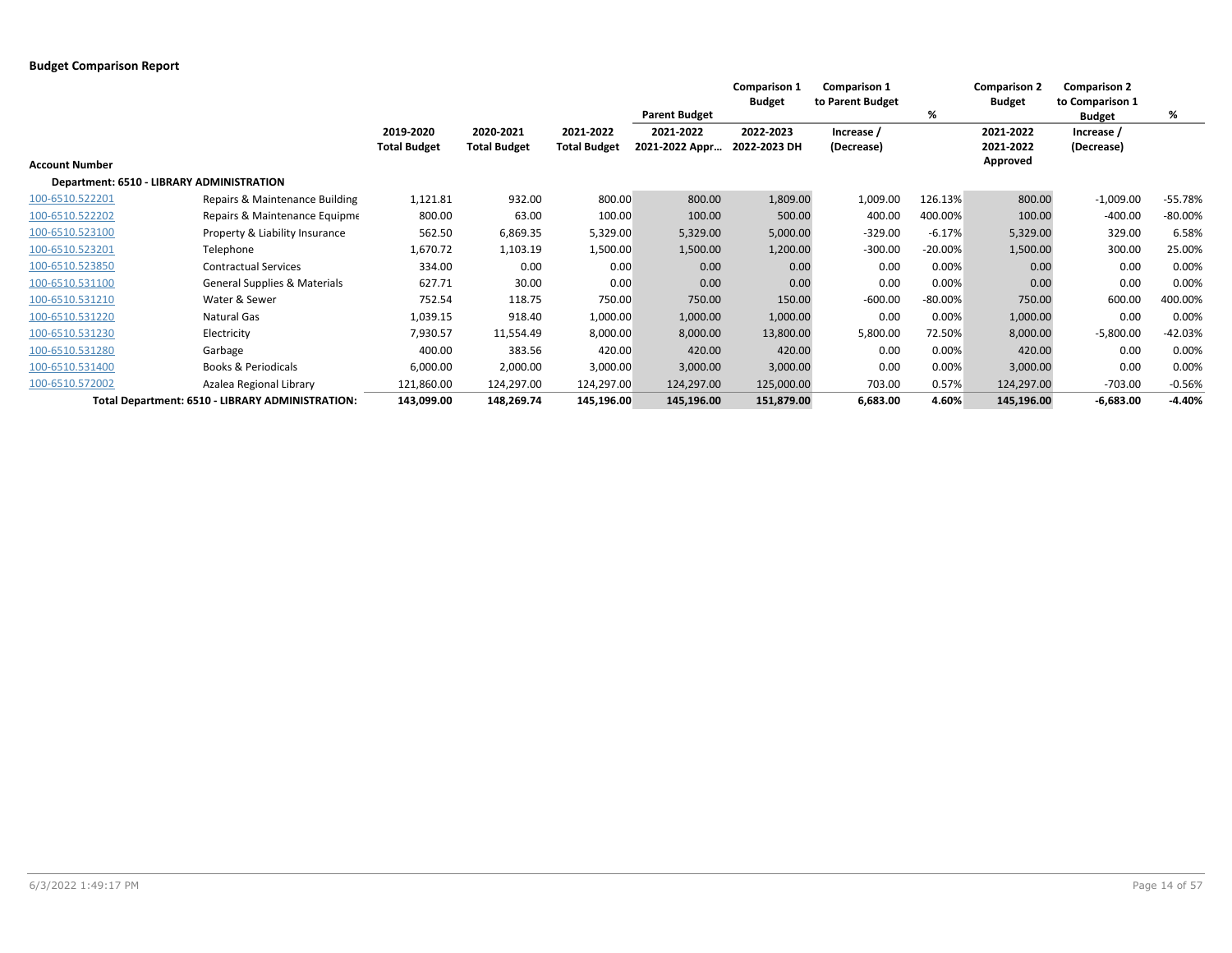|                       |                                                 |                     |                     |                     |                      | <b>Comparison 1</b> | <b>Comparison 1</b> |       | <b>Comparison 2</b> | <b>Comparison 2</b> |          |
|-----------------------|-------------------------------------------------|---------------------|---------------------|---------------------|----------------------|---------------------|---------------------|-------|---------------------|---------------------|----------|
|                       |                                                 |                     |                     |                     |                      | <b>Budget</b>       | to Parent Budget    |       | <b>Budget</b>       | to Comparison 1     |          |
|                       |                                                 |                     |                     |                     | <b>Parent Budget</b> |                     |                     | %     |                     | <b>Budget</b>       | %        |
|                       |                                                 | 2019-2020           | 2020-2021           | 2021-2022           | 2021-2022            | 2022-2023           | Increase /          |       | 2021-2022           | Increase /          |          |
|                       |                                                 | <b>Total Budget</b> | <b>Total Budget</b> | <b>Total Budget</b> | 2021-2022 Appr       | 2022-2023 DH        | (Decrease)          |       | 2021-2022           | (Decrease)          |          |
| <b>Account Number</b> |                                                 |                     |                     |                     |                      |                     |                     |       | Approved            |                     |          |
|                       | Department: 7322 - CONSERVATION PROJECTS        |                     |                     |                     |                      |                     |                     |       |                     |                     |          |
| 100-7322.572001       | <b>Historic Preservation</b>                    | 2,000.00            | 2,000.00            | 2,000.00            | 2,000.00             | 2,000.00            | 0.00                | 0.00% | 2,000.00            | 0.00                | 0.00%    |
| 100-7322.572002       | <b>Tree Board Commission</b>                    | 3,500.00            | 3,500.00            | 5,000.00            | 5,000.00             | 5,000.00            | 0.00                | 0.00% | 5,000.00            | 0.00                | 0.00%    |
| 100-7322.572003       | Downtown Development Author                     | 0.00                | 0.00                | 3,000.00            | 3,000.00             | 3,000.00            | 0.00                | 0.00% | 3,000.00            | 0.00                | 0.00%    |
|                       | Total Department: 7322 - CONSERVATION PROJECTS: | 5,500.00            | 5,500.00            | 10,000.00           | 10,000.00            | 10,000.00           | 0.00                | 0.00% | 10,000.00           | 0.00                | $0.00\%$ |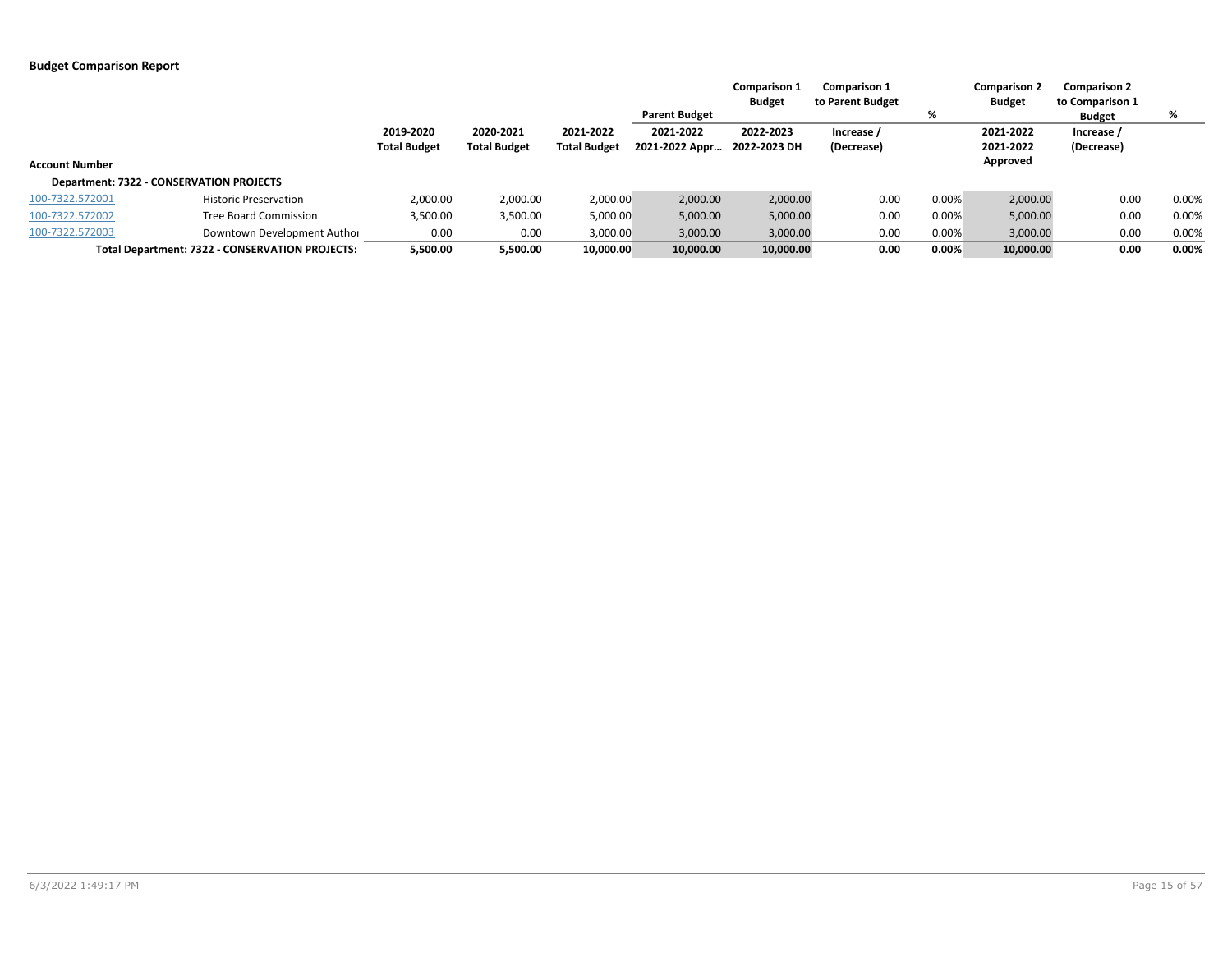|                       |                                                 |                     |                     |                     |                      | <b>Comparison 1</b><br><b>Budget</b> | <b>Comparison 1</b><br>to Parent Budget |       | <b>Comparison 2</b><br><b>Budget</b> | <b>Comparison 2</b><br>to Comparison 1 |             |
|-----------------------|-------------------------------------------------|---------------------|---------------------|---------------------|----------------------|--------------------------------------|-----------------------------------------|-------|--------------------------------------|----------------------------------------|-------------|
|                       |                                                 |                     |                     |                     | <b>Parent Budget</b> |                                      |                                         | %     |                                      | <b>Budget</b>                          | %           |
|                       |                                                 | 2019-2020           | 2020-2021           | 2021-2022           | 2021-2022            | 2022-2023                            | Increase /                              |       | 2021-2022                            | Increase /                             |             |
|                       |                                                 | <b>Total Budget</b> | <b>Total Budget</b> | <b>Total Budget</b> | 2021-2022 Appr       | 2022-2023 DH                         | (Decrease)                              |       | 2021-2022                            | (Decrease)                             |             |
| <b>Account Number</b> |                                                 |                     |                     |                     |                      |                                      |                                         |       | Approved                             |                                        |             |
|                       | <b>Department: 7410 - COMMUNITY DEVELOPMENT</b> |                     |                     |                     |                      |                                      |                                         |       |                                      |                                        |             |
| 100-7410.511100       | Salaries Regular                                | 0.00                | 0.00                | 0.00                | 0.00                 | 161,960.00                           | 161,960.00                              | 0.00% | 0.00                                 | $-161,960.00$                          | $-100.00%$  |
| 100-7410.512100       | Group Insurance                                 | 0.00                | 0.00                | 0.00                | 0.00                 | 13,410.00                            | 13,410.00                               | 0.00% | 0.00                                 | $-13,410.00$                           | $-100.00%$  |
| 100-7410.512190       | <b>Benefit Dollars</b>                          | 0.00                | 0.00                | 0.00                | 0.00                 | 4,600.00                             | 4,600.00                                | 0.00% | 0.00                                 | $-4,600.00$                            | $-100.00\%$ |
| 100-7410.512200       | Social Security - FICA                          | 0.00                | 0.00                | 0.00                | 0.00                 | 9,980.00                             | 9,980.00                                | 0.00% | 0.00                                 | $-9,980.00$                            | $-100.00\%$ |
| 100-7410.512300       | Medicare                                        | 0.00                | 0.00                | 0.00                | 0.00                 | 2,555.00                             | 2,555.00                                | 0.00% | 0.00                                 | $-2,555.00$                            | $-100.00\%$ |
| 100-7410.512400       | <b>Retirement Contributions</b>                 | 0.00                | 0.00                | 0.00                | 0.00                 | 7,361.00                             | 7,361.00                                | 0.00% | 0.00                                 | $-7,361.00$                            | $-100.00\%$ |
| 100-7410.521302       | Software/Hardware Support                       | 0.00                | 0.00                | 0.00                | 0.00                 | 15,300.00                            | 15,300.00                               | 0.00% | 0.00                                 | $-15,300.00$                           | $-100.00%$  |
| 100-7410.523201       | Telephone                                       | 0.00                | 0.00                | 0.00                | 0.00                 | 1,200.00                             | 1,200.00                                | 0.00% | 0.00                                 | $-1,200.00$                            | $-100.00\%$ |
| 100-7410.523202       | Postage                                         | 0.00                | 0.00                | 0.00                | 0.00                 | 1,000.00                             | 1,000.00                                | 0.00% | 0.00                                 | $-1,000.00$                            | $-100.00\%$ |
| 100-7410.523204       | <b>Cell Phones</b>                              | 0.00                | 0.00                | 0.00                | 0.00                 | 1,700.00                             | 1,700.00                                | 0.00% | 0.00                                 | $-1,700.00$                            | $-100.00%$  |
| 100-7410.523300       | Advertising                                     | 0.00                | 0.00                | 0.00                | 0.00                 | 3,500.00                             | 3,500.00                                | 0.00% | 0.00                                 | $-3,500.00$                            | $-100.00\%$ |
| 100-7410.523500       | Travel                                          | 0.00                | 0.00                | 0.00                | 0.00                 | 500.00                               | 500.00                                  | 0.00% | 0.00                                 | $-500.00$                              | $-100.00%$  |
| 100-7410.523510       | Travel - GICH                                   | 0.00                | 0.00                | 0.00                | 0.00                 | 2,000.00                             | 2,000.00                                | 0.00% | 0.00                                 | $-2,000.00$                            | $-100.00%$  |
| 100-7410.523600       | Dues & Fees                                     | 0.00                | 0.00                | 0.00                | 0.00                 | 250.00                               | 250.00                                  | 0.00% | 0.00                                 | $-250.00$                              | $-100.00%$  |
| 100-7410.523610       | <b>Building Permit Fees</b>                     | 0.00                | 0.00                | 0.00                | 0.00                 | 105,000.00                           | 105,000.00                              | 0.00% | 0.00                                 | $-105,000.00$                          | $-100.00\%$ |
| 100-7410.523700       | <b>Education &amp; Training</b>                 | 0.00                | 0.00                | 0.00                | 0.00                 | 3,000.00                             | 3,000.00                                | 0.00% | 0.00                                 | $-3,000.00$                            | $-100.00\%$ |
| 100-7410.523850       | <b>Contractual Services</b>                     | 0.00                | 0.00                | 0.00                | 0.00                 | 69,200.00                            | 69,200.00                               | 0.00% | 0.00                                 | $-69,200.00$                           | $-100.00%$  |
| 100-7410.531100       | <b>General Supplies &amp; Materials</b>         | 0.00                | 0.00                | 0.00                | 0.00                 | 3,000.00                             | 3,000.00                                | 0.00% | 0.00                                 | $-3,000.00$                            | $-100.00%$  |
| 100-7410.531600       | <b>Small Equipment</b>                          | 0.00                | 0.00                | 0.00                | 0.00                 | 2,000.00                             | 2,000.00                                | 0.00% | 0.00                                 | $-2,000.00$                            | $-100.00%$  |
|                       | Total Department: 7410 - COMMUNITY DEVELOPMENT: | 0.00                | 0.00                | 0.00                | 0.00                 | 407,516.00                           | 407,516.00                              | 0.00% | 0.00                                 | $-407,516.00$                          | $-100.00\%$ |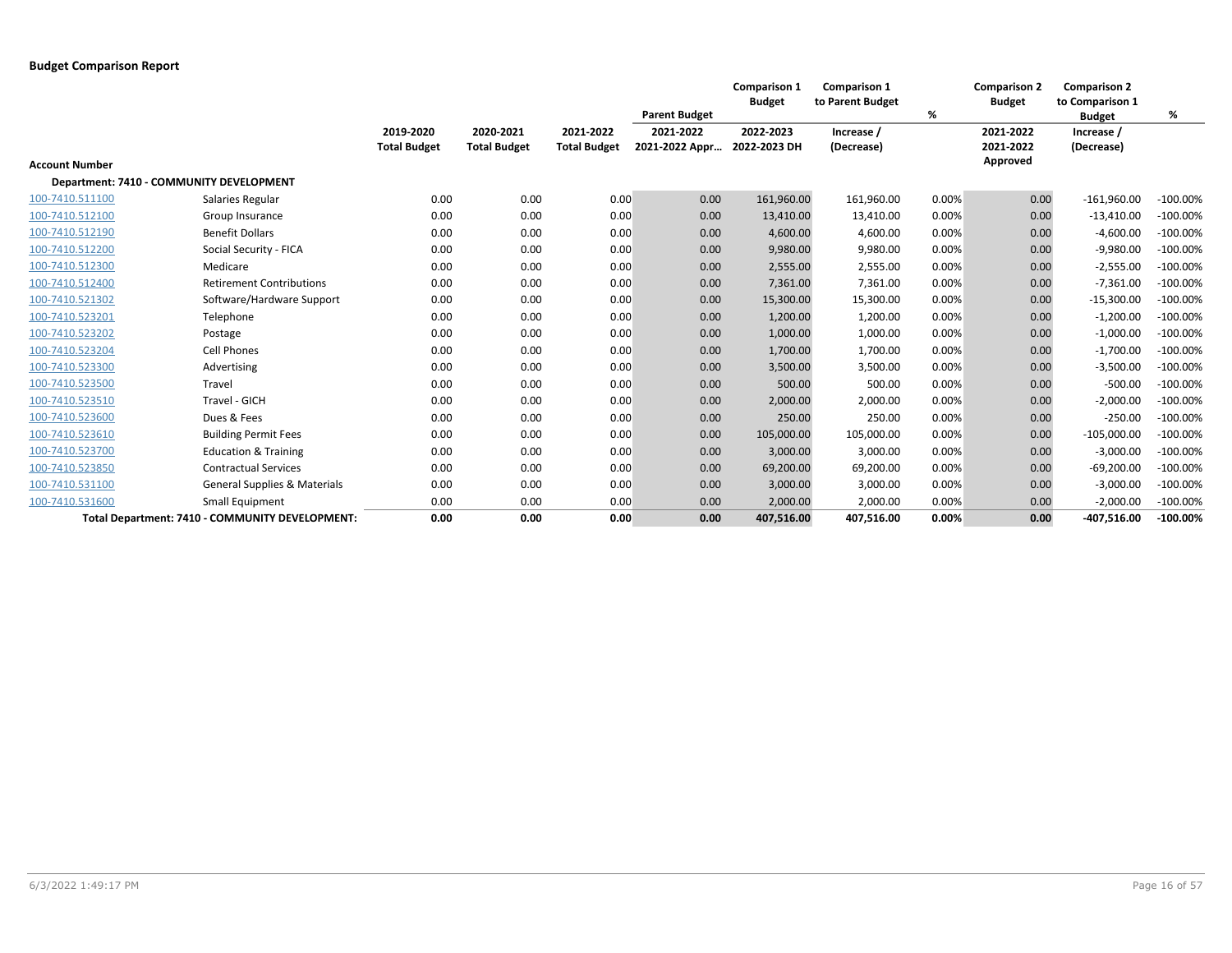|                               |                                         |                                  |                                  |                                  | <b>Parent Budget</b>        | <b>Comparison 1</b><br><b>Budget</b> | <b>Comparison 1</b><br>to Parent Budget | %          | <b>Comparison 2</b><br><b>Budget</b> | <b>Comparison 2</b><br>to Comparison 1<br><b>Budget</b> | %         |
|-------------------------------|-----------------------------------------|----------------------------------|----------------------------------|----------------------------------|-----------------------------|--------------------------------------|-----------------------------------------|------------|--------------------------------------|---------------------------------------------------------|-----------|
|                               |                                         | 2019-2020<br><b>Total Budget</b> | 2020-2021<br><b>Total Budget</b> | 2021-2022<br><b>Total Budget</b> | 2021-2022<br>2021-2022 Appr | 2022-2023<br>2022-2023 DH            | Increase /<br>(Decrease)                |            | 2021-2022<br>2021-2022               | Increase /<br>(Decrease)                                |           |
| <b>Account Number</b>         |                                         |                                  |                                  |                                  |                             |                                      |                                         |            | Approved                             |                                                         |           |
| Department: 7540 - MAINSTREET |                                         |                                  |                                  |                                  |                             |                                      |                                         |            |                                      |                                                         |           |
| 100-7540.511100               | Salaries Regular                        | 35,906.94                        | 60,950.00                        | 56,672.93                        | 56,672.93                   | 64,865.00                            | 8,192.07                                | 14.45%     | 56,672.93                            | $-8,192.07$                                             | $-12.63%$ |
| 100-7540.512100               | Group Insurance                         | 0.00                             | 3,317.00                         | 7,200.00                         | 7,200.00                    | 6,705.00                             | $-495.00$                               | $-6.88%$   | 7,200.00                             | 495.00                                                  | 7.38%     |
| 100-7540.512190               | <b>Benefit Dollars</b>                  | 0.00                             | 2,400.00                         | 2,400.00                         | 2,400.00                    | 1,000.00                             | $-1,400.00$                             | $-58.33%$  | 2,400.00                             | 1,400.00                                                | 140.00%   |
| 100-7540.512200               | Social Security - FICA                  | 2,226.24                         | 4,932.00                         | 3,513.72                         | 3,513.72                    | 4,370.00                             | 856.28                                  | 24.37%     | 3,513.72                             | $-856.28$                                               | $-19.59%$ |
| 100-7540.512300               | Medicare                                | 520.67                           | 1,154.00                         | 821.76                           | 821.76                      | 1,110.00                             | 288.24                                  | 35.08%     | 821.76                               | $-288.24$                                               | $-25.97%$ |
| 100-7540.512400               | <b>Retirement Contributions</b>         | 0.00                             | 3,391.00                         | 1,612.00                         | 1,612.00                    | 2,984.00                             | 1,372.00                                | 85.11%     | 1,612.00                             | $-1,372.00$                                             | $-45.98%$ |
| 100-7540.512700               | Workers' Compensation                   | 200.00                           | 400.00                           | 216.00                           | 216.00                      | 216.00                               | 0.00                                    | 0.00%      | 216.00                               | 0.00                                                    | 0.00%     |
| 100-7540.521302               | Software/Hardware Support               | 4,444.42                         | 5,001.08                         | 4,200.00                         | 4,200.00                    | 3,500.00                             | $-700.00$                               | $-16.67%$  | 4,200.00                             | 700.00                                                  | 20.00%    |
| 100-7540.522201               | Repairs & Maintenance Building          | 2,000.00                         | 385.00                           | 1,000.00                         | 1,000.00                    | 11,000.00                            | 10,000.00                               | 1,000.00%  | 1,000.00                             | $-10,000.00$                                            | $-90.91%$ |
| 100-7540.522202               | Repairs & Maintenance Equipme           | 750.00                           | 750.00                           | 750.00                           | 750.00                      | 750.00                               | 0.00                                    | 0.00%      | 750.00                               | 0.00                                                    | 0.00%     |
| 100-7540.522320               | Rental of Equipment or Vehicles         | 2,669.37                         | 3,000.00                         | 3,000.00                         | 3,000.00                    | 1,500.00                             | $-1,500.00$                             | $-50.00%$  | 3,000.00                             | 1,500.00                                                | 100.00%   |
| 100-7540.523100               | Property & Liability Insurance          | 1,343.48                         | 1,367.28                         | 1,519.00                         | 1,519.00                    | 1,200.00                             | $-319.00$                               | $-21.00%$  | 1,519.00                             | 319.00                                                  | 26.58%    |
| 100-7540.523201               | Telephone                               | 1,400.00                         | 1,400.00                         | 1,400.00                         | 1,400.00                    | 1,600.00                             | 200.00                                  | 14.29%     | 1,400.00                             | $-200.00$                                               | $-12.50%$ |
| 100-7540.523204               | <b>Cell Phones</b>                      | 550.00                           | 550.00                           | 550.00                           | 550.00                      | 600.00                               | 50.00                                   | 9.09%      | 550.00                               | $-50.00$                                                | $-8.33%$  |
| 100-7540.523300               | Advertising                             | 1,577.50                         | 1,565.00                         | 1,500.00                         | 1,500.00                    | 2,000.00                             | 500.00                                  | 33.33%     | 1,500.00                             | $-500.00$                                               | $-25.00%$ |
| 100-7540.523500               | Travel                                  | 750.00                           | 750.00                           | 1,000.00                         | 1,000.00                    | 1,000.00                             | 0.00                                    | 0.00%      | 1,000.00                             | 0.00                                                    | 0.00%     |
| 100-7540.523600               | Dues & Fees                             | 407.14                           | 157.41                           | 1,000.00                         | 1,000.00                    | 1,000.00                             | 0.00                                    | 0.00%      | 1,000.00                             | 0.00                                                    | 0.00%     |
| 100-7540.523700               | <b>Education &amp; Training</b>         | 2,000.00                         | 3,500.00                         | 2,000.00                         | 2,000.00                    | 2,000.00                             | 0.00                                    | 0.00%      | 2,000.00                             | 0.00                                                    | 0.00%     |
| 100-7540.523850               | <b>Contractual Services</b>             | 837.32                           | 6,200.00                         | 2,500.00                         | 2,500.00                    | 4,500.00                             | 2,000.00                                | 80.00%     | 2,500.00                             | $-2,000.00$                                             | $-44.44%$ |
| 100-7540.531100               | <b>General Supplies &amp; Materials</b> | 1,940.00                         | 3,489.06                         | 3,000.00                         | 3,000.00                    | 3,000.00                             | 0.00                                    | 0.00%      | 3,000.00                             | 0.00                                                    | 0.00%     |
| 100-7540.531107               | <b>Corona Prevention Supplies</b>       | 0.00                             | 3,236.11                         | 0.00                             | 0.00                        | 0.00                                 | 0.00                                    | 0.00%      | 0.00                                 | 0.00                                                    | 0.00%     |
| 100-7540.531198               | <b>Back to School Bash Purchases</b>    | 453.02                           | 500.00                           | 500.00                           | 500.00                      | 0.00                                 | $-500.00$                               | $-100.00%$ | 500.00                               | 500.00                                                  | 0.00%     |
| 100-7540.531230               | Electricity                             | 2,048.68                         | 2,541.17                         | 2,500.00                         | 2,500.00                    | 2,500.00                             | 0.00                                    | 0.00%      | 2,500.00                             | 0.00                                                    | 0.00%     |
| 100-7540.531600               | Small Equipment                         | 1,131.22                         | 800.00                           | 800.00                           | 800.00                      | 500.00                               | $-300.00$                               | $-37.50%$  | 800.00                               | 300.00                                                  | 60.00%    |
| 100-7540.549001               | Capital Outlay - Friendship Park        | 239,700.00                       | 0.00                             | 0.00                             | 0.00                        | 0.00                                 | 0.00                                    | 0.00%      | 0.00                                 | 0.00                                                    | 0.00%     |
|                               | Total Department: 7540 - MAINSTREET:    | 302.856.00                       | 111.736.11                       | 99.655.41                        | 99,655.41                   | 117.900.00                           | 18.244.59                               | 18.31%     | 99.655.41                            | $-18.244.59$                                            | $-15.47%$ |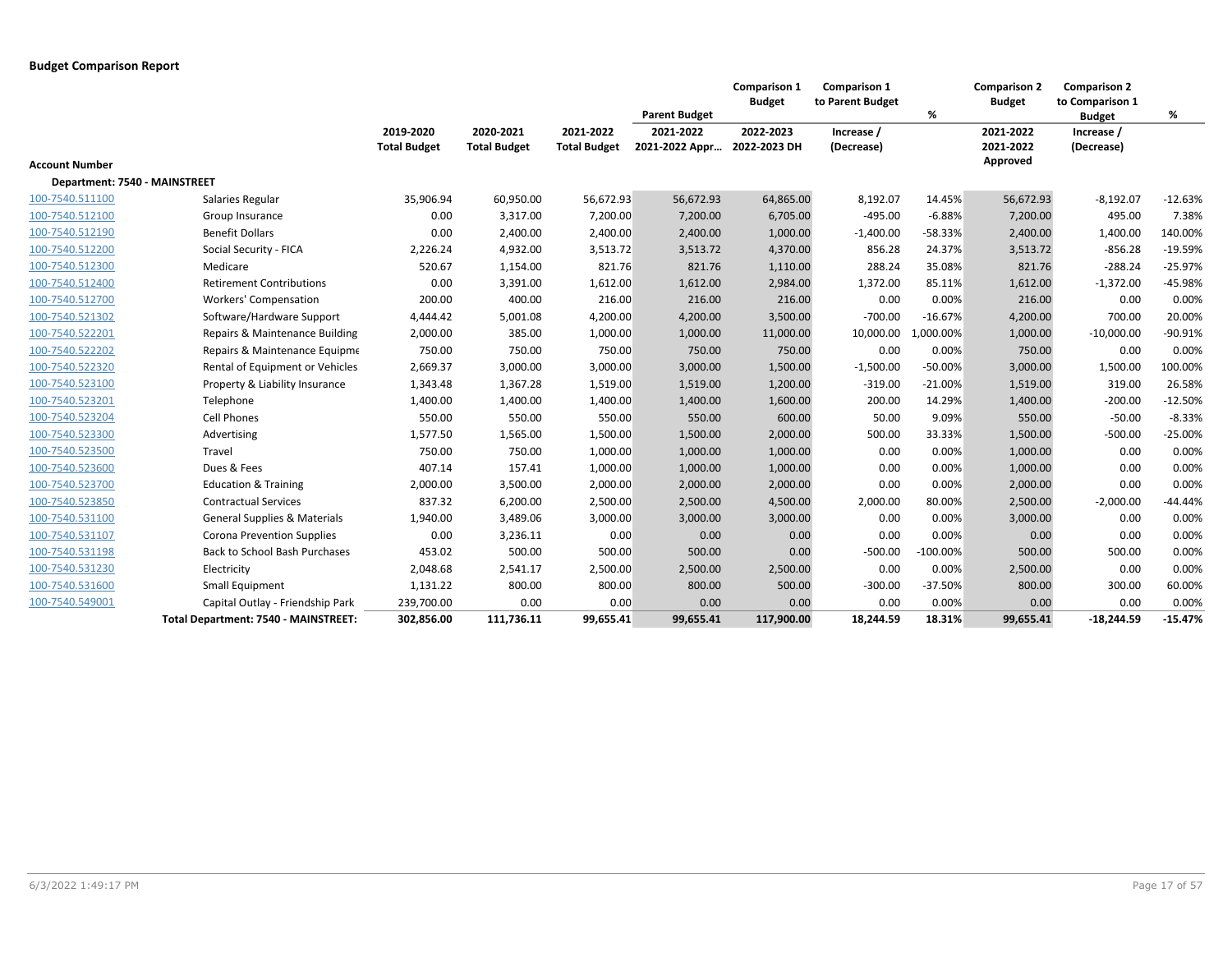|                                 |                                        |                                  | <b>Comparison 1</b><br><b>Comparison 1</b><br><b>Budget</b><br>to Parent Budget |                                  |                             | <b>Comparison 2</b><br><b>Budget</b> | <b>Comparison 2</b><br>to Comparison 1 |          |                        |                          |             |
|---------------------------------|----------------------------------------|----------------------------------|---------------------------------------------------------------------------------|----------------------------------|-----------------------------|--------------------------------------|----------------------------------------|----------|------------------------|--------------------------|-------------|
|                                 |                                        |                                  |                                                                                 |                                  | <b>Parent Budget</b>        |                                      |                                        | %        |                        | <b>Budget</b>            | %           |
|                                 |                                        | 2019-2020<br><b>Total Budget</b> | 2020-2021<br><b>Total Budget</b>                                                | 2021-2022<br><b>Total Budget</b> | 2021-2022<br>2021-2022 Appr | 2022-2023<br>2022-2023 DH            | Increase /<br>(Decrease)               |          | 2021-2022<br>2021-2022 | Increase /<br>(Decrease) |             |
| <b>Account Number</b>           |                                        |                                  |                                                                                 |                                  |                             |                                      |                                        |          | Approved               |                          |             |
| Department: 8000 - DEBT SERVICE |                                        |                                  |                                                                                 |                                  |                             |                                      |                                        |          |                        |                          |             |
| 100-8000.581202                 | Lease Principal Fire Truck             | 22,000.00                        | 73,165.11                                                                       | 75,389.23                        | 75,389.23                   | 75,856.00                            | 466.77                                 | 0.62%    | 75,389.23              | $-466.77$                | $-0.62%$    |
| 100-8000.581203                 | <b>GMA Lease Principal</b>             | 0.00                             | 0.00                                                                            | 0.00                             | 0.00                        | 59,922.00                            | 59,922.00                              | 0.00%    | 0.00                   | $-59,922.00$             | $-100.00\%$ |
| 100-8000.582202                 | Lease Interest Fire Truck              | 12,000.00                        | 19,549.27                                                                       | 17,325.15                        | 17,325.15                   | 16,863.00                            | $-462.15$                              | $-2.67%$ | 17,325.15              | 462.15                   | 2.74%       |
| 100-8000.582203                 | <b>GMA Lease Interest</b>              | 0.00                             | 0.00                                                                            | 0.00                             | 0.00                        | 1,855.00                             | 1,855.00                               | 0.00%    | 0.00                   | $-1,855.00$              | $-100.00\%$ |
|                                 | Total Department: 8000 - DEBT SERVICE: | 34.000.00                        | 92,714.38                                                                       | 92.714.38                        | 92,714.38                   | 154.496.00                           | 61,781.62                              | 66.64%   | 92,714.38              | $-61,781.62$             | $-39.99%$   |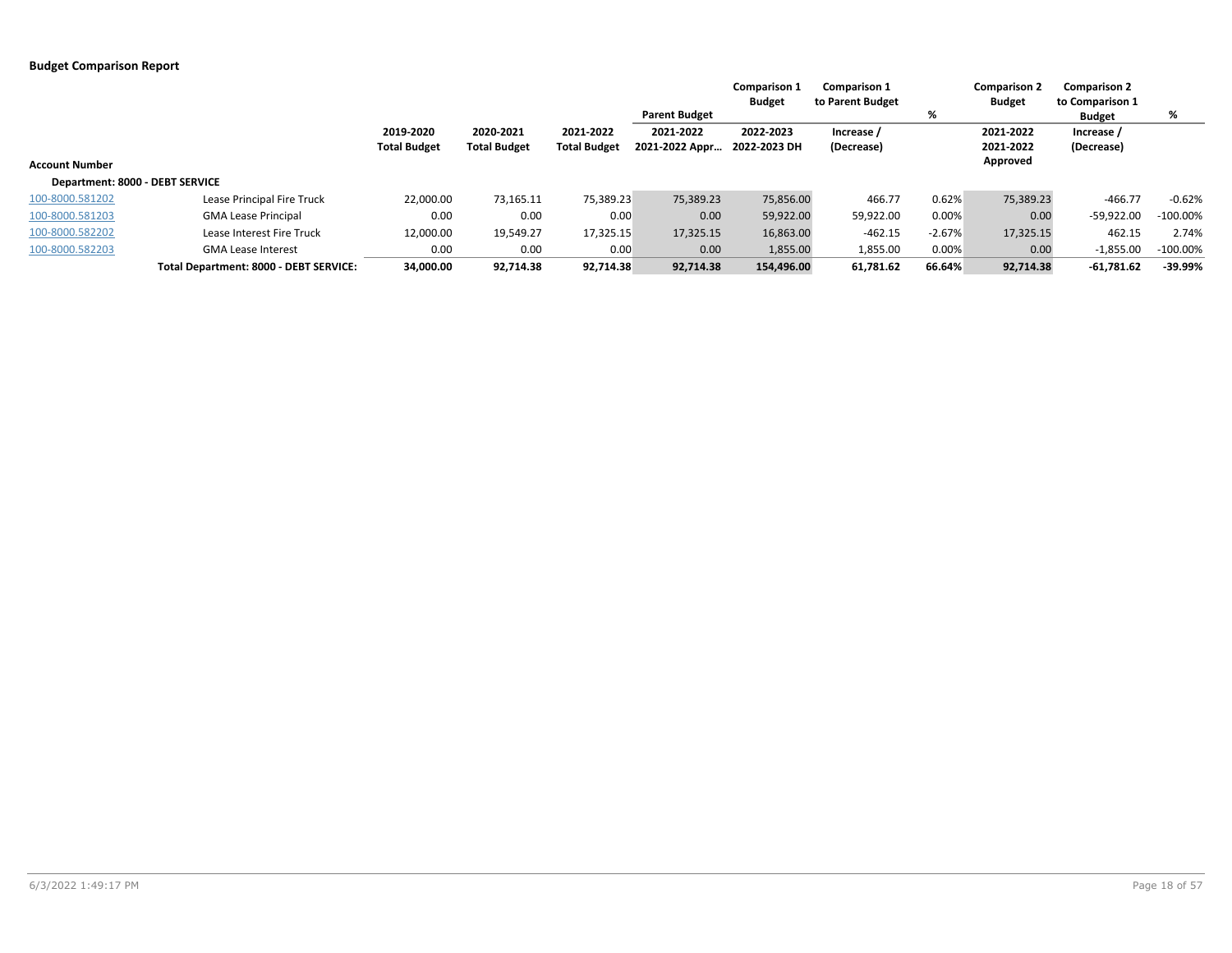|                       |                                                |                     |                     |                     |                      | <b>Comparison 1</b> | <b>Comparison 1</b> |             | <b>Comparison 2</b> | <b>Comparison 2</b> |       |
|-----------------------|------------------------------------------------|---------------------|---------------------|---------------------|----------------------|---------------------|---------------------|-------------|---------------------|---------------------|-------|
|                       |                                                |                     |                     |                     |                      | <b>Budget</b>       | to Parent Budget    |             | <b>Budget</b>       | to Comparison 1     |       |
|                       |                                                |                     |                     |                     | <b>Parent Budget</b> |                     |                     | %           |                     | Budget              | %     |
|                       |                                                | 2019-2020           | 2020-2021           | 2021-2022           | 2021-2022            | 2022-2023           | Increase /          |             | 2021-2022           | Increase /          |       |
|                       |                                                | <b>Total Budget</b> | <b>Total Budget</b> | <b>Total Budget</b> | 2021-2022 Appr       | 2022-2023 DH        | (Decrease)          |             | 2021-2022           | (Decrease)          |       |
| <b>Account Number</b> |                                                |                     |                     |                     |                      |                     |                     |             | Approved            |                     |       |
|                       | Department: 9000 - OTHER FINANCING USES        |                     |                     |                     |                      |                     |                     |             |                     |                     |       |
| 100-9000.573000       | <b>HRA</b>                                     | 10,000.00           | 10,882.26           | 35,548.00           | 35,548.00            | 0.00                | $-35,548.00$        | $-100.00\%$ | 35,548.00           | 35,548.00           | 0.00% |
| 100-9000.579000       | Contingency - General Fund                     | 0.00                | 11,400.00           | 5,272.00            | 5,272.00             | 0.00                | $-5,272.00$         | $-100.00\%$ | 5,272.00            | 5,272.00            | 0.00% |
| 100-9000.579004       | Corona Pandemic Response - Co                  | 0.00                | 33,013.42           | 0.00                | 0.00                 | 0.00                | 0.00                | 0.00%       | 0.00                | 0.00                | 0.00% |
|                       | Total Department: 9000 - OTHER FINANCING USES: | 10.000.00           | 55,295.68           | 40.820.00           | 40,820.00            | 0.00                | $-40,820.00$        | $-100.00\%$ | 40,820.00           | 40.820.00           | 0.00% |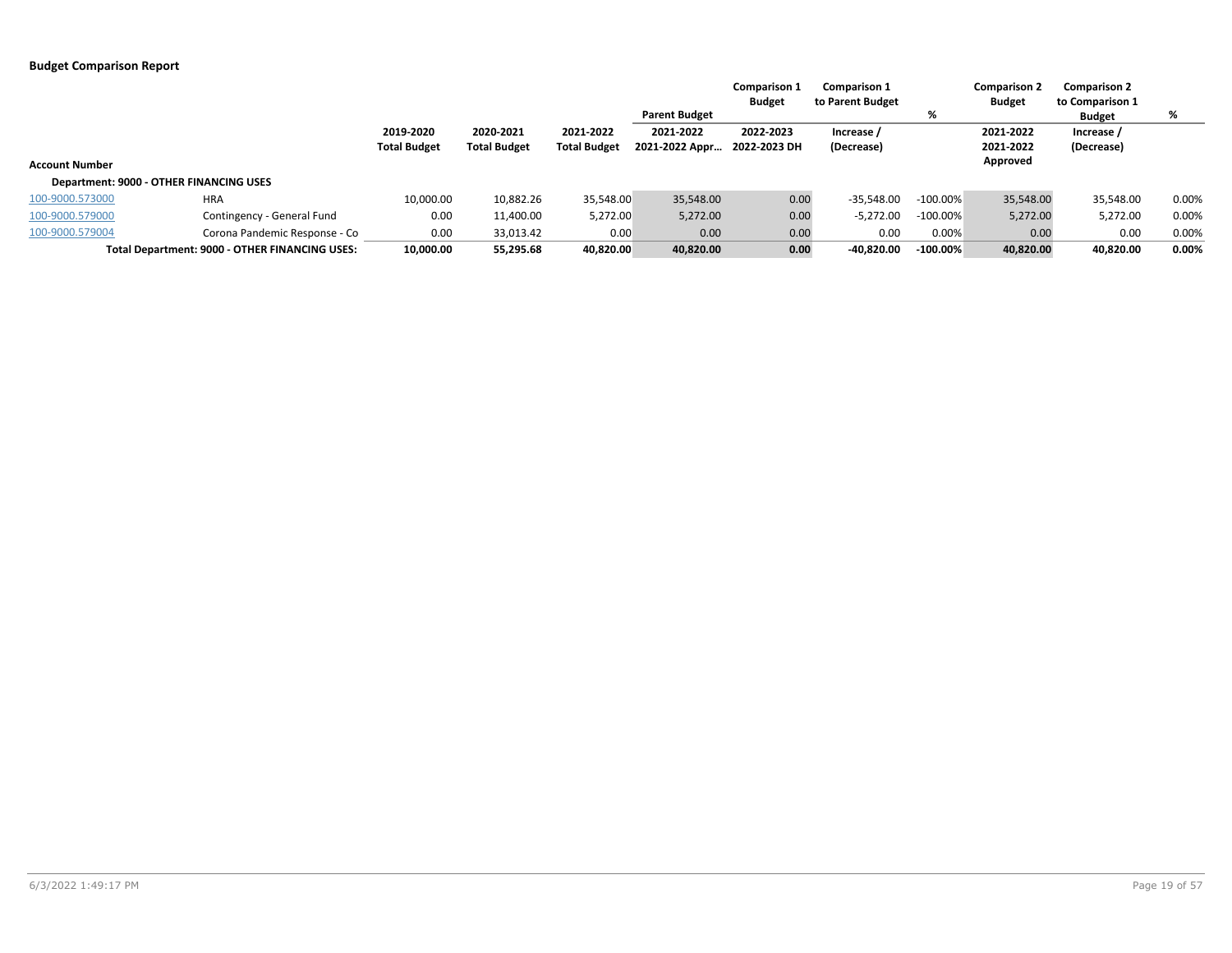|                                       |                                               |                     |                     |                     |                      | <b>Comparison 1</b><br><b>Budget</b> | <b>Comparison 1</b><br>to Parent Budget |        | <b>Comparison 2</b><br><b>Budget</b> | <b>Comparison 2</b><br>to Comparison 1 |           |
|---------------------------------------|-----------------------------------------------|---------------------|---------------------|---------------------|----------------------|--------------------------------------|-----------------------------------------|--------|--------------------------------------|----------------------------------------|-----------|
|                                       |                                               |                     |                     |                     | <b>Parent Budget</b> |                                      |                                         | %      |                                      | <b>Budget</b>                          | %         |
|                                       |                                               | 2019-2020           | 2020-2021           | 2021-2022           | 2021-2022            | 2022-2023                            | Increase /                              |        | 2021-2022                            | Increase /                             |           |
|                                       |                                               | <b>Total Budget</b> | <b>Total Budget</b> | <b>Total Budget</b> | 2021-2022 Appr       | 2022-2023 DH                         | (Decrease)                              |        | 2021-2022                            | (Decrease)                             |           |
| <b>Account Number</b>                 |                                               |                     |                     |                     |                      |                                      |                                         |        | Approved                             |                                        |           |
|                                       | Department: 9999 - Tyler Fix Dept Acct        |                     |                     |                     |                      |                                      |                                         |        |                                      |                                        |           |
| 100-9999.999999                       | FYE Payroll FB Entry per Auditors             | 0.00                | 0.00                | 0.00                | 0.00                 | 0.00                                 | 0.00                                    | 0.00%  | 0.00                                 | 0.00                                   | 0.00%     |
|                                       | Total Department: 9999 - Tyler Fix Dept Acct: | 0.00                | 0.00                | 0.00                | 0.00                 | 0.00                                 | 0.00                                    | 0.00%  | 0.00                                 | 0.00                                   | 0.00%     |
|                                       | <b>Total Expense:</b>                         | 5,948,548.81        | 5,564,919.44        | 5,708,228.63        | 5,708,228.63         | 6,854,681.00                         | 1,146,452.37                            | 20.08% | 5,708,228.63                         | $-1,146,452.37$                        | $-16.73%$ |
|                                       | Total Fund: 100 - General Fund:               | 5,948,548.81        | 5,564,919.44        | 5,708,228.63        | 5,708,228.63         | 6,854,681.00                         | 1,146,452.37                            | 20.08% | 5,708,228.63                         | $-1,146,452.37$                        | $-16.73%$ |
| <b>Fund: 210 - Confiscations Fund</b> |                                               |                     |                     |                     |                      |                                      |                                         |        |                                      |                                        |           |
| <b>Expense</b>                        |                                               |                     |                     |                     |                      |                                      |                                         |        |                                      |                                        |           |
| Department: 3290 - OTHER              |                                               |                     |                     |                     |                      |                                      |                                         |        |                                      |                                        |           |
| 210-3290.523850                       | <b>Contractual Services</b>                   | 1,200.00            | 0.00                | 0.00                | 0.00                 | 0.00                                 | 0.00                                    | 0.00%  | 0.00                                 | 0.00                                   | 0.00%     |
| 210-3290.531100                       | <b>General Supplies &amp; Materials</b>       | 1,699.60            | 0.00                | 0.00                | 0.00                 | 0.00                                 | 0.00                                    | 0.00%  | 0.00                                 | 0.00                                   | 0.00%     |
| 210-3290.542200                       | Capital Outlay Equipment                      | 25,891.00           | 0.00                | 0.00                | 0.00                 | 0.00                                 | 0.00                                    | 0.00%  | 0.00                                 | 0.00                                   | 0.00%     |
| 210-3290.542300                       | <b>Capital Outlay Cars</b>                    | 50,138.41           | 61,500.00           | 61,500.00           | 61,500.00            | 61,500.00                            | 0.00                                    | 0.00%  | 61,500.00                            | 0.00                                   | 0.00%     |
|                                       | Total Department: 3290 - OTHER:               | 78,929.01           | 61,500.00           | 61,500.00           | 61,500.00            | 61,500.00                            | 0.00                                    | 0.00%  | 61,500.00                            | 0.00                                   | 0.00%     |
|                                       | <b>Total Expense:</b>                         | 78,929.01           | 61,500.00           | 61,500.00           | 61,500.00            | 61,500.00                            | 0.00                                    | 0.00%  | 61,500.00                            | 0.00                                   | 0.00%     |
|                                       | <b>Total Fund: 210 - Confiscations Fund:</b>  | 78,929.01           | 61,500.00           | 61,500.00           | 61,500.00            | 61,500.00                            | 0.00                                    | 0.00%  | 61,500.00                            | 0.00                                   | 0.00%     |
| Fund: 320 - SPLOST Fund               |                                               |                     |                     |                     |                      |                                      |                                         |        |                                      |                                        |           |
| <b>Expense</b>                        |                                               |                     |                     |                     |                      |                                      |                                         |        |                                      |                                        |           |
|                                       | Department: 4980 - 2013 SPLOST                |                     |                     |                     |                      |                                      |                                         |        |                                      |                                        |           |
| 320-4980.521220                       | East Hightower Bridge SW                      | 0.00                | 149,004.00          | 0.00                | 0.00                 | 0.00                                 | 0.00                                    | 0.00%  | 0.00                                 | 0.00                                   | 0.00%     |
| 320-4980.521228                       | 2013 SPLOST WWTP Radios                       | 13,736.00           | 0.00                | 0.00                | 0.00                 | 0.00                                 | 0.00                                    | 0.00%  | 0.00                                 | 0.00                                   | 0.00%     |
| 320-4980.521229                       | 2013 SPLOST LMIG SPLOST Pavir                 | 18,315.00           | 0.00                | 0.00                | 0.00                 | 0.00                                 | 0.00                                    | 0.00%  | 0.00                                 | 0.00                                   | 0.00%     |
| 320-4980.549001                       | SPLOST 2013 CIP Parks - Friendsl              | 50,000.00           | 0.00                | 0.00                | 0.00                 | 0.00                                 | 0.00                                    | 0.00%  | 0.00                                 | 0.00                                   | 0.00%     |
|                                       | Total Department: 4980 - 2013 SPLOST:         | 82,051.00           | 149,004.00          | 0.00                | 0.00                 | 0.00                                 | 0.00                                    | 0.00%  | 0.00                                 | 0.00                                   | 0.00%     |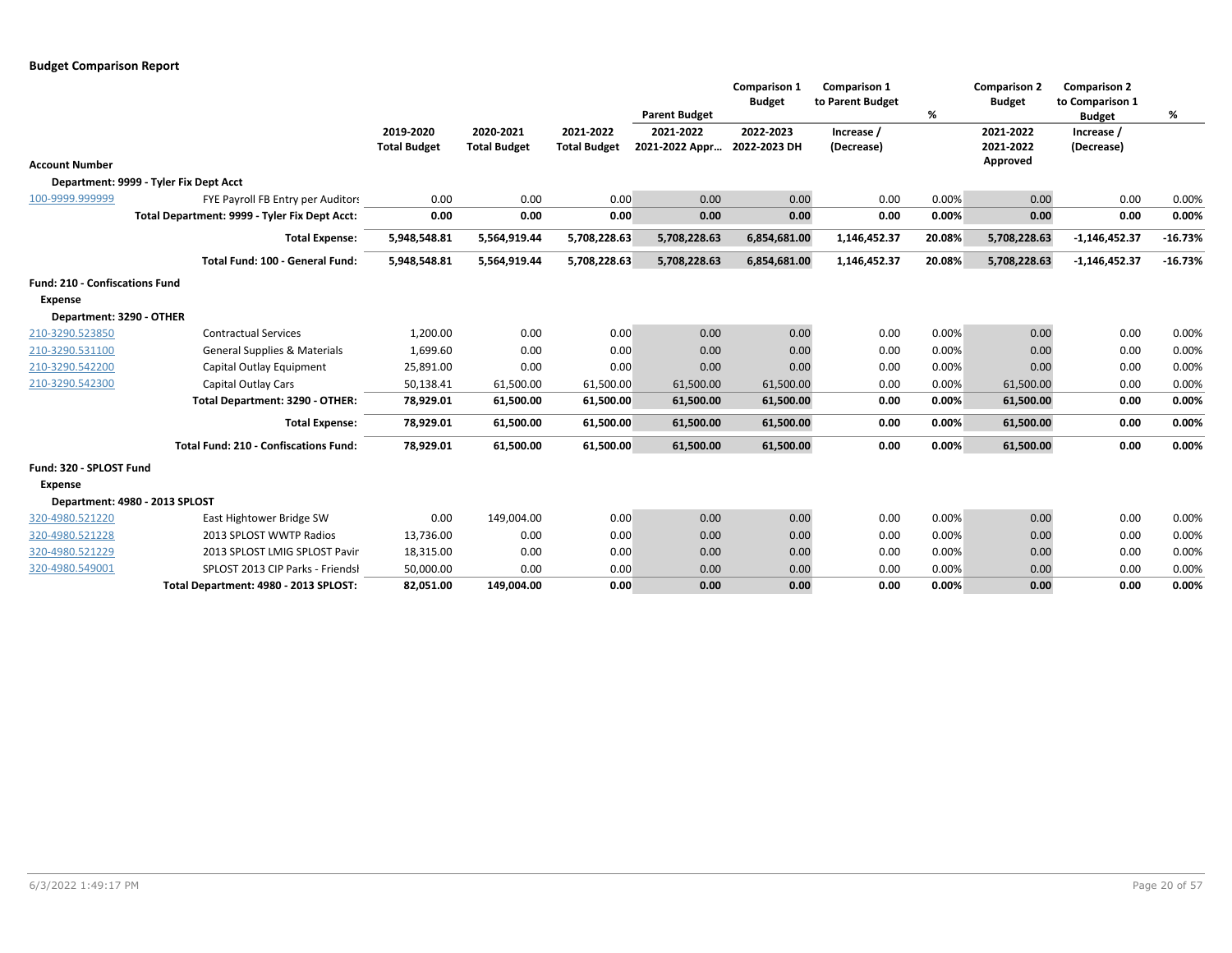|                                |                                       |                                  |                                  |                                  |                             | <b>Comparison 1</b><br><b>Budget</b> | <b>Comparison 1</b><br>to Parent Budget |             | <b>Comparison 2</b><br><b>Budget</b> | <b>Comparison 2</b><br>to Comparison 1 |             |
|--------------------------------|---------------------------------------|----------------------------------|----------------------------------|----------------------------------|-----------------------------|--------------------------------------|-----------------------------------------|-------------|--------------------------------------|----------------------------------------|-------------|
|                                |                                       |                                  |                                  |                                  | <b>Parent Budget</b>        |                                      |                                         | %           |                                      | <b>Budget</b>                          | %           |
|                                |                                       | 2019-2020<br><b>Total Budget</b> | 2020-2021<br><b>Total Budget</b> | 2021-2022<br><b>Total Budget</b> | 2021-2022<br>2021-2022 Appr | 2022-2023<br>2022-2023 DH            | Increase /<br>(Decrease)                |             | 2021-2022<br>2021-2022               | Increase /<br>(Decrease)               |             |
| <b>Account Number</b>          |                                       |                                  |                                  |                                  |                             |                                      |                                         |             | Approved                             |                                        |             |
| Department: 4981 - 2019 SPLOST |                                       |                                  |                                  |                                  |                             |                                      |                                         |             |                                      |                                        |             |
| 320-4981.521206                | 2019 SPLOST - Sidewalk Rehabili       | 0.00                             | 36,500.00                        | 0.00                             | 0.00                        | 145,000.00                           | 145,000.00                              | 0.00%       | 0.00                                 | $-145,000.00$                          | $-100.00\%$ |
| 320-4981.521209                | 2019 SPLOST - Police Car Replace      | 0.00                             | 70,000.00                        | 35,000.00                        | 35,000.00                   | 0.00                                 | $-35,000.00$                            | $-100.00\%$ | 35,000.00                            | 35,000.00                              | 0.00%       |
| 320-4981.521229                | 2019 LMIG Paving Match                | 115,189.00                       | 32,000.00                        | 109,000.00                       | 109,000.00                  | 226,000.00                           | 117,000.00                              | 107.34%     | 109,000.00                           | $-117,000.00$                          | $-51.77%$   |
| 320-4981.521230                | 2019 SPLOST Traffic Signal & Cur      | 390,969.85                       | 191,648.00                       | 0.00                             | 0.00                        | 0.00                                 | 0.00                                    | 0.00%       | 0.00                                 | 0.00                                   | 0.00%       |
| 320-4981.521231                | 2019 SPLOST Expenses with TAP         | 77,257.77                        | 149,030.00                       | 219,400.00                       | 219,400.00                  | 0.00                                 | $-219,400.00$                           | $-100.00%$  | 219,400.00                           | 219,400.00                             | 0.00%       |
| 320-4981.521233                | 2019 SPLOST N. Cherokee Street        | 22,742.23                        | 80,500.00                        | 0.00                             | 0.00                        | 0.00                                 | 0.00                                    | 0.00%       | 0.00                                 | 0.00                                   | 0.00%       |
| 320-4981.521234                | 2019 SPLOST Replace Scott Air P       | 210,000.00                       | 0.00                             | 0.00                             | 0.00                        | 0.00                                 | 0.00                                    | 0.00%       | 0.00                                 | 0.00                                   | 0.00%       |
| 320-4981.521235                | 2019 SPLOST - City Hall Building      | 0.00                             | 30,000.00                        | 90,000.00                        | 90,000.00                   | 0.00                                 | $-90,000.00$                            | $-100.00\%$ | 90,000.00                            | 90,000.00                              | 0.00%       |
| 320-4981.521236                | 2019 SPLOST - PW Pole Barn            | 0.00                             | 35,000.00                        | 0.00                             | 0.00                        | 0.00                                 | 0.00                                    | 0.00%       | 0.00                                 | 0.00                                   | 0.00%       |
| 320-4981.521237                | 2019 SPLOST Roadway Drainage          | 0.00                             | 0.00                             | 0.00                             | 0.00                        | 30,000.00                            | 30,000.00                               | 0.00%       | 0.00                                 | $-30,000.00$                           | $-100.00%$  |
| 320-4981.521238                | 2019 SPLOST Welcome Center R          | 0.00                             | 0.00                             | 45,000.00                        | 45,000.00                   | 45,000.00                            | 0.00                                    | 0.00%       | 45,000.00                            | 0.00                                   | 0.00%       |
| 320-4981.521239                | 2019 SPLOST Goodyear Intercep         | 0.00                             | 0.00                             | 211,654.00                       | 211,654.00                  | 0.00                                 | $-211,654.00$                           | $-100.00%$  | 211,654.00                           | 211,654.00                             | 0.00%       |
| 320-4981.521240                | 2019 SPLOST Brookstone Interce        | 0.00                             | 0.00                             | 122,624.00                       | 122,624.00                  | 0.00                                 | $-122,624.00$                           | $-100.00%$  | 122,624.00                           | 122,624.00                             | 0.00%       |
| 320-4981.521241                | 2019 SPLOST Mill Village (CDBG        | 0.00                             | 0.00                             | 500,000.00                       | 500,000.00                  | 0.00                                 | $-500,000.00$                           | $-100.00%$  | 500,000.00                           | 500,000.00                             | 0.00%       |
| 320-4981.521242                | 2019 SPLOST Holly Street Sidewa       | 0.00                             | 0.00                             | 30,000.00                        | 30,000.00                   | 0.00                                 | $-30,000.00$                            | $-100.00%$  | 30,000.00                            | 30,000.00                              | 0.00%       |
| 320-4981.521243                | 2019 SPLOST Sycamore St. Parkin       | 0.00                             | 0.00                             | 0.00                             | 0.00                        | 0.00                                 | 0.00                                    | 0.00%       | 0.00                                 | 0.00                                   | 0.00%       |
| 320-4981.521245                | 2019 SPLOST Community Room            | 0.00                             | 0.00                             | 0.00                             | 0.00                        | 50,000.00                            | 50,000.00                               | 0.00%       | 0.00                                 | $-50,000.00$                           | $-100.00\%$ |
|                                | Total Department: 4981 - 2019 SPLOST: | 816,158.85                       | 624,678.00                       | 1,362,678.00                     | 1,362,678.00                | 496,000.00                           | $-866,678.00$                           | $-63.60%$   | 1,362,678.00                         | 866,678.00                             | 174.73%     |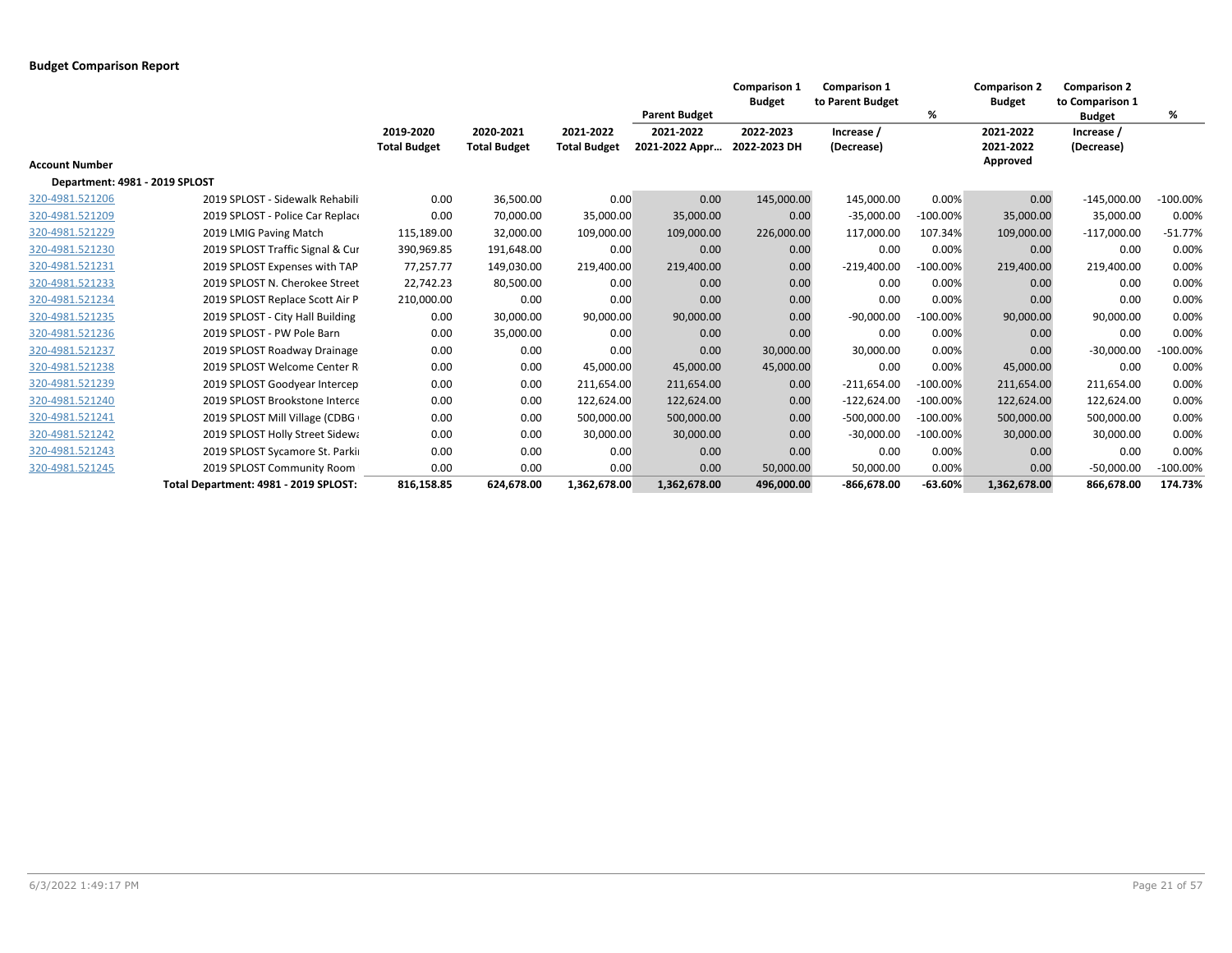|                                                   |                                                |                                  |                                  |                                  | <b>Parent Budget</b>        | Comparison 1<br><b>Budget</b> | <b>Comparison 1</b><br>to Parent Budget | %         | <b>Comparison 2</b><br><b>Budget</b> | <b>Comparison 2</b><br>to Comparison 1<br><b>Budget</b> | %           |
|---------------------------------------------------|------------------------------------------------|----------------------------------|----------------------------------|----------------------------------|-----------------------------|-------------------------------|-----------------------------------------|-----------|--------------------------------------|---------------------------------------------------------|-------------|
|                                                   |                                                | 2019-2020<br><b>Total Budget</b> | 2020-2021<br><b>Total Budget</b> | 2021-2022<br><b>Total Budget</b> | 2021-2022<br>2021-2022 Appr | 2022-2023<br>2022-2023 DH     | Increase /<br>(Decrease)                |           | 2021-2022<br>2021-2022               | Increase /<br>(Decrease)                                |             |
| <b>Account Number</b>                             |                                                |                                  |                                  |                                  |                             |                               |                                         |           | Approved                             |                                                         |             |
| Department: 9000 - OTHER FINANCING USES           |                                                |                                  |                                  |                                  |                             |                               |                                         |           |                                      |                                                         |             |
| 320-9000.579000                                   | Contingency                                    | 0.00                             | 216.00                           | 0.00                             | 0.00                        | 329,000.00                    | 329,000.00                              | 0.00%     | 0.00                                 | $-329,000.00$                                           | $-100.00\%$ |
|                                                   | Total Department: 9000 - OTHER FINANCING USES: | 0.00                             | 216.00                           | 0.00                             | 0.00                        | 329,000.00                    | 329,000.00                              | 0.00%     | 0.00                                 | $-329,000.00$                                           | $-100.00\%$ |
|                                                   | <b>Total Expense:</b>                          | 898,209.85                       | 773,898.00                       | 1,362,678.00                     | 1,362,678.00                | 825,000.00                    | -537,678.00                             | $-39.46%$ | 1,362,678.00                         | 537,678.00                                              | 65.17%      |
|                                                   | Total Fund: 320 - SPLOST Fund:                 | 898,209.85                       | 773,898.00                       | 1,362,678.00                     | 1,362,678.00                | 825,000.00                    | -537,678.00                             | $-39.46%$ | 1,362,678.00                         | 537,678.00                                              | 65.17%      |
| Fund: 505 - Water & Sewer Fund                    |                                                |                                  |                                  |                                  |                             |                               |                                         |           |                                      |                                                         |             |
| Expense                                           |                                                |                                  |                                  |                                  |                             |                               |                                         |           |                                      |                                                         |             |
| Department: 4330 - SEWAGE COLLECTION AND DISPOSAL |                                                |                                  |                                  |                                  |                             |                               |                                         |           |                                      |                                                         |             |
| 505-4330.511100                                   | Salaries Regular                               | 146,963.75                       | 159,041.00                       | 184,198.05                       | 184,198.05                  | 171,660.00                    | $-12,538.05$                            | $-6.81%$  | 184,198.05                           | 12,538.05                                               | 7.30%       |
| 505-4330.511300                                   | Salary Overtime                                | 6,876.17                         | 6,929.00                         | 6,000.00                         | 6,000.00                    | 6,000.00                      | 0.00                                    | 0.00%     | 6,000.00                             | 0.00                                                    | 0.00%       |
| 505-4330.512100                                   | Group Insurance                                | 14,048.91                        | 21,689.00                        | 25,200.00                        | 25,200.00                   | 20,115.00                     | $-5,085.00$                             | $-20.18%$ | 25,200.00                            | 5,085.00                                                | 25.28%      |
| 505-4330.512190                                   | <b>Benefit Dollars</b>                         | 9,242.62                         | 7,200.00                         | 8,400.00                         | 8,400.00                    | 7,200.00                      | $-1,200.00$                             | $-14.29%$ | 8,400.00                             | 1,200.00                                                | 16.67%      |
| 505-4330.512200                                   | Social Security - FICA                         | 9,666.33                         | 10,366.00                        | 11,792.28                        | 11,792.28                   | 11,550.00                     | $-242.28$                               | $-2.05%$  | 11,792.28                            | 242.28                                                  | 2.10%       |
| 505-4330.512300                                   | Medicare                                       | 2,260.76                         | 2,424.00                         | 2,757.87                         | 2,757.87                    | 2,935.00                      | 177.13                                  | 6.42%     | 2,757.87                             | $-177.13$                                               | $-6.04%$    |
| 505-4330.512400                                   | <b>Retirement Contributions</b>                | 7,338.60                         | 6,877.67                         | 7,025.00                         | 7,025.00                    | 8,411.00                      | 1,386.00                                | 19.73%    | 7,025.00                             | $-1,386.00$                                             | $-16.48%$   |
| 505-4330.512700                                   | Workers' Compensation                          | 2,900.00                         | 2,559.67                         | 2,802.00                         | 2,802.00                    | 2,802.00                      | 0.00                                    | 0.00%     | 2,802.00                             | 0.00                                                    | 0.00%       |
| 505-4330.521202                                   | Audit/Accounting                               | 5,900.00                         | 5,899.00                         | 7,000.00                         | 7,000.00                    | 12,335.00                     | 5,335.00                                | 76.21%    | 7,000.00                             | $-5,335.00$                                             | $-43.25%$   |
| 505-4330.521203                                   | Engineering                                    | 17,835.40                        | 30,201.38                        | 46,300.00                        | 46,300.00                   | 48,000.00                     | 1,700.00                                | 3.67%     | 46,300.00                            | $-1,700.00$                                             | $-3.54%$    |
| 505-4330.521204                                   | Industrial Pre-Treatment                       | 9,457.50                         | 12,320.00                        | 10,000.00                        | 10,000.00                   | 12,000.00                     | 2,000.00                                | 20.00%    | 10,000.00                            | $-2,000.00$                                             | $-16.67%$   |
| 505-4330.521205                                   | <b>CDBG Admin Fees</b>                         | 0.00                             | 0.00                             | 0.00                             | 0.00                        | 10,000.00                     | 10,000.00                               | 0.00%     | 0.00                                 | $-10,000.00$                                            | $-100.00\%$ |
| 505-4330.521302                                   | Software/Hardware Support                      | 8,940.43                         | 6,614.56                         | 11,500.00                        | 11,500.00                   | 10,500.00                     | $-1,000.00$                             | $-8.70%$  | 11,500.00                            | 1,000.00                                                | 9.52%       |
| 505-4330.522110                                   | Disposal                                       | 21,944.97                        | 20,916.21                        | 32,000.00                        | 32,000.00                   | 49,150.00                     | 17,150.00                               | 53.59%    | 32,000.00                            | $-17,150.00$                                            | $-34.89%$   |
| 505-4330.522202                                   | Repairs & Maintenance Equipme                  | 122,059.57                       | 103,630.35                       | 115,000.00                       | 115,000.00                  | 150,000.00                    | 35,000.00                               | 30.43%    | 115,000.00                           | $-35,000.00$                                            | $-23.33%$   |
| 505-4330.523100                                   | Property & Liability Insurance                 | 17,968.16                        | 18,725.00                        | 22,498.00                        | 22,498.00                   | 25,000.00                     | 2,502.00                                | 11.12%    | 22,498.00                            | $-2,502.00$                                             | $-10.01%$   |
| 505-4330.523201                                   | Telephone                                      | 3,000.00                         | 3,000.00                         | 3,000.00                         | 3,000.00                    | 3,000.00                      | 0.00                                    | 0.00%     | 3,000.00                             | 0.00                                                    | 0.00%       |
| 505-4330.523202                                   | Postage                                        | 1,000.00                         | 1,000.00                         | 1,000.00                         | 1,000.00                    | 1,000.00                      | 0.00                                    | 0.00%     | 1,000.00                             | 0.00                                                    | 0.00%       |
| 505-4330.523204                                   | <b>Cell Phones</b>                             | 2,400.00                         | 3,200.00                         | 3,950.00                         | 3,950.00                    | 3,950.00                      | 0.00                                    | 0.00%     | 3,950.00                             | 0.00                                                    | 0.00%       |
| 505-4330.523300                                   | Advertising                                    | 500.00                           | 500.00                           | 500.00                           | 500.00                      | 500.00                        | 0.00                                    | 0.00%     | 500.00                               | 0.00                                                    | 0.00%       |
| 505-4330.523600                                   | Dues & Fees                                    | 1,000.00                         | 1,000.00                         | 1,000.00                         | 1,000.00                    | 1,000.00                      | 0.00                                    | 0.00%     | 1,000.00                             | 0.00                                                    | 0.00%       |
| 505-4330.523700                                   | <b>Education &amp; Training</b>                | 1,308.43                         | 3,500.00                         | 5,000.00                         | 5,000.00                    | 5,000.00                      | 0.00                                    | 0.00%     | 5,000.00                             | 0.00                                                    | 0.00%       |
| 505-4330.523850                                   | <b>Contractual Services</b>                    | 60.00                            | 0.00                             | 25,000.00                        | 25,000.00                   | 39,500.00                     | 14,500.00                               | 58.00%    | 25,000.00                            | $-14,500.00$                                            | $-36.71%$   |
| 505-4330.531100                                   | <b>General Supplies &amp; Materials</b>        | 31,843.59                        | 30,000.00                        | 30,000.00                        | 30,000.00                   | 50,000.00                     | 20,000.00                               | 66.67%    | 30,000.00                            | $-20,000.00$                                            | $-40.00%$   |
| 505-4330.531107                                   | Corona Prevention Supplies                     | 0.00                             | 1,161.11                         | 0.00                             | 0.00                        | 0.00                          | 0.00                                    | 0.00%     | 0.00                                 | 0.00                                                    | 0.00%       |
| 505-4330.531230                                   | Electricity                                    | 124,467.81                       | 113,534.42                       | 130,000.00                       | 130,000.00                  | 130,000.00                    | 0.00                                    | 0.00%     | 130,000.00                           | 0.00                                                    | 0.00%       |
| 505-4330.531270                                   | Gas & Diesel                                   | 5,000.00                         | 5,000.00                         | 5,000.00                         | 5,000.00                    | 6,000.00                      | 1,000.00                                | 20.00%    | 5,000.00                             | $-1,000.00$                                             | $-16.67%$   |
| 505-4330.531700                                   | <b>Other Supplies</b>                          | 48.00                            | 0.00                             | 0.00                             | 0.00                        | 0.00                          | 0.00                                    | 0.00%     | 0.00                                 | 0.00                                                    | 0.00%       |
| 505-4330.531701                                   | Uniforms                                       | 3,000.00                         | 3,000.00                         | 3,000.00                         | 3,000.00                    | 3,000.00                      | 0.00                                    | 0.00%     | 3,000.00                             | 0.00                                                    | 0.00%       |
| 505-4330.542100                                   | Capital Outlay - Machinery                     | 0.00                             | 0.00                             | 0.00                             | 0.00                        | 72,000.00                     | 72,000.00                               | 0.00%     | 0.00                                 | $-72,000.00$                                            | $-100.00\%$ |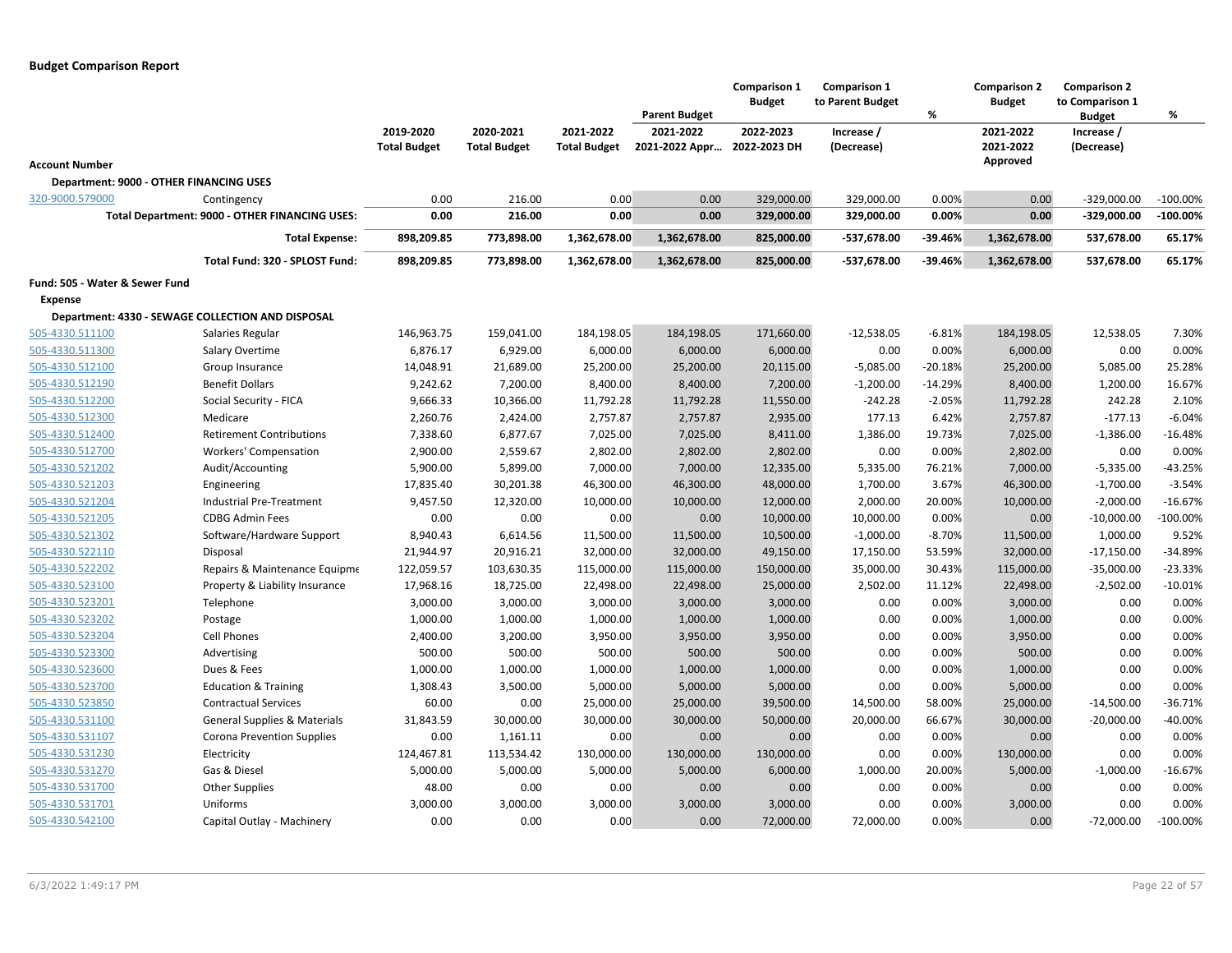|                       |                                                          |                                  |                                  |                                  |                             | <b>Comparison 1</b><br><b>Budget</b> | <b>Comparison 1</b><br>to Parent Budget |             | <b>Comparison 2</b><br><b>Budget</b> | <b>Comparison 2</b><br>to Comparison 1 |             |
|-----------------------|----------------------------------------------------------|----------------------------------|----------------------------------|----------------------------------|-----------------------------|--------------------------------------|-----------------------------------------|-------------|--------------------------------------|----------------------------------------|-------------|
|                       |                                                          |                                  |                                  |                                  | <b>Parent Budget</b>        |                                      |                                         | %           |                                      | <b>Budget</b>                          | %           |
|                       |                                                          | 2019-2020<br><b>Total Budget</b> | 2020-2021<br><b>Total Budget</b> | 2021-2022<br><b>Total Budget</b> | 2021-2022<br>2021-2022 Appr | 2022-2023<br>2022-2023 DH            | Increase /<br>(Decrease)                |             | 2021-2022<br>2021-2022               | Increase /<br>(Decrease)               |             |
| <b>Account Number</b> |                                                          |                                  |                                  |                                  |                             |                                      |                                         |             | Approved                             |                                        |             |
| 505-4330.542200       | Capital Outlay - Vehicles                                | 5,000.00                         | 0.00                             | 40,000.00                        | 40,000.00                   | 0.00                                 | $-40,000.00$                            | $-100.00%$  | 40,000.00                            | 40,000.00                              | 0.00%       |
| 505-4330.542301       | Capital Outlay from GEFA Loan                            | 1,320,000.00                     | 147,469.21                       | 0.00                             | 0.00                        | 5,522,027.00                         | 5,522,027.00                            | 0.00%       | 0.00                                 | $-5,522,027.00$                        | $-100.00%$  |
| 505-4330.542500       | Capital Outlay - CIP                                     | 197,702.00                       | 865,684.17                       | 56,250.00                        | 56,250.00                   | 0.00                                 | $-56,250.00$                            | $-100.00%$  | 56,250.00                            | 56,250.00                              | 0.00%       |
| 505-4330.542502       | CIP from CRC Funds                                       | 0.00                             | 0.00                             | 130,736.00                       | 130,736.00                  | 0.00                                 | $-130,736.00$                           | $-100.00%$  | 130,736.00                           | 130,736.00                             | 0.00%       |
| 505-4330.542510       | Mill Village - CDBG                                      | 0.00                             | 67,500.00                        | 682,000.00                       | 682,000.00                  | 0.00                                 | $-682,000.00$                           | $-100.00\%$ | 682,000.00                           | 682,000.00                             | 0.00%       |
| 505-4330.542515       | Mill Village - CDBG Match                                | 0.00                             | 0.00                             | 0.00                             | 0.00                        | 682,000.00                           | 682,000.00                              | 0.00%       | 0.00                                 | $-682,000.00$                          | $-100.00\%$ |
| 505-4330.542516       | Spearman Pond expense                                    | 0.00                             | 0.00                             | 0.00                             | 0.00                        | 0.00                                 | 0.00                                    | 0.00%       | 0.00                                 | 0.00                                   | 0.00%       |
| 505-4330.571001       | EPD - Fines                                              | 0.00                             | 0.00                             | 0.00                             | 0.00                        | 3,000.00                             | 3,000.00                                | 0.00%       | 0.00                                 | $-3,000.00$                            | $-100.00%$  |
| 505-4330.581306       | Principal JDA GEFA Loan                                  | 3,176.51                         | 3,326.80                         | 3,484.22                         | 3,484.22                    | 900.00                               | $-2,584.22$                             | $-74.17%$   | 3,484.22                             | 2,584.22                               | 287.14%     |
| 505-4330.581309       | 2015 Bond Principal                                      | 57,500.00                        | 60,000.00                        | 62,500.00                        | 62,500.00                   | 65,000.00                            | 2,500.00                                | 4.00%       | 62,500.00                            | $-2,500.00$                            | $-3.85%$    |
| 505-4330.581313       | 2020 Bond Principal                                      | 0.00                             | 13,500.00                        | 13,500.00                        | 13,500.00                   | 5,000.00                             | $-8,500.00$                             | $-62.96%$   | 13,500.00                            | 8,500.00                               | 170.00%     |
| 505-4330.582306       | <b>JDA GEFA Loan Interest</b>                            | 451.49                           | 300.96                           | 143.53                           | 143.53                      | 11.00                                | $-132.53$                               | $-92.34%$   | 143.53                               | 132.53                                 | 1,204.82%   |
| 505-4330.582309       | 2010 Bond Interest                                       | 43,425.00                        | 43,425.00                        | 43,425.00                        | 43,425.00                   | 0.00                                 | $-43,425.00$                            | $-100.00%$  | 43,425.00                            | 43,425.00                              | 0.00%       |
| 505-4330.582311       | 2015 Bond Interest                                       | 80,400.00                        | 78,675.00                        | 75,150.00                        | 75,150.00                   | 73,275.00                            | $-1,875.00$                             | $-2.50%$    | 75,150.00                            | 1,875.00                               | 2.56%       |
| 505-4330.582312       | GEFA Loan Interest/Principal                             | 170,766.00                       | 170,766.00                       | 145,290.54                       | 145,290.54                  | 37,206.00                            | $-108,084.54$                           | $-74.39%$   | 145,290.54                           | 108,084.54                             | 290.50%     |
| 505-4330.582313       | 2020 Bond Interest                                       | 0.00                             | 18,058.10                        | 18,058.10                        | 18,058.10                   | 26,594.00                            | 8,535.90                                | 47.27%      | 18,058.10                            | $-8,535.90$                            | $-32.10%$   |
| 505-4330.583000       | 2018 GEFA LOAN FEES                                      | 16,000.00                        | 0.00                             | 0.00                             | 0.00                        | 0.00                                 | 0.00                                    | 0.00%       | 0.00                                 | 0.00                                   | 0.00%       |
| 505-4330.583001       | <b>GEFA Loan Fees</b>                                    | 14,000.00                        | 10,000.00                        | 10,000.00                        | 10,000.00                   | 0.00                                 | $-10,000.00$                            | $-100.00%$  | 10,000.00                            | 10,000.00                              | 0.00%       |
|                       | Total Department: 4330 - SEWAGE COLLECTION AND DISPOSAL: | 2.485.452.00                     | 2.058.993.61                     | 1.980.460.59                     | 1.980.460.59                | 7,277,621.00                         | 5.297.160.41                            | 267.47%     | 1,980,460.59                         | $-5.297.160.41$                        | $-72.79%$   |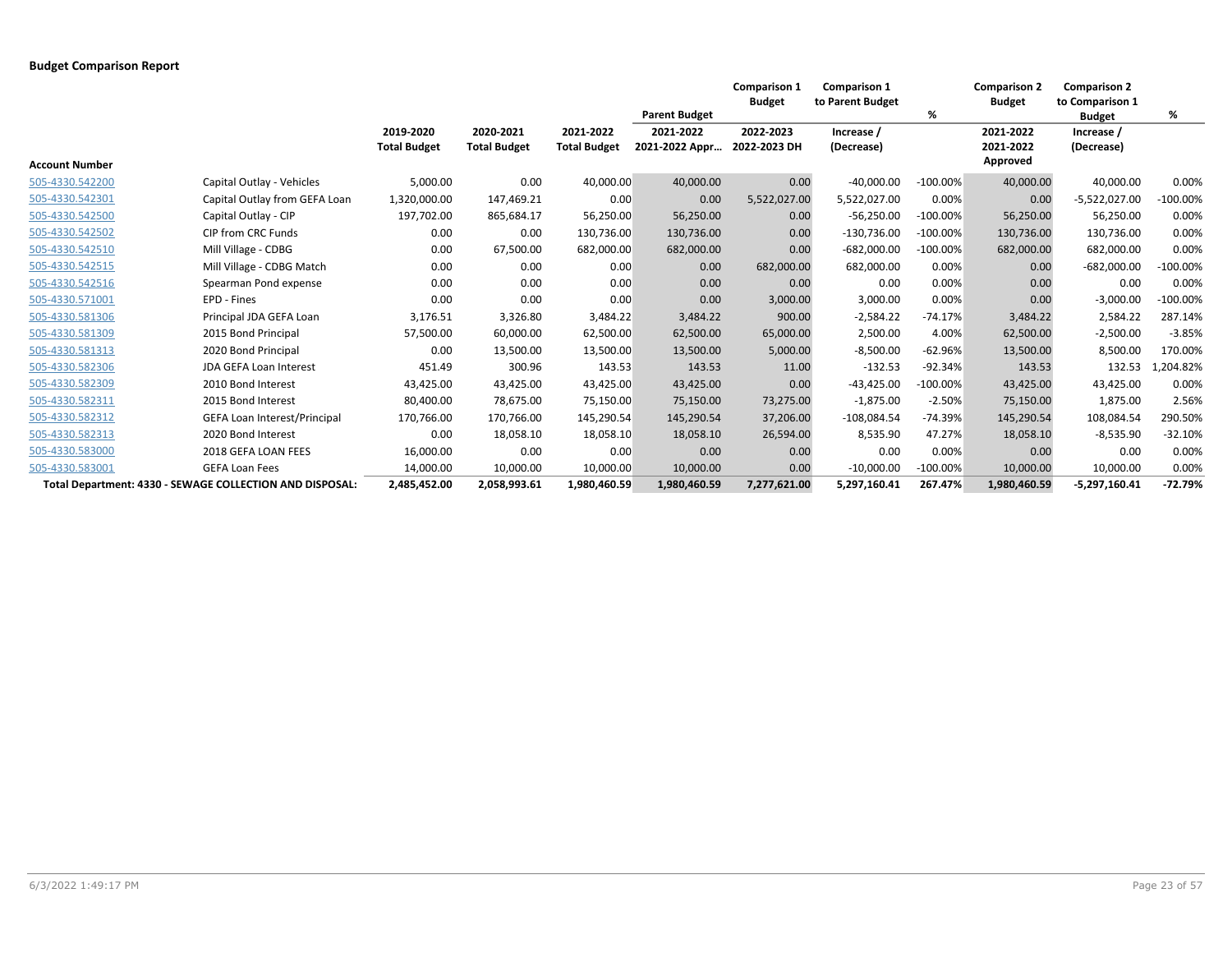|                              |                                         |                                  |                                  |                                  | <b>Parent Budget</b>        | Comparison 1<br><b>Budget</b> | <b>Comparison 1</b><br>to Parent Budget | %         | <b>Comparison 2</b><br><b>Budget</b> | <b>Comparison 2</b><br>to Comparison 1<br><b>Budget</b> | %         |
|------------------------------|-----------------------------------------|----------------------------------|----------------------------------|----------------------------------|-----------------------------|-------------------------------|-----------------------------------------|-----------|--------------------------------------|---------------------------------------------------------|-----------|
|                              |                                         | 2019-2020<br><b>Total Budget</b> | 2020-2021<br><b>Total Budget</b> | 2021-2022<br><b>Total Budget</b> | 2021-2022<br>2021-2022 Appr | 2022-2023<br>2022-2023 DH     | Increase /<br>(Decrease)                |           | 2021-2022<br>2021-2022               | Increase /<br>(Decrease)                                |           |
| <b>Account Number</b>        |                                         |                                  |                                  |                                  |                             |                               |                                         |           | Approved                             |                                                         |           |
| Department: 4430 - TREATMENT |                                         |                                  |                                  |                                  |                             |                               |                                         |           |                                      |                                                         |           |
| 505-4430.511100              | Salaries Regular                        | 260,242.00                       | 239,282.08                       | 286,168.84                       | 286,168.84                  | 305,050.00                    | 18,881.16                               | 6.60%     | 286,168.84                           | $-18,881.16$                                            | $-6.19%$  |
| 505-4430.511300              | Salary Overtime                         | 20,943.56                        | 10,503.54                        | 10,000.00                        | 10,000.00                   | 10,000.00                     | 0.00                                    | 0.00%     | 10,000.00                            | 0.00                                                    | 0.00%     |
| 505-4430.512100              | Group Insurance                         | 33,290.00                        | 25,159.88                        | 39,600.00                        | 39,600.00                   | 29,995.00                     | $-9,605.00$                             | $-24.26%$ | 39,600.00                            | 9,605.00                                                | 32.02%    |
| 505-4430.512190              | <b>Benefit Dollars</b>                  | 12,600.00                        | 11,059.71                        | 13,200.00                        | 13,200.00                   | 12,000.00                     | $-1,200.00$                             | $-9.09%$  | 13,200.00                            | 1,200.00                                                | 10.00%    |
| 505-4430.512200              | Social Security - FICA                  | 16,611.13                        | 14,659.55                        | 18,362.47                        | 18,362.47                   | 20,535.00                     | 2,172.53                                | 11.83%    | 18,362.47                            | $-2,172.53$                                             | $-10.58%$ |
| 505-4430.512300              | Medicare                                | 3,884.84                         | 3,428.39                         | 4,294.45                         | 4,294.45                    | 5,215.00                      | 920.55                                  | 21.44%    | 4,294.45                             | $-920.55$                                               | $-17.65%$ |
| 505-4430.512400              | <b>Retirement Contributions</b>         | 16,539.00                        | 11,542.44                        | 13,350.00                        | 13,350.00                   | 10,032.00                     | $-3,318.00$                             | $-24.85%$ | 13,350.00                            | 3,318.00                                                | 33.07%    |
| 505-4430.512700              | Workers' Compensation                   | 28,598.75                        | 19,588.99                        | 27,126.00                        | 27,126.00                   | 27,126.00                     | 0.00                                    | 0.00%     | 27,126.00                            | 0.00                                                    | 0.00%     |
| 505-4430.521202              | Audit/Accounting                        | 7,000.00                         | 5,899.00                         | 7,000.00                         | 7,000.00                    | 12,535.00                     | 5,535.00                                | 79.07%    | 7,000.00                             | $-5,535.00$                                             | $-44.16%$ |
| 505-4430.521203              | Engineering                             | 32,500.00                        | 28,915.26                        | 20,000.00                        | 20,000.00                   | 5,000.00                      | $-15,000.00$                            | $-75.00%$ | 20,000.00                            | 15,000.00                                               | 300.00%   |
| 505-4430.521302              | Software/Hardware Support               | 12,200.00                        | 7,541.95                         | 12,200.00                        | 12,200.00                   | 10,800.00                     | $-1,400.00$                             | $-11.48%$ | 12,200.00                            | 1,400.00                                                | 12.96%    |
| 505-4430.522201              | Repairs & Maintenance Building          | 15,000.00                        | 8,994.50                         | 15,000.00                        | 15,000.00                   | 2,500.00                      | $-12,500.00$                            | $-83.33%$ | 15,000.00                            | 12,500.00                                               | 500.00%   |
| 505-4430.522202              | Repairs & Maintenance Equipme           | 35,000.00                        | 5,141.52                         | 35,000.00                        | 35,000.00                   | 5,000.00                      | $-30,000.00$                            | $-85.71%$ | 35,000.00                            | 30,000.00                                               | 600.00%   |
| 505-4430.522204              | Repairs & Maintenance - Tanks           | 60,000.00                        | 54,825.00                        | 60,000.00                        | 60,000.00                   | 60,000.00                     | 0.00                                    | 0.00%     | 60,000.00                            | 0.00                                                    | 0.00%     |
| 505-4430.523100              | Property & Liability Insurance          | 12,658.00                        | 12,324.66                        | 13,533.00                        | 13,533.00                   | 16,000.00                     | 2,467.00                                | 18.23%    | 13,533.00                            | $-2,467.00$                                             | $-15.42%$ |
| 505-4430.523201              | Telephone                               | 2,200.00                         | 1,079.22                         | 2,200.00                         | 2,200.00                    | 2,200.00                      | 0.00                                    | 0.00%     | 2,200.00                             | 0.00                                                    | 0.00%     |
| 505-4430.523204              | Cell Phones                             | 2,717.59                         | 2,948.05                         | 2,000.00                         | 2,000.00                    | 2,000.00                      | 0.00                                    | 0.00%     | 2,000.00                             | 0.00                                                    | 0.00%     |
| 505-4430.523500              | Travel                                  | 2,000.00                         | 0.00                             | 2,000.00                         | 2,000.00                    | 2,000.00                      | 0.00                                    | 0.00%     | 2,000.00                             | 0.00                                                    | 0.00%     |
| 505-4430.523600              | Dues & Fees                             | 8,500.00                         | 755.87                           | 8,500.00                         | 8,500.00                    | 8,500.00                      | 0.00                                    | 0.00%     | 8,500.00                             | 0.00                                                    | 0.00%     |
| 505-4430.523700              | <b>Education &amp; Training</b>         | 5,000.00                         | 2,268.00                         | 5,000.00                         | 5,000.00                    | 5,000.00                      | 0.00                                    | 0.00%     | 5,000.00                             | 0.00                                                    | 0.00%     |
| 505-4430.523850              | <b>Contractual Services</b>             | 12,000.00                        | 12,693.90                        | 12,000.00                        | 12,000.00                   | 12,632.00                     | 632.00                                  | 5.27%     | 12,000.00                            | $-632.00$                                               | -5.00%    |
| 505-4430.531100              | <b>General Supplies &amp; Materials</b> | 24,110.12                        | 20,889.65                        | 24,000.00                        | 24,000.00                   | 24,000.00                     | 0.00                                    | 0.00%     | 24,000.00                            | 0.00                                                    | 0.00%     |
| 505-4430.531107              | <b>Corona Prevention Supplies</b>       | 0.00                             | 1,219.72                         | 0.00                             | 0.00                        | 0.00                          | 0.00                                    | 0.00%     | 0.00                                 | 0.00                                                    | 0.00%     |
| 505-4430.531108              | <b>Treatment Chemicals</b>              | 83,000.00                        | 54,350.19                        | 85,000.00                        | 85,000.00                   | 85,000.00                     | 0.00                                    | 0.00%     | 85,000.00                            | 0.00                                                    | 0.00%     |
| 505-4430.531230              | Electricity                             | 35,756.26                        | 35,468.28                        | 35,000.00                        | 35,000.00                   | 35,000.00                     | 0.00                                    | 0.00%     | 35,000.00                            | 0.00                                                    | 0.00%     |
| 505-4430.531270              | Gas & Diesel                            | 1,500.00                         | 865.74                           | 1,500.00                         | 1,500.00                    | 1,500.00                      | 0.00                                    | 0.00%     | 1,500.00                             | 0.00                                                    | 0.00%     |
| 505-4430.531510              | Water Purchased for Resale              | 37,348.10                        | 129,773.84                       | 30,000.00                        | 30,000.00                   | 190,000.00                    | 160,000.00                              | 533.33%   | 30,000.00                            | $-160,000.00$                                           | -84.21%   |
| 505-4430.531700              | <b>Other Supplies</b>                   | 1,500.00                         | 881.87                           | 1,500.00                         | 1,500.00                    | 1,500.00                      | 0.00                                    | 0.00%     | 1,500.00                             | 0.00                                                    | 0.00%     |
| 505-4430.531701              | Uniforms                                | 1,000.00                         | 1,059.20                         | 1,000.00                         | 1,000.00                    | 1,500.00                      | 500.00                                  | 50.00%    | 1,000.00                             | $-500.00$                                               | -33.33%   |
| 505-4430.542200              | Capital Outlay - Vehicles (Water        | 5,000.00                         | 0.00                             | 0.00                             | 0.00                        | 0.00                          | 0.00                                    | 0.00%     | 0.00                                 | 0.00                                                    | 0.00%     |
| 505-4430.542500              | Capital Outlay - CIP                    | 60,753.65                        | 0.00                             | 1,547,903.00                     | 1,547,903.00                | 1,400,000.00                  | -147,903.00                             | $-9.56%$  | 1,547,903.00                         | 147,903.00                                              | 10.56%    |
| 505-4430.574000              | <b>Bad Debts</b>                        | 0.00                             | 0.00                             | 0.00                             | 0.00                        | 0.00                          | 0.00                                    | 0.00%     | 0.00                                 | 0.00                                                    | 0.00%     |
|                              | Total Department: 4430 - TREATMENT:     | 849,453.00                       | 723,120.00                       | 2,332,437.76                     | 2,332,437.76                | 2,302,620.00                  | $-29,817.76$                            | $-1.28%$  | 2,332,437.76                         | 29,817.76                                               | 1.29%     |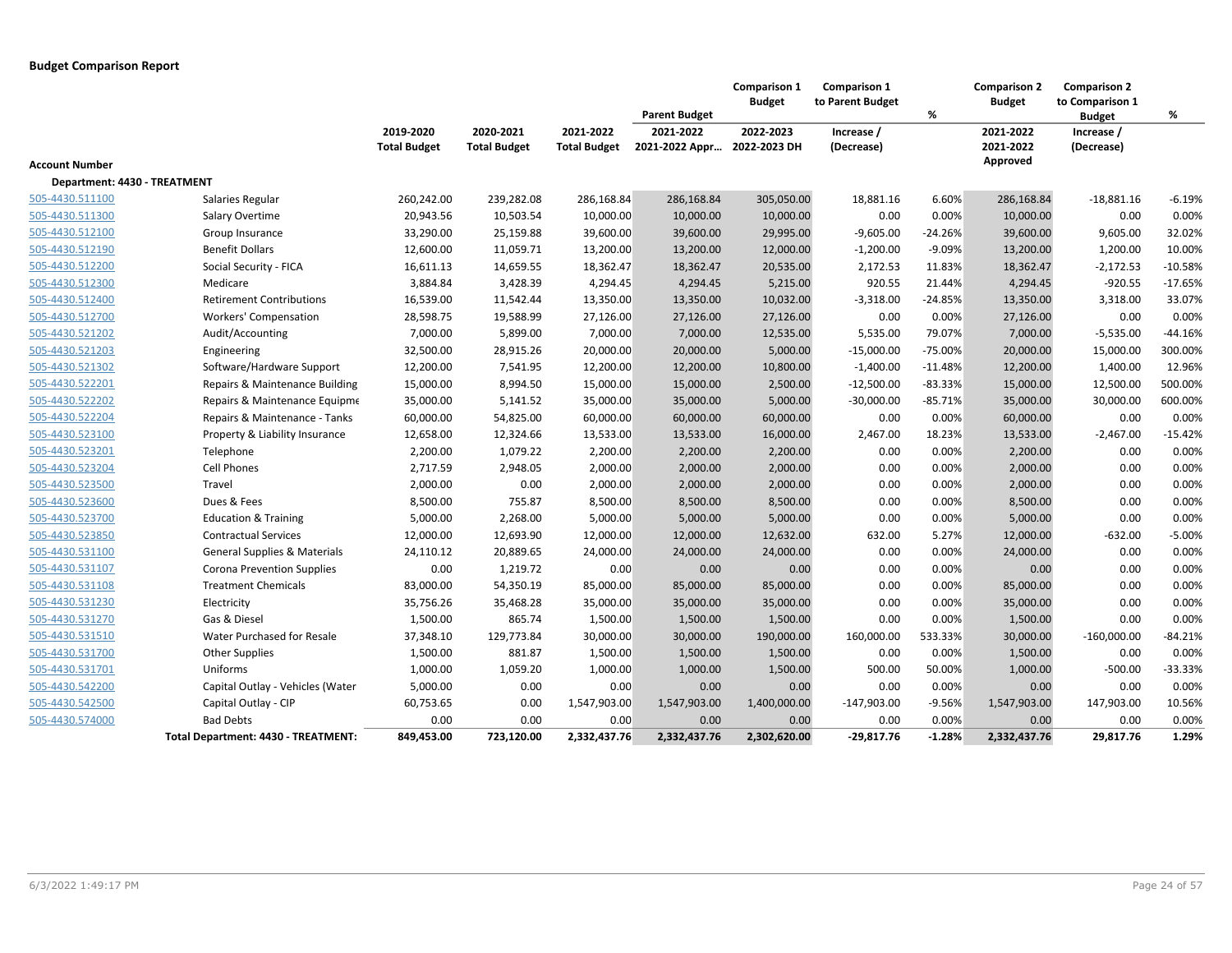|                                 |                                   |                                  |                                  |                                  | <b>Parent Budget</b>        | Comparison 1<br><b>Budget</b> | <b>Comparison 1</b><br>to Parent Budget | %          | <b>Comparison 2</b><br><b>Budget</b> | <b>Comparison 2</b><br>to Comparison 1<br><b>Budget</b> | %           |
|---------------------------------|-----------------------------------|----------------------------------|----------------------------------|----------------------------------|-----------------------------|-------------------------------|-----------------------------------------|------------|--------------------------------------|---------------------------------------------------------|-------------|
|                                 |                                   | 2019-2020<br><b>Total Budget</b> | 2020-2021<br><b>Total Budget</b> | 2021-2022<br><b>Total Budget</b> | 2021-2022<br>2021-2022 Appr | 2022-2023<br>2022-2023 DH     | Increase /<br>(Decrease)                |            | 2021-2022<br>2021-2022               | Increase /<br>(Decrease)                                |             |
| <b>Account Number</b>           |                                   |                                  |                                  |                                  |                             |                               |                                         |            | Approved                             |                                                         |             |
| Department: 4440 - DISTRIBUTION |                                   |                                  |                                  |                                  |                             |                               |                                         |            |                                      |                                                         |             |
| 505-4440.511100                 | Salaries Regular                  | 204,457.63                       | 223,842.50                       | 268,167.06                       | 268,167.06                  | 274,100.00                    | 5,932.94                                | 2.21%      | 268,167.06                           | $-5,932.94$                                             | $-2.16%$    |
| 505-4440.511300                 | Salary Overtime                   | 16,344.02                        | 10,723.38                        | 10,000.00                        | 10,000.00                   | 10,000.00                     | 0.00                                    | 0.00%      | 10,000.00                            | 0.00                                                    | 0.00%       |
| 505-4440.512100                 | Group Insurance                   | 16,898.08                        | 27,067.34                        | 36,000.00                        | 36,000.00                   | 49,635.00                     | 13,635.00                               | 37.88%     | 36,000.00                            | $-13,635.00$                                            | $-27.47%$   |
| 505-4440.512190                 | <b>Benefit Dollars</b>            | 10,200.00                        | 10,240.52                        | 12,000.00                        | 12,000.00                   | 14,400.00                     | 2,400.00                                | 20.00%     | 12,000.00                            | $-2,400.00$                                             | $-16.67%$   |
| 505-4440.512200                 | Social Security - FICA            | 13,413.24                        | 14,377.44                        | 17,246.36                        | 17,246.36                   | 18,400.00                     | 1,153.64                                | 6.69%      | 17,246.36                            | $-1,153.64$                                             | $-6.27%$    |
| 505-4440.512300                 | Medicare                          | 3,137.34                         | 3,362.73                         | 4,033.42                         | 4,033.42                    | 4,670.00                      | 636.58                                  | 15.78%     | 4,033.42                             | $-636.58$                                               | $-13.63%$   |
| 505-4440.512400                 | <b>Retirement Contributions</b>   | 12,982.00                        | 9,202.56                         | 10,482.00                        | 10,482.00                   | 17,034.00                     | 6,552.00                                | 62.51%     | 10,482.00                            | $-6,552.00$                                             | $-38.46%$   |
| 505-4440.512700                 | <b>Workers' Compensation</b>      | 17,159.05                        | 9,531.37                         | 13,579.00                        | 13,579.00                   | 13,579.00                     | 0.00                                    | 0.00%      | 13,579.00                            | 0.00                                                    | 0.00%       |
| 505-4440.521202                 | Audit/Accounting                  | 13,208.34                        | 14,025.00                        | 7,000.00                         | 7,000.00                    | 12,535.00                     | 5,535.00                                | 79.07%     | 7,000.00                             | $-5,535.00$                                             | -44.16%     |
| 505-4440.521203                 | Engineering                       | 10,657.07                        | 8,701.25                         | 9,000.00                         | 9,000.00                    | 9,000.00                      | 0.00                                    | 0.00%      | 9,000.00                             | 0.00                                                    | 0.00%       |
| 505-4440.521302                 | Software/Hardware Support         | 16,116.43                        | 16,553.79                        | 12,000.00                        | 12,000.00                   | 18,200.00                     | 6,200.00                                | 51.67%     | 12,000.00                            | $-6,200.00$                                             | $-34.07%$   |
| 505-4440.522202                 | Repairs & Maintenance Equipme     | 9,500.00                         | 1,005.37                         | 13,000.00                        | 13,000.00                   | 13,000.00                     | 0.00                                    | 0.00%      | 13,000.00                            | 0.00                                                    | 0.00%       |
| 505-4440.523100                 | Property & Liability Insurance    | 19,192.00                        | 20,311.55                        | 23,543.00                        | 23,543.00                   | 28,000.00                     | 4,457.00                                | 18.93%     | 23,543.00                            | $-4,457.00$                                             | $-15.92%$   |
| 505-4440.523201                 | Telephone                         | 2,000.00                         | 1,248.80                         | 2,000.00                         | 2,000.00                    | 2,000.00                      | 0.00                                    | 0.00%      | 2,000.00                             | 0.00                                                    | 0.00%       |
| 505-4440.523204                 | <b>Cell Phones</b>                | 2,831.15                         | 3,737.71                         | 2,500.00                         | 2,500.00                    | 2,700.00                      | 200.00                                  | 8.00%      | 2,500.00                             | $-200.00$                                               | $-7.41%$    |
| 505-4440.523600                 | Dues & Fees                       | 4,000.00                         | 3,758.90                         | 4,000.00                         | 4,000.00                    | 10,000.00                     | 6,000.00                                | 150.00%    | 4,000.00                             | $-6,000.00$                                             | $-60.00\%$  |
| 505-4440.523700                 | <b>Education &amp; Training</b>   | 500.00                           | 2,015.00                         | 3,000.00                         | 3,000.00                    | 3,000.00                      | 0.00                                    | 0.00%      | 3,000.00                             | 0.00                                                    | 0.00%       |
| 505-4440.523850                 | <b>Contractual Services</b>       | 2,500.00                         | 0.00                             | 2,700.00                         | 2,700.00                    | 75,550.00                     | 72,850.00                               | 2,698.15%  | 2,700.00                             | $-72,850.00$                                            | $-96.43%$   |
| 505-4440.523851                 | Contract Labor                    | 5,125.00                         | 0.00                             | 1,000.00                         | 1,000.00                    | 1,500.00                      | 500.00                                  | 50.00%     | 1,000.00                             | $-500.00$                                               | $-33.33%$   |
| 505-4440.531100                 | General Supplies & Materials      | 96,925.76                        | 69,411.16                        | 94,000.00                        | 94,000.00                   | 95,000.00                     | 1,000.00                                | 1.06%      | 94,000.00                            | $-1,000.00$                                             | $-1.05%$    |
| 505-4440.531107                 | <b>Corona Prevention Supplies</b> | 62.10                            | 1,161.11                         | 0.00                             | 0.00                        | 0.00                          | 0.00                                    | 0.00%      | 0.00                                 | 0.00                                                    | 0.00%       |
| 505-4440.531270                 | Gas & Diesel                      | 5,000.00                         | 3,229.70                         | 5,000.00                         | 5,000.00                    | 6,500.00                      | 1,500.00                                | 30.00%     | 5,000.00                             | $-1,500.00$                                             | $-23.08%$   |
| 505-4440.531600                 | Small Equipment                   | 3,000.00                         | 0.00                             | 3,000.00                         | 3,000.00                    | 3,000.00                      | 0.00                                    | 0.00%      | 3,000.00                             | 0.00                                                    | 0.00%       |
| 505-4440.531605                 | Meter Equipment                   | 0.00                             | 1,805.00                         | 0.00                             | 0.00                        | 0.00                          | 0.00                                    | 0.00%      | 0.00                                 | 0.00                                                    | 0.00%       |
| 505-4440.531700                 | <b>Other Supplies</b>             | 116.00                           | 65.00                            | 0.00                             | 0.00                        | 0.00                          | 0.00                                    | 0.00%      | 0.00                                 | 0.00                                                    | 0.00%       |
| 505-4440.531701                 | Uniforms                          | 2,500.00                         | 687.20                           | 2,500.00                         | 2,500.00                    | 3,200.00                      | 700.00                                  | 28.00%     | 2,500.00                             | $-700.00$                                               | $-21.88%$   |
| 505-4440.542200                 | Capital Outlay - Vehicles         | 5,000.00                         | 0.00                             | 120,000.00                       | 120,000.00                  | 137,500.00                    | 17,500.00                               | 14.58%     | 120,000.00                           | $-17,500.00$                                            | $-12.73%$   |
| 505-4440.542301                 | Capital Outlay from GEFA Loan     | 669,900.00                       | 596,902.65                       | 600,000.00                       | 600,000.00                  | 32,000.00                     | $-568,000.00$                           | $-94.67%$  | 600,000.00                           | 568,000.00                                              | 1,775.00%   |
| 505-4440.542500                 | Capital Outlay - CIP              | 124,209.38                       | 735,600.77                       | 0.00                             | 0.00                        | 380,000.00                    | 380,000.00                              | 0.00%      | 0.00                                 | -380,000.00                                             | $-100.00\%$ |
| 505-4440.542502                 | CIP from CRC Funds                | 0.00                             | 0.00                             | 645,000.00                       | 645,000.00                  | 225,000.00                    | $-420,000.00$                           | $-65.12%$  | 645,000.00                           | 420,000.00                                              | 186.67%     |
| 505-4440.581311                 | 2015 Bond Principal               | 57,500.00                        | 60,000.00                        | 62,500.00                        | 62,500.00                   | 65,000.00                     | 2,500.00                                | 4.00%      | 62,500.00                            | $-2,500.00$                                             | $-3.85%$    |
| 505-4440.581313                 | 2020 Bond Principal               | 0.00                             | 13,500.00                        | 13,500.00                        | 13,500.00                   | 5,000.00                      | $-8,500.00$                             | $-62.96%$  | 13,500.00                            | 8,500.00                                                | 170.00%     |
| 505-4440.582309                 | 2010 Bond Interest                | 43,425.00                        | 0.00                             | 43,425.00                        | 43,425.00                   | 0.00                          | $-43,425.00$                            | $-100.00%$ | 43,425.00                            | 43,425.00                                               | 0.00%       |
| 505-4440.582311                 | 2015 Bond Interest                | 80,400.00                        | 76,950.00                        | 75,150.00                        | 75,150.00                   | 73,275.00                     | $-1,875.00$                             | $-2.50%$   | 75,150.00                            | 1,875.00                                                | 2.56%       |
| 505-4440.582312                 | GEFA Loan Interest/Principal      | 50,468.41                        | 11,882.49                        | 145,290.54                       | 145,290.54                  | 37,206.00                     | $-108,084.54$                           | $-74.39%$  | 145,290.54                           | 108,084.54                                              | 290.50%     |
| 505-4440.582313                 | 2020 Bond Interest                | 0.00                             | 18,058.10                        | 18,058.10                        | 18,058.10                   | 26,594.00                     | 8,535.90                                | 47.27%     | 18,058.10                            | $-8,535.90$                                             | $-32.10%$   |
| 505-4440.583000                 | 2018 GEFA Loan Fees               | 0.00                             | 0.00                             | 116,696.00                       | 116,696.00                  | 0.00                          | $-116,696.00$                           | $-100.00%$ | 116,696.00                           | 116,696.00                                              | 0.00%       |
| 505-4440.583001                 | <b>GEFA Loan Fees</b>             | 8,000.00                         | 0.00                             | 10,000.00                        | 10,000.00                   | 0.00                          | $-10,000.00$                            | $-100.00%$ | 10,000.00                            | 10,000.00                                               | 0.00%       |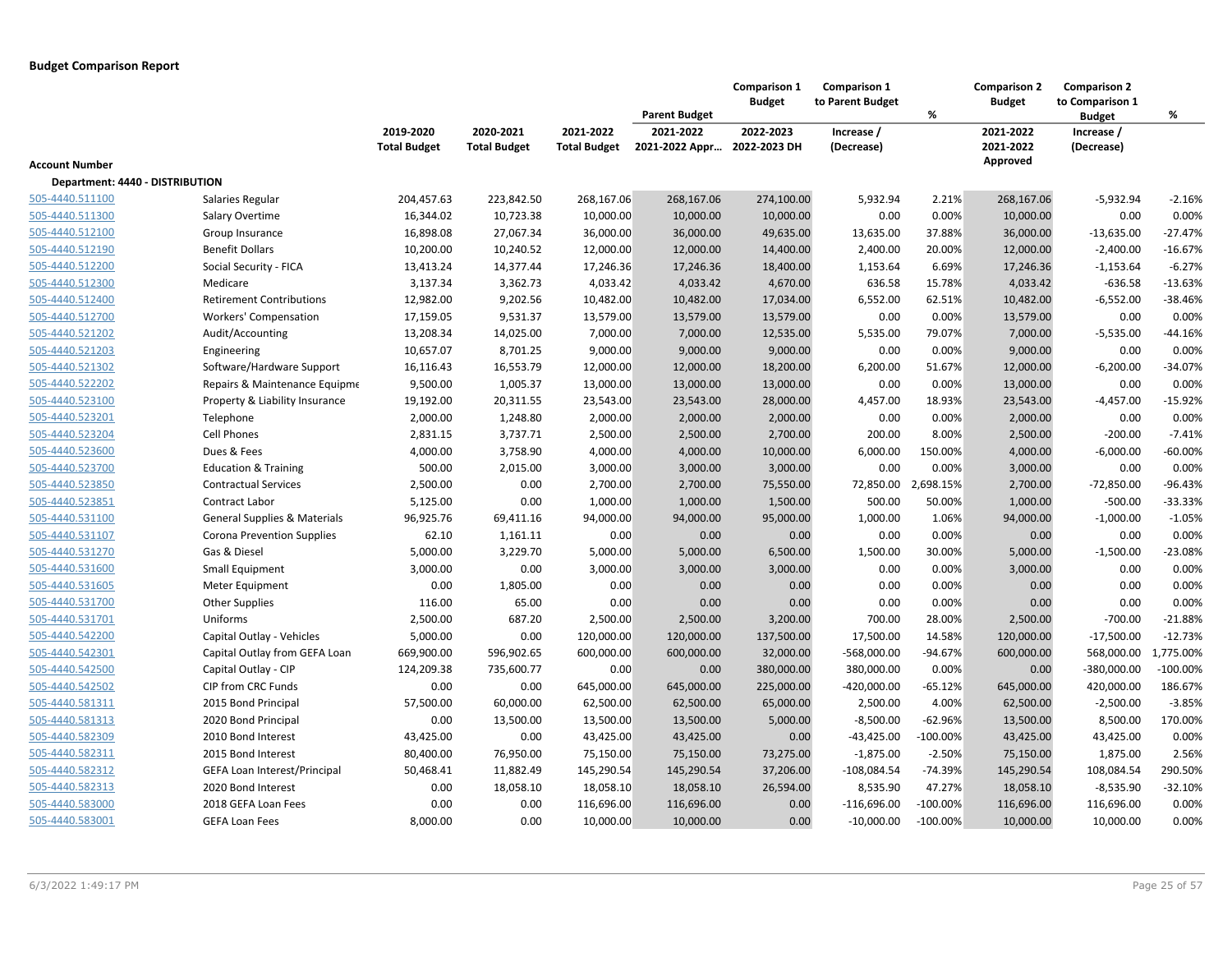|                       |                                        |                     |                     |                     |                      | <b>Comparison 1</b><br><b>Budget</b> | <b>Comparison 1</b><br>to Parent Budget |           | <b>Comparison 2</b><br><b>Budget</b> | <b>Comparison 2</b><br>to Comparison 1 |        |
|-----------------------|----------------------------------------|---------------------|---------------------|---------------------|----------------------|--------------------------------------|-----------------------------------------|-----------|--------------------------------------|----------------------------------------|--------|
|                       |                                        |                     |                     |                     | <b>Parent Budget</b> |                                      |                                         |           |                                      | <b>Budget</b>                          |        |
|                       |                                        | 2019-2020           | 2020-2021           | 2021-2022           | 2021-2022            | 2022-2023                            | Increase /                              |           | 2021-2022                            | Increase /                             |        |
|                       |                                        | <b>Total Budget</b> | <b>Total Budget</b> | <b>Total Budget</b> | 2021-2022 Appr       | 2022-2023 DH                         | (Decrease)                              |           | 2021-2022<br>Approved                | (Decrease)                             |        |
| <b>Account Number</b> |                                        |                     |                     |                     |                      |                                      |                                         |           |                                      |                                        |        |
| 505-4440.583002       | 2020 Bond Cost of Issuance             | 0.00                | 0.00                | 0.00                | 0.00                 | 0.00                                 | 0.00                                    | 0.00%     | 0.00                                 | 0.00                                   | 0.00%  |
|                       | Total Department: 4440 - DISTRIBUTION: | 1,526,728.00        | 1,968,958.39        | 2,405,370.48        | 2,405,370.48         | 1,666,578.00                         | -738,792.48                             | $-30.71%$ | 2,405,370.48                         | 738,792.48                             | 44.33% |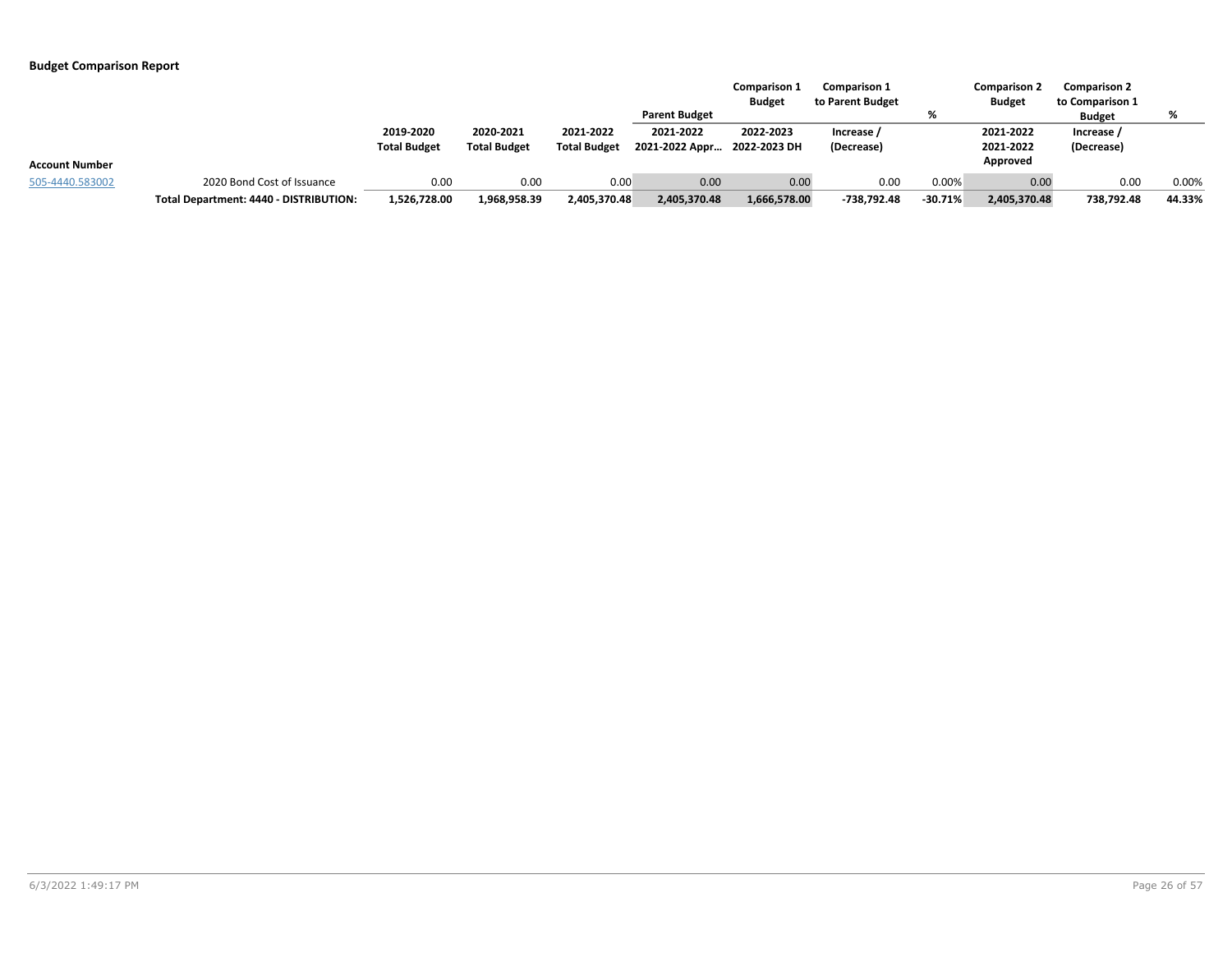|                        |                                                |                                  |                                  |                                  | <b>Parent Budget</b>        | Comparison 1<br><b>Budget</b> | <b>Comparison 1</b><br>to Parent Budget | %           | <b>Comparison 2</b><br><b>Budget</b> | <b>Comparison 2</b><br>to Comparison 1<br><b>Budget</b> | %         |
|------------------------|------------------------------------------------|----------------------------------|----------------------------------|----------------------------------|-----------------------------|-------------------------------|-----------------------------------------|-------------|--------------------------------------|---------------------------------------------------------|-----------|
|                        |                                                | 2019-2020<br><b>Total Budget</b> | 2020-2021<br><b>Total Budget</b> | 2021-2022<br><b>Total Budget</b> | 2021-2022<br>2021-2022 Appr | 2022-2023<br>2022-2023 DH     | Increase /<br>(Decrease)                |             | 2021-2022<br>2021-2022               | Increase /<br>(Decrease)                                |           |
| <b>Account Number</b>  |                                                |                                  |                                  |                                  |                             |                               |                                         |             | Approved                             |                                                         |           |
|                        | Department: 9000 - OTHER FINANCING USES        |                                  |                                  |                                  |                             |                               |                                         |             |                                      |                                                         |           |
| 505-9000.561000        | Depreciation                                   | 0.00                             | 0.00                             | 0.00                             | 0.00                        | 0.00                          | 0.00                                    | 0.00%       | 0.00                                 | 0.00                                                    | 0.00%     |
| 505-9000.563000        | Amortize Bond Discount                         | 0.00                             | 0.00                             | 0.00                             | 0.00                        | 0.00                          | 0.00                                    | 0.00%       | 0.00                                 | 0.00                                                    | 0.00%     |
| 505-9000.573000        | <b>HRA</b>                                     | 5,999.93                         | 6,000.00                         | 10,000.00                        | 10,000.00                   | 0.00                          | $-10,000.00$                            | $-100.00\%$ | 10,000.00                            | 10,000.00                                               | 0.00%     |
| 505-9000.579000        | Contingency                                    | 190,528.00                       | 250,000.00                       | 140,917.67                       | 140,917.67                  | 33,899.00                     | $-107,018.67$                           | $-75.94%$   | 140,917.67                           | 107,018.67                                              | 315.70%   |
| 505-9000.611003        | <b>Transfer to General</b>                     | 339,796.07                       | 348,290.00                       | 355,634.00                       | 355,634.00                  | 642,756.00                    | 287,122.00                              | 80.74%      | 355,634.00                           | $-287,122.00$                                           | $-44.67%$ |
|                        | Total Department: 9000 - OTHER FINANCING USES: | 536,324.00                       | 604,290.00                       | 506,551.67                       | 506,551.67                  | 676,655.00                    | 170,103.33                              | 33.58%      | 506,551.67                           | -170,103.33                                             | $-25.14%$ |
|                        | <b>Total Expense:</b>                          | 5,397,957.00                     | 5,355,362.00                     | 7,224,820.50                     | 7,224,820.50                | 11,923,474.00                 | 4,698,653.50                            | 65.03%      | 7,224,820.50                         | -4,698,653.50                                           | $-39.41%$ |
|                        | Total Fund: 505 - Water & Sewer Fund:          | 5,397,957.00                     | 5,355,362.00                     | 7,224,820.50                     | 7,224,820.50                | 11,923,474.00                 | 4,698,653.50                            | 65.03%      | 7,224,820.50                         | -4,698,653.50                                           | $-39.41%$ |
| Fund: 515 - Gas Fund   |                                                |                                  |                                  |                                  |                             |                               |                                         |             |                                      |                                                         |           |
| <b>Expense</b>         |                                                |                                  |                                  |                                  |                             |                               |                                         |             |                                      |                                                         |           |
| Department: 4700 - GAS |                                                |                                  |                                  |                                  |                             |                               |                                         |             |                                      |                                                         |           |
| 515-4700.511100        | Salaries Regular                               | 162,057.00                       | 166,743.65                       | 197,632.21                       | 197,632.21                  | 202,400.00                    | 4,767.79                                | 2.41%       | 197,632.21                           | $-4,767.79$                                             | $-2.36%$  |
| 515-4700.511300        | Salary Overtime                                | 8,000.00                         | 3,260.15                         | 5,000.00                         | 5,000.00                    | 5,000.00                      | 0.00                                    | 0.00%       | 5,000.00                             | 0.00                                                    | 0.00%     |
| 515-4700.512100        | Group Insurance                                | 25,364.00                        | 21,512.66                        | 32,400.00                        | 32,400.00                   | 29,995.00                     | $-2,405.00$                             | $-7.42%$    | 32,400.00                            | 2,405.00                                                | 8.02%     |
| 515-4700.512190        | <b>Benefit Dollars</b>                         | 9,680.50                         | 9,859.04                         | 10,800.00                        | 10,800.00                   | 9,600.00                      | $-1,200.00$                             | $-11.11%$   | 10,800.00                            | 1,200.00                                                | 12.50%    |
| 515-4700.512200        | Social Security - FICA                         | 10,340.31                        | 10,528.89                        | 12,563.20                        | 12,563.20                   | 13,565.00                     | 1,001.80                                | 7.97%       | 12,563.20                            | $-1,001.80$                                             | $-7.39%$  |
| 515-4700.512300        | Medicare                                       | 2,417.80                         | 2,462.12                         | 2,938.17                         | 2,938.17                    | 3,440.00                      | 501.83                                  | 17.08%      | 2,938.17                             | $-501.83$                                               | $-14.59%$ |
| 515-4700.512400        | <b>Retirement Contributions</b>                | 10,276.00                        | 6,191.03                         | 8,314.00                         | 8,314.00                    | 11,618.00                     | 3,304.00                                | 39.74%      | 8,314.00                             | $-3,304.00$                                             | $-28.44%$ |
| 515-4700.512700        | Workers' Compensation                          | 4,487.43                         | 5,648.97                         | 6,790.00                         | 6,790.00                    | 6,790.00                      | 0.00                                    | 0.00%       | 6,790.00                             | 0.00                                                    | 0.00%     |
| 515-4700.521202        | Audit/Accounting                               | 14,000.00                        | 9,901.00                         | 10,200.00                        | 10,200.00                   | 16,000.00                     | 5,800.00                                | 56.86%      | 10,200.00                            | $-5,800.00$                                             | $-36.25%$ |
| 515-4700.521203        | Engineering                                    | 5,100.00                         | 4,756.84                         | 5,202.00                         | 5,202.00                    | 5,300.00                      | 98.00                                   | 1.88%       | 5,202.00                             | $-98.00$                                                | $-1.85%$  |
| 515-4700.521302        | Software/Hardware Support                      | 30,526.24                        | 28,695.42                        | 29,493.26                        | 29,493.26                   | 29,100.00                     | $-393.26$                               | $-1.33%$    | 29,493.26                            | 393.26                                                  | 1.35%     |
| 515-4700.522201        | Repairs & Maintenance Building                 | 3,060.00                         | 935.00                           | 3,183.62                         | 3,183.62                    | 3,500.00                      | 316.38                                  | 9.94%       | 3,183.62                             | $-316.38$                                               | $-9.04%$  |
| 515-4700.522202        | Repairs & Maintenance Equipme                  | 8,327.90                         | 6,816.22                         | 7,959.06                         | 7,959.06                    | 8,000.00                      | 40.94                                   | 0.51%       | 7,959.06                             | $-40.94$                                                | $-0.51%$  |
| 515-4700.523100        | Property & Liability Insurance                 | 12,318.00                        | 8,457.07                         | 9,673.00                         | 9,673.00                    | 9,000.00                      | $-673.00$                               | $-6.96%$    | 9,673.00                             | 673.00                                                  | 7.48%     |
| 515-4700.523201        | Telephone                                      | 2,020.00                         | 1,059.24                         | 2,060.40                         | 2,060.40                    | 2,060.00                      | $-0.40$                                 | $-0.02%$    | 2,060.40                             | 0.40                                                    | 0.02%     |
| 515-4700.523202        | Postage                                        | 14,221.20                        | 13,929.36                        | 13,525.20                        | 13,525.20                   | 13,525.00                     | $-0.20$                                 | 0.00%       | 13,525.20                            | 0.20                                                    | 0.00%     |
| 515-4700.523204        | <b>Cell Phones</b>                             | 3,672.00                         | 2,784.67                         | 3,745.44                         | 3,745.44                    | 3,804.00                      | 58.56                                   | 1.56%       | 3,745.44                             | $-58.56$                                                | $-1.54%$  |
| 515-4700.523300        | Advertising                                    | 400.00                           | 315.00                           | 408.00                           | 408.00                      | 200.00                        | $-208.00$                               | -50.98%     | 408.00                               | 208.00                                                  | 104.00%   |
| 515-4700.523500        | Travel                                         | 3,060.00                         | 444.00                           | 3,121.20                         | 3,121.20                    | 3,200.00                      | 78.80                                   | 2.52%       | 3,121.20                             | $-78.80$                                                | $-2.46%$  |
| 515-4700.523600        | Dues & Fees                                    | 3,385.43                         | 3,437.75                         | 2,913.12                         | 2,913.12                    | 3,000.00                      | 86.88                                   | 2.98%       | 2,913.12                             | $-86.88$                                                | $-2.90%$  |
| 515-4700.523700        | <b>Education &amp; Training</b>                | 4,384.28                         | 5,013.00                         | 4,265.64                         | 4,265.64                    | 8,150.00                      | 3,884.36                                | 91.06%      | 4,265.64                             | $-3,884.36$                                             | $-47.66%$ |
| 515-4700.523840        | <b>Public Awareness</b>                        | 3,000.00                         | 0.00                             | 3,060.00                         | 3,060.00                    | 3,500.00                      | 440.00                                  | 14.38%      | 3,060.00                             | $-440.00$                                               | $-12.57%$ |
| 515-4700.523850        | <b>Contractual Services</b>                    | 16,000.00                        | 16,030.52                        | 16,646.40                        | 16,646.40                   | 22,900.00                     | 6,253.60                                | 37.57%      | 16,646.40                            | $-6,253.60$                                             | $-27.31%$ |
| 515-4700.523851        | Contract Labor                                 | 13,047.45                        | 26,126.77                        | 20,162.95                        | 20,162.95                   | 20,000.00                     | $-162.95$                               | $-0.81%$    | 20,162.95                            | 162.95                                                  | 0.81%     |
| 515-4700.531100        | <b>General Supplies &amp; Materials</b>        | 40,013.68                        | 47,291.70                        | 43,086.09                        | 43,086.09                   | 45,000.00                     | 1,913.91                                | 4.44%       | 43,086.09                            | $-1,913.91$                                             | $-4.25%$  |
| 515-4700.531107        | <b>Corona Prevention Supplies</b>              | 0.00                             | 1,161.16                         | 0.00                             | 0.00                        | 0.00                          | 0.00                                    | 0.00%       | 0.00                                 | 0.00                                                    | 0.00%     |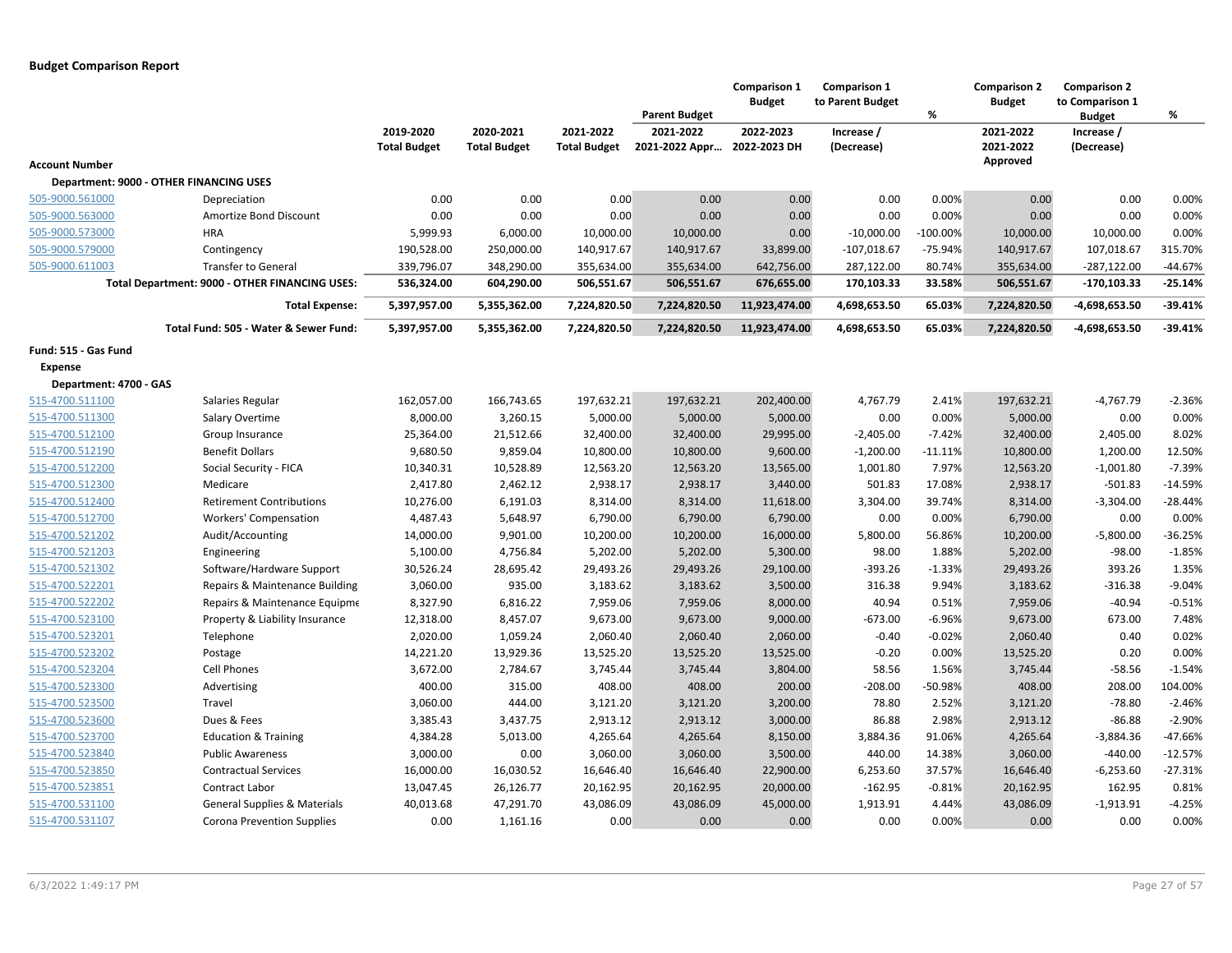|                       |                                  |                                  |                                  |                                  | <b>Parent Budget</b>        | <b>Comparison 1</b><br><b>Budget</b> | <b>Comparison 1</b><br>to Parent Budget | %         | <b>Comparison 2</b><br><b>Budget</b> | <b>Comparison 2</b><br>to Comparison 1<br><b>Budget</b> | %           |
|-----------------------|----------------------------------|----------------------------------|----------------------------------|----------------------------------|-----------------------------|--------------------------------------|-----------------------------------------|-----------|--------------------------------------|---------------------------------------------------------|-------------|
| <b>Account Number</b> |                                  | 2019-2020<br><b>Total Budget</b> | 2020-2021<br><b>Total Budget</b> | 2021-2022<br><b>Total Budget</b> | 2021-2022<br>2021-2022 Appr | 2022-2023<br>2022-2023 DH            | Increase /<br>(Decrease)                |           | 2021-2022<br>2021-2022<br>Approved   | Increase /<br>(Decrease)                                |             |
| 515-4700.531230       | Electricity                      | 1,127.00                         | 536.69                           | 1,149.54                         | 1,149.54                    | 1,100.00                             | $-49.54$                                | $-4.31%$  | 1,149.54                             | 49.54                                                   | 4.50%       |
| 515-4700.531270       | Gas & Diesel                     | 6,538.00                         | 6,340.28                         | 6,668.76                         | 6,668.76                    | 8,000.00                             | 1,331.24                                | 19.96%    | 6,668.76                             | $-1,331.24$                                             | $-16.64%$   |
| 515-4700.531520       | Gas Purchased for Resale         | 2,342,712.00                     | 2,125,498.06                     | 2,317,094.00                     | 2,317,094.00                | 3,654,260.00                         | 1,337,166.00                            | 57.71%    | 2,317,094.00                         | $-1,337,166.00$                                         | $-36.59%$   |
| 515-4700.531600       | Small Equipment                  | 5,016.44                         | 3,561.46                         | 5,202.00                         | 5,202.00                    | 5,400.00                             | 198.00                                  | 3.81%     | 5,202.00                             | $-198.00$                                               | $-3.67%$    |
| 515-4700.531605       | Meter Equipment                  | 7,000.00                         | 3,772.38                         | 0.00                             | 0.00                        | 0.00                                 | 0.00                                    | 0.00%     | 0.00                                 | 0.00                                                    | 0.00%       |
| 515-4700.531700       | Other Supplies                   | 2,013.34                         | 345.00                           | 1,623.02                         | 1,623.02                    | 1,800.00                             | 176.98                                  | 10.90%    | 1,623.02                             | $-176.98$                                               | $-9.83%$    |
| 515-4700.531701       | Uniforms                         | 2,601.00                         | 1,264.14                         | 2,687.72                         | 2,687.72                    | 3,200.00                             | 512.28                                  | 19.06%    | 2,687.72                             | $-512.28$                                               | $-16.01%$   |
| 515-4700.542100       | Capital Outlay - Machinery & Equ | 0.00                             | 68,540.27                        | 0.00                             | 0.00                        | 47,500.00                            | 47,500.00                               | 0.00%     | 0.00                                 | $-47,500.00$                                            | $-100.00%$  |
| 515-4700.542200       | Capital Outlay - Vehicles        | 5.000.00                         | 23,871.00                        | 0.00                             | 0.00                        | 90,000.00                            | 90,000.00                               | 0.00%     | 0.00                                 | $-90,000.00$                                            | $-100.00\%$ |
| 515-4700.542500       | Capital Outlay - CIP             | 285,018.00                       | 642,362.49                       | 484,338.00                       | 484,338.00                  | 290,000.00                           | $-194,338.00$                           | $-40.12%$ | 484,338.00                           | 194,338.00                                              | 67.01%      |
| 515-4700.561000       | Depreciation                     | 0.00                             | 0.00                             | 0.00                             | 0.00                        | 0.00                                 | 0.00                                    | 0.00%     | 0.00                                 | 0.00                                                    | 0.00%       |
| 515-4700.574000       | <b>Bad Debts</b>                 | 0.00                             | 0.00                             | 0.00                             | 0.00                        | 0.00                                 | 0.00                                    | 0.00%     | 0.00                                 | 0.00                                                    | 0.00%       |
|                       | Total Department: 4700 - GAS:    | 3,066,185.00                     | 3,279,453.00                     | 3,273,906.00                     | 3,273,906.00                | 4,579,907.00                         | 1,306,001.00                            | 39.89%    | 3,273,906.00                         | $-1,306,001.00$                                         | $-28.52%$   |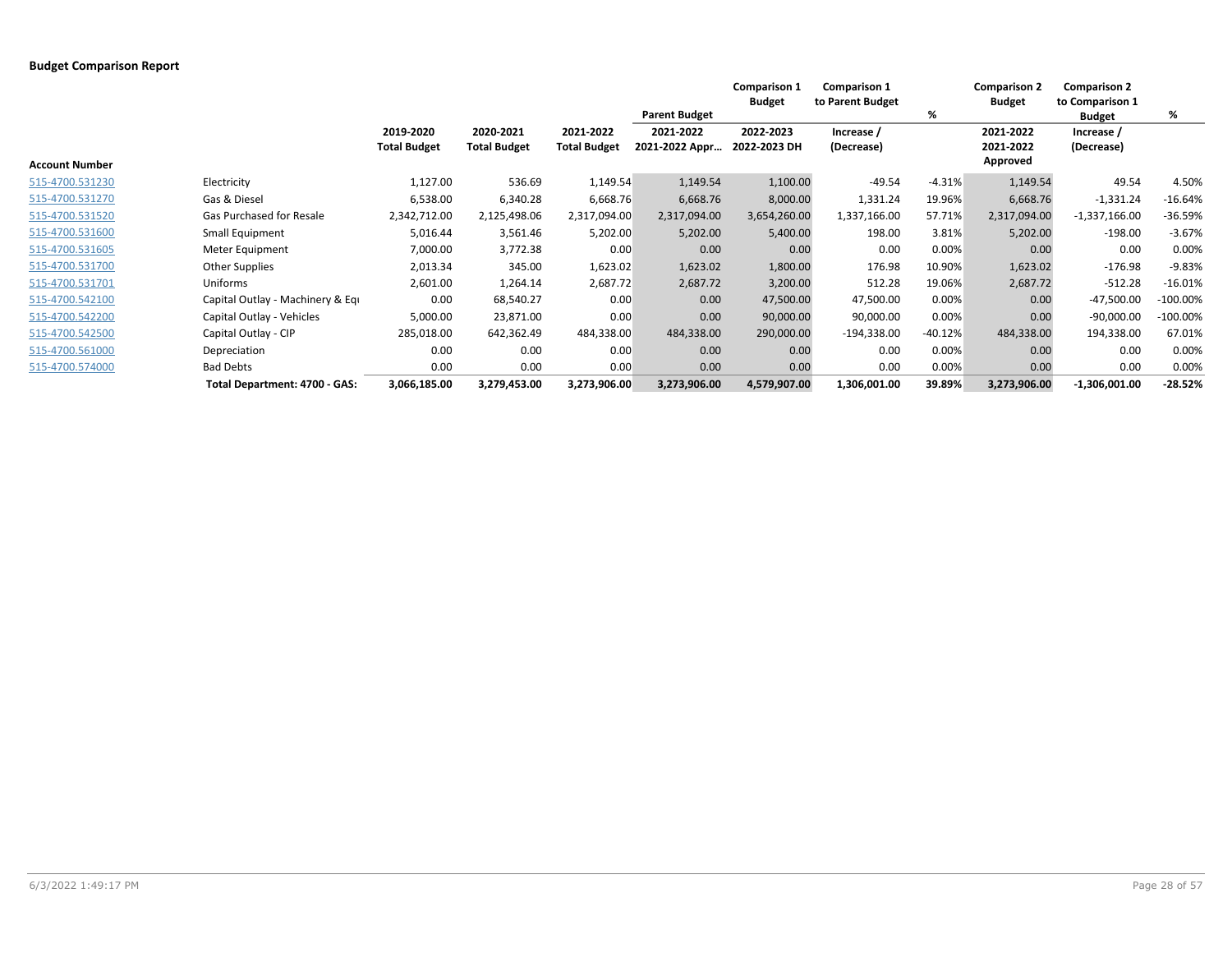|                       |                                                  |                                  |                                  |                                  | <b>Parent Budget</b>        | <b>Comparison 1</b><br><b>Budget</b> | Comparison 1<br>to Parent Budget | %           | <b>Comparison 2</b><br><b>Budget</b> | <b>Comparison 2</b><br>to Comparison 1<br><b>Budget</b> | %          |
|-----------------------|--------------------------------------------------|----------------------------------|----------------------------------|----------------------------------|-----------------------------|--------------------------------------|----------------------------------|-------------|--------------------------------------|---------------------------------------------------------|------------|
|                       |                                                  | 2019-2020<br><b>Total Budget</b> | 2020-2021<br><b>Total Budget</b> | 2021-2022<br><b>Total Budget</b> | 2021-2022<br>2021-2022 Appr | 2022-2023<br>2022-2023 DH            | Increase /<br>(Decrease)         |             | 2021-2022<br>2021-2022               | Increase /<br>(Decrease)                                |            |
| <b>Account Number</b> |                                                  |                                  |                                  |                                  |                             |                                      |                                  |             | Approved                             |                                                         |            |
|                       | Department: 9000 - OTHER FINANCING USES          |                                  |                                  |                                  |                             |                                      |                                  |             |                                      |                                                         |            |
| 515-9000.573000       | <b>HRA</b>                                       | 3,000.00                         | 3,000.00                         | 3,000.00                         | 3,000.00                    | 0.00                                 | $-3,000.00$                      | $-100.00\%$ | 3,000.00                             | 3,000.00                                                | 0.00%      |
| 515-9000.579000       | Contingency                                      | 0.00                             | 0.00                             | 155,841.00                       | 155,841.00                  | 87,041.00                            | $-68,800.00$                     | $-44.15%$   | 155,841.00                           | 68,800.00                                               | 79.04%     |
| 515-9000.611003       | <b>Transfer to General</b>                       | 941,218.00                       | 945,381.00                       | 975,381.00                       | 975,381.00                  | 1,577,250.00                         | 601,869.00                       | 61.71%      | 975,381.00                           | $-601,869.00$                                           | $-38.16%$  |
|                       | Total Department: 9000 - OTHER FINANCING USES:   | 944,218.00                       | 948,381.00                       | 1,134,222.00                     | 1,134,222.00                | 1,664,291.00                         | 530,069.00                       | 46.73%      | 1,134,222.00                         | -530,069.00                                             | $-31.85%$  |
|                       | <b>Total Expense:</b>                            | 4,010,403.00                     | 4,227,834.00                     | 4,408,128.00                     | 4,408,128.00                | 6,244,198.00                         | 1,836,070.00                     | 41.65%      | 4,408,128.00                         | $-1,836,070.00$                                         | $-29.40%$  |
|                       | Total Fund: 515 - Gas Fund:                      | 4,010,403.00                     | 4,227,834.00                     | 4,408,128.00                     | 4,408,128.00                | 6,244,198.00                         | 1,836,070.00                     | 41.65%      | 4,408,128.00                         | -1,836,070.00                                           | $-29.40%$  |
|                       | Fund: 540 - Solid Waste Fund                     |                                  |                                  |                                  |                             |                                      |                                  |             |                                      |                                                         |            |
| Expense               |                                                  |                                  |                                  |                                  |                             |                                      |                                  |             |                                      |                                                         |            |
|                       | Department: 4520 - SOLID WASTE COLLECTION        |                                  |                                  |                                  |                             |                                      |                                  |             |                                      |                                                         |            |
| 540-4520.522110       | Disposal                                         | 301,392.50                       | 317,609.95                       | 323,012.00                       | 323,012.00                  | 381,205.00                           | 58,193.00                        | 18.02%      | 323,012.00                           | $-58,193.00$                                            | $-15.27%$  |
| 540-4520.522111       | Landfill Trash                                   | 2,178.03                         | 1,906.90                         | 3,000.00                         | 3,000.00                    | 3,000.00                             | 0.00                             | 0.00%       | 3,000.00                             | 0.00                                                    | 0.00%      |
| 540-4520.531100       | General Supplies & Materials                     | 207.36                           | 111.34                           | 0.00                             | 0.00                        | 300.00                               | 300.00                           | 0.00%       | 0.00                                 | $-300.00$                                               | $-100.00%$ |
| 540-4520.574000       | <b>Bad Debts</b>                                 | 0.00                             | 0.00                             | 0.00                             | 0.00                        | 0.00                                 | 0.00                             | 0.00%       | 0.00                                 | 0.00                                                    | 0.00%      |
|                       | Total Department: 4520 - SOLID WASTE COLLECTION: | 303,777.89                       | 319,628.19                       | 326,012.00                       | 326,012.00                  | 384,505.00                           | 58,493.00                        | 17.94%      | 326,012.00                           | $-58,493.00$                                            | $-15.21%$  |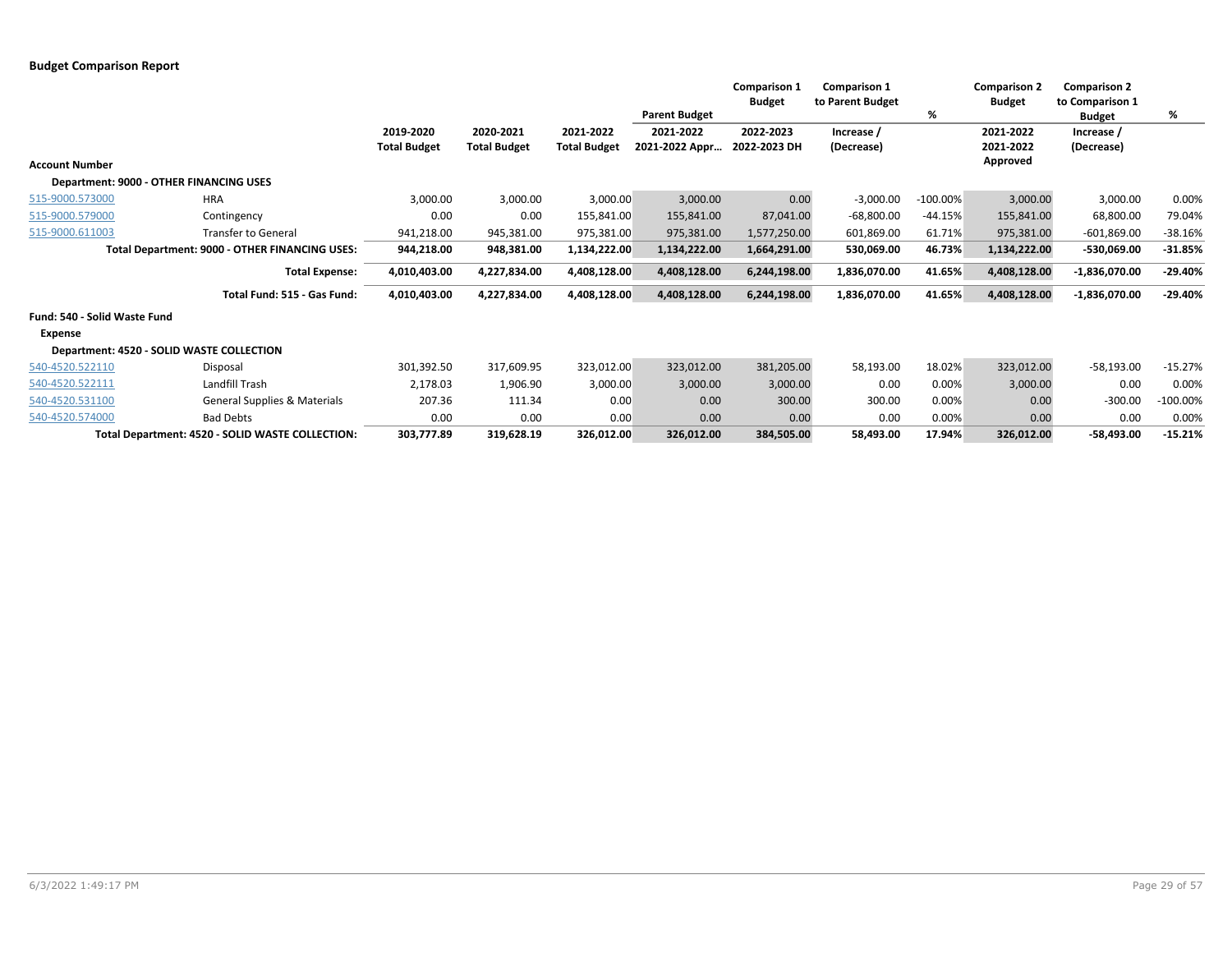|                       |                                                |                                  |                                  |                                  | <b>Parent Budget</b>        | <b>Comparison 1</b><br><b>Budget</b> | <b>Comparison 1</b><br>to Parent Budget | %        | <b>Comparison 2</b><br><b>Budget</b> | <b>Comparison 2</b><br>to Comparison 1<br><b>Budget</b> | %         |
|-----------------------|------------------------------------------------|----------------------------------|----------------------------------|----------------------------------|-----------------------------|--------------------------------------|-----------------------------------------|----------|--------------------------------------|---------------------------------------------------------|-----------|
|                       |                                                | 2019-2020<br><b>Total Budget</b> | 2020-2021<br><b>Total Budget</b> | 2021-2022<br><b>Total Budget</b> | 2021-2022<br>2021-2022 Appr | 2022-2023<br>2022-2023 DH            | Increase /<br>(Decrease)                |          | 2021-2022<br>2021-2022               | Increase /<br>(Decrease)                                |           |
| <b>Account Number</b> |                                                |                                  |                                  |                                  |                             |                                      |                                         |          | Approved                             |                                                         |           |
|                       | Department: 9000 - OTHER FINANCING USES        |                                  |                                  |                                  |                             |                                      |                                         |          |                                      |                                                         |           |
| 540-9000.579000       | Contingency                                    | 5,429.51                         | 11,104.12                        | 7,790.00                         | 7,790.00                    | 7,070.00                             | $-720.00$                               | $-9.24%$ | 7,790.00                             | 720.00                                                  | 10.18%    |
| 540-9000.611003       | <b>Transfer to General</b>                     | 32,155.00                        | 32,959.88                        | 34,673.00                        | 34,673.00                   | 52,020.00                            | 17,347.00                               | 50.03%   | 34,673.00                            | $-17,347.00$                                            | $-33.35%$ |
|                       | Total Department: 9000 - OTHER FINANCING USES: | 37,584.51                        | 44,064.00                        | 42,463.00                        | 42,463.00                   | 59,090.00                            | 16,627.00                               | 39.16%   | 42,463.00                            | $-16,627.00$                                            | $-28.14%$ |
|                       | <b>Total Expense:</b>                          | 341,362.40                       | 363,692.19                       | 368,475.00                       | 368,475.00                  | 443,595.00                           | 75,120.00                               | 20.39%   | 368,475.00                           | $-75,120.00$                                            | $-16.93%$ |
|                       | Total Fund: 540 - Solid Waste Fund:            | 341,362.40                       | 363,692.19                       | 368,475.00                       | 368,475.00                  | 443,595.00                           | 75,120.00                               | 20.39%   | 368,475.00                           | $-75,120.00$                                            | $-16.93%$ |
|                       | Fund: 790 - Stanton Library Perm Fund          |                                  |                                  |                                  |                             |                                      |                                         |          |                                      |                                                         |           |
| <b>Expense</b>        |                                                |                                  |                                  |                                  |                             |                                      |                                         |          |                                      |                                                         |           |
|                       | Department: 9000 - OTHER FINANCING USES        |                                  |                                  |                                  |                             |                                      |                                         |          |                                      |                                                         |           |
| 790-9000.611000       | <b>Operating Transfer Out - Genera</b>         | 0.00                             | 4,000.00                         | 0.00                             | 0.00                        | 0.00                                 | 0.00                                    | 0.00%    | 0.00                                 | 0.00                                                    | 0.00%     |
| 790-9000.611001       | <b>Transfer to Stanton Trust Accour</b>        | 4,000.00                         | 2,000.00                         | 0.00                             | 0.00                        | 0.00                                 | 0.00                                    | 0.00%    | 0.00                                 | 0.00                                                    | 0.00%     |
|                       | Total Department: 9000 - OTHER FINANCING USES: | 4,000.00                         | 6,000.00                         | 0.00                             | 0.00                        | 0.00                                 | 0.00                                    | 0.00%    | 0.00                                 | 0.00                                                    | 0.00%     |
|                       | <b>Total Expense:</b>                          | 4,000.00                         | 6,000.00                         | 0.00                             | 0.00                        | 0.00                                 | 0.00                                    | 0.00%    | 0.00                                 | 0.00                                                    | 0.00%     |
|                       | Total Fund: 790 - Stanton Library Perm Fund:   | 4,000.00                         | 6,000.00                         | 0.00                             | 0.00                        | 0.00                                 | 0.00                                    | 0.00%    | 0.00                                 | 0.00                                                    | 0.00%     |
|                       | <b>Report Total:</b>                           | 16,679,410.07                    | 16,353,205.63                    | 19,133,830.13                    | 19,133,830.13               | 26,352,448.00                        | 7,218,617.87                            | 37.73%   | 19,133,830.13                        | -7,218,617.87                                           | $-27.39%$ |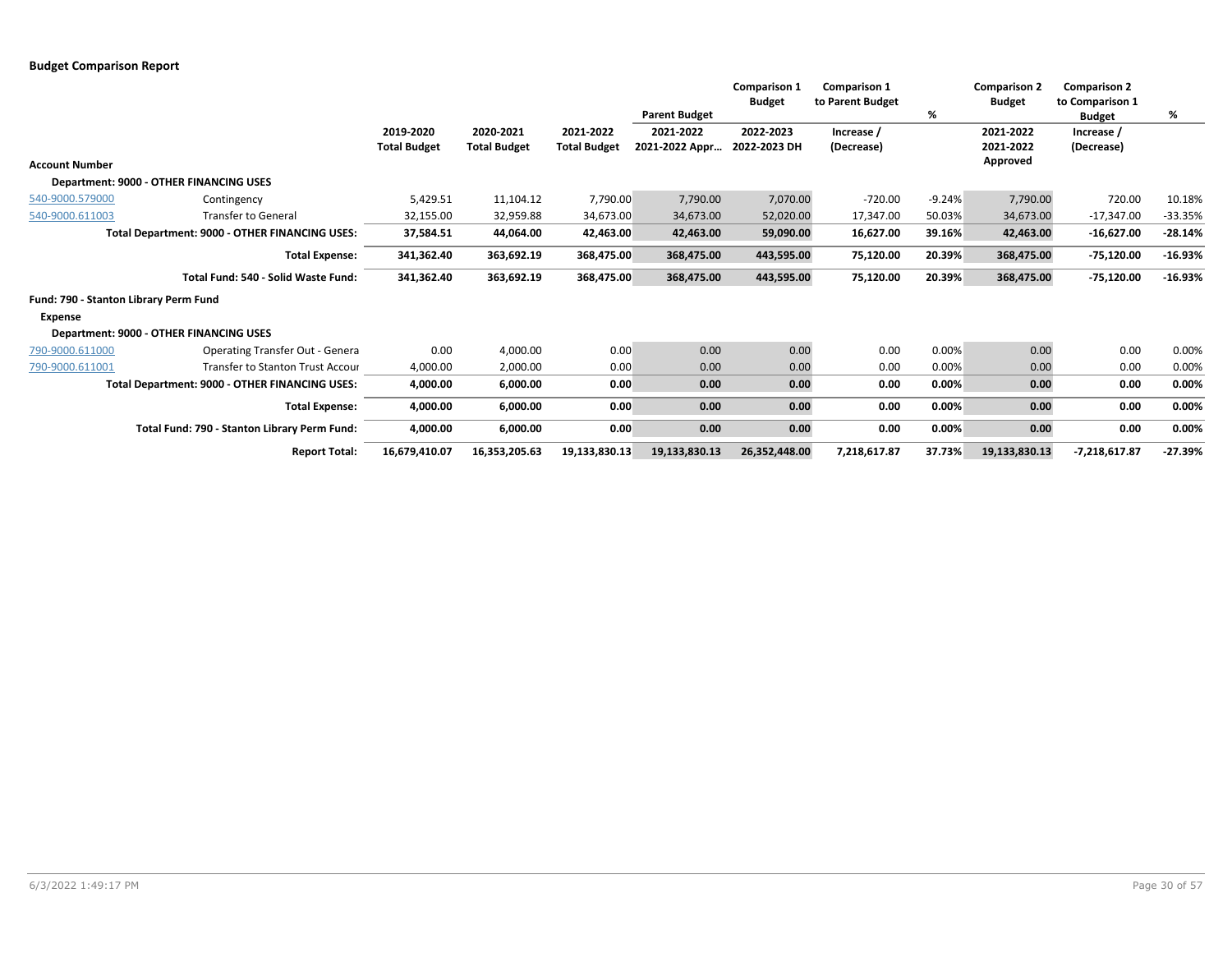### **Group Summary**

|                          |                                  |                                  |                                  | <b>Parent Budget</b>        | <b>Comparison 1</b><br><b>Budget</b> | <b>Comparison 1</b><br>to Parent Budget | %      | <b>Comparison 2</b><br><b>Budget</b> | <b>Comparison 2</b><br>to Comparison 1<br><b>Budget</b> | %         |
|--------------------------|----------------------------------|----------------------------------|----------------------------------|-----------------------------|--------------------------------------|-----------------------------------------|--------|--------------------------------------|---------------------------------------------------------|-----------|
|                          | 2019-2020<br><b>Total Budget</b> | 2020-2021<br><b>Total Budget</b> | 2021-2022<br><b>Total Budget</b> | 2021-2022<br>2021-2022 Appr | 2022-2023<br>2022-2023 DH            | Increase /<br>(Decrease)                |        | 2021-2022<br>2021-2022               | Increase /<br>(Decrease)                                |           |
| Departmen                |                                  |                                  |                                  |                             |                                      |                                         |        | Approved                             |                                                         |           |
| Fund: 100 - General Fund |                                  |                                  |                                  |                             |                                      |                                         |        |                                      |                                                         |           |
| Expense                  |                                  |                                  |                                  |                             |                                      |                                         |        |                                      |                                                         |           |
| 1110 - GOVERNING BODY    | 128,370.00                       | 144,275.93                       | 142,586.00                       | 142,586.00                  | 162,236.00                           | 19,650.00                               | 13.78% | 142,586.00                           | $-19,650.00$                                            | $-12.11%$ |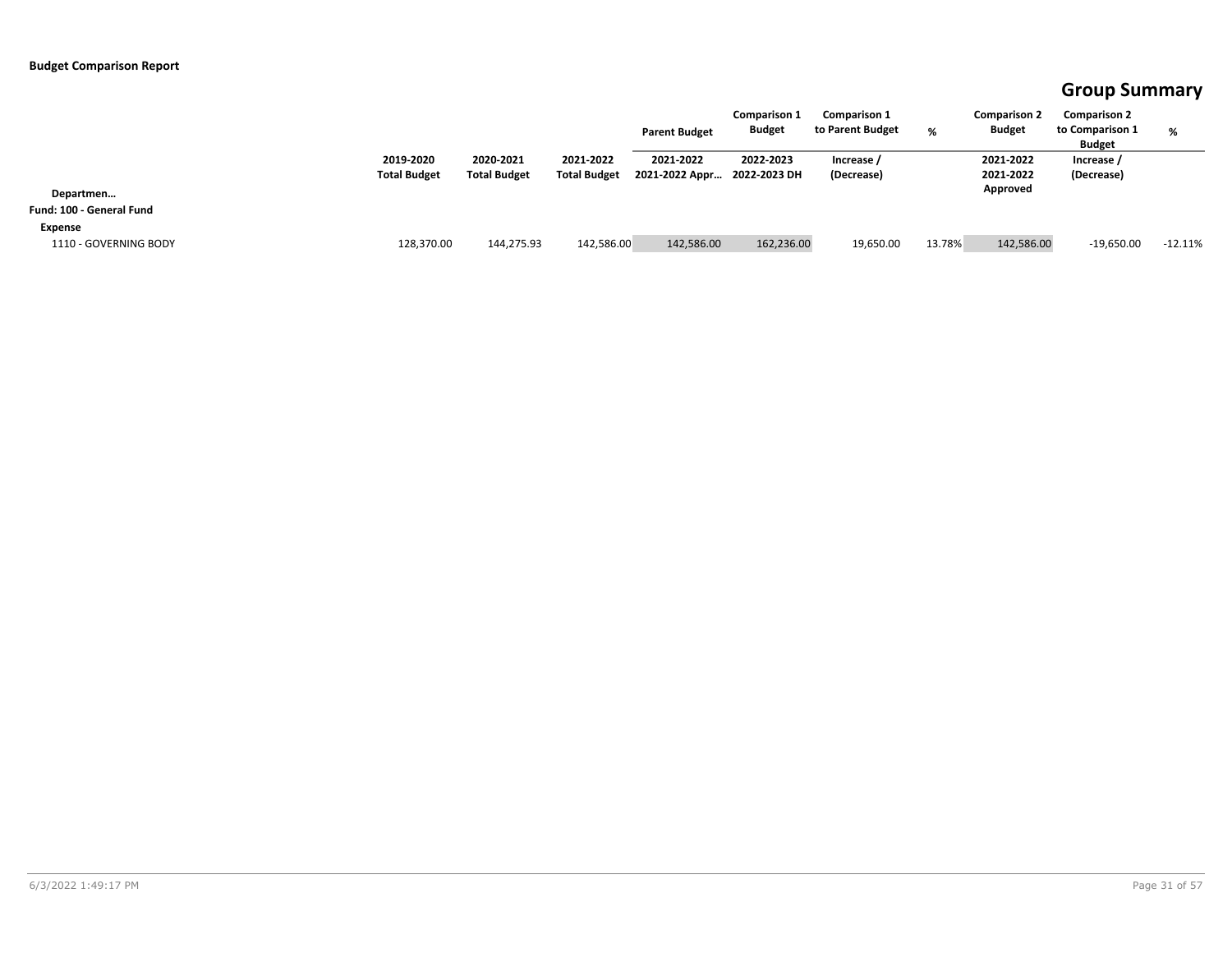|                                                   |                                  |                                  |                                  | <b>Parent Budget</b>                     | <b>Comparison 1</b><br><b>Budget</b> | <b>Comparison 1</b><br>to Parent Budget | O/        | <b>Comparison 2</b><br><b>Budget</b> | <b>Comparison 2</b><br>to Comparison 1<br><b>Budget</b> | %      |
|---------------------------------------------------|----------------------------------|----------------------------------|----------------------------------|------------------------------------------|--------------------------------------|-----------------------------------------|-----------|--------------------------------------|---------------------------------------------------------|--------|
|                                                   | 2019-2020<br><b>Total Budget</b> | 2020-2021<br><b>Total Budget</b> | 2021-2022<br><b>Total Budget</b> | 2021-2022<br>2021-2022 Appr 2022-2023 DH | 2022-2023                            | Increase /<br>(Decrease)                |           | 2021-2022<br>2021-2022               | Increase /<br>(Decrease)                                |        |
| Departmen                                         |                                  |                                  |                                  |                                          |                                      |                                         |           | Approved                             |                                                         |        |
| 1320 - CHIEF EXECUTIVE (MANAGER OR ADMINISTRATOR) | 166,675.93                       | 201,798.36                       | 242,850.77                       | 242,850.77                               | 208,371.00                           | $-34,479.77$                            | $-14.20%$ | 242,850.77                           | 34,479.77                                               | 16.55% |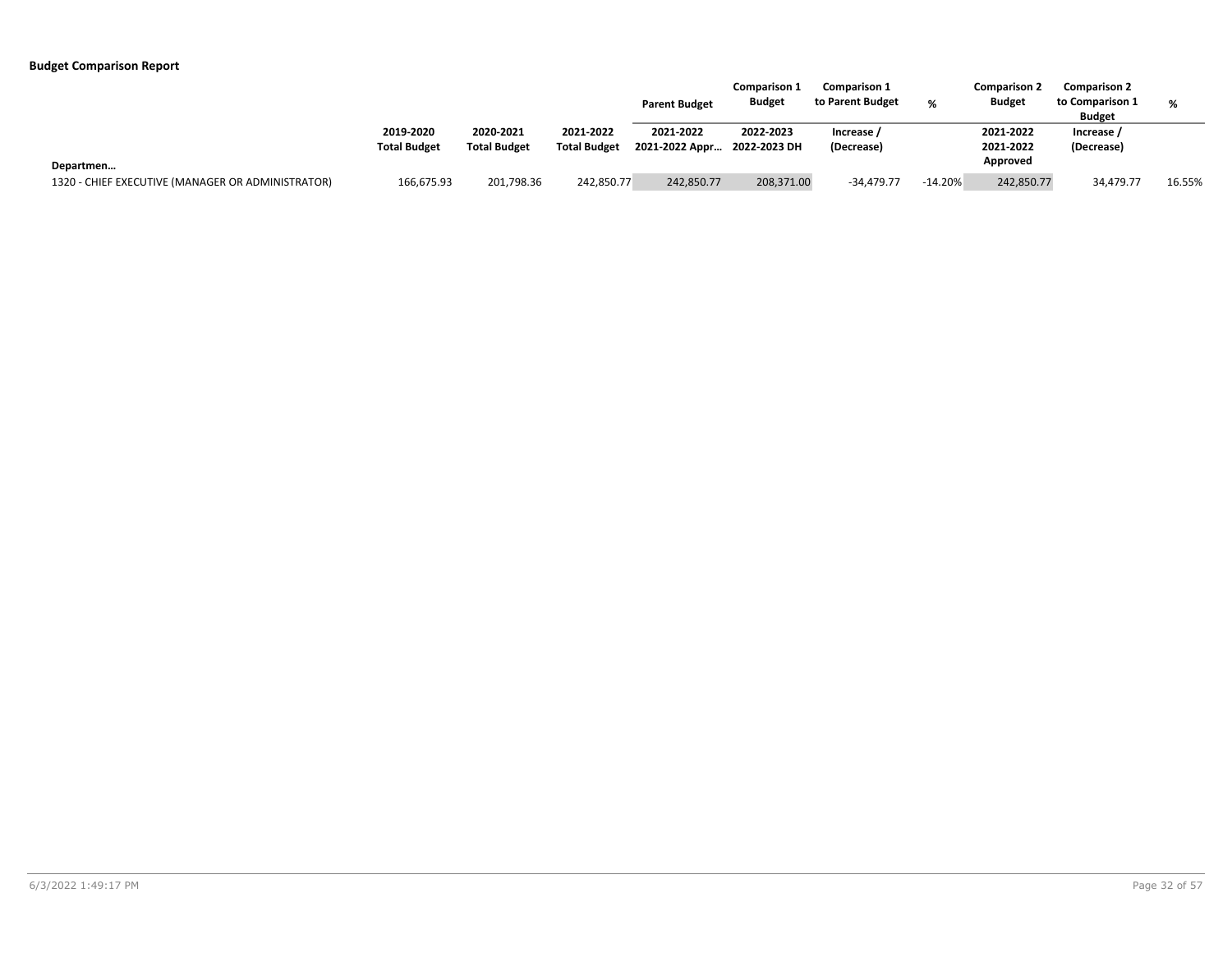|                                          |                                  |                                  |                                  | <b>Parent Budget</b>        | <b>Comparison 1</b><br><b>Budget</b> | <b>Comparison 1</b><br>to Parent Budget | %      | <b>Comparison 2</b><br><b>Budget</b> | <b>Comparison 2</b><br>to Comparison 1<br><b>Budget</b> | %         |
|------------------------------------------|----------------------------------|----------------------------------|----------------------------------|-----------------------------|--------------------------------------|-----------------------------------------|--------|--------------------------------------|---------------------------------------------------------|-----------|
|                                          | 2019-2020<br><b>Total Budget</b> | 2020-2021<br><b>Total Budget</b> | 2021-2022<br><b>Total Budget</b> | 2021-2022<br>2021-2022 Appr | 2022-2023<br>2022-2023 DH            | Increase /<br>(Decrease)                |        | 2021-2022<br>2021-2022               | Increase<br>(Decrease)                                  |           |
| Departmen<br>1330 - CLERK-ADMINISTRATION | 124,590.00                       | 198,663.00                       | 193,788.32                       | 193,788.32                  | 218,310.00                           | 24,521.68                               | 12.65% | Approved<br>193,788.32               | $-24,521.68$                                            | $-11.23%$ |
|                                          |                                  |                                  |                                  |                             |                                      |                                         |        |                                      |                                                         |           |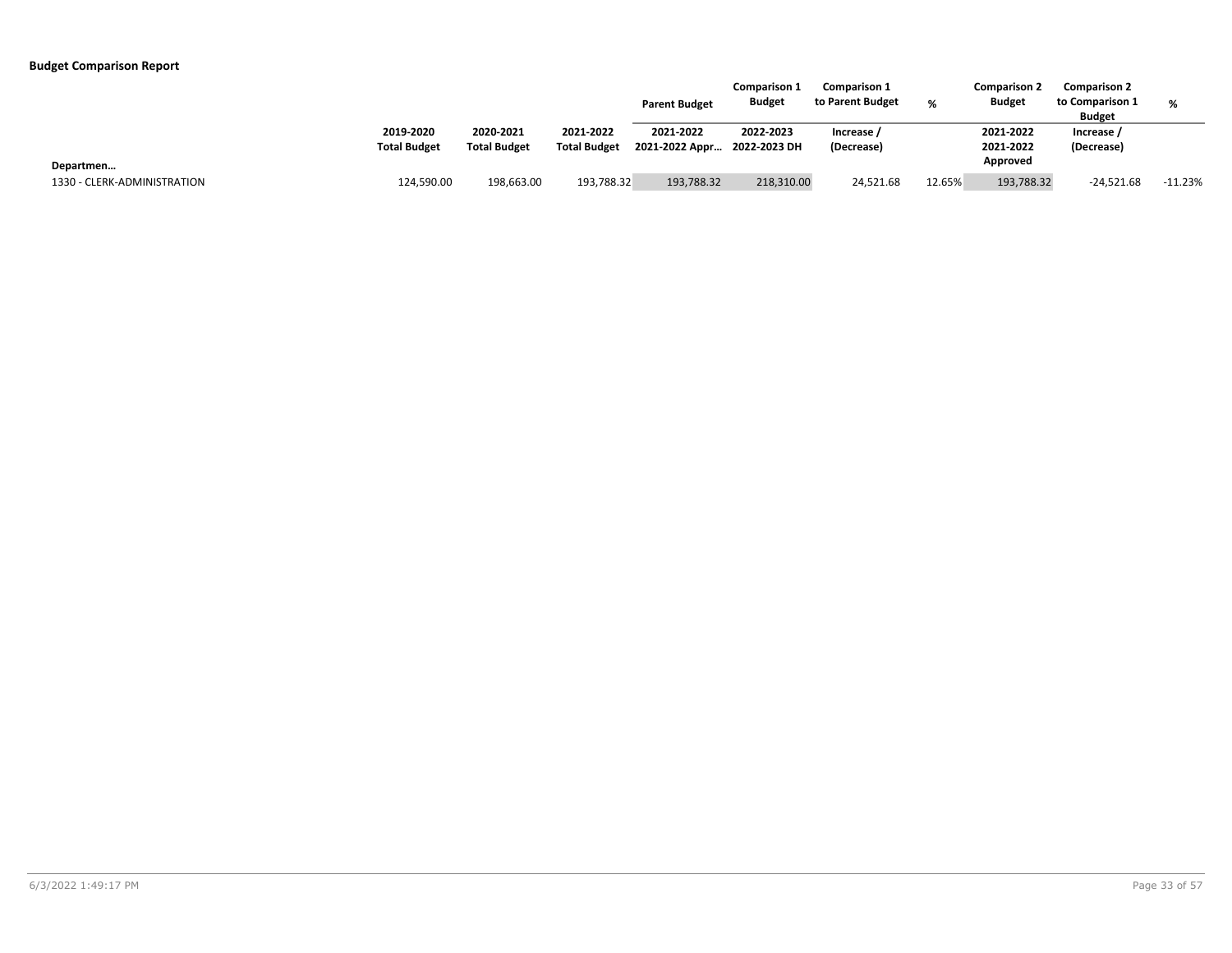|                               |                                  |                                  |                                  | <b>Parent Budget</b>                     | <b>Comparison 1</b><br><b>Budget</b> | <b>Comparison 1</b><br>to Parent Budget | ∘       | <b>Comparison 2</b><br><b>Budget</b> | <b>Comparison 2</b><br>to Comparison 1<br><b>Budget</b> | %                  |
|-------------------------------|----------------------------------|----------------------------------|----------------------------------|------------------------------------------|--------------------------------------|-----------------------------------------|---------|--------------------------------------|---------------------------------------------------------|--------------------|
|                               | 2019-2020<br><b>Total Budget</b> | 2020-2021<br><b>Total Budget</b> | 2021-2022<br><b>Total Budget</b> | 2021-2022<br>2021-2022 Appr 2022-2023 DH | 2022-2023                            | Increase<br>(Decrease)                  |         | 2021-2022<br>2021-2022<br>Approved   | Increase /<br>(Decrease)                                |                    |
| Departmen<br>1400 - ELECTIONS | 8,269.63                         | 200.00                           | 6,000.00                         | 6,000.00                                 | 250.00                               | $-5,750.00$                             | -95.83% | 6,000.00                             |                                                         | 5,750.00 2,300.00% |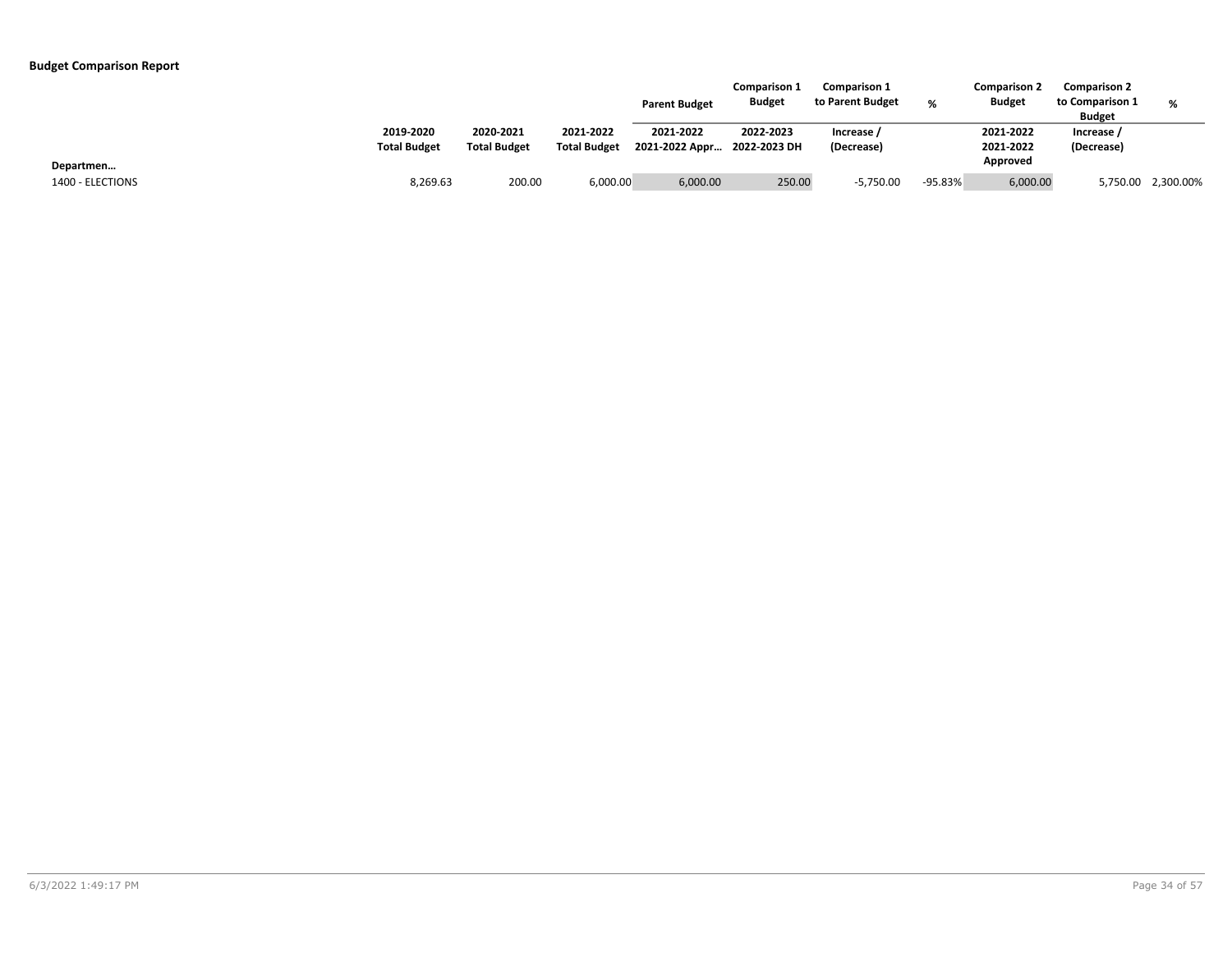|                                 |                                  |                                  |                                  | <b>Parent Budget</b>                     | <b>Comparison 1</b><br><b>Budget</b> | <b>Comparison 1</b><br>to Parent Budget | %        | <b>Comparison 2</b><br><b>Budget</b> | <b>Comparison 2</b><br>to Comparison 1<br><b>Budget</b> | %     |
|---------------------------------|----------------------------------|----------------------------------|----------------------------------|------------------------------------------|--------------------------------------|-----------------------------------------|----------|--------------------------------------|---------------------------------------------------------|-------|
|                                 | 2019-2020<br><b>Total Budget</b> | 2020-2021<br><b>Total Budget</b> | 2021-2022<br><b>Total Budget</b> | 2021-2022<br>2021-2022 Appr 2022-2023 DH | 2022-2023                            | Increase /<br>(Decrease)                |          | 2021-2022<br>2021-2022               | Increase /<br>(Decrease)                                |       |
| Departmen                       |                                  |                                  |                                  |                                          |                                      |                                         |          | Approved                             |                                                         |       |
| 1510 - FINANCIAL ADMINISTRATION | 605,315.63                       | 725,739.88                       | 542,322.16                       | 542,322.16                               | 502,077.00                           | $-40,245.16$                            | $-7.42%$ | 542,322.16                           | 40,245.16                                               | 8.02% |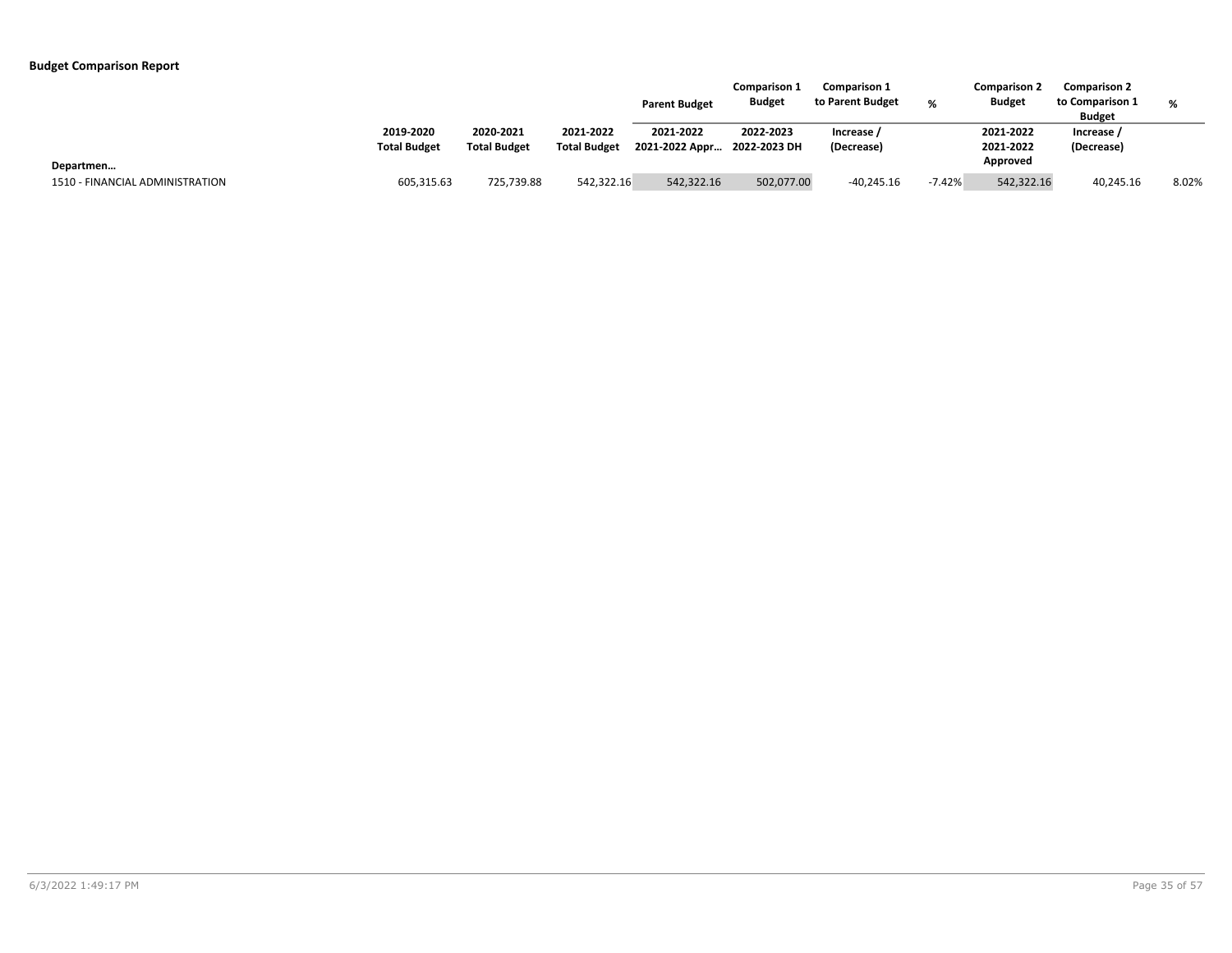|                       |                                  |                                  |                                  | <b>Parent Budget</b>                     | <b>Comparison 1</b><br><b>Budget</b> | <b>Comparison 1</b><br>to Parent Budget | %      | <b>Comparison 2</b><br><b>Budget</b> | <b>Comparison 2</b><br>to Comparison 1<br><b>Budget</b> | %         |
|-----------------------|----------------------------------|----------------------------------|----------------------------------|------------------------------------------|--------------------------------------|-----------------------------------------|--------|--------------------------------------|---------------------------------------------------------|-----------|
|                       | 2019-2020<br><b>Total Budget</b> | 2020-2021<br><b>Total Budget</b> | 2021-2022<br><b>Total Budget</b> | 2021-2022<br>2021-2022 Appr 2022-2023 DH | 2022-2023                            | Increase<br>(Decrease)                  |        | 2021-2022<br>2021-2022               | Increase /<br>(Decrease)                                |           |
| Departmen             |                                  |                                  |                                  |                                          |                                      |                                         |        | Approved                             |                                                         |           |
| 1530 - LEGAL SERVICES | 50,000.00                        | 49.922.97                        | 45,000.00                        | 45,000.00                                | 53,000.00                            | 8,000.00                                | 17.78% | 45,000.00                            | $-8,000.00$                                             | $-15.09%$ |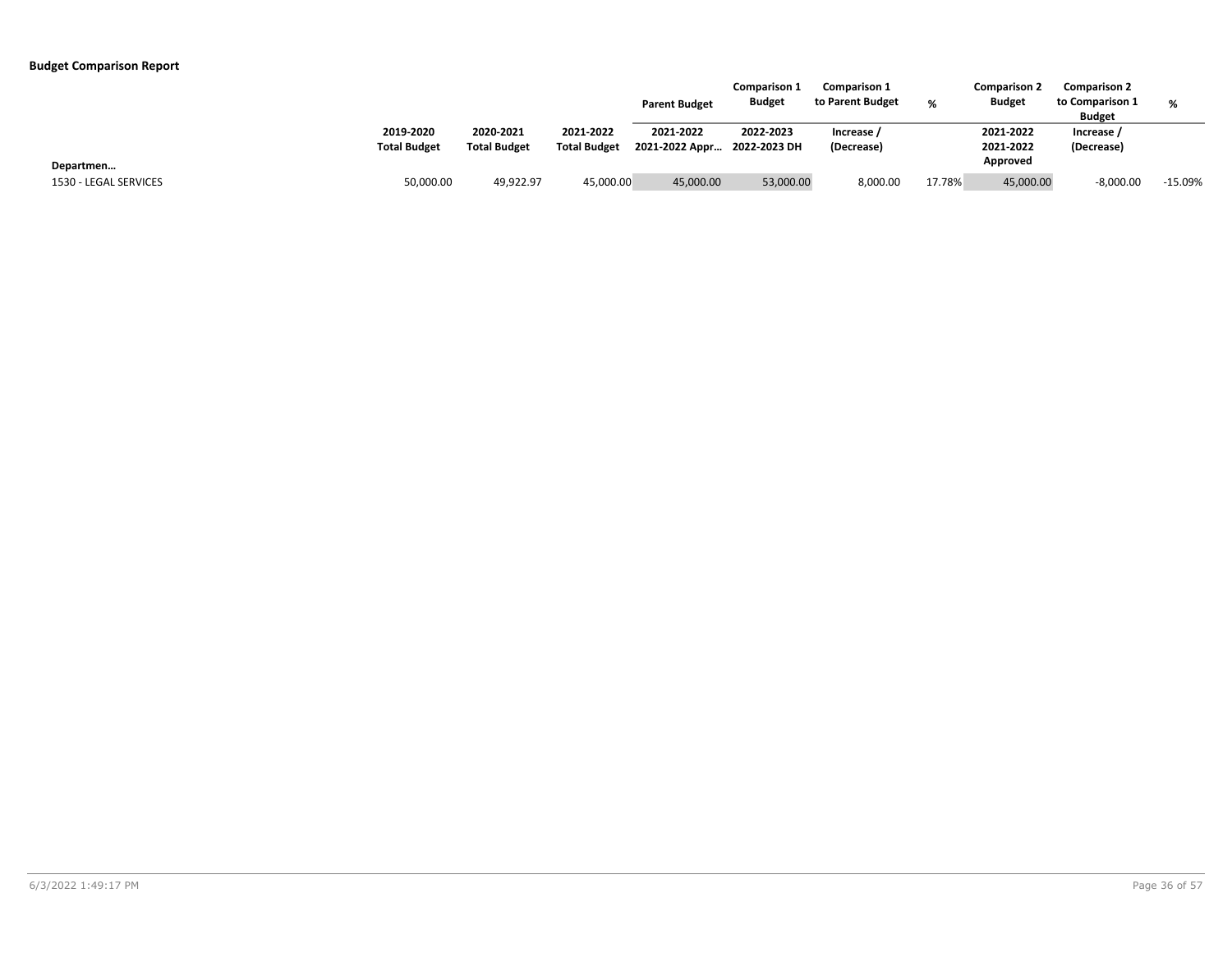|                        |                                  |                                  |                                  | <b>Parent Budget</b>                     | <b>Comparison 1</b><br><b>Budget</b> | <b>Comparison 1</b><br>to Parent Budget | %      | <b>Comparison 2</b><br><b>Budget</b> | <b>Comparison 2</b><br>to Comparison 1<br><b>Budget</b> | %         |
|------------------------|----------------------------------|----------------------------------|----------------------------------|------------------------------------------|--------------------------------------|-----------------------------------------|--------|--------------------------------------|---------------------------------------------------------|-----------|
|                        | 2019-2020<br><b>Total Budget</b> | 2020-2021<br><b>Total Budget</b> | 2021-2022<br><b>Total Budget</b> | 2021-2022<br>2021-2022 Appr 2022-2023 DH | 2022-2023                            | Increase /<br>(Decrease)                |        | 2021-2022<br>2021-2022               | Increase /<br>(Decrease)                                |           |
| Departmen              |                                  |                                  |                                  |                                          |                                      |                                         |        | Approved                             |                                                         |           |
| 2650 - MUNICIPAL COURT | 67,393.81                        | 77,905.00                        | 65.874.00                        | 65,874.00                                | 129,078.00                           | 63,204.00                               | 95.95% | 65,874.00                            | $-63,204.00$                                            | $-48.97%$ |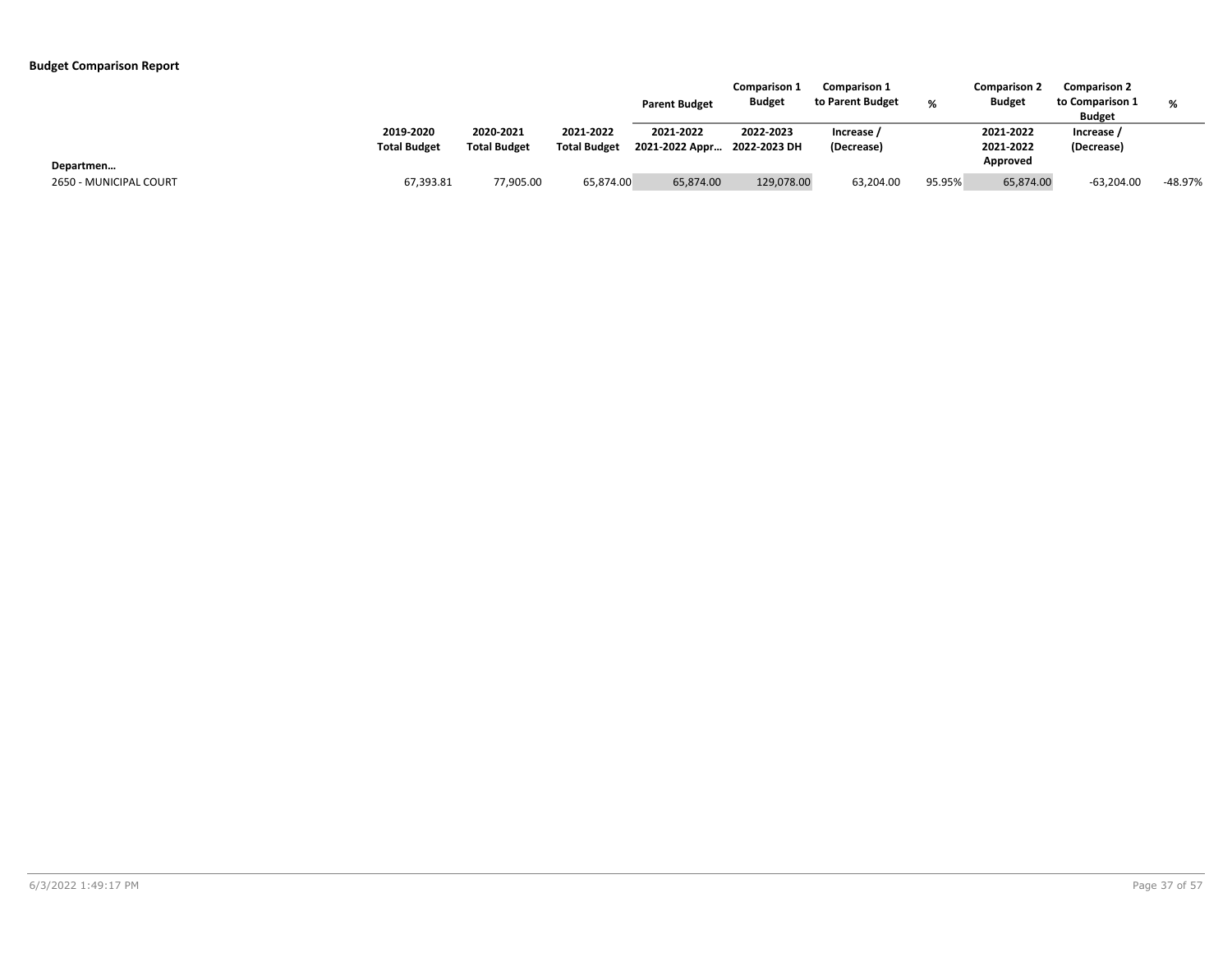|                                           |                                  |                                  |                                  | <b>Parent Budget</b>                     | <b>Comparison 1</b><br><b>Budget</b> | <b>Comparison 1</b><br>to Parent Budget | %     | <b>Comparison 2</b><br><b>Budget</b> | <b>Comparison 2</b><br>to Comparison 1<br><b>Budget</b> | %        |
|-------------------------------------------|----------------------------------|----------------------------------|----------------------------------|------------------------------------------|--------------------------------------|-----------------------------------------|-------|--------------------------------------|---------------------------------------------------------|----------|
|                                           | 2019-2020<br><b>Total Budget</b> | 2020-2021<br><b>Total Budget</b> | 2021-2022<br><b>Total Budget</b> | 2021-2022<br>2021-2022 Appr 2022-2023 DH | 2022-2023                            | Increase /<br>(Decrease)                |       | 2021-2022<br>2021-2022<br>Approved   | Increase /<br>(Decrease)                                |          |
| Departmen<br>3210 - POLICE ADMINISTRATION | 1,598,983.15                     | 1,571,885.69                     | 1,723,173.75                     | 1,723,173.75                             | 1,860,026.00                         | 136,852.25                              | 7.94% | 1,723,173.75                         | $-136,852.25$                                           | $-7.36%$ |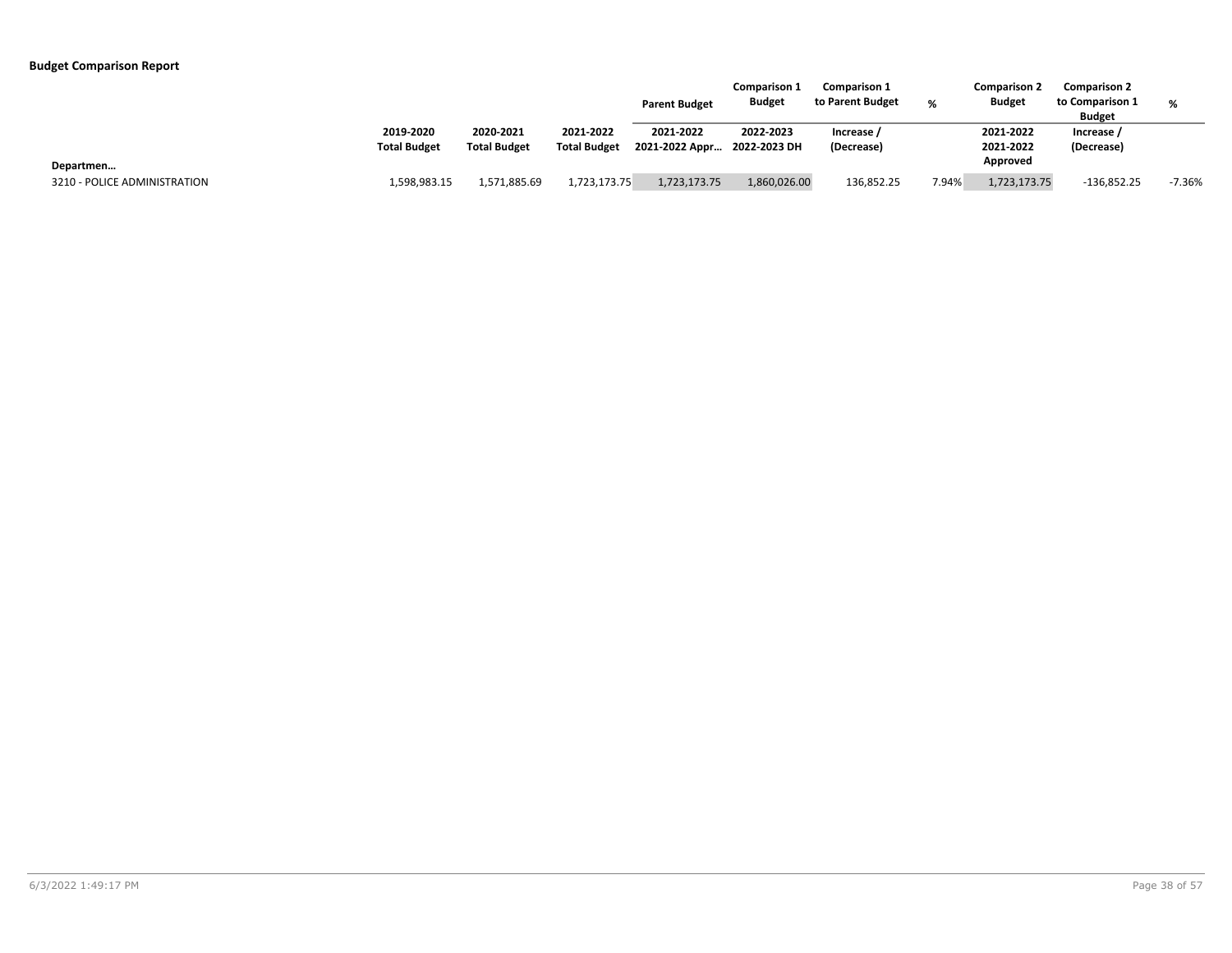|             |                                  |                                  |                                  | <b>Parent Budget</b>                     | <b>Comparison 1</b><br><b>Budget</b> | <b>Comparison 1</b><br>to Parent Budget | %     | <b>Comparison 2</b><br><b>Budget</b> | <b>Comparison 2</b><br>to Comparison 1<br><b>Budget</b> | %        |
|-------------|----------------------------------|----------------------------------|----------------------------------|------------------------------------------|--------------------------------------|-----------------------------------------|-------|--------------------------------------|---------------------------------------------------------|----------|
|             | 2019-2020<br><b>Total Budget</b> | 2020-2021<br><b>Total Budget</b> | 2021-2022<br><b>Total Budget</b> | 2021-2022<br>2021-2022 Appr 2022-2023 DH | 2022-2023                            | Increase /<br>(Decrease)                |       | 2021-2022<br>2021-2022               | Increase /<br>(Decrease)                                |          |
| Departmen   |                                  |                                  |                                  |                                          |                                      |                                         |       | Approved                             |                                                         |          |
| 3500 - FIRE | 1,762,243.81                     | 1,261,769.59                     | 1,464,168.73                     | 1,464,168.73                             | 1,538,945.00                         | 74,776.27                               | 5.11% | 1,464,168.73                         | $-74,776.27$                                            | $-4.86%$ |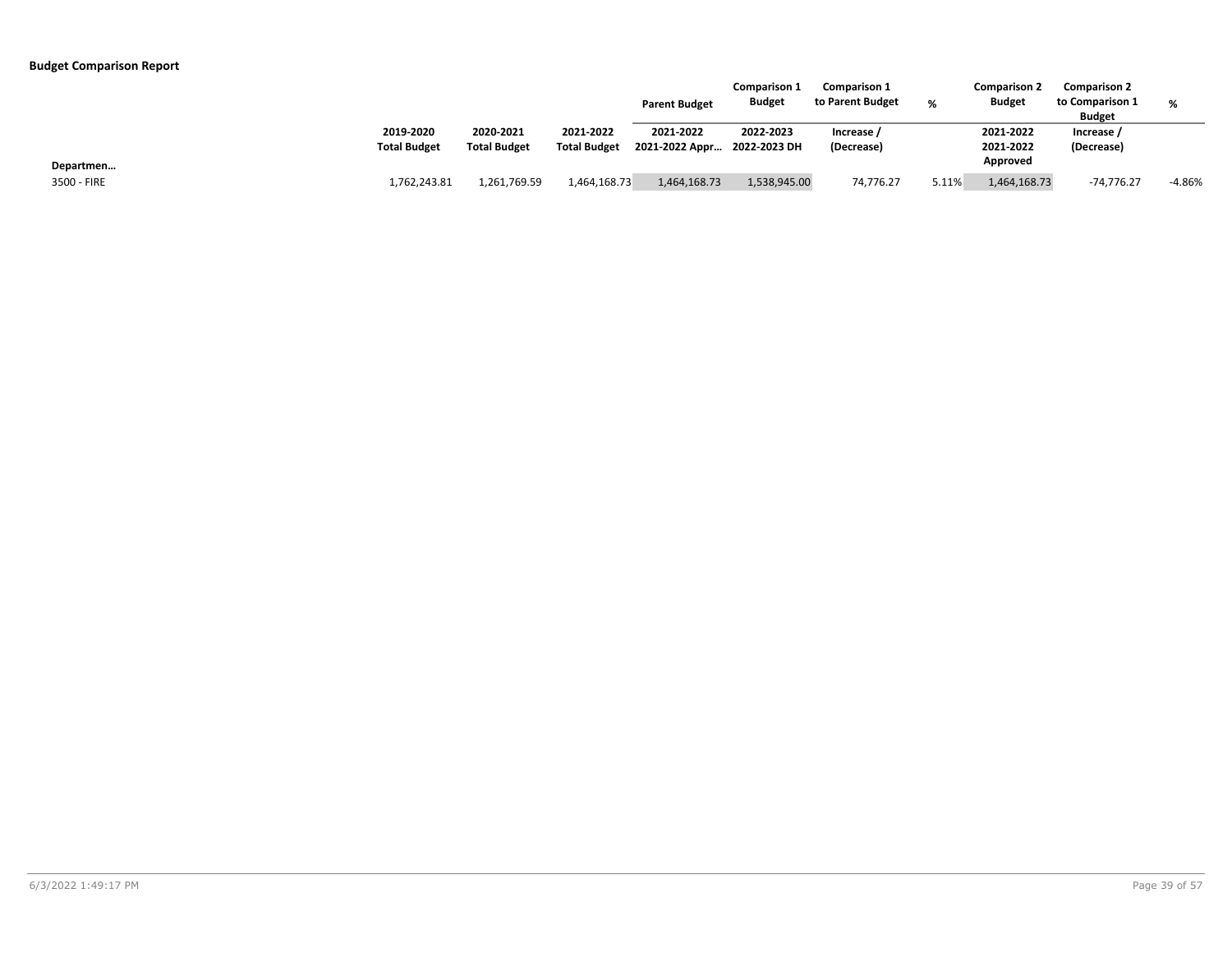|                                            |                                  |                                  |                                  | <b>Parent Budget</b>                     | <b>Comparison 1</b><br><b>Budget</b> | <b>Comparison 1</b><br>to Parent Budget | 0/     | <b>Comparison 2</b><br><b>Budget</b> | <b>Comparison 2</b><br>to Comparison 1<br><b>Budget</b> | %       |
|--------------------------------------------|----------------------------------|----------------------------------|----------------------------------|------------------------------------------|--------------------------------------|-----------------------------------------|--------|--------------------------------------|---------------------------------------------------------|---------|
|                                            | 2019-2020<br><b>Total Budget</b> | 2020-2021<br><b>Total Budget</b> | 2021-2022<br><b>Total Budget</b> | 2021-2022<br>2021-2022 Appr 2022-2023 DH | 2022-2023                            | Increase /<br>(Decrease)                |        | 2021-2022<br>2021-2022               | Increase /<br>(Decrease)                                |         |
| Departmen                                  |                                  |                                  |                                  |                                          |                                      |                                         |        | Approved                             |                                                         |         |
| 4210 - HIGHWAYS AND STREETS ADMINISTRATION | 714,270.85                       | 673,113.00                       | 639,997.98                       | 639,997.98                               | 1,063,180.00                         | 423,182.02                              | 66.12% | 639,997.98                           | $-423,182.02$                                           | -39.80% |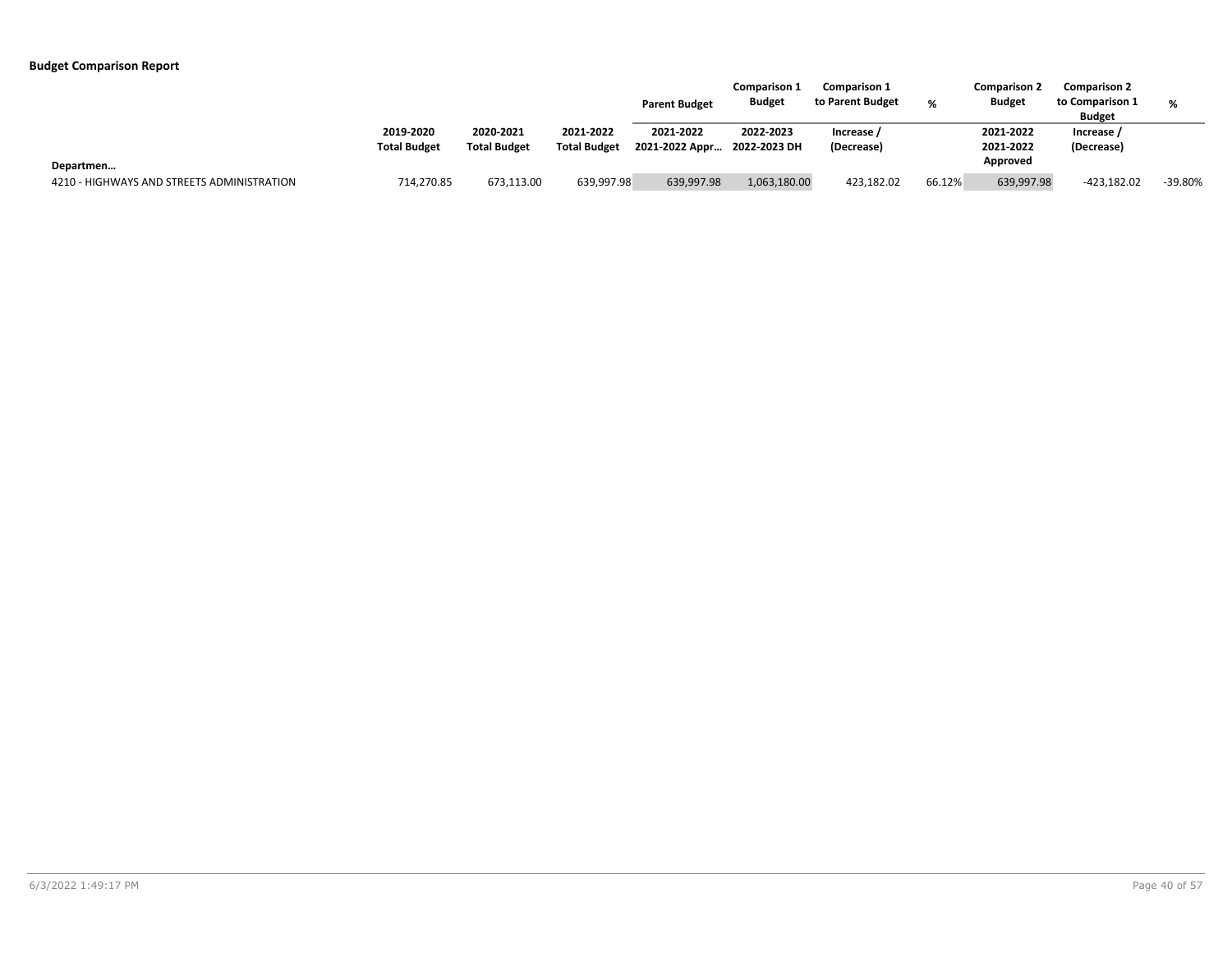|                 |                                  |                                  |                                  | <b>Parent Budget</b>                     | <b>Comparison 1</b><br><b>Budget</b> | <b>Comparison 1</b><br>to Parent Budget | %      | <b>Comparison 2</b><br><b>Budget</b> | <b>Comparison 2</b><br>to Comparison 1<br><b>Budget</b> | %         |
|-----------------|----------------------------------|----------------------------------|----------------------------------|------------------------------------------|--------------------------------------|-----------------------------------------|--------|--------------------------------------|---------------------------------------------------------|-----------|
|                 | 2019-2020<br><b>Total Budget</b> | 2020-2021<br><b>Total Budget</b> | 2021-2022<br><b>Total Budget</b> | 2021-2022<br>2021-2022 Appr 2022-2023 DH | 2022-2023                            | Increase<br>(Decrease)                  |        | 2021-2022<br>2021-2022               | Increase /<br>(Decrease)                                |           |
| Departmen       |                                  |                                  |                                  |                                          |                                      |                                         |        | Approved                             |                                                         |           |
| 4950 - CEMETERY | 117,091.00                       | 107,022.00                       | 126,653.59                       | 126,653.59                               | 143,551.00                           | 16.897.41                               | 13.34% | 126,653.59                           | $-16,897.41$                                            | $-11.77%$ |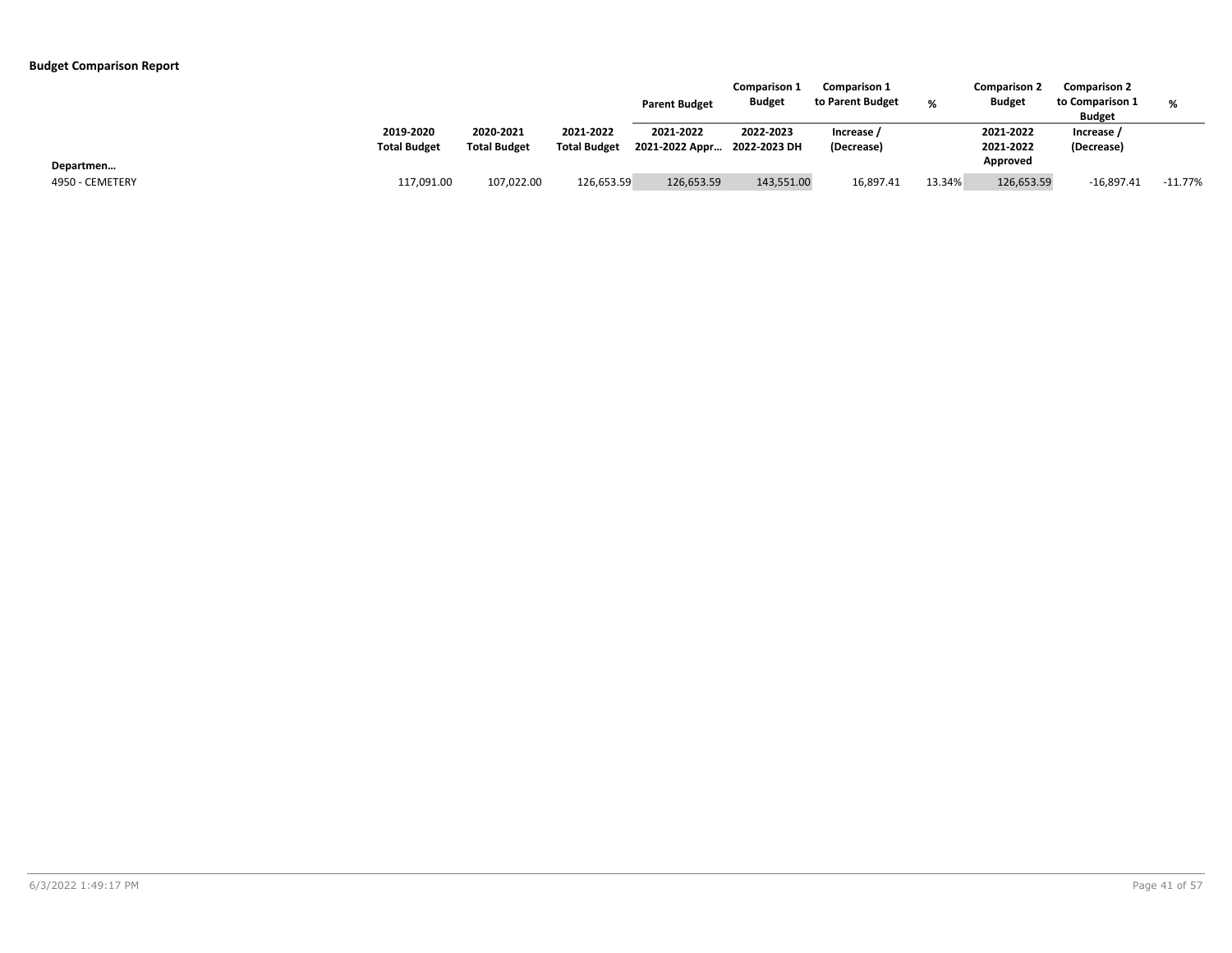|                                |                                  |                                  |                                  | <b>Parent Budget</b>                     | <b>Comparison 1</b><br><b>Budget</b> | <b>Comparison 1</b><br>to Parent Budget | %     | <b>Comparison 2</b><br><b>Budget</b> | <b>Comparison 2</b><br>to Comparison 1<br><b>Budget</b> | %        |
|--------------------------------|----------------------------------|----------------------------------|----------------------------------|------------------------------------------|--------------------------------------|-----------------------------------------|-------|--------------------------------------|---------------------------------------------------------|----------|
|                                | 2019-2020<br><b>Total Budget</b> | 2020-2021<br><b>Total Budget</b> | 2021-2022<br><b>Total Budget</b> | 2021-2022<br>2021-2022 Appr 2022-2023 DH | 2022-2023                            | Increase /<br>(Decrease)                |       | 2021-2022<br>2021-2022               | Increase<br>(Decrease)                                  |          |
| Departmen                      |                                  |                                  |                                  |                                          |                                      |                                         |       | Approved                             |                                                         |          |
| 5540 - TRANSPORTATION SERVICES | 109,890.00                       | 139,108.11                       | 127,427.54                       | 127,427.54                               | 133,866.00                           | 6,438.46                                | 5.05% | 127,427.54                           | $-6,438.46$                                             | $-4.81%$ |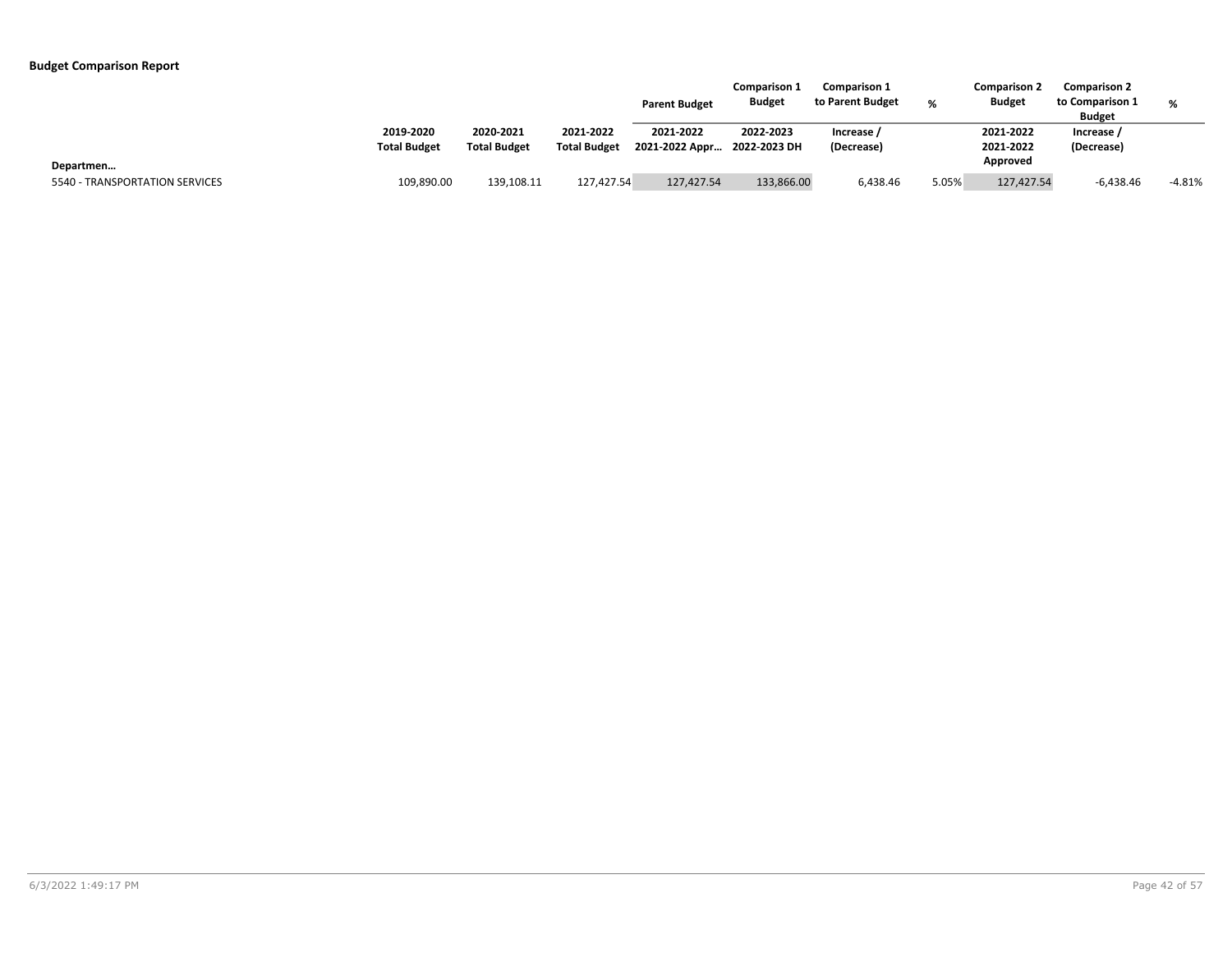|                               |                                  |                                  |                                  | <b>Parent Budget</b>                     | <b>Comparison 1</b><br><b>Budget</b> | <b>Comparison 1</b><br>to Parent Budget |       | <b>Comparison 2</b><br><b>Budget</b> | <b>Comparison 2</b><br>to Comparison 1<br><b>Budget</b> | %        |
|-------------------------------|----------------------------------|----------------------------------|----------------------------------|------------------------------------------|--------------------------------------|-----------------------------------------|-------|--------------------------------------|---------------------------------------------------------|----------|
|                               | 2019-2020<br><b>Total Budget</b> | 2020-2021<br><b>Total Budget</b> | 2021-2022<br><b>Total Budget</b> | 2021-2022<br>2021-2022 Appr 2022-2023 DH | 2022-2023                            | Increase /<br>(Decrease)                |       | 2021-2022<br>2021-2022               | Increase /<br>(Decrease)                                |          |
| Departmen                     |                                  |                                  |                                  |                                          |                                      |                                         |       | Approved                             |                                                         |          |
| 6510 - LIBRARY ADMINISTRATION | 143,099.00                       | 148,269.74                       | 145,196.00                       | 145,196.00                               | 151,879.00                           | 6,683.00                                | 4.60% | 145,196.00                           | $-6,683.00$                                             | $-4.40%$ |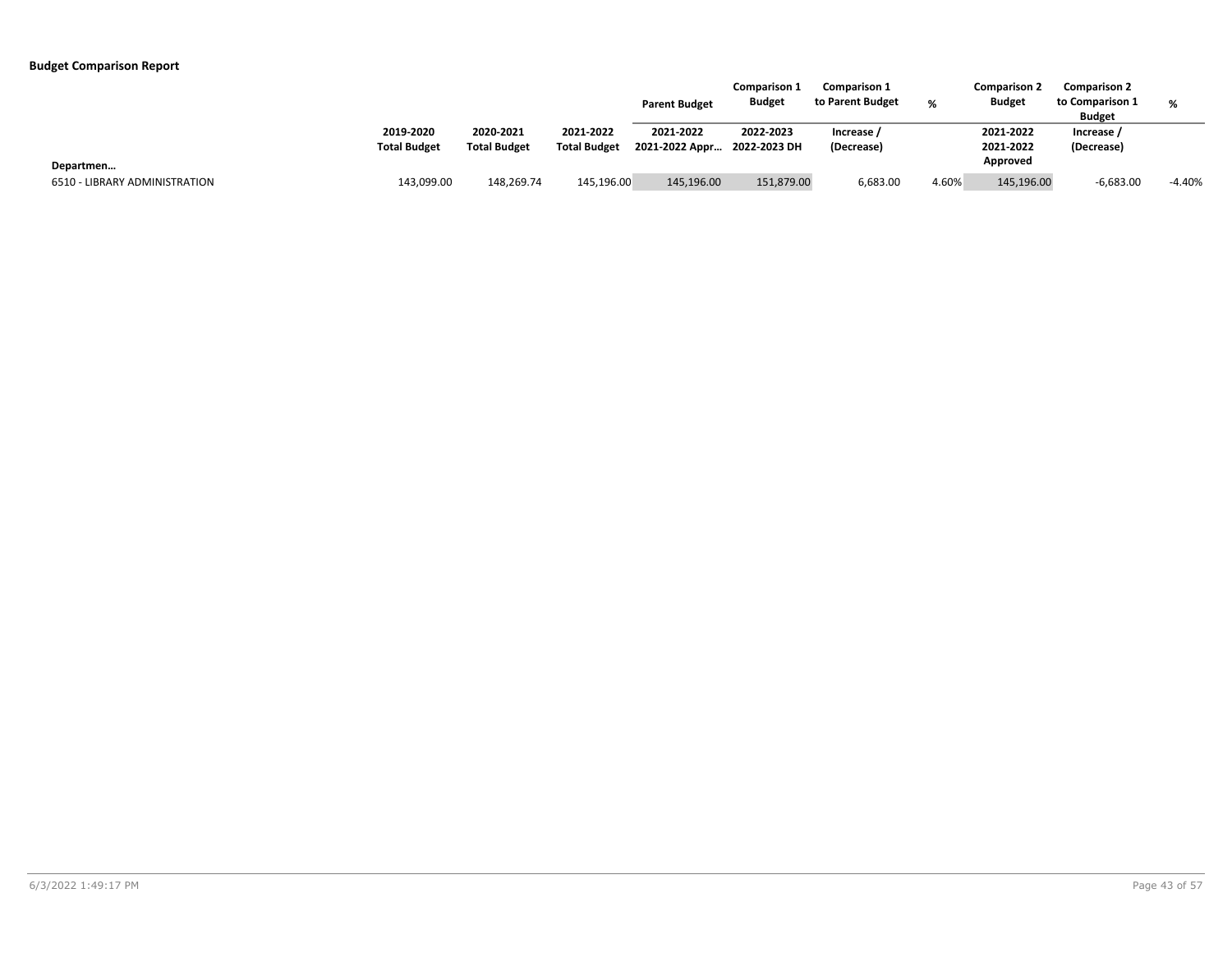|                              |                                  |                                  |                                  | <b>Parent Budget</b>                     | <b>Comparison 1</b><br><b>Budget</b> | <b>Comparison 1</b><br>to Parent Budget |          | <b>Comparison 2</b><br><b>Budget</b> | <b>Comparison 2</b><br>to Comparison 1<br><b>Budget</b> | %     |
|------------------------------|----------------------------------|----------------------------------|----------------------------------|------------------------------------------|--------------------------------------|-----------------------------------------|----------|--------------------------------------|---------------------------------------------------------|-------|
|                              | 2019-2020<br><b>Total Budget</b> | 2020-2021<br><b>Total Budget</b> | 2021-2022<br><b>Total Budget</b> | 2021-2022<br>2021-2022 Appr 2022-2023 DH | 2022-2023                            | Increase<br>(Decrease)                  |          | 2021-2022<br>2021-2022               | Increase /<br>(Decrease)                                |       |
| Departmen                    |                                  |                                  |                                  |                                          |                                      |                                         |          | Approved                             |                                                         |       |
| 7322 - CONSERVATION PROJECTS | 5,500.00                         | 5,500.00                         | 10,000.00                        | 10,000.00                                | 10,000.00                            | 0.00                                    | $0.00\%$ | 10,000.00                            | 0.00                                                    | 0.00% |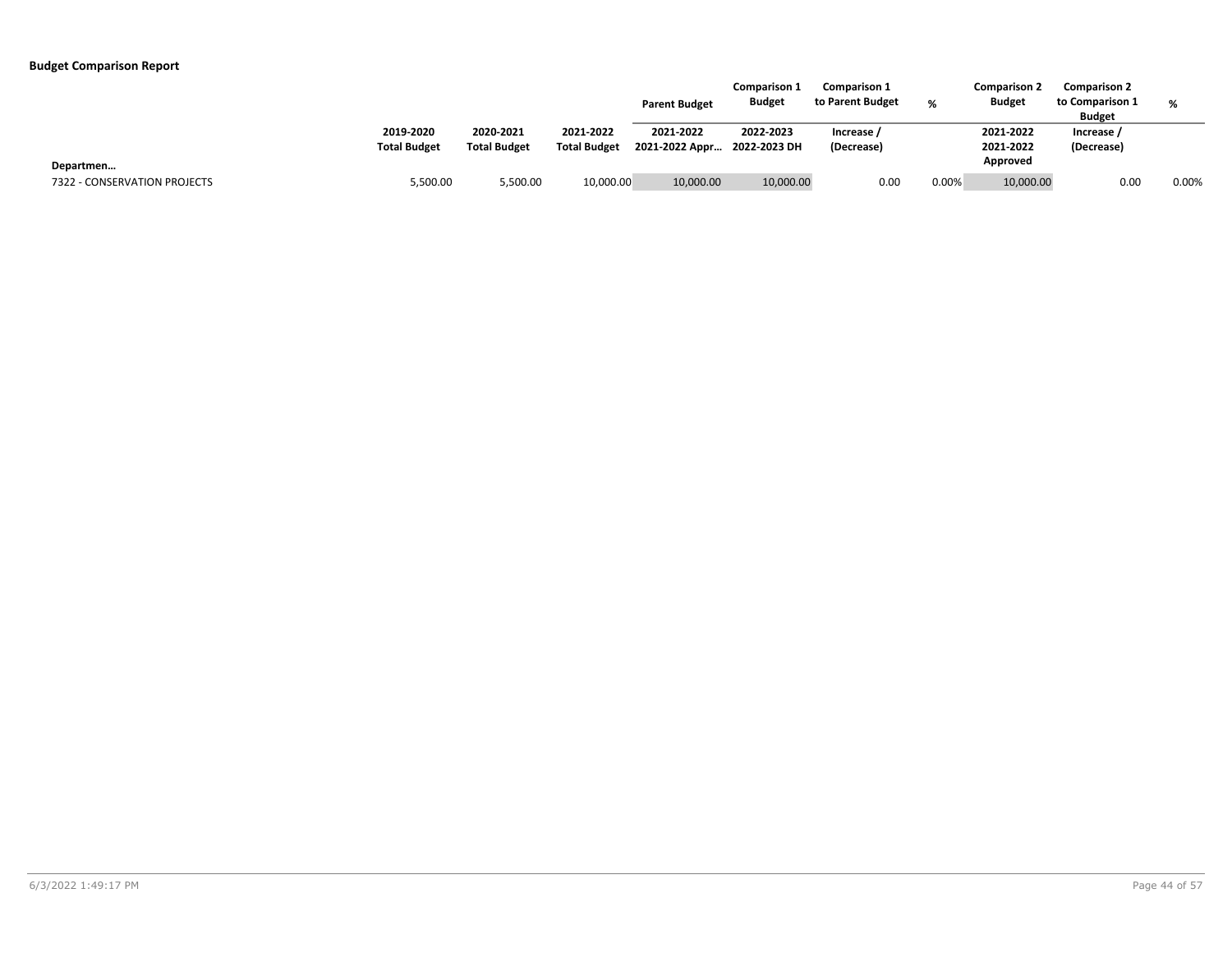|                              |                                  |                                  |                                  | <b>Parent Budget</b>                     | <b>Comparison 1</b><br><b>Budget</b> | <b>Comparison 1</b><br>to Parent Budget |          | <b>Comparison 2</b><br><b>Budget</b> | <b>Comparison 2</b><br>to Comparison 1<br><b>Budget</b> | $\alpha$    |
|------------------------------|----------------------------------|----------------------------------|----------------------------------|------------------------------------------|--------------------------------------|-----------------------------------------|----------|--------------------------------------|---------------------------------------------------------|-------------|
|                              | 2019-2020<br><b>Total Budget</b> | 2020-2021<br><b>Total Budget</b> | 2021-2022<br><b>Total Budget</b> | 2021-2022<br>2021-2022 Appr 2022-2023 DH | 2022-2023                            | Increase /<br>(Decrease)                |          | 2021-2022<br>2021-2022               | Increase /<br>(Decrease)                                |             |
| Departmen                    |                                  |                                  |                                  |                                          |                                      |                                         |          | Approved                             |                                                         |             |
| 7410 - COMMUNITY DEVELOPMENT | 0.00                             | 0.00                             | 0.00                             | 0.00                                     | 407,516.00                           | 407,516.00                              | $0.00\%$ | 0.00                                 | -407,516.00                                             | $-100.00\%$ |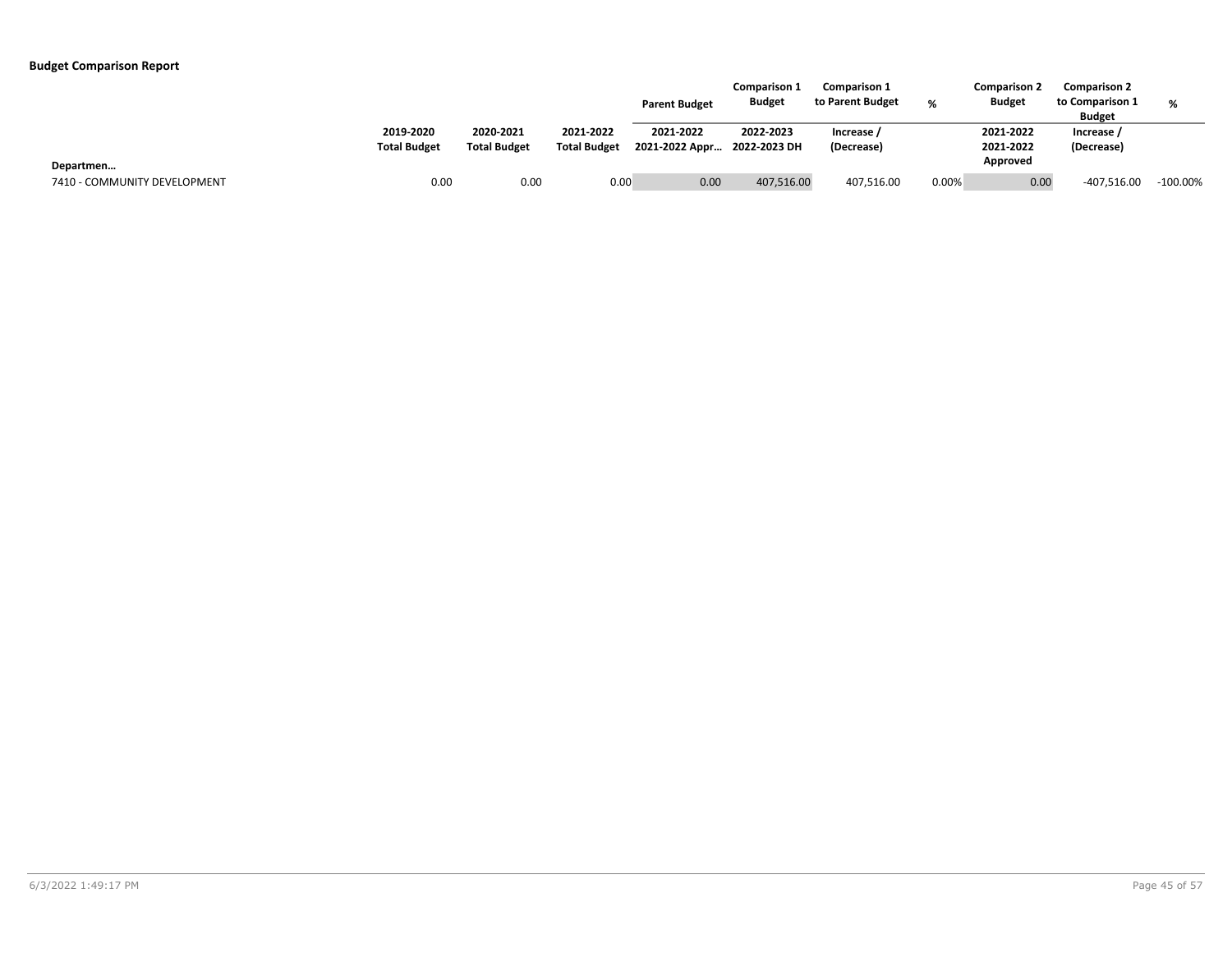|                   |                                  |                                  |                                  | <b>Parent Budget</b>                     | <b>Comparison 1</b><br><b>Budget</b> | <b>Comparison 1</b><br>to Parent Budget | %      | <b>Comparison 2</b><br><b>Budget</b> | <b>Comparison 2</b><br>to Comparison 1<br><b>Budget</b> | %         |
|-------------------|----------------------------------|----------------------------------|----------------------------------|------------------------------------------|--------------------------------------|-----------------------------------------|--------|--------------------------------------|---------------------------------------------------------|-----------|
|                   | 2019-2020<br><b>Total Budget</b> | 2020-2021<br><b>Total Budget</b> | 2021-2022<br><b>Total Budget</b> | 2021-2022<br>2021-2022 Appr 2022-2023 DH | 2022-2023                            | Increase<br>(Decrease)                  |        | 2021-2022<br>2021-2022               | Increase<br>(Decrease)                                  |           |
| Departmen         |                                  |                                  |                                  |                                          |                                      |                                         |        | Approved                             |                                                         |           |
| 7540 - MAINSTREET | 302,856.00                       | 111.736.11                       | 99,655.41                        | 99,655.41                                | 117,900.00                           | 18,244.59                               | 18.31% | 99,655.41                            | $-18,244.59$                                            | $-15.47%$ |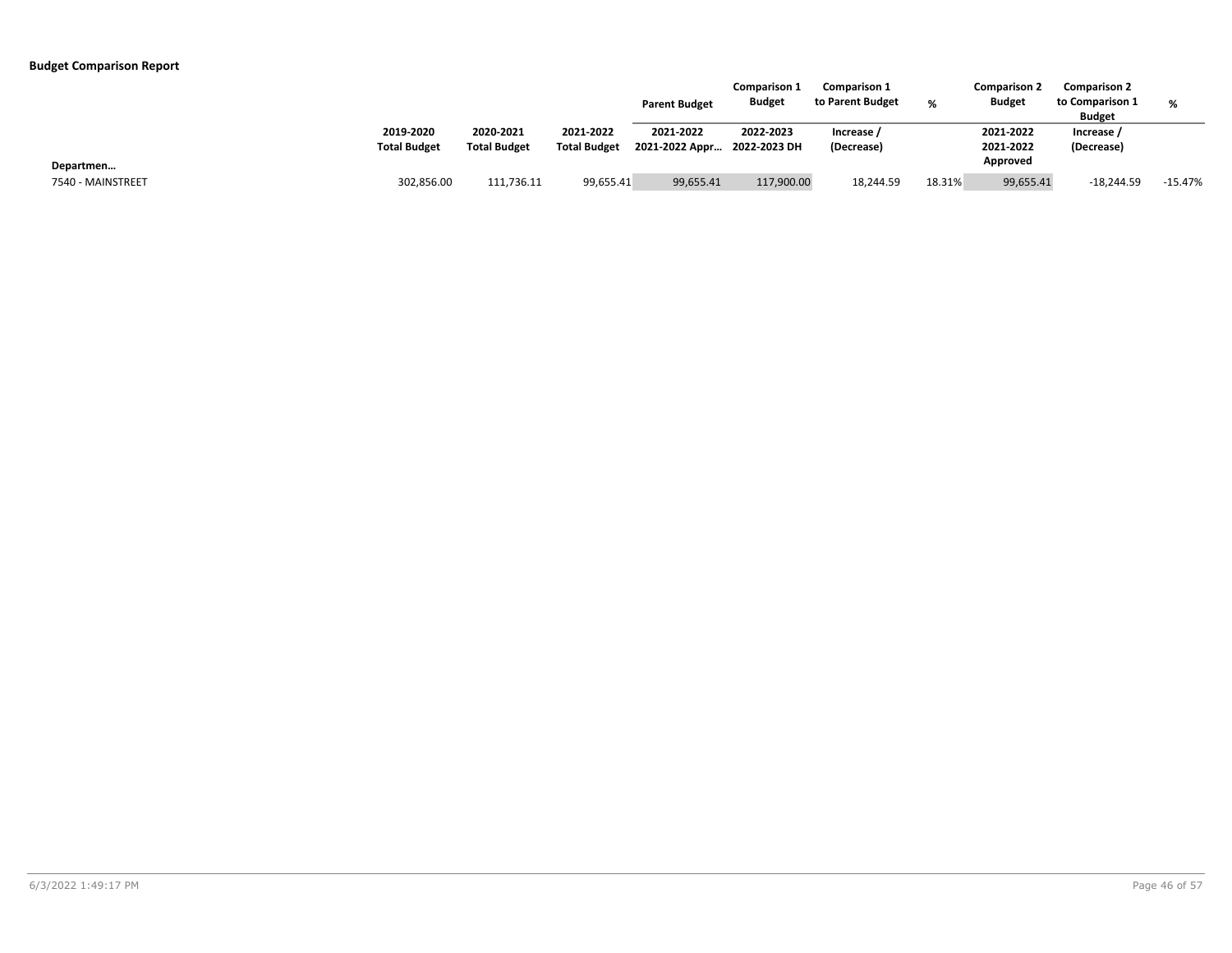|                                  |                                  |                                  |                                  | <b>Parent Budget</b>                     | <b>Comparison 1</b><br><b>Budget</b> | <b>Comparison 1</b><br>to Parent Budget | $\alpha$ | <b>Comparison 2</b><br><b>Budget</b> | <b>Comparison 2</b><br>to Comparison 1<br><b>Budget</b> | %       |
|----------------------------------|----------------------------------|----------------------------------|----------------------------------|------------------------------------------|--------------------------------------|-----------------------------------------|----------|--------------------------------------|---------------------------------------------------------|---------|
|                                  | 2019-2020<br><b>Total Budget</b> | 2020-2021<br><b>Total Budget</b> | 2021-2022<br><b>Total Budget</b> | 2021-2022<br>2021-2022 Appr 2022-2023 DH | 2022-2023                            | Increase /<br>(Decrease)                |          | 2021-2022<br>2021-2022               | Increase /<br>(Decrease)                                |         |
| Departmen<br>8000 - DEBT SERVICE | 34,000.00                        | 92,714.38                        | 92,714.38                        | 92,714.38                                | 154,496.00                           | 61,781.62                               | 66.64%   | Approved<br>92,714.38                | $-61,781.62$                                            | -39.99% |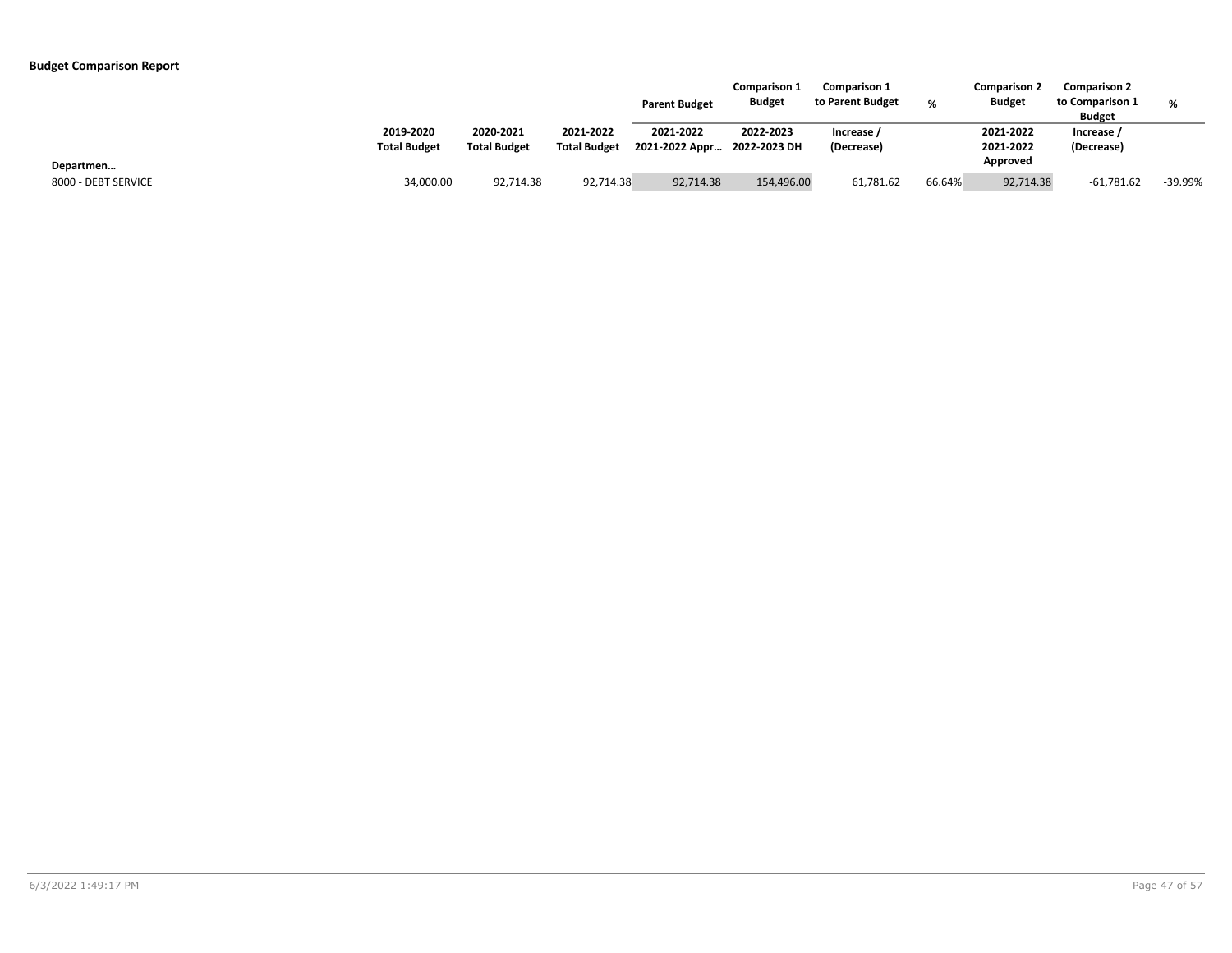|                             |                                  |                                  |                                  | <b>Parent Budget</b>                     | <b>Comparison 1</b><br><b>Budget</b> | <b>Comparison 1</b><br>to Parent Budget | %           | <b>Comparison 2</b><br><b>Budget</b> | <b>Comparison 2</b><br>to Comparison 1<br><b>Budget</b> | %     |
|-----------------------------|----------------------------------|----------------------------------|----------------------------------|------------------------------------------|--------------------------------------|-----------------------------------------|-------------|--------------------------------------|---------------------------------------------------------|-------|
|                             | 2019-2020<br><b>Total Budget</b> | 2020-2021<br><b>Total Budget</b> | 2021-2022<br><b>Total Budget</b> | 2021-2022<br>2021-2022 Appr 2022-2023 DH | 2022-2023                            | Increase /<br>(Decrease)                |             | 2021-2022<br>2021-2022               | Increase<br>(Decrease)                                  |       |
| Departmen                   |                                  |                                  |                                  |                                          |                                      |                                         |             | Approved                             |                                                         |       |
| 9000 - OTHER FINANCING USES | 10,000.00                        | 55,295.68                        | 40,820.00                        | 40,820.00                                | 0.00                                 | $-40,820.00$                            | $-100.00\%$ | 40,820.00                            | 40,820.00                                               | 0.00% |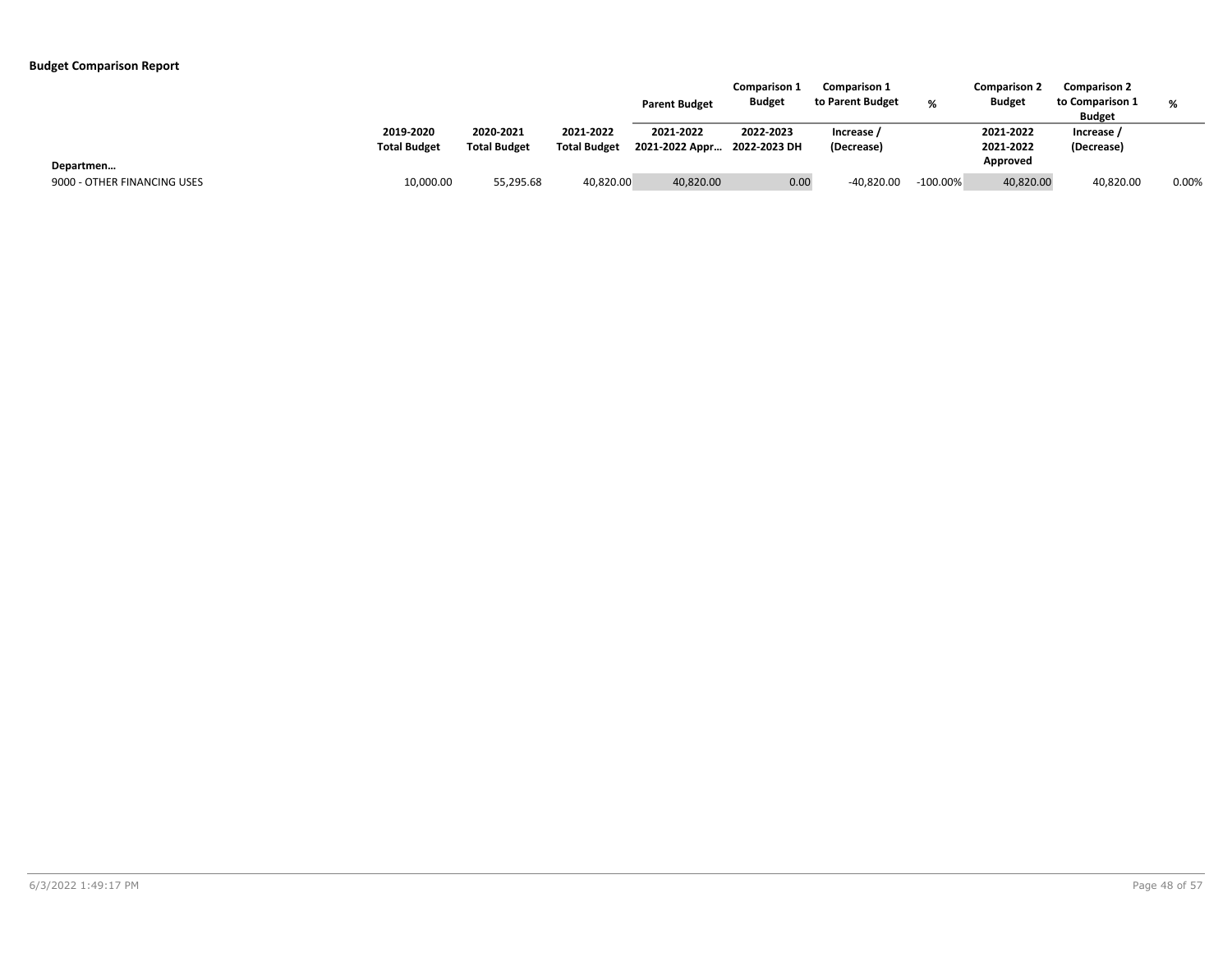|                                |                                              |                     |                     |                     | <b>Parent Budget</b> | <b>Comparison 1</b><br><b>Budget</b> | <b>Comparison 1</b><br>to Parent Budget | %      | <b>Comparison 2</b><br><b>Budget</b> | <b>Comparison 2</b><br>to Comparison 1<br><b>Budget</b> | %         |
|--------------------------------|----------------------------------------------|---------------------|---------------------|---------------------|----------------------|--------------------------------------|-----------------------------------------|--------|--------------------------------------|---------------------------------------------------------|-----------|
|                                |                                              | 2019-2020           | 2020-2021           | 2021-2022           | 2021-2022            | 2022-2023                            | Increase /                              |        | 2021-2022                            | Increase /                                              |           |
|                                |                                              | <b>Total Budget</b> | <b>Total Budget</b> | <b>Total Budget</b> | 2021-2022 Appr       | 2022-2023 DH                         | (Decrease)                              |        | 2021-2022<br>Approved                | (Decrease)                                              |           |
| Departmen                      |                                              |                     |                     |                     |                      |                                      |                                         |        |                                      |                                                         |           |
| 9999 - Tyler Fix Dept Acct     |                                              | 0.00                | 0.00                | 0.00                | 0.00                 | 0.00                                 | 0.00                                    | 0.00%  | 0.00                                 | 0.00                                                    | 0.00%     |
|                                | <b>Total Expense:</b>                        | 5,948,548.81        | 5,564,919.44        | 5,708,228.63        | 5,708,228.63         | 6,854,681.00                         | 1,146,452.37                            | 20.08% | 5,708,228.63                         | $-1,146,452.37$                                         | $-16.73%$ |
|                                | Total Fund: 100 - General Fund:              | 5,948,548.81        | 5,564,919.44        | 5,708,228.63        | 5,708,228.63         | 6,854,681.00                         | 1,146,452.37                            | 20.08% | 5,708,228.63                         | $-1,146,452.37$                                         | $-16.73%$ |
| Fund: 210 - Confiscations Fund |                                              |                     |                     |                     |                      |                                      |                                         |        |                                      |                                                         |           |
| Expense                        |                                              |                     |                     |                     |                      |                                      |                                         |        |                                      |                                                         |           |
| 3290 - OTHER                   |                                              | 78,929.01           | 61,500.00           | 61,500.00           | 61,500.00            | 61,500.00                            | 0.00                                    | 0.00%  | 61,500.00                            | 0.00                                                    | 0.00%     |
|                                | <b>Total Expense:</b>                        | 78,929.01           | 61,500.00           | 61,500.00           | 61,500.00            | 61,500.00                            | 0.00                                    | 0.00%  | 61,500.00                            | 0.00                                                    | 0.00%     |
|                                | <b>Total Fund: 210 - Confiscations Fund:</b> | 78,929.01           | 61,500.00           | 61,500.00           | 61,500.00            | 61,500.00                            | 0.00                                    | 0.00%  | 61,500.00                            | 0.00                                                    | 0.00%     |
| Fund: 320 - SPLOST Fund        |                                              |                     |                     |                     |                      |                                      |                                         |        |                                      |                                                         |           |
| Expense                        |                                              |                     |                     |                     |                      |                                      |                                         |        |                                      |                                                         |           |
| 4980 - 2013 SPLOST             |                                              | 82,051.00           | 149,004.00          | 0.00                | 0.00                 | 0.00                                 | 0.00                                    | 0.00%  | 0.00                                 | 0.00                                                    | 0.00%     |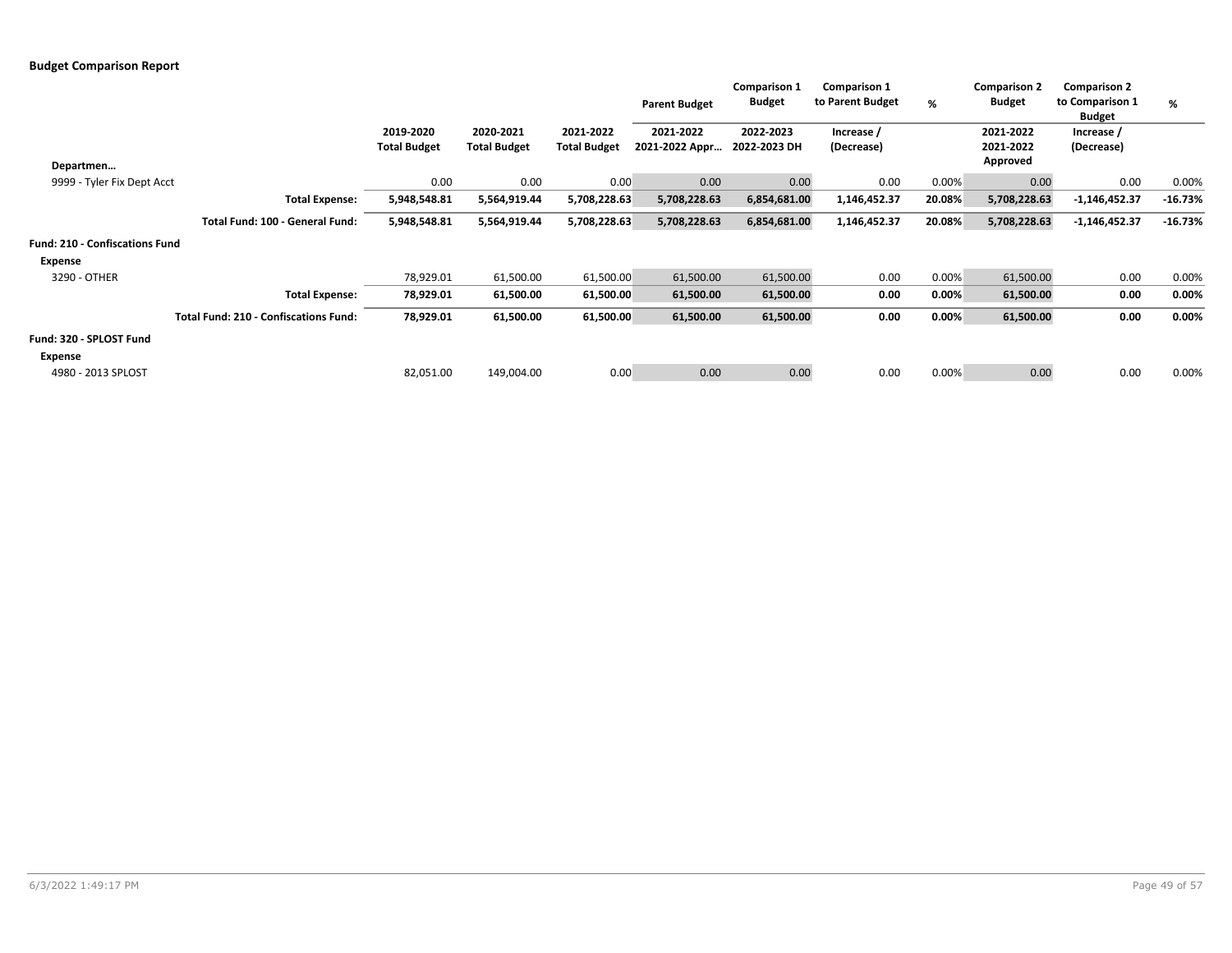|                                 |                                  |                                  |                                  | <b>Parent Budget</b>                     | <b>Comparison 1</b><br><b>Budget</b> | <b>Comparison 1</b><br>to Parent Budget | ∘         | <b>Comparison 2</b><br><b>Budget</b> | <b>Comparison 2</b><br>to Comparison 1<br><b>Budget</b> | %       |
|---------------------------------|----------------------------------|----------------------------------|----------------------------------|------------------------------------------|--------------------------------------|-----------------------------------------|-----------|--------------------------------------|---------------------------------------------------------|---------|
|                                 | 2019-2020<br><b>Total Budget</b> | 2020-2021<br><b>Total Budget</b> | 2021-2022<br><b>Total Budget</b> | 2021-2022<br>2021-2022 Appr 2022-2023 DH | 2022-2023                            | Increase /<br>(Decrease)                |           | 2021-2022<br>2021-2022<br>Approved   | Increase /<br>(Decrease)                                |         |
| Departmen<br>4981 - 2019 SPLOST | 816,158.85                       | 624,678.00                       | 1,362,678.00                     | 1,362,678.00                             | 496,000.00                           | $-866,678.00$                           | $-63.60%$ | 1,362,678.00                         | 866,678.00                                              | 174.73% |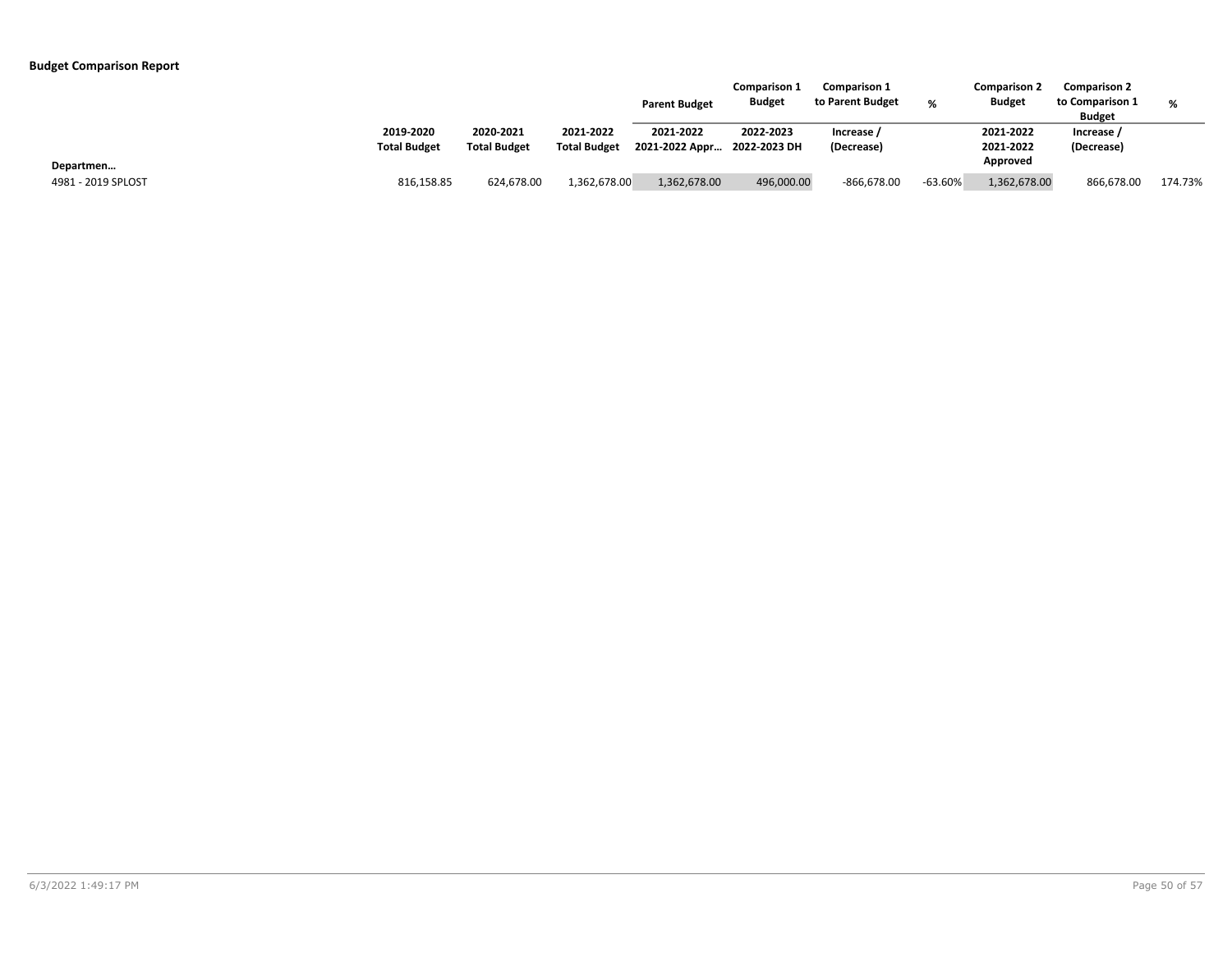|                                       |                     |                     |                     | <b>Parent Budget</b> | <b>Comparison 1</b><br><b>Budget</b> | <b>Comparison 1</b><br>to Parent Budget | %         | <b>Comparison 2</b><br><b>Budget</b> | <b>Comparison 2</b><br>to Comparison 1<br><b>Budget</b> | %           |
|---------------------------------------|---------------------|---------------------|---------------------|----------------------|--------------------------------------|-----------------------------------------|-----------|--------------------------------------|---------------------------------------------------------|-------------|
|                                       | 2019-2020           | 2020-2021           | 2021-2022           | 2021-2022            | 2022-2023                            | Increase /                              |           | 2021-2022                            | Increase /                                              |             |
|                                       | <b>Total Budget</b> | <b>Total Budget</b> | <b>Total Budget</b> | 2021-2022 Appr       | 2022-2023 DH                         | (Decrease)                              |           | 2021-2022                            | (Decrease)                                              |             |
| Departmen                             |                     |                     |                     |                      |                                      |                                         |           | Approved                             |                                                         |             |
| 9000 - OTHER FINANCING USES           | 0.00                | 216.00              | 0.00                | 0.00                 | 329,000.00                           | 329,000.00                              | 0.00%     | 0.00                                 | $-329,000.00$                                           | $-100.00\%$ |
| <b>Total Expense:</b>                 | 898,209.85          | 773,898.00          | 1,362,678.00        | 1,362,678.00         | 825,000.00                           | -537,678.00                             | $-39.46%$ | 1,362,678.00                         | 537,678.00                                              | 65.17%      |
| Total Fund: 320 - SPLOST Fund:        | 898,209.85          | 773,898.00          | 1,362,678.00        | 1,362,678.00         | 825,000.00                           | -537,678.00                             | $-39.46%$ | 1,362,678.00                         | 537,678.00                                              | 65.17%      |
| Fund: 505 - Water & Sewer Fund        |                     |                     |                     |                      |                                      |                                         |           |                                      |                                                         |             |
| Expense                               |                     |                     |                     |                      |                                      |                                         |           |                                      |                                                         |             |
| 4330 - SEWAGE COLLECTION AND DISPOSAL | 2,485,452.00        | 2,058,993.61        | 1,980,460.59        | 1,980,460.59         | 7,277,621.00                         | 5,297,160.41                            | 267.47%   | 1,980,460.59                         | $-5,297,160.41$                                         | $-72.79%$   |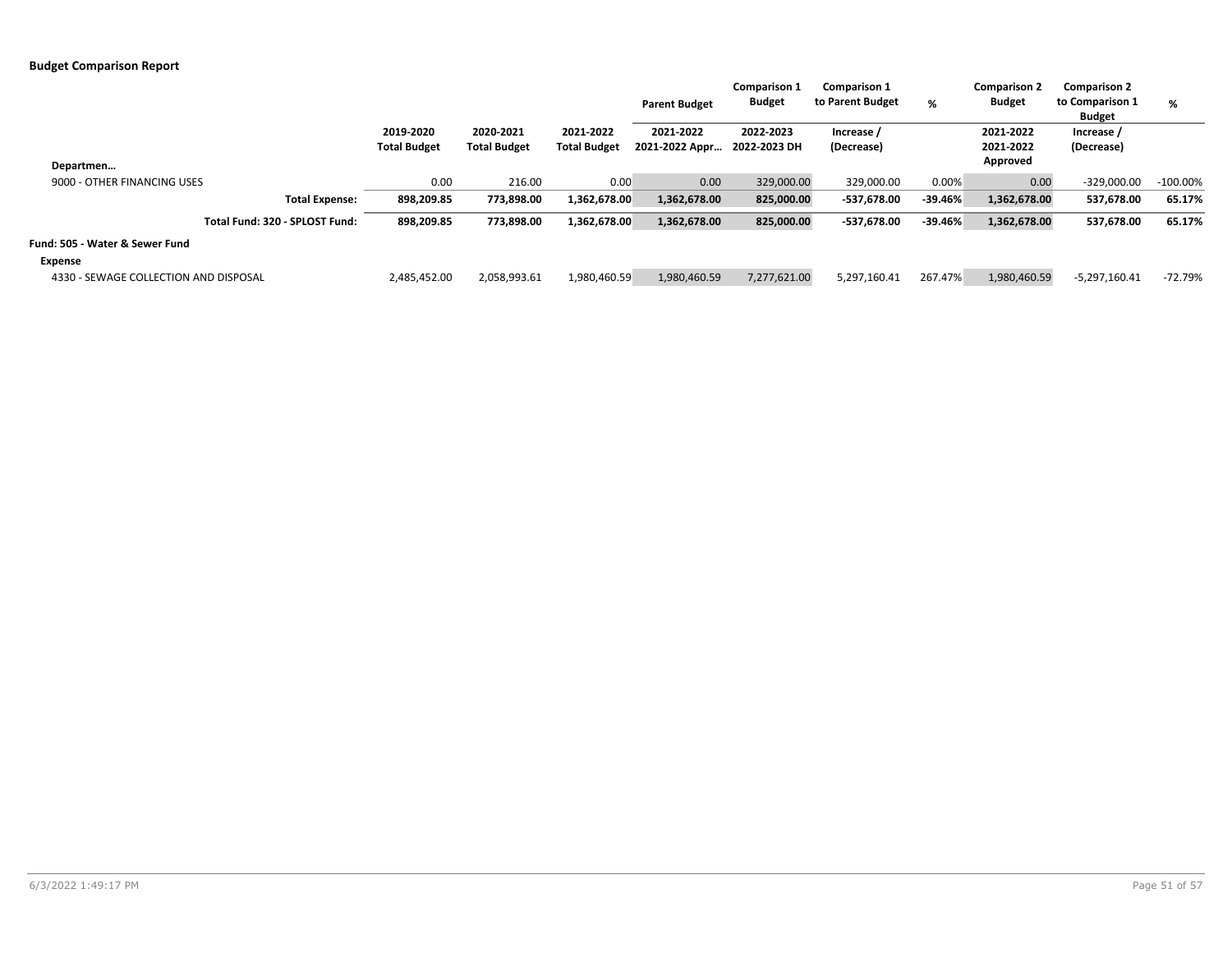|                  |                                  |                                  |                                  | <b>Parent Budget</b>                     | <b>Comparison 1</b><br><b>Budget</b> | <b>Comparison 1</b><br>to Parent Budget | ℀        | <b>Comparison 2</b><br><b>Budget</b> | <b>Comparison 2</b><br>to Comparison 1<br><b>Budget</b> | %     |
|------------------|----------------------------------|----------------------------------|----------------------------------|------------------------------------------|--------------------------------------|-----------------------------------------|----------|--------------------------------------|---------------------------------------------------------|-------|
|                  | 2019-2020<br><b>Total Budget</b> | 2020-2021<br><b>Total Budget</b> | 2021-2022<br><b>Total Budget</b> | 2021-2022<br>2021-2022 Appr 2022-2023 DH | 2022-2023                            | Increase<br>(Decrease)                  |          | 2021-2022<br>2021-2022               | Increase /<br>(Decrease)                                |       |
| Departmen        |                                  |                                  |                                  |                                          |                                      |                                         |          | Approved                             |                                                         |       |
| 4430 - TREATMENT | 849,453.00                       | 723,120.00                       | 2,332,437.76                     | 2,332,437.76                             | 2,302,620.00                         | $-29,817.76$                            | $-1.28%$ | 2,332,437.76                         | 29,817.76                                               | 1.29% |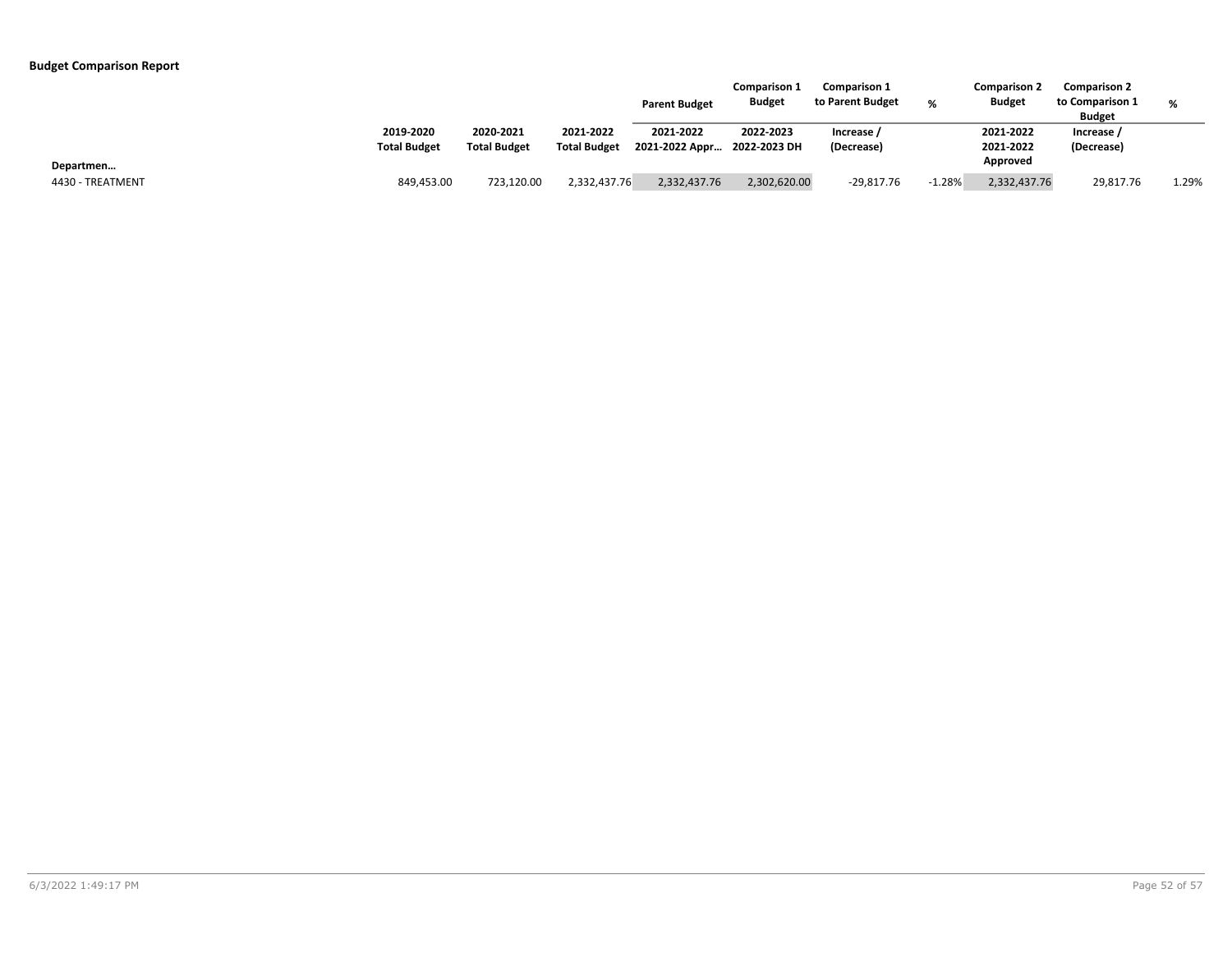|                                  |                                  |                                  |                                  | <b>Parent Budget</b>                     | <b>Comparison 1</b><br><b>Budget</b> | <b>Comparison 1</b><br>to Parent Budget | %         | <b>Comparison 2</b><br><b>Budget</b> | <b>Comparison 2</b><br>to Comparison 1<br><b>Budget</b> | %      |
|----------------------------------|----------------------------------|----------------------------------|----------------------------------|------------------------------------------|--------------------------------------|-----------------------------------------|-----------|--------------------------------------|---------------------------------------------------------|--------|
|                                  | 2019-2020<br><b>Total Budget</b> | 2020-2021<br><b>Total Budget</b> | 2021-2022<br><b>Total Budget</b> | 2021-2022<br>2021-2022 Appr 2022-2023 DH | 2022-2023                            | Increase /<br>(Decrease)                |           | 2021-2022<br>2021-2022<br>Approved   | Increase /<br>(Decrease)                                |        |
| Departmen<br>4440 - DISTRIBUTION | 1,526,728.00                     | 1,968,958.39                     | 2,405,370.48                     | 2,405,370.48                             | 1,666,578.00                         | -738,792.48                             | $-30.71%$ | 2,405,370.48                         | 738,792.48                                              | 44.33% |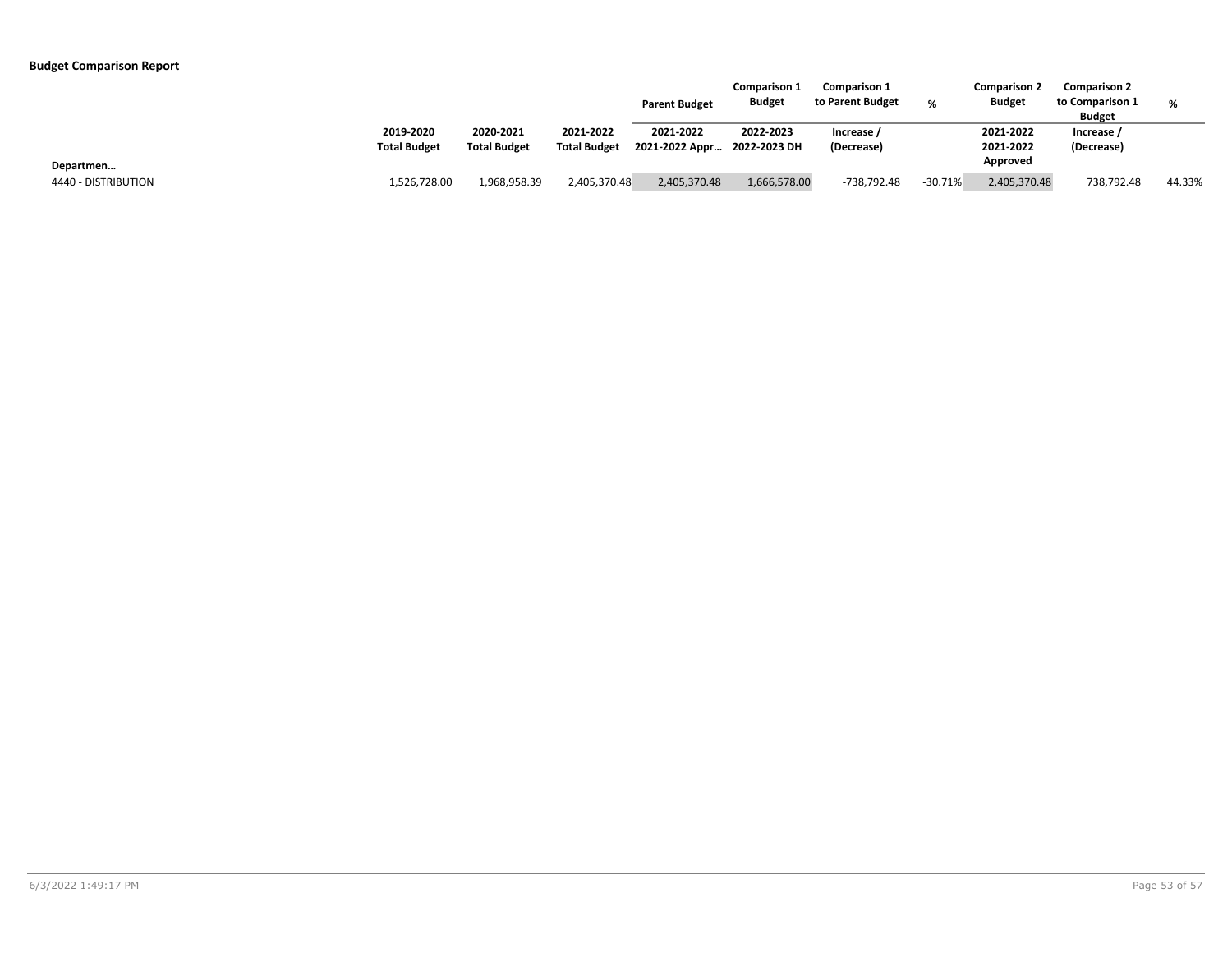|                                       |                                  |                                  |                                  | <b>Parent Budget</b>        | <b>Comparison 1</b><br><b>Budget</b> | <b>Comparison 1</b><br>to Parent Budget | %      | <b>Comparison 2</b><br><b>Budget</b> | <b>Comparison 2</b><br>to Comparison 1<br><b>Budget</b> | %         |
|---------------------------------------|----------------------------------|----------------------------------|----------------------------------|-----------------------------|--------------------------------------|-----------------------------------------|--------|--------------------------------------|---------------------------------------------------------|-----------|
| Departmen                             | 2019-2020<br><b>Total Budget</b> | 2020-2021<br><b>Total Budget</b> | 2021-2022<br><b>Total Budget</b> | 2021-2022<br>2021-2022 Appr | 2022-2023<br>2022-2023 DH            | Increase /<br>(Decrease)                |        | 2021-2022<br>2021-2022<br>Approved   | Increase /<br>(Decrease)                                |           |
| 9000 - OTHER FINANCING USES           | 536,324.00                       | 604,290.00                       | 506,551.67                       | 506,551.67                  | 676,655.00                           | 170,103.33                              | 33.58% | 506,551.67                           | $-170, 103.33$                                          | $-25.14%$ |
| <b>Total Expense:</b>                 | 5,397,957.00                     | 5,355,362.00                     | 7,224,820.50                     | 7,224,820.50                | 11,923,474.00                        | 4,698,653.50                            | 65.03% | 7,224,820.50                         | -4,698,653.50                                           | $-39.41%$ |
| Total Fund: 505 - Water & Sewer Fund: | 5,397,957.00                     | 5,355,362.00                     | 7,224,820.50                     | 7,224,820.50                | 11,923,474.00                        | 4,698,653.50                            | 65.03% | 7,224,820.50                         | -4,698,653.50                                           | $-39.41%$ |
| Fund: 515 - Gas Fund<br>Expense       |                                  |                                  |                                  |                             |                                      |                                         |        |                                      |                                                         |           |
| 4700 - GAS                            | 3,066,185.00                     | 3,279,453.00                     | 3,273,906.00                     | 3,273,906.00                | 4,579,907.00                         | 1,306,001.00                            | 39.89% | 3,273,906.00                         | $-1,306,001.00$                                         | $-28.52%$ |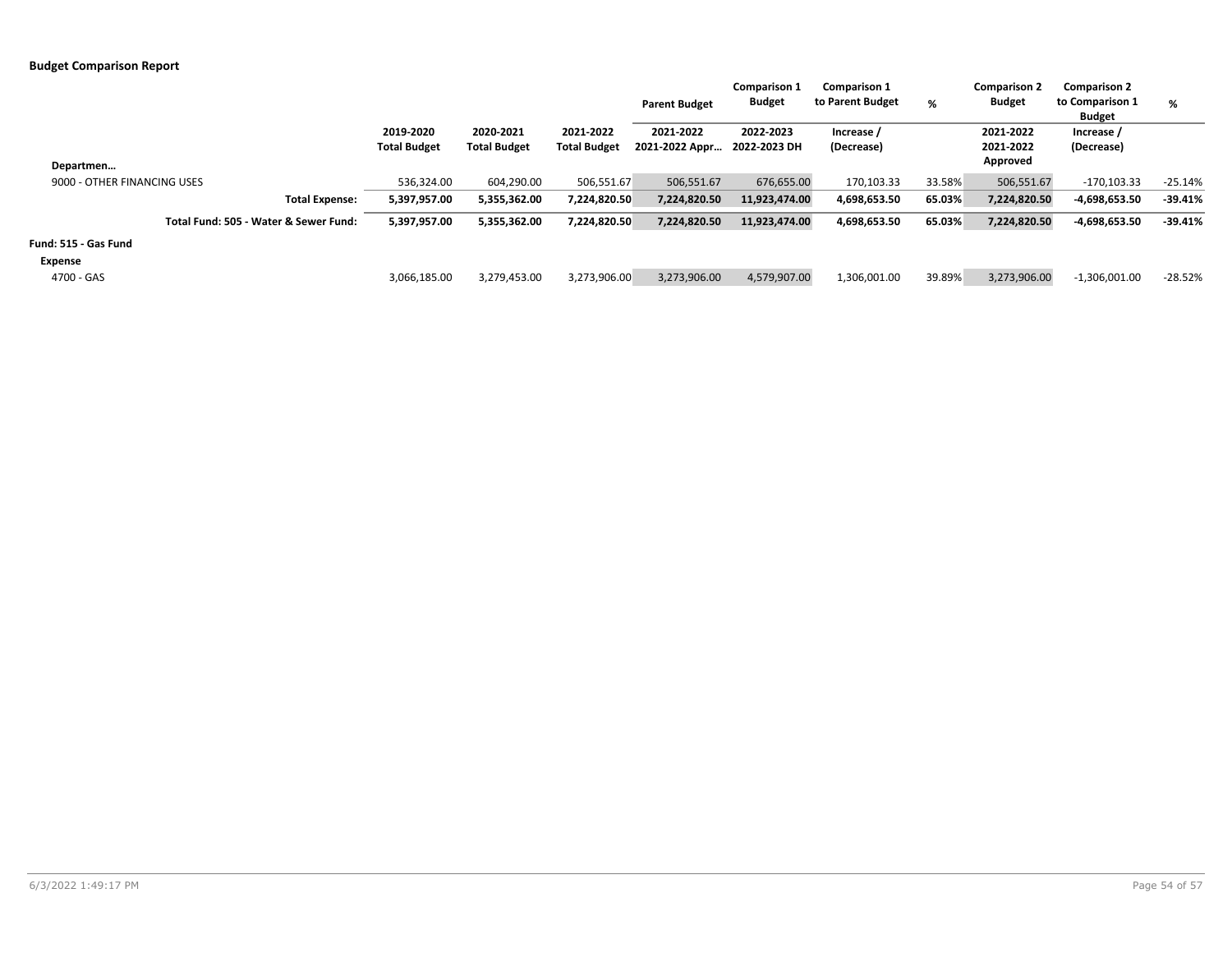|                               |                             |                                  |                                  |                                  | <b>Parent Budget</b>        | <b>Comparison 1</b><br><b>Budget</b> | <b>Comparison 1</b><br>to Parent Budget | %      | <b>Comparison 2</b><br><b>Budget</b> | <b>Comparison 2</b><br>to Comparison 1<br><b>Budget</b> | %         |
|-------------------------------|-----------------------------|----------------------------------|----------------------------------|----------------------------------|-----------------------------|--------------------------------------|-----------------------------------------|--------|--------------------------------------|---------------------------------------------------------|-----------|
|                               |                             | 2019-2020<br><b>Total Budget</b> | 2020-2021<br><b>Total Budget</b> | 2021-2022<br><b>Total Budget</b> | 2021-2022<br>2021-2022 Appr | 2022-2023<br>2022-2023 DH            | Increase /<br>(Decrease)                |        | 2021-2022<br>2021-2022<br>Approved   | Increase /<br>(Decrease)                                |           |
| Departmen                     |                             |                                  |                                  |                                  |                             |                                      |                                         |        |                                      |                                                         |           |
| 9000 - OTHER FINANCING USES   |                             | 944,218.00                       | 948,381.00                       | 1,134,222.00                     | 1,134,222.00                | 1,664,291.00                         | 530,069.00                              | 46.73% | 1,134,222.00                         | -530,069.00                                             | $-31.85%$ |
|                               | <b>Total Expense:</b>       | 4,010,403.00                     | 4,227,834.00                     | 4,408,128.00                     | 4,408,128.00                | 6,244,198.00                         | 1,836,070.00                            | 41.65% | 4,408,128.00                         | $-1,836,070.00$                                         | $-29.40%$ |
|                               | Total Fund: 515 - Gas Fund: | 4,010,403.00                     | 4,227,834.00                     | 4,408,128.00                     | 4,408,128.00                | 6,244,198.00                         | 1,836,070.00                            | 41.65% | 4,408,128.00                         | $-1,836,070.00$                                         | $-29.40%$ |
| Fund: 540 - Solid Waste Fund  |                             |                                  |                                  |                                  |                             |                                      |                                         |        |                                      |                                                         |           |
| Expense                       |                             |                                  |                                  |                                  |                             |                                      |                                         |        |                                      |                                                         |           |
| 4520 - SOLID WASTE COLLECTION |                             | 303,777.89                       | 319,628.19                       | 326,012.00                       | 326,012.00                  | 384,505.00                           | 58,493.00                               | 17.94% | 326,012.00                           | $-58,493.00$                                            | $-15.21%$ |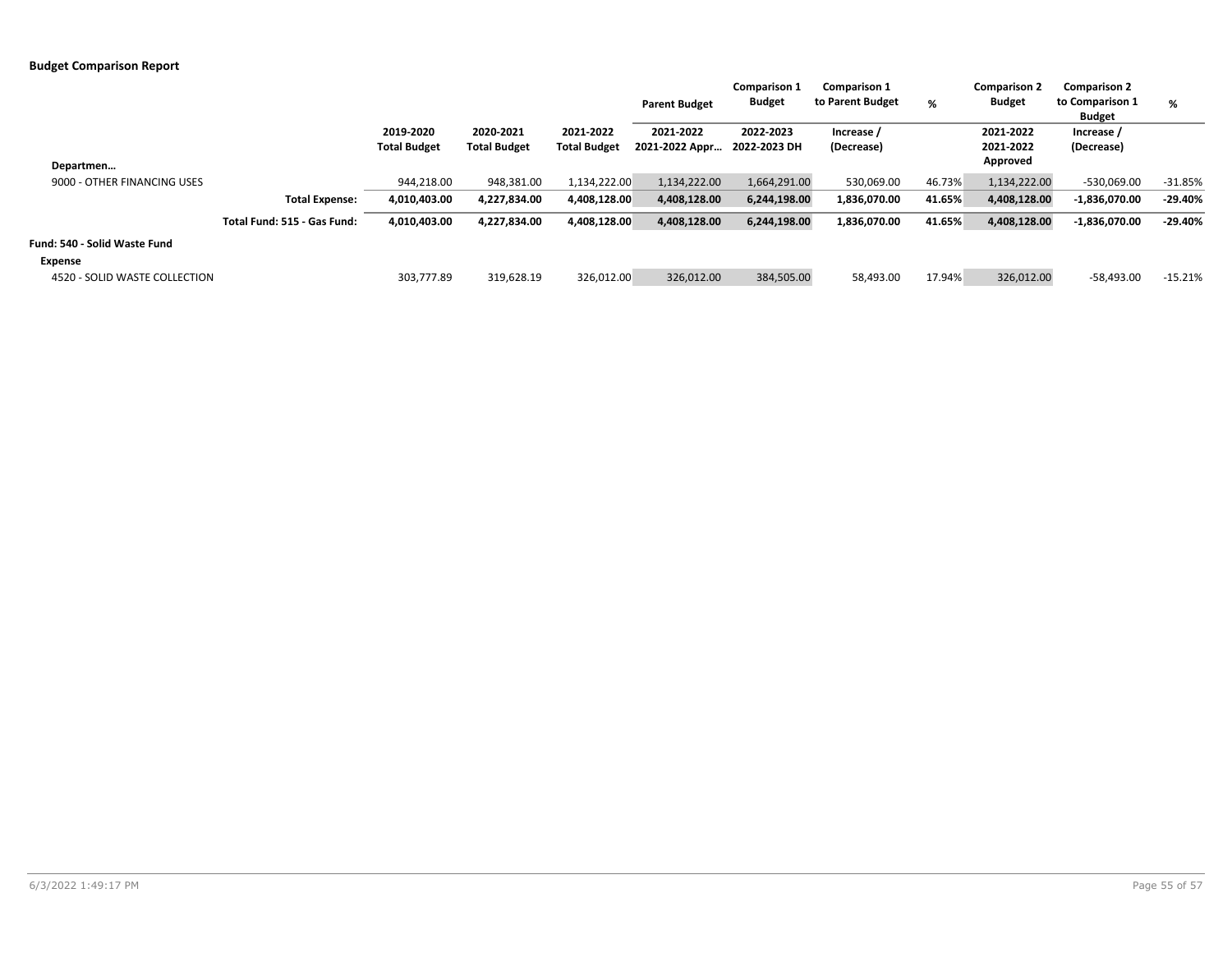|                                              |                                  |                                  |                                  | <b>Parent Budget</b>        | Comparison 1<br>Budget    | <b>Comparison 1</b><br>to Parent Budget | %      | <b>Comparison 2</b><br><b>Budget</b> | <b>Comparison 2</b><br>to Comparison 1<br><b>Budget</b> | %         |
|----------------------------------------------|----------------------------------|----------------------------------|----------------------------------|-----------------------------|---------------------------|-----------------------------------------|--------|--------------------------------------|---------------------------------------------------------|-----------|
| Departmen                                    | 2019-2020<br><b>Total Budget</b> | 2020-2021<br><b>Total Budget</b> | 2021-2022<br><b>Total Budget</b> | 2021-2022<br>2021-2022 Appr | 2022-2023<br>2022-2023 DH | Increase /<br>(Decrease)                |        | 2021-2022<br>2021-2022<br>Approved   | Increase /<br>(Decrease)                                |           |
| 9000 - OTHER FINANCING USES                  | 37,584.51                        | 44,064.00                        | 42,463.00                        | 42,463.00                   | 59,090.00                 | 16,627.00                               | 39.16% | 42,463.00                            | $-16,627.00$                                            | $-28.14%$ |
| <b>Total Expense:</b>                        | 341,362.40                       | 363,692.19                       | 368,475.00                       | 368,475.00                  | 443,595.00                | 75,120.00                               | 20.39% | 368,475.00                           | -75,120.00                                              | $-16.93%$ |
| Total Fund: 540 - Solid Waste Fund:          | 341,362.40                       | 363,692.19                       | 368,475.00                       | 368,475.00                  | 443,595.00                | 75,120.00                               | 20.39% | 368,475.00                           | -75,120.00                                              | $-16.93%$ |
| Fund: 790 - Stanton Library Perm Fund        |                                  |                                  |                                  |                             |                           |                                         |        |                                      |                                                         |           |
| Expense                                      |                                  |                                  |                                  |                             |                           |                                         |        |                                      |                                                         |           |
| 9000 - OTHER FINANCING USES                  | 4,000.00                         | 6,000.00                         | 0.00                             | 0.00                        | 0.00                      | 0.00                                    | 0.00%  | 0.00                                 | 0.00                                                    | 0.00%     |
| <b>Total Expense:</b>                        | 4,000.00                         | 6,000.00                         | 0.00                             | 0.00                        | 0.00                      | 0.00                                    | 0.00%  | 0.00                                 | 0.00                                                    | 0.00%     |
| Total Fund: 790 - Stanton Library Perm Fund: | 4,000.00                         | 6,000.00                         | 0.00                             | 0.00                        | 0.00                      | 0.00                                    | 0.00%  | 0.00                                 | 0.00                                                    | 0.00%     |
| <b>Report Total:</b>                         | 16,679,410.07                    | 16,353,205.63                    | 19,133,830.13                    | 19,133,830.13               | 26,352,448.00             | 7,218,617.87                            | 37.73% | 19,133,830.13                        | $-7,218,617.87$                                         | $-27.39%$ |